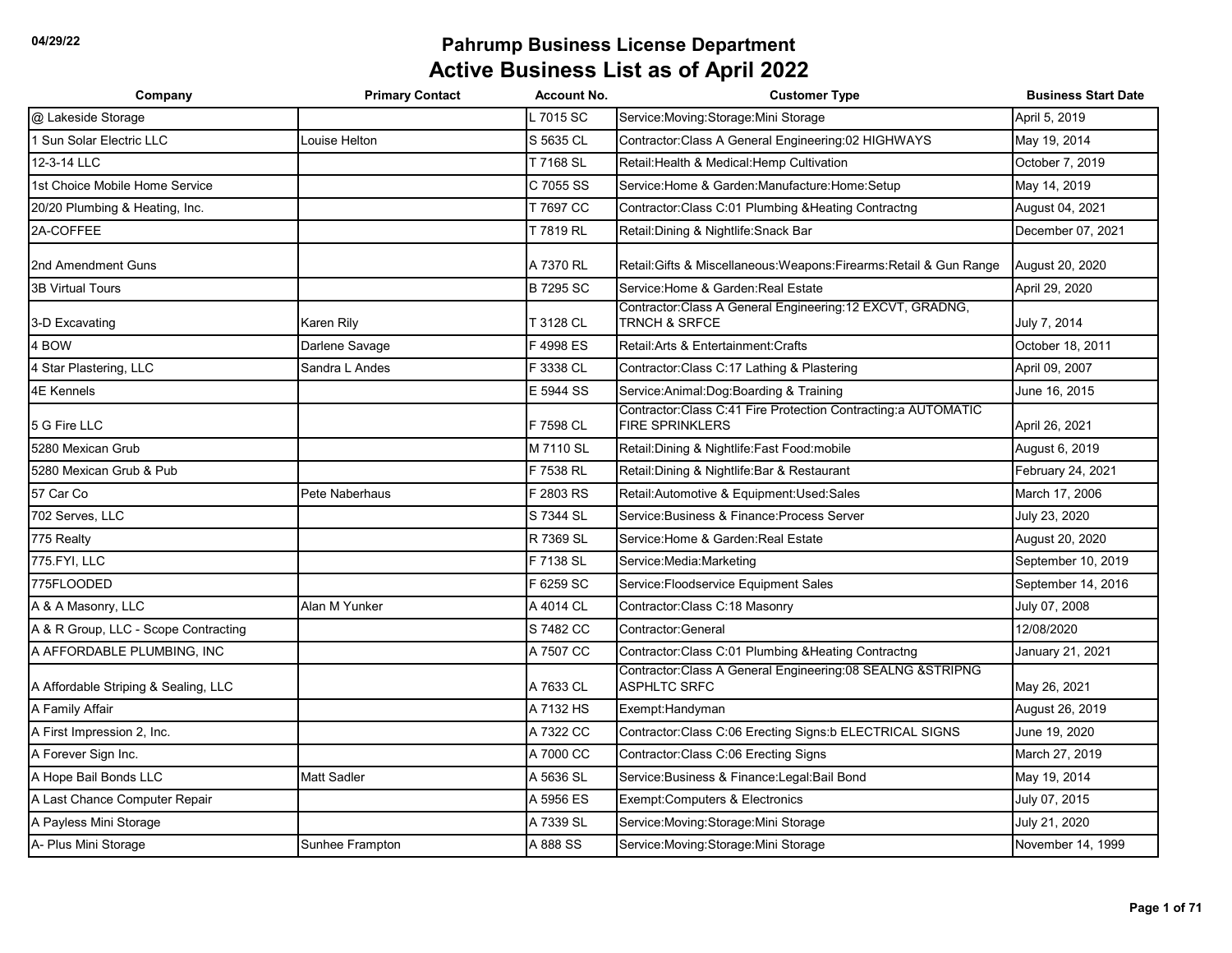| Company                             | <b>Primary Contact</b> | <b>Account No.</b> | <b>Customer Type</b>                                                              | <b>Business Start Date</b> |
|-------------------------------------|------------------------|--------------------|-----------------------------------------------------------------------------------|----------------------------|
| A Reliable Perry Inc.               | Linda Jo Perry         | A 4492 SC          | Service: Home & Garden: equipment repair-mobil                                    | June 14, 2010              |
| A Touch of Gold                     | Shannon Jensen         | A 5101 SS          | Service: Beauty & Fashion: Salon: Hair                                            | February 09, 2012          |
| A&N Cleaning Services, LLC          |                        | A 7265 SL          | Service: Home & Garden: Cleaning: Residential & Commercial                        | February 27, 2020          |
| A&R Complete Service Corp           |                        | A 6483 CC          | Contractor: Class C:02 Electrical Contracting                                     | July 21, 2017              |
| A. L. S. Storage                    | Margie L Scissom       | A 1826 SC          | Service: Moving: Storage: Mini Storage                                            | August 09, 2004            |
| A.W. Farrell & Son Inc.             |                        | A 5942 CC          | Contractor: Class A General Engineering: 15 SEWERS, DRAINS &<br><b>PIPES</b>      | June 10, 2015              |
| A1 Auto Body Connection Inc         |                        | A 6619 SC          | Service: Automotive & Equipment: Car: Body                                        | January 31, 2018           |
| A-1 David's Roofing Co              | David Sinay            | A 3184 CS          | Contractor: Class C:15 Roofing & Siding: a ROOFING                                | December 27, 2006          |
| A1 Fence and Gate Repair LLC        |                        | A 6948 CL          | Contractor: Class C:25 Fence & Equipping Playground                               | February 7, 2019           |
| A-1 Handyman Removal and Haul Away  |                        | A 7686 ES          | Exempt: Handyman                                                                  | July 27, 2021              |
| A-1 Masonry & Sandblasting          |                        | A 7671 CC          | Contractor:Class C:18 Masonry                                                     | July 12, 2021              |
| A-1 Mechanical                      | <b>Jack Davis</b>      | A 2869 CC          | Contractor: Class C:02 Electrical Contracting                                     | May 01, 2006               |
| A1 Mitchell's Heating & Cooling LLC |                        | A 7026 CL          | Contractor: Class C:21 Refrigerate & Air-Condition: b AIR-<br><b>CONDITIONING</b> | April 18, 2019             |
| A-1 National Fire Co., Inc.         | Ken Young              | A 3037 CC          | Contractor: Class C:41 Fire Protection Contracting                                | August 28, 2006            |
| A-1 Storage                         |                        | A 7586 SL          | Service: Moving: Storage: Self                                                    | April 14, 2021             |
| A4 Builders LLC                     |                        | A 7336 CL          | Contractor:Class B General Building:02 RESIDNTIAL & SML<br><b>COMMERCIAL</b>      | July 16, 2020              |
| AA Affordable Storage               | Allen & Carol Palmer   | A 1057 ES          | Service: Moving: Storage: Mini Storage                                            | December 23, 2003          |
| AA First Choice Self Storage        | Jones Betty            | F 587 SS           | Service: Moving: Storage: Self                                                    | May 01, 2000               |
| <b>AAA Certified LLC</b>            |                        | A 7225 CL          | Contractor: Class C:02 Electrical Contracting                                     | December 24, 2019          |
| AAA Custom Cabinets, Inc.           |                        | A 7734 CC          | Contractor: Class C:03 Carpentry, Maint & Minor Repr:b FINISH<br><b>CARPENTRY</b> | September 01, 2021         |
| AAA Home Care, LLC                  |                        | A 6803 SL          | Service:Health & Medical:Care:Home                                                | August 7, 2018             |
| <b>AAA Mobile Mech/Tech</b>         |                        | A 7366 RS          | Service: Automotive & Equipment: Car: Interior Restoration: Dealership            | August 19, 2020            |
| AAAA TWO STAR TOWING INC.           | Ashton Gose            | A 700 SC           | Service: Automotive & Equipment: Truck: Tow & Wrecking Yard                       | April 09, 1996             |
| Aaron's Landscaping                 |                        | A 6645 SS          | Service: Home & Garden: Landscaping                                               | February 21, 2018          |
| AA's Salon                          |                        | A 7317 SL          | Retail: Beauty & Fashion: Salon: Hair                                             | June 12, 2020              |
| ABC Phones of North Carolina, Inc.  |                        | A 6526 RC          | Retail: Cellular Phones                                                           | September 14, 2017         |
| <b>ABC Services</b>                 |                        | A 6501 SS          | Service: Home & Garden: Cleaning: Residential & Commercial                        | August 14, 2017            |
| ABC Supply Co., Inc. #343           | <b>Brett Radtke</b>    | A 3424 RC          | Wholesale: Home & Garden: Building Materials                                      | May 31, 2007               |
| <b>ABI Bookkeeping Service</b>      | M Laved Stevens        | A 116 SS           | Service: Business & Finance: Bookkeeping                                          | January 17, 1995           |
| Able Electric Company, LLC          |                        | A 6873 CL          | Contractor: Class C:02 Electrical Contracting                                     | November 28, 2018          |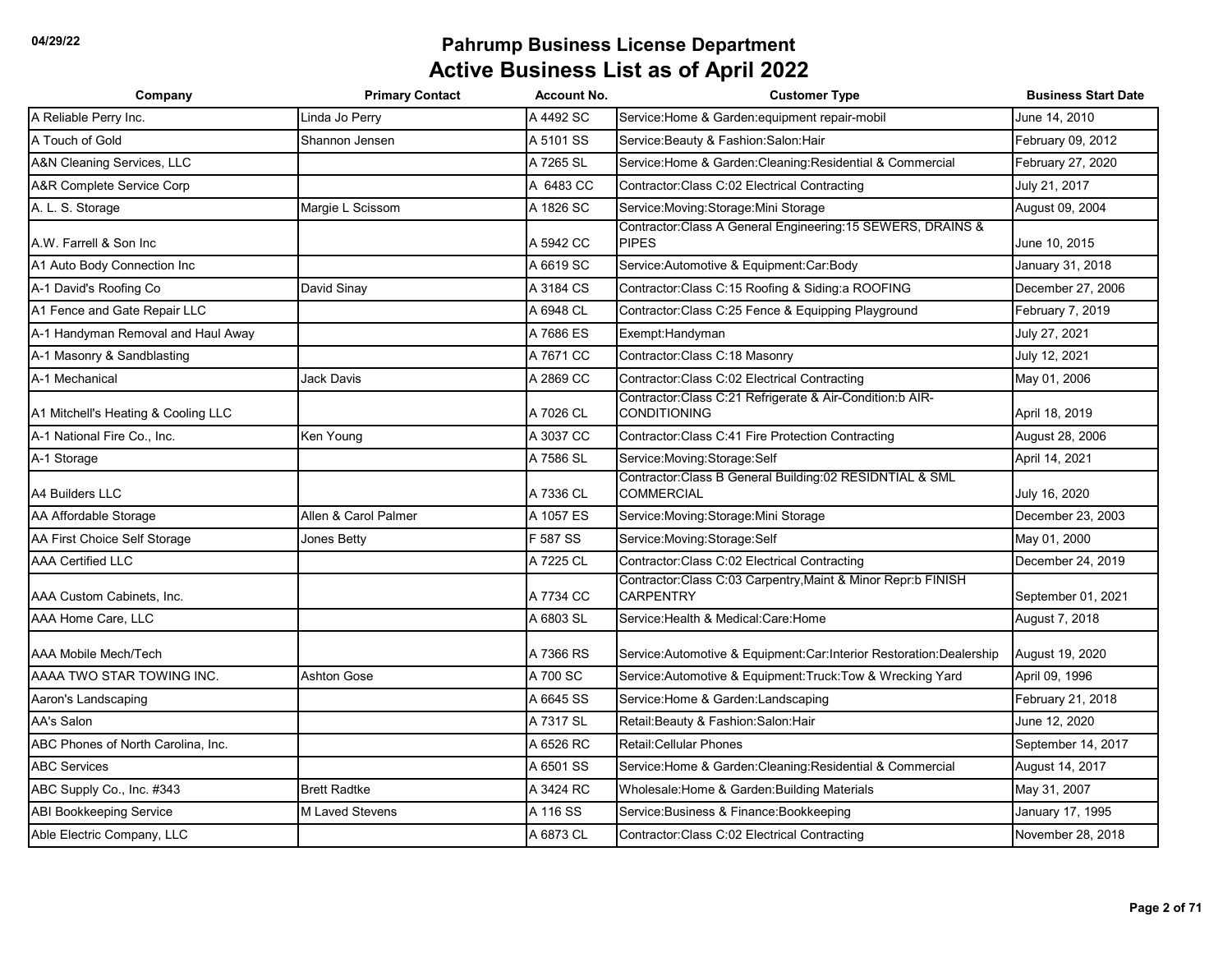| Company                                   | <b>Primary Contact</b> | <b>Account No.</b> | <b>Customer Type</b>                                                         | <b>Business Start Date</b> |
|-------------------------------------------|------------------------|--------------------|------------------------------------------------------------------------------|----------------------------|
| Abra Cadabra Bail Bonds Inc.              |                        | A 7262 SC          | Service: Business & Finance: Legal: Bail Agency                              | February 19, 2020          |
| Abrams Eye Institute                      | Jack Abrams, M.D.      | A 5016 SC          | Retail: Health & Medical: Ophthalmology Office                               | November 07, 2011          |
| Absolute Clean-Up                         | <b>Court Connell</b>   | A 5553 ES          | Exempt:property clean-up                                                     | January 30, 2014           |
| <b>AC Parts Connection</b>                | Linda Benedict         | A 5189 RC          | Retail: Home & Garden: HVAC Test & Balance                                   | May 23, 2012               |
| <b>ACC Enterprises L.L.C.</b>             |                        | A 6051 WC          | Wholesale: Cultivation, Marijuana                                            | December 03, 2015          |
| <b>Access Building Solutions</b>          | Cynthia Cotton         | A 4333 CL          | Contractor:Class B General Building:02 RESIDNTIAL & SML<br><b>COMMERCIAL</b> | May 11, 2009               |
| <b>Access Realty LLC</b>                  | Kim Washington         | A 3303 SL          | Retail: Home & Garden: Real Estate: Broker                                   | March 20, 2007             |
| Accredited Home Installations and Repairs |                        | A 7654 HS          | Handyman, small repair                                                       | June 16, 2021              |
| Accredo Health Group, Inc.                | April Thompson         | A 4923 SC          | Retail: Health & Medical: Prescription Drugs                                 | August 04, 2011            |
| <b>Accurate Mobile Tint</b>               | Christopher Simunick   | A 2430 SS          | Service:Automotive & Equipment:Car:Window Tinting:Mobile                     | August 16, 2005            |
| Ace Auto Repair & Used Parts              | Fahima Nezam           | A 911 RS           | Service: Automotive & Equipment: Car: Repair                                 | June 22, 2004              |
| Ace Fire Systems, Inc.                    | Gordon or Steve Marx   | A 4409 CC          | Contractor: Class C:41 Fire Protection Contracting                           | March 11, 2010             |
| Ace World Wide #711                       | <b>Wade Bute</b>       | A 3160 SC          | Service: Moving: Storage                                                     | December 04, 2006          |
| <b>ACME General Store, Inc.</b>           | Vince M Tucker         | A 191 RC           | Retail: Gifts & Miscellaneous: Store                                         | November 25, 1997          |
| <b>ACR Mechanical, Inc.</b>               |                        | A 6843 CC          | Contractor: Class C:21 Refrigerate & Air-Condition                           | October 18, 2018           |
| <b>Action Expediter Courier</b>           | Cedric Jones           | A 5826 SS          | Service:Community:Courier & Hauling                                          | January 30, 2015           |
| <b>Action Orthotics</b>                   |                        | A 7601 ES          | Retail: Health & Medical: Medical & Orthotic supply                          | April 28, 2021             |
| <b>Action Realty</b>                      | Norma Jean Opatik      | A 3841 RS          | Retail: Home & Garden: Real Estate                                           | February 20, 2008          |
| A-Darkhorse PG                            | Odell W Wesatzke, Jr.  | A 3127 RS          | Retail: Arts & Entertainment: Photographer: Mobile                           | November 13, 2006          |
| ADJ Contracting & Development, Inc        |                        | A 6739 CC          | Contractor: Class B General Building                                         | June 12, 2018              |
| A-Dollar Bail Bonds                       | <b>Stevie Stowers</b>  | A 5005 SS          | Service: Business & Finance: Legal: Bail Bond                                | October 25, 2011           |
| <b>ADT Commercial LLC</b>                 |                        | A 7553 SL          | Service: Monitor System and Fire Alarms                                      | March 18, 2021             |
| <b>ADT LLC of Delware</b>                 | Debbie Tucker          | A 5258 CL          | Retail: Home & Garden: Security                                              | August 17, 2012            |
| <b>Adult Superstores</b>                  | Don Heidner            | A 885 RC           | Retail: Arts & Entertainment: Adult                                          | May 04, 2004               |
| Advance America                           | Tanya Mathis           | A 2271 SC          | Service: Business & Finance: Check Cashing                                   | May 19, 2005               |
| Advance Insurance and Benefits            | John B Whitaker        | A 4267 SC          | Service: Business & Finance: Insurance: Agency                               | September 28, 2009         |
| <b>Advanced Consulting</b>                | Janet Jensen           | A 1880 SS          | Service: Business & Finance: Consulting: Business                            | September 07, 2004         |
| Advanced Prosthetics & Orthotics, Inc.    | Tuncay Gorgun          | A 607 SC           | Service: Health & Medical: Prosthetic & orthotic devices: Sales &<br>service | November 25, 2002          |
| <b>Advanced Tactical Firearms</b>         | Fe Grayblas            | A 102 WC           | Retail: Gifts & Miscellaneous: Weapons: Firearms: Import & Export            | February 15, 2000          |
| ADVANCED TOWER SERVICES. INC.             |                        | A 7502 CC          | Contractor: Class A General Engineering: 25 Telecommunication<br>Towers      | January 14, 2021           |
| Advantage Self Storage, Inc.              | Dennis Vehe            | A 4670 SC          | Service: Moving: Storage: Self                                               | January 05, 2011           |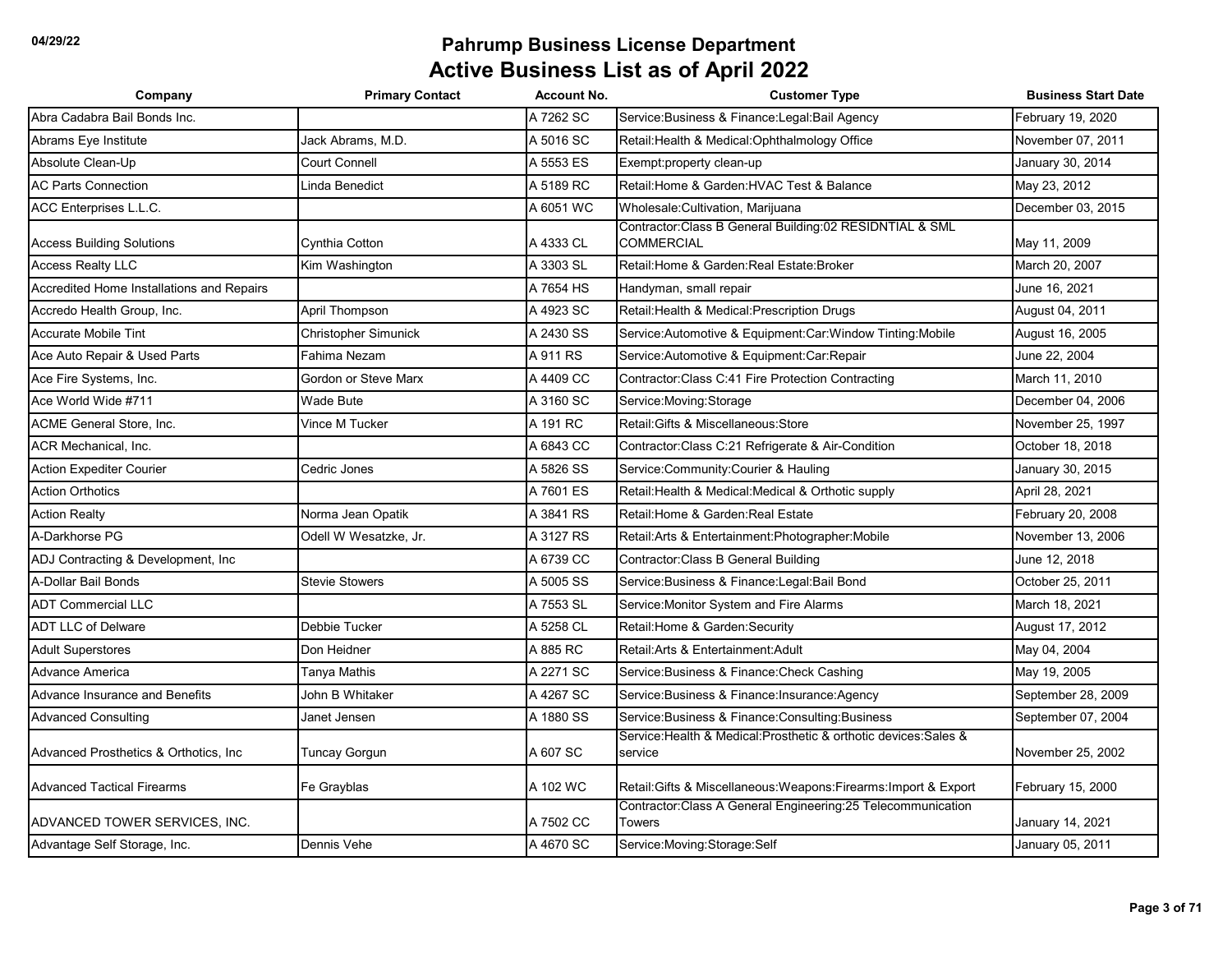| Company                                  | <b>Primary Contact</b>  | <b>Account No.</b> | <b>Customer Type</b>                                                                          | <b>Business Start Date</b> |
|------------------------------------------|-------------------------|--------------------|-----------------------------------------------------------------------------------------------|----------------------------|
| Adventures in Trucking, LLC              |                         | A 6438 SL          | Service: Automotive & Equipment: Truck: Long Haul                                             | May 25, 2017               |
| <b>Aesthetic Enhancements</b>            |                         | A 6394 SL          | Service: Beauty & Fashion: Cosmetics                                                          | March 9, 2017              |
| AFC Fire Company, LLC                    | Dawn Murdock            | A 3739 CL          | Contractor: Class C:41 Fire Protection Contracting: b FIXED FIRE<br><b>EXTINGUISHING SYST</b> | November 20, 2007          |
| Affiliated Physical Therapy, LLC         | Aaron Hanson            | A 4386 SL          | Service: Health & Medical: Physical Therapy                                                   | June 29, 2009              |
| Affordable Autos                         | Jeremy Pippin           | A 718 RC           | Retail:Automotive & Equipment:Used:Sales                                                      | August 20, 2003            |
| Affordable Classics Inc.                 |                         | A 6331 SC          | Retail: Automotive & Equipment: Auto: Broker: Sales                                           | December 21, 2016          |
| Affordable Concepts, Inc.                |                         | A 7890 CC          | Contractor: Class AB General Building & Eng                                                   | February 22, 2022          |
| Affordable Family Dental                 | Sean Yim DMD PLLC       | A 5654 SL          | Service: Health & Medical: Dental                                                             | June 5, 2014               |
| Affordable Landscaping                   |                         | A 6694 SS          | Service: Home & Garden: Landscape Maintenance                                                 | April 19, 2018             |
| Affordable Sprinkler Repair              |                         | A 6780 CL          | Contractor: Class C:10 Landscape Contracting                                                  | July 17, 2018              |
| AFNB Holdings, Inc.                      | Laura Haywood           | A 5354 SC          | Service: Business & Finance: Bank                                                             | January 30, 2013           |
| <b>AFR Construction</b>                  | Jason Johnson           | A 5477 CL          | Contractor                                                                                    | October 23, 2013           |
| Agent Icard                              |                         | A 6665 SS          | Service: Home & Garden: Real Estate: Agent                                                    | March 19, 2018             |
| AGS a Delaware Limited Liability Company |                         | A 6093 SL          | Service: Arts & Entertainment: Casino & Hotel                                                 | January 29, 2016           |
| Aguayo Bail Bonds                        |                         | A 6646 SL          | Service: Business & Finance: Legal: Bail Bond                                                 | March 1, 2018              |
| Ahern Rentals Inc.                       | Roxan Bissember         | A 970 SC           | Service: Automotive & Equipment: Equipment Rental                                             | January 13, 1998           |
| AIR FIX                                  |                         | A 7517 CC          | Service: Home & Garden: Manufacture: Home: Air Conditioning &<br>Heating                      | February 08, 2021          |
| Air Pro Master LLC                       |                         | A 7217 CL          | Contractor: Class C:01 Plumbing & Heating Contractng                                          | December 13, 2019          |
| AKAAL, LLC                               |                         | A 7971 CL          | Contractor: Class B General Building: 02 RESIDNTIAL & SML<br><b>COMMERCIAL</b>                | April 29, 2022             |
| Alamon Inc.                              |                         | A 6789 CC          | Contractor:Class A General Engineering:22 UNCLASSIFIED                                        | July 24, 2018              |
| <b>Alamut Tactical LLC</b>               |                         | A 7861 RL          | Retail: Gifts & Miscellaneous: Weapons: Guns & Ammo                                           | January 21, 2022           |
| ALARMCO, Inc                             | Ira Gary Greenblott     | A 189 CC           | Contractor:Class C:02 Electrical Contracting:c FIRE DETECTION                                 | May 09, 2000               |
| Alarmco, Inc (#3)                        | <b>Gary Greenblott</b>  | A 4491 SC          | Service: Home & Garden: Security: Guard Company                                               | June 11, 2010              |
| Alarmco, Inc. (#2)                       | <b>Gary Greenblottt</b> | A 4299 RC          | Service: Home & Garden: Locksmith: Residental & Commerical                                    | November 03, 2009          |
| Alaskan Quality Services LV LLC          | Andrew Kawai            | A 5662 CL          | Contractor: Class A General Engineering: 10 COMMERCIAL &<br><b>RESIDNTIAL POOL</b>            | June 18, 2014              |
| Albertson and Sons Sand and Gravel       | <b>Brian Albertson</b>  | A 4434 RS          | Retail: Home & Garden: Gravel pit                                                             | April 08, 2010             |
| Albertson's #341                         | Gina Woodgerd           | A 5391 RL          | Retail                                                                                        | March 21, 2013             |
| Alcal Specialty Contracting, Inc.        | Larizza Bailey          | A 4341 CC          | Contractor: Class C:15 Roofing & Siding: c INSULATION                                         | May 14, 2008               |
| All American Concrete & Masonry Inc      |                         | A 6171 CC          | Contractor: Class C:05 Concrete Contracting                                                   | April 13, 2016             |
| All American Realty LLC                  | Angelika Holzinger      | A 5539 SL          | Service: Home & Garden: Real Estate: Agent                                                    | January 17, 2014           |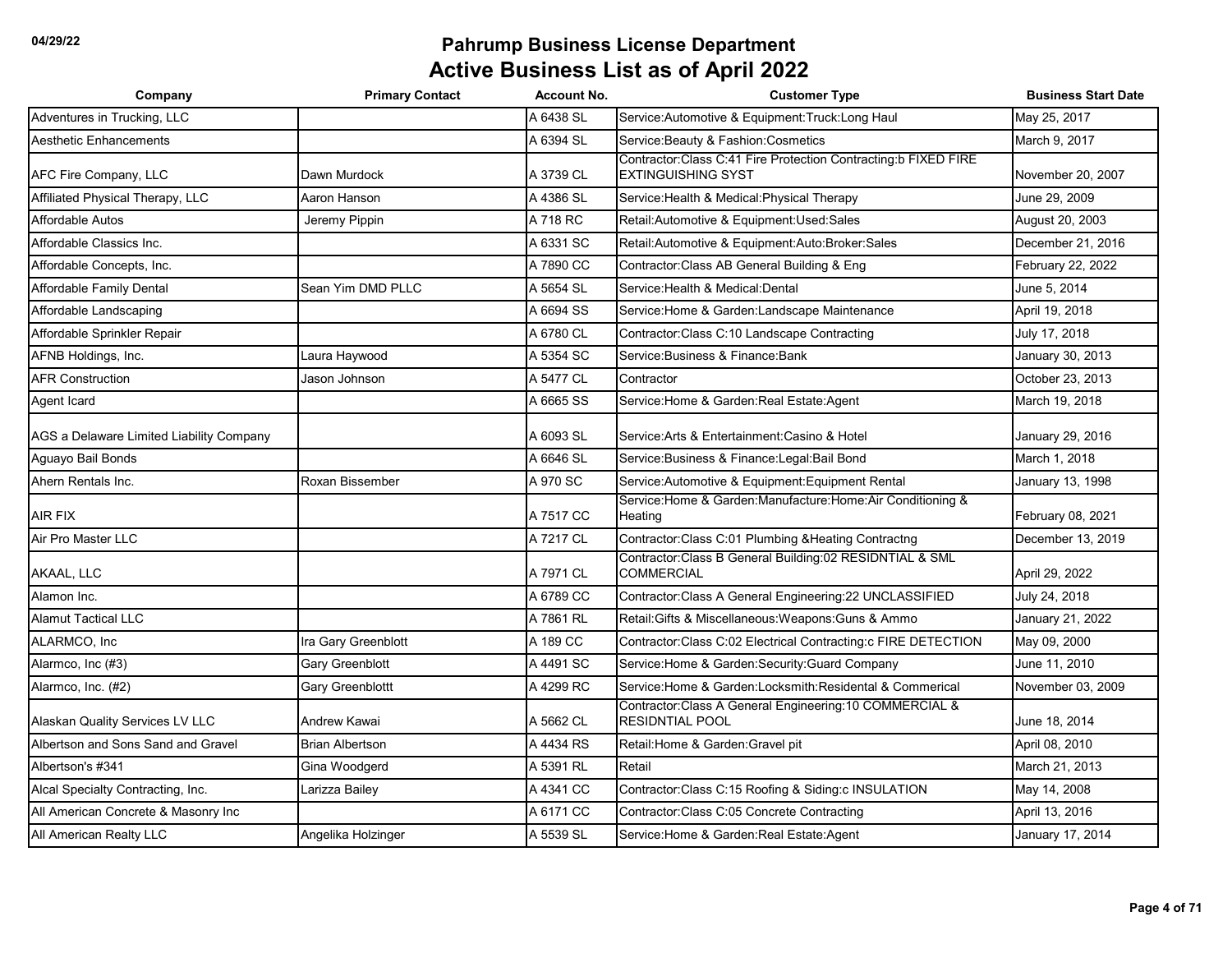| Company                                   | <b>Primary Contact</b>    | <b>Account No.</b> | <b>Customer Type</b>                                                              | <b>Business Start Date</b> |
|-------------------------------------------|---------------------------|--------------------|-----------------------------------------------------------------------------------|----------------------------|
| All Animals Pet Sitting Service           | Susan L Reif              | A 4610 SS          | Service: Animal: Dog & Cat: Pet Sitting                                           | October 18, 2010           |
| All Creatures Animal Hospital             | Suzanne Zervantian        | A 3530 RC          | Service: Animal: Veterinary: Hospital                                             | August 10, 2007            |
| All Pro Construction                      |                           | A 7410 CC          | Contractor:Class B General Building:02 RESIDNTIAL & SML<br><b>COMMERCIAL</b>      | October 27, 2020           |
| All Star Real Estate                      | Catherine M Slaughterback | A 2128 SS          | Service:Home & Garden:Real Estate                                                 | March 01, 2005             |
| All Star Tile and Marble Inc              |                           | A 6584 CC          | Contractor: Class C: 19 Installing Terrazzo & Marble                              | December 8, 2017           |
| All State Home Health                     |                           | A 7190 SL          | Service:Health & Medical:Care:Home                                                | November 5, 2019           |
| All Valley Home Care                      | Anita Wallace             | A 1007 SC          | Service:Health & Medical:Care:Home                                                | October 02, 2003           |
| Allegiant Electric LLC                    |                           | A 6620 CC          | Contractor: Class C:02 Electrical Contracting                                     | February 2, 2018           |
| Allied Awning and Rental, Inc.            |                           | A 6884 CC          | Contractor: Class C:14 Steel Reinforcing & Erection                               | December 10, 2018          |
| Allied Building Materials, Inc.           | Janet Monte               | A 469 RC           | Retail: Home & Garden: Materials: Sales                                           | May 17, 1999               |
| Allied Electric Sign & Awning Co.         |                           | A 7779 CC          | Contractor: Class C:06 Erecting Signs                                             | October 19, 2021           |
| <b>Allied Universal Security Services</b> |                           | A 7023 SL          | Service: Home & Garden: Security: Guard Company                                   | April 11, 2019             |
| All-Star Fence Company                    | Randy Graham              | A 3796 CC          | Contractor: Class C:25 Fence & Equipping Playground                               | January 24, 2008           |
| <b>Allstate Electrc LLC</b>               | <b>Bradley Bremers</b>    | A 5360 CL          | Contractor: Class C:02 Electrical Contracting                                     | April 11, 2013             |
| <b>Allstate Fire Equipment</b>            |                           | A 7511 SL          | Service: Home & Garden: Engineering: Fire Protection                              | January 26, 2021           |
| Allstate Pest Control, LLC                | <b>Barry Schultz</b>      | A 4545 SL          | Service: Animal: Pest Control                                                     | August 23, 2010            |
| Allstate Service Group                    |                           | A 6847 CL          | Contractor: Class C:01 Plumbing & Heating Contractng: d PLUMBING                  | October 23, 2018           |
| <b>All-Tech Services</b>                  |                           | A 6422 SC          | Service: Computers & Electronics: Repair & Maintenance                            | May 3, 2017                |
| Aloha Home Health                         |                           | A 6473 SL          | Service: Health & Medical: Care: Home                                             | July 14, 2017              |
| Aloha Ink Tattoo                          | Cameron Batongbacal       | A 5106 RS          | Retail: Beauty & Fashion: Tattoo                                                  | February 13, 2012          |
| Alpha & Omega Energy Services, LLC        |                           | A 7416 CL          | Contractor: Class C:02 Electrical Contracting                                     | November 6, 2020           |
| Alpha Landscapes LLC                      | Regale Harris             | A 5231 CL          | Service: Home & Garden: Landscaping                                               | July 18, 2012              |
| Alpha Plumbing LLC                        |                           | A 7603 CL          | Contractor: Class C:01 Plumbing & Heating Contractng: d PLUMBING                  | April 29, 2021             |
| Al's Auto Body, Inc.                      | Allison Thomason          | A 4713 SC          | Service: Automotive & Equipment: Car: Body                                        | February 10, 2011          |
| Alsco Inc                                 | Department: Business      | A 5824 SC          | Service: Beauty & Fashion: Dry Cleaning                                           | January 29, 2015           |
| Alta Care Homehealth Inc.                 |                           | A 6808 SC          | service,home health                                                               | August 14, 2018            |
| Alternative Medicine Association          |                           | A 6559 SL          | Service: Distribution, Cannabis                                                   | October 26, 2017           |
| Always Air                                |                           | A 6449 CL          | Contractor: Class C:21 Refrigerate & Air-Condition: b AIR-<br><b>CONDITIONING</b> | June 7, 2017               |
| <b>Always Best Cleaning</b>               |                           | A 6632 SS          | Service: Home & Garden: Cleaning: Residential & Commercial                        | February 14, 2018          |
| Amaya Roofing & Waterproofing, Inc        |                           | A 6344 CC          | Contractor: Class C:15 Roofing & Siding                                           | January 13, 2017           |
| Amazing Ironworks, Inc.                   |                           | A 6635 CC          | Contractor: Class C:14 Steel Reinforcing & Erection                               | February 14, 2018          |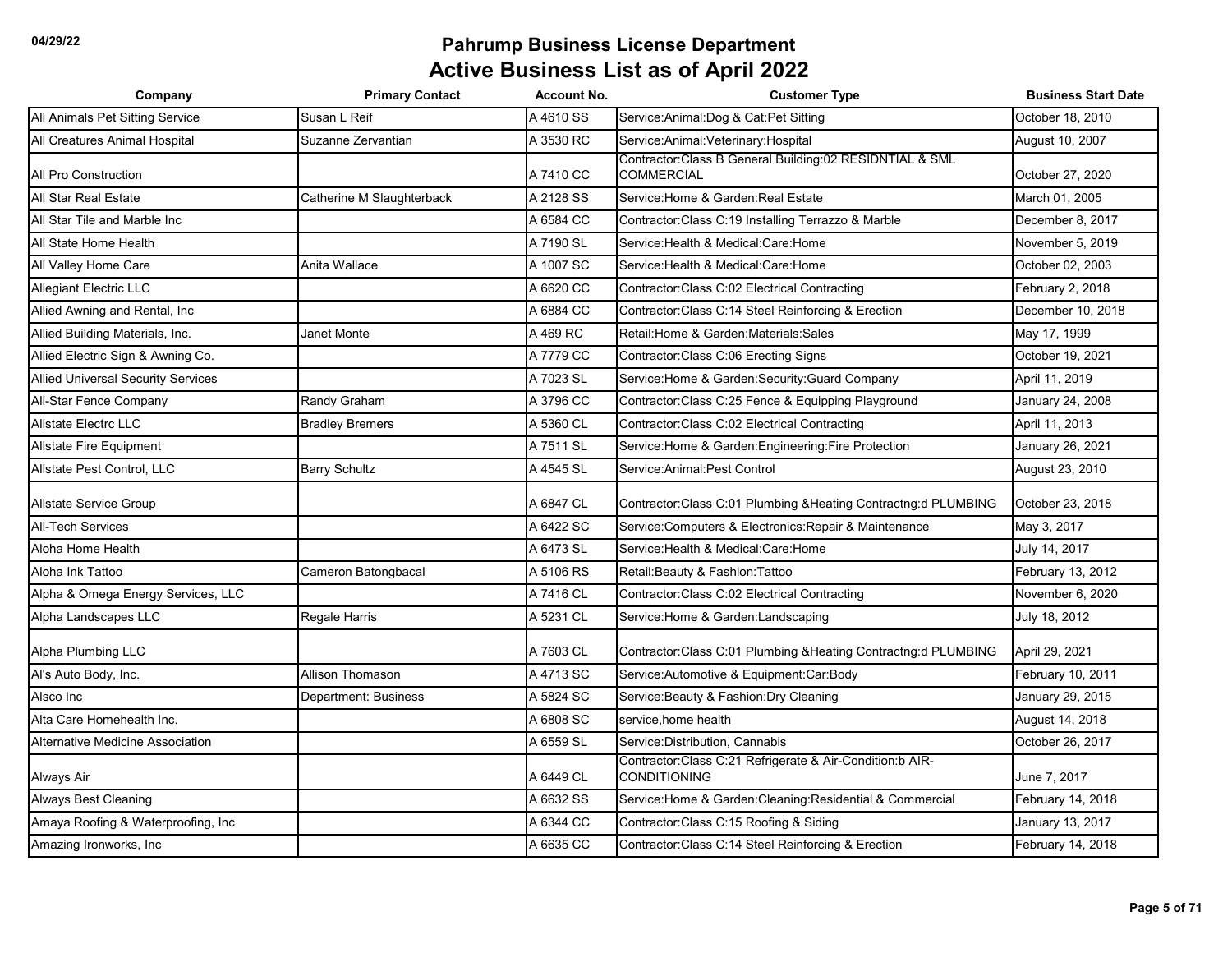| Company                                   | <b>Primary Contact</b>    | <b>Account No.</b> | <b>Customer Type</b>                                                                   | <b>Business Start Date</b> |
|-------------------------------------------|---------------------------|--------------------|----------------------------------------------------------------------------------------|----------------------------|
| Amazon Electric, Inc.                     |                           | A 7926 CC          | Contractor: Class C:02 Electrical Contracting                                          | March 21, 2022             |
| Amazon Masonry, Inc.                      |                           | A 7795 CC          | Contractor: Class C: 18 Masonry                                                        | November 03, 2021          |
| AMD Law, PLLC                             |                           | A 7859 SL          | Service: Business & Finance: Legal: Law Office                                         | January 21, 2022           |
| Ameca's Landscape & Cleaning              |                           | A 7636 ES          | Service: Home & Garden: Cleaning: Residential & Commercial                             | May 26, 2021               |
| American Asbestos&Remediation Specialists |                           | A 6786 CC          | Contractor: Class A General Engineering                                                | July 20, 2018              |
| American Auto Assc of Northern CA NV & UT | Joyce mckellar            | A 1883 NC          | Non-Profit: Business & Finance: Soliciting                                             | July 12, 2004              |
| <b>American Backflow Services</b>         |                           | A 6354 SL          | Service: Home & Garden: Septic Pumping service                                         | February 1, 2017           |
| American Building Products, Inc           |                           | A 6552 CC          | Contractor: Class C:14 Steel Reinforcing & Erection:g<br>PREFABRICATED STEEL STRUCTURE | October 18, 2017           |
| American Carports Inc                     | Nate Jimenez              | A 5698 CC          | Contractor: Class A General Engineering: 10 COMMERCIAL &<br><b>RESIDNTIAL POOL</b>     | August 8, 2014             |
| American Countertops & Floors Inc         |                           | A 6222 CC          | Contractor: Class C:03 Carpentry, Maint & Minor Repr                                   | June 22, 2016              |
| <b>American Dental</b>                    | Hung Nguyen               | A 4182 SC          | Service: Health & Medical: Dental: Office                                              | December 19, 2008          |
| American Fence Company, Inc.              | L. J. Martin              | A 685 SC           | Contractor: Class A General Engineering: 21 FENCING &<br><b>GUARDRAILS</b>             | June 30, 1998              |
| American Fire and Electric                |                           | A 7082 CC          | Contractor: Class C:41 Fire Protection Contracting                                     | June 13, 2019              |
| American Overhead Door Co.                | Jill Brown                | A 180 CS           | Contractor:Class C:03 Carpentry, Maint & Minor Repr:d OVERHEAD<br><b>DOOR</b>          | June 30, 1994              |
| American Pavement Preservation LLC        | Eric Reimschiissel        | A 4351 CL          | Contractor: Class A General Engineering                                                | January 06, 2010           |
| <b>American Southwest Electric</b>        | James F Thomson Jr        | A 5769 CS          | Contractor: Class A General Engineering                                                | November 13, 2014          |
| American Water Treatment                  | Teresa Hall               | A 250 CC           | Contractor: Class C:30 Install Equip to Treat Water                                    | March 07, 1995             |
| American Wind & Solar, Inc.               |                           | A 6294 CC          | Contractor: Class B General Building: 02 RESIDNTIAL & SML<br><b>COMMERCIAL</b>         | October 13, 2016           |
| Amerigas Propane, Inc                     | Bobbi Hartung             | A 501 RC           | Retail: Automotive & Equipment: Propane Gas: Sales & delivery                          | August 14, 1998            |
| <b>Ameritek Industries</b>                |                           | A 7690 CC          | Contractor: Class C:30 Install Equip to Treat Water                                    | August 02, 2021            |
| <b>AMG Medical Supply LLC</b>             |                           | A 7247 RL          | Retail: Health & Medical: Equipment Sales & Rental                                     | February 3, 2020           |
| Ammo Supply Warehouse, LLC                | ance Kerness              | A 4841 RL          | Retail:Computers & Electronics:Internet:Sales:Ammunition                               | May 20, 2011               |
| <b>Ampere Contracting LLC</b>             |                           | A 7878 CL          | Contractor: Class C:02 Electrical Contracting                                          | February 16, 2022          |
| Anderson & Company CPA                    | Mont R Anderson           | M 835 SC           | Service: Business & Finance: Certified Public Accountant                               | May 15, 1997               |
| Anderson Dairy Inc.                       | <b>Teresa Sowers</b>      | A 140 WC           | Wholesale: Dining & Nightlife: Dairy: Manufacture                                      | August 31, 1994            |
| Anderson Pest Control. LLC                | <b>Belmont N Anderson</b> | A 5140 SL          | Service: Animal: Pest Control                                                          | March 20, 2012             |
| Angels & Queens Boutique LLC              |                           | A 7371 RL          | Retail: Beauty & Fashion                                                               | August 27, 2020            |
| Animal Care Center of Pahrump             |                           | A 7294 SL          | Service: Animal: Veterinary: Hospital                                                  | April 27, 2020             |
| Anita R Wilson                            | Anita R Wilson            | A 1045 SS          | Service: Business & Finance: Income Tax Preparation & Audit                            | November 21, 2003          |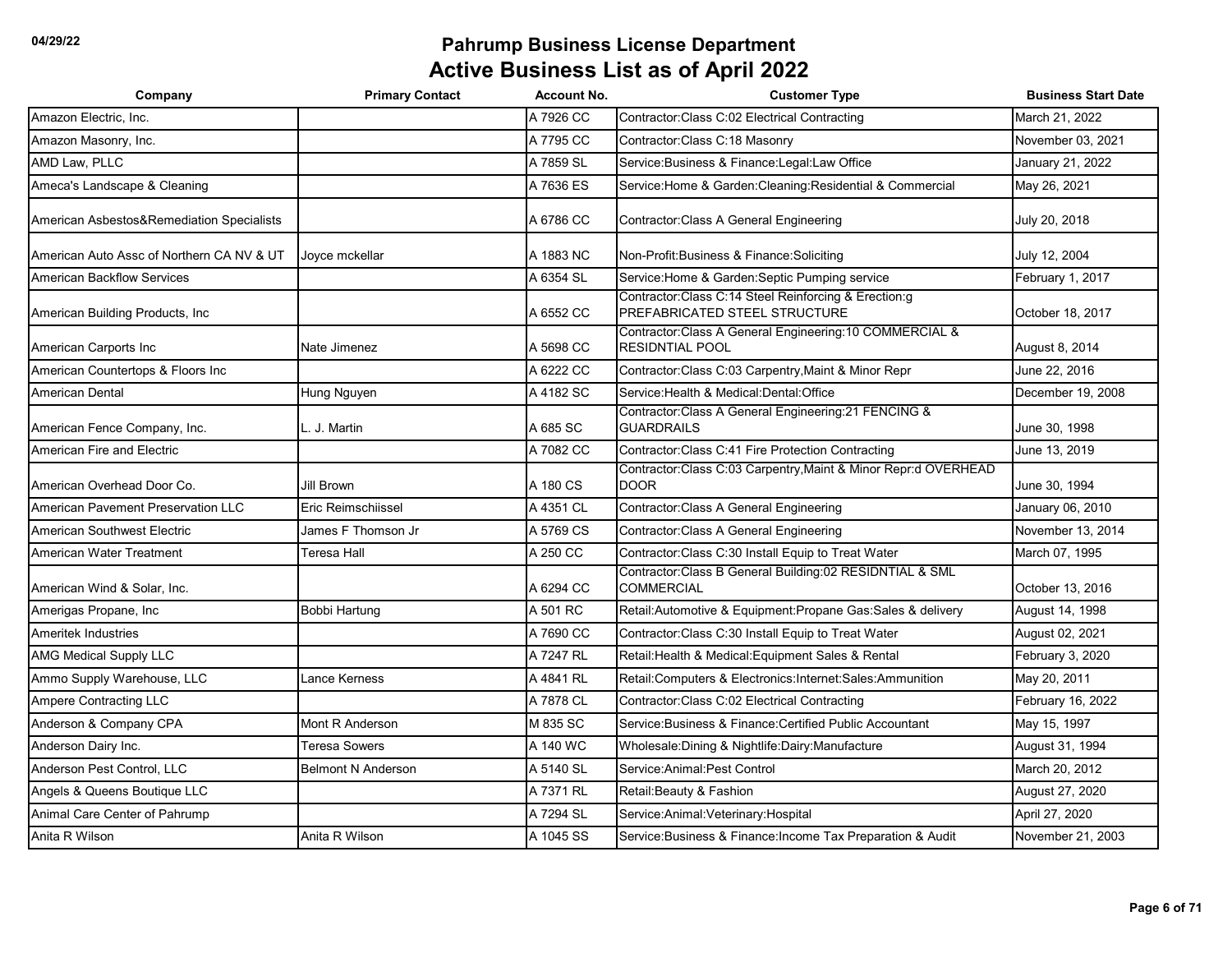| Company                            | <b>Primary Contact</b> | <b>Account No.</b> | <b>Customer Type</b>                                                          | <b>Business Start Date</b> |
|------------------------------------|------------------------|--------------------|-------------------------------------------------------------------------------|----------------------------|
| Anning-Johnson Company             | Jim R Maras            | A 4305 CC          | Contractor: Class C:17 Lathing & Plastering                                   | April 13, 2009             |
| Anson Maddocks Art                 |                        | A 6613 RL          | Retail: Arts & Entertainment: Freelance Writer: Freelance Illustration        | January 16, 2018           |
| <b>Anyjunk Removal Services</b>    |                        | A 7104 ES          | Service: Home & Garden: Debris: Removal                                       | July 24, 2019              |
| Anytime Plumbing Inc.              | Scott Jester           | A 5611 CC          | Contractor: Class C:01 Plumbing & Heating Contractng                          | April 22, 2014             |
| Apartments24-7.com                 | Virginia Von Quilich   | A 4361 SC          | Service: Media: Advertising: Internet                                         | January 12, 2010           |
| Apostolic Church of Pahrump        |                        | A 6214 NS          | Non-Profit:Community:Church                                                   | June 8, 2016               |
| Appearances #1 Wheels & Tires      | Jimmy Mendoza          | A 3880 RS          | Retail: Automotive & Equipment: Motorcycle: Tires                             | March 21, 2008             |
| Appearances Mobile Car Wash        | Jimmy Mendoza          | A 309 SP           | Service: Automotive & Equipment: Car: Detailing: Mobile                       | April 12, 1999             |
| Appraisal Services of Pahrump, LLC | Mark N Wilson          | A 1964 SC          | Service: Home & Garden: Real Estate: Appraiser                                | October 25, 2004           |
| Aqua Plumbing Service & Repair LLC |                        | A 6790 CL          | Contractor: Class C:01 Plumbing & Heating Contractng                          | July 23, 2018              |
| <b>Aquarius Towing</b>             | Mike Armstrong         | A 5074 SC          | Service: Automotive & Equipment: Car: Repair: Towing                          | January 18, 2012           |
| <b>ARC Services</b>                |                        | A 7959 CC          | Contractor:Class B General Building:02 RESIDNTIAL & SML<br><b>COMMERCIAL</b>  | April 27, 2022             |
| Archangel Management Company, LLC  |                        | A 7772 SL          | Service: Home & Garden: Short Term Rental Property                            | October 12, 2021           |
| Area 51 Fireworks                  | Tim McKoy              | A 2111 RC          | Retail: Arts & Entertainment: Fireworks                                       | February 16, 2005          |
| Area 52 FX                         |                        | A 7212 ES          | Service: Arts & Entertainment: Design                                         | December 12, 2019          |
| Armscor Precision International    | Fe Grayblas            | A 3045 WC          | Wholesale: Gifts & Miscellaneous: Weapons: Firearms &<br>Accessories: Imports | September 06, 2006         |
| Arnie's Cocktail Lounge            | Darrell Strain         | A 603 RL           | Retail: Dining & Nightlife: Bar                                               | October 16, 2002           |
| Art From The Heart                 |                        | A 7942 ES          | Retail: Home & Garden: Home Decoration                                        | April 08, 2022             |
| Artesian Cellars, LLC              |                        | A 7195 RL          | Retail: Dining & Nightlife: Winery                                            | January 7, 2020            |
| Arturo Moreno Sanchez              |                        | A 6972 SS          | Service: Business & Finance: Legal: Bail Bond                                 | March 4, 2019              |
| A's Networks                       |                        | A 7348 CS          | Contractor: Class C:02 Electrical Contracting                                 | July 29, 2020              |
| <b>ASAP Security</b>               | John Perdichizzi       | A 3014 CC          | Retail: Home & Garden: Security: Alarm: Sales                                 | August 15, 2006            |
| <b>ASD Contracting</b>             | Ronald Orr             | A 4367 CC          | Contractor: Class C:08 Glass & Glazing Contracting                            | January 21, 2010           |
| Ashworth & Belcastro Systems, Inc. |                        | A 7928 CC          | Contractor:Class C:02 Electrical Contracting:c FIRE DETECTION                 | March 21, 2022             |
| Ask Plumbing                       |                        | A 6866 CL          | Contractor:Class C:01 Plumbing &Heating Contractng:d PLUMBING                 | November 14, 2018          |
| Aspen Insulation                   |                        | A 5948 CL          | Contractor: Class A General Engineering: 03 DAMS & RESERVOIRS                 | June 22, 2015              |
| Aspen Moving Company, LLC          |                        | A 6092 SL          | Service: Moving company                                                       | January 29, 2016           |
| Aspire Therapeutic Solutions LLC   |                        | A 6399 SL          | Service: Health & Medical: Mental Health Outpatient                           | March 24, 2017             |
| Associated Telecom Inc             |                        | A 6699 SC          | Service: Computers & Electronics: Communications                              | April 25, 2018             |
| Assured Document Destruction, Inc. | Susan Cordier          | A 1131 SC          | Service: Business & Financial: Paper Shreading: Mobile                        | April 05, 2004             |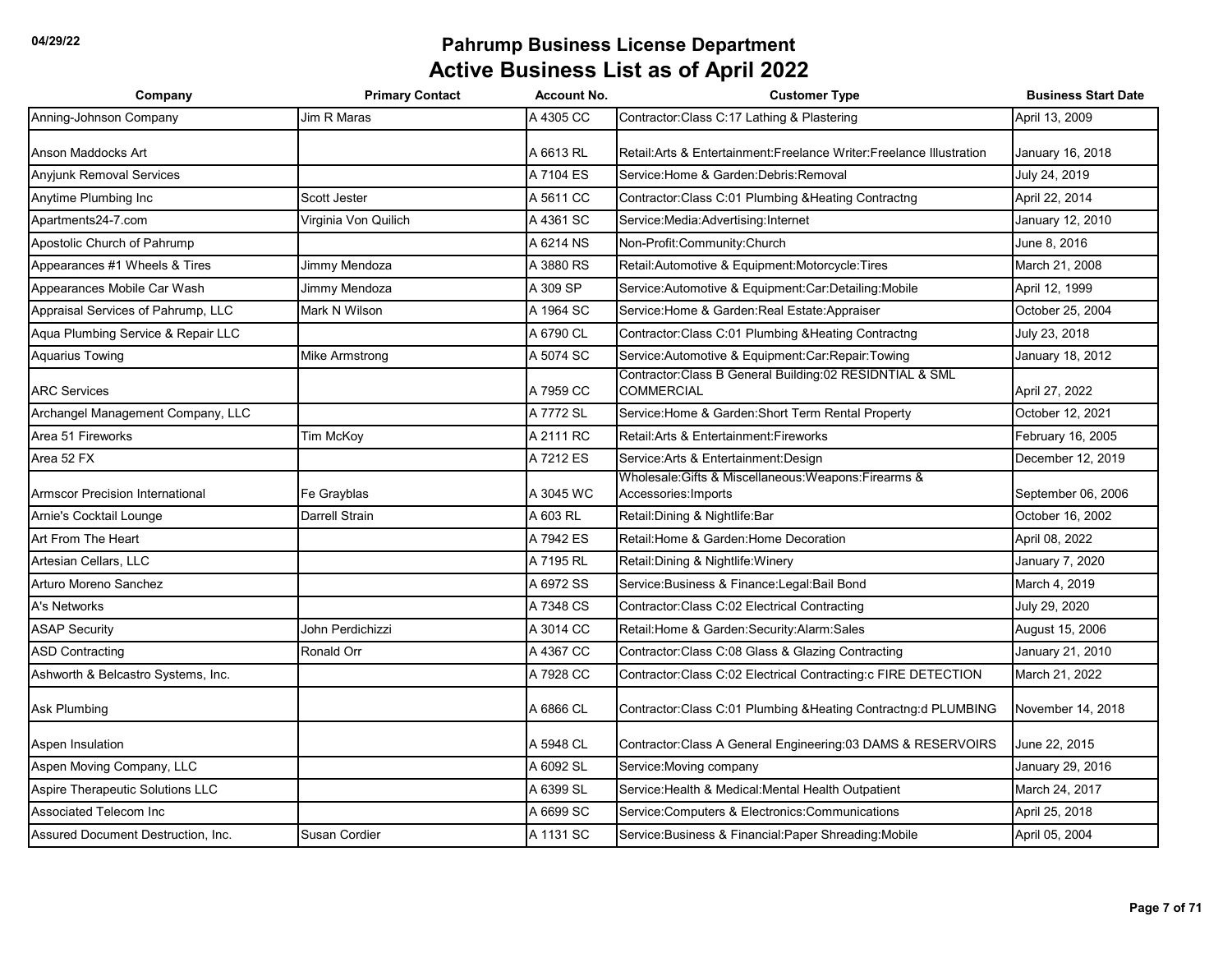| Company                           | <b>Primary Contact</b>  | <b>Account No.</b> | <b>Customer Type</b>                                                                 | <b>Business Start Date</b> |
|-----------------------------------|-------------------------|--------------------|--------------------------------------------------------------------------------------|----------------------------|
| At Your Fingertips                | LaDene Fletcher         | A 4954 SS          | Service: Beauty & Fashion: Salon: Nail                                               | September 02, 2011         |
| AT&T Authorized Retailer #4760    |                         | A 6303 RC          | Retail: Computers & Electronics: Cell: Sales & service                               | November 02, 2016          |
| AT&T Messaging, LLC               | ATT messa LLC           | A 598 SC           | Service: Computers & Electronics: Voice Mail & other information                     | August 14, 1998            |
| <b>Atherley Appraisal</b>         | Angela Atherley         | A 3870 SS          | Service: Home & Garden: Real Estate: Appraiser                                       | March 19, 2008             |
| <b>ATI Restoration, LLC</b>       |                         | A 7541 CL          | Contractor: Class B General Building                                                 | March 01, 2021             |
| Atkins North America, Inc.        | Barbara Ott             | A 5344 SC          | Service: Home & Garden: Engineering                                                  | March 25, 2013             |
| Atrium Hospice of Nevada          |                         | A 7888 SL          | Service: Health & Medical: Care: Hospice                                             | February 22, 2022          |
| <b>Attic Fanatics</b>             | Robert Taylor           | A 4280 RS          | Retail: Beauty & Fashion: Second Hand: Thrift Store                                  | March 24, 2009             |
| Aurora's House Cleaning           |                         | A 7954 ES          | Exempt: House Cleaning                                                               | April 27, 2022             |
| Austin/Jones Corp.                |                         | A 7716 CC          | Contractor: Class B General Building                                                 | August 26, 2021            |
| <b>Authentic Chavez Services</b>  |                         | A 7390 SS          | Service: Home & Garden: Landscape Maintenance                                        | September 29, 2020         |
| Auto Zone #5749                   | <b>Stephanie Forbes</b> | A 365 RC           | Retail: Automotive & Equipment: Parts                                                | August 17, 1995            |
| Autumn Kudrako                    |                         | A 7667 SS          | Service: Home & Garden: Real Estate: Agent                                           | July 02, 2021              |
| <b>AVCO Builders</b>              | D. Scott West           | S 5710 CL          | Contractor: Class A General Engineering: 10 COMMERCIAL &<br><b>RESIDNTIAL POOL</b>   | August 28, 2014            |
| Avena & Sons Electrical, LLC      |                         | A 6679 CL          | Contractor:Class C:02 Electrical Contracting                                         | April 3, 2018              |
| Aw Dogg, LLC                      |                         | A 7135 SL          | Service: Animal: Dog: Dog walking                                                    | September 5, 2019          |
| Awards Plus LLC                   |                         | A 7363 RL          | Retail: Arts & Entertainment: Awards, Ribbons, Plaques                               | August 18, 2020            |
| AWD, LLC                          |                         | A 6941 CL          | Contractor: Class C:08 Glass & Glazing Contracting                                   | February 4, 2019           |
| <b>Awesome Construction</b>       | Leland & Misty Hibdon   | A 169 CS           | Contractor:Class A General Engineering:12 EXCVT, GRADNG,<br><b>TRNCH &amp; SRFCE</b> | August 04, 2003            |
| <b>Axe Exterminators</b>          |                         | A 7801 SS          | Service: Animal: Pest Control                                                        | November 12, 2021          |
| Axes 2 Air Kustom Graphics        |                         | A 7680 ES          | Exempt: Arts & Entertainment: Artist                                                 | July 21, 2021              |
| Axia Financial, LLC               | <b>Scott Ross</b>       | A 5885 SL          | Service: Home & Garden: Real Estate: Investing                                       | March 26, 2015             |
| <b>AXIOM Sales Group</b>          |                         | A 7157 SS          | Service: Computers & Electronics: Telemarketing Center                               | September 24, 2019         |
| A-Z Construction                  |                         | A 7721 HS          | Handyman, small repair                                                               | August 27, 2021            |
| Aztec Secret Health & Beauty Ltd. | Denise Roman            | A 100 WC           | Wholesale: Arts & Entertainment: Plastic jars, bottle oils & cla                     | June 22, 1994              |
| <b>B &amp; C Printing</b>         | <b>Bruce B Paskvan</b>  | <b>B 120 SP</b>    | Service: Business & Finance: Print Shop                                              | June 28, 1994              |
| B & H Construction, Inc.          |                         | <b>B 7568 CC</b>   | Contractor: Class B General Building                                                 | March 31, 2021             |
| B & M Appliance LLC               |                         | <b>B 7255 RL</b>   | Retail: Home & Garden: Appliances, Home Electronics                                  | February 13, 2020          |
| <b>B &amp; P Dirtwork</b>         |                         | <b>B 6453 SS</b>   | Service: Yardwork, Backhoe Services                                                  | June 15, 2017              |
| <b>B&amp;R Builders, Inc.</b>     |                         | <b>B 5968 CC</b>   | Contractor: Class B General Building                                                 | July 23, 2015              |
| B.J. Auto                         | William C Carter        | <b>B752 SS</b>     | Service: Automotive & Equipment: Car: Repair                                         | October 03, 1997           |
| Babcock's In-Home Transcription   |                         | <b>B 7677 ES</b>   | Exempt: Business & Finance: Word Processing                                          | July 14, 2021              |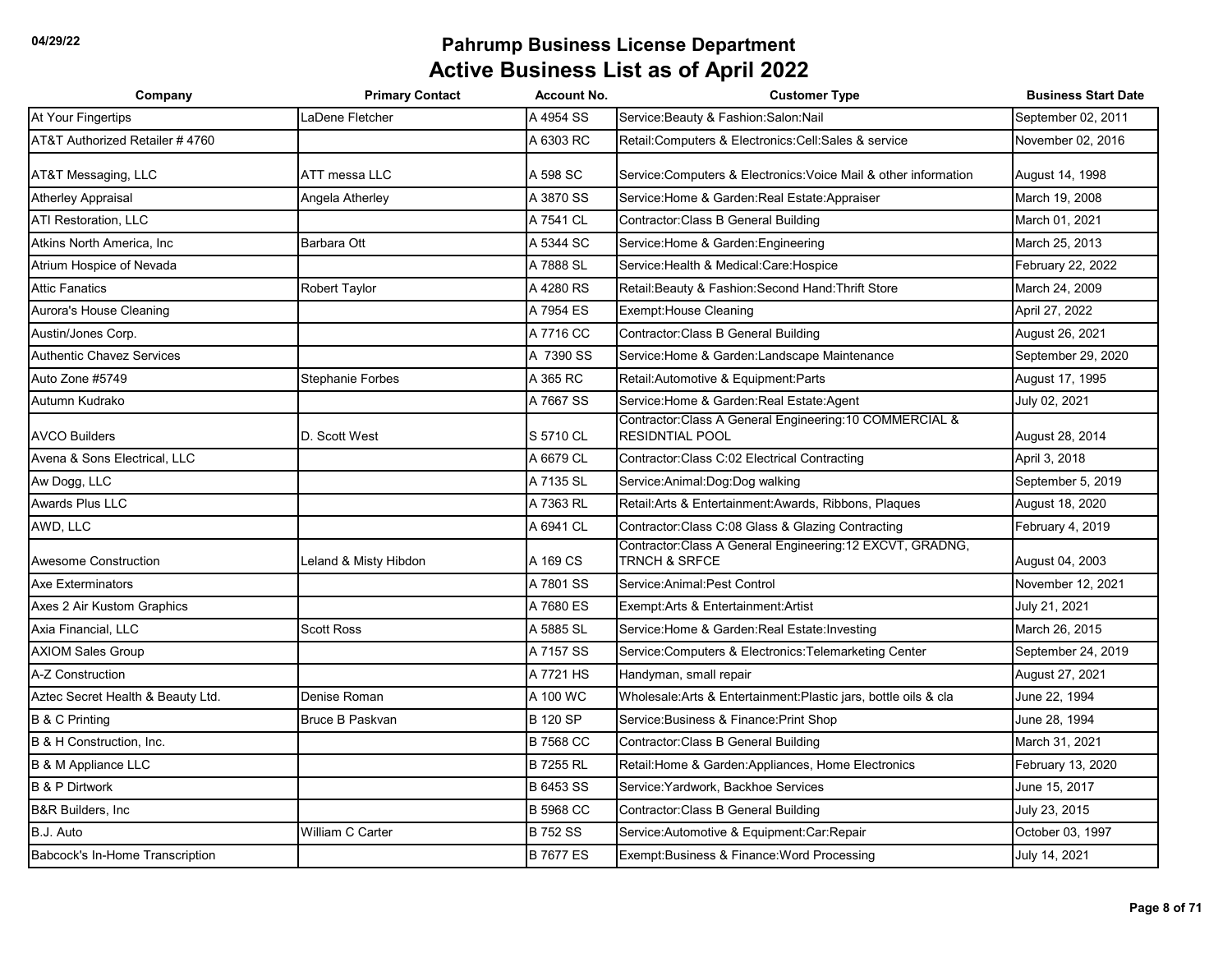| Company                                   | <b>Primary Contact</b> | <b>Account No.</b> | <b>Customer Type</b>                                                               | <b>Business Start Date</b> |
|-------------------------------------------|------------------------|--------------------|------------------------------------------------------------------------------------|----------------------------|
| <b>Backstreet Deli</b>                    |                        | <b>B 7326 RL</b>   | Retail: Dining & Nightlife: Sandwich Shop                                          | July 1, 2020               |
| <b>Bad Girl Bail Bonds LLC</b>            |                        | <b>B 7848 SL</b>   | Service: Business & Finance: Legal: Bail Bond                                      | December 30, 2021          |
| <b>Bail Bonds 4 Less</b>                  |                        | <b>B 6973 SS</b>   | Service: Business & Finance: Legal: Bail Agency                                    | March 4, 2019              |
| <b>Balloons Over Pahrump</b>              |                        | <b>B 7039 SS</b>   | Service: Arts & Entertainment: Hot Air Balloon Rides                               | April 30, 2019             |
| Bank of America, N.A. #336-0007270        | Stephani Elliott       | <b>B370 SC</b>     | Service: Business & Finance: Bank: Branch                                          | September 07, 2004         |
| Barbara J Gibbons                         | Barbara J Gibbons      | <b>B 5647 ES</b>   | Exempt: Arts & Entertainment                                                       | May 28, 2014               |
| <b>Barn Goddess</b>                       | Lorraine Brown         | <b>B 5758 RS</b>   | Retail: Arts & Entertainment: Adult: Gifts & Souvenirs                             | October 27, 2014           |
| Basic Essential Safety Training & Consult |                        | <b>B 6832 SL</b>   | Service: Home & Garden: Safety Consultant                                          | October 1, 2018            |
| <b>Bath Fitter</b>                        |                        | <b>B 7678 CC</b>   | Contractor:Class C:20 Tiling                                                       | July 14, 2021              |
| <b>Battle Born Financial Advisor</b>      |                        | <b>B 6356 SS</b>   | Service: Business & Finance: Consulting: financial planning)                       | February 8, 2017           |
| <b>BB Guns LLC</b>                        |                        | <b>B 6910 SL</b>   | Retail:Gifts & Miscellaneous:Weapons:Firearms:Appraisals                           | January 3, 2019            |
| <b>BC2 Environmental, LLC</b>             |                        | <b>B 7373 CL</b>   | Contractor: Class C:23 Drill Wells & Install Pumps                                 | September 2, 2020          |
| Be Our Guest Learning Center LLC          |                        | <b>B 7331 SL</b>   | Service:Community:Child Care                                                       | July 13, 2020              |
| Beans & Cream Cafe                        |                        | <b>B 7347 RL</b>   | Retail: Dining & Nightlife: Beverage: Coffee                                       | July 27, 2020              |
| <b>Bearkat Business Solutions</b>         |                        | <b>B 7590 ES</b>   | Exempt:Consultant                                                                  | April 19, 2021             |
| Bears Handyman Service                    |                        | <b>B 7519 HS</b>   | Handyman, small repair                                                             | February 11, 2021          |
| Beat The Heat Patio Covers                |                        | <b>B 7877 CC</b>   | Contractor: Class C:14 Steel Reinforcing & Erection:h AWNINGS &<br>LOUVRES         | February 09, 2022          |
| Beazer Homes Holdings, LLC                | Linda Roller           | <b>B 2208 CL</b>   | Contractor: Class B General Building                                               | April 18, 2005             |
| <b>BEC Environmental, Inc.</b>            | Belva Eliza Nelson     | <b>B 3345 SC</b>   | Service: Environmental                                                             | April 12, 2007             |
| Begonia Farms                             |                        | <b>B 7523 WC</b>   | Wholesale: Home & Garden: Farming: Greenhouse Produce                              | February 09, 2021          |
| Belfor USA Group, Inc.                    | Licensing Dept.        | <b>B 3598 CC</b>   | Contractor: Class B General Building                                               | October 16, 2007           |
| <b>Bell Electrical Systems, LLC</b>       |                        | <b>B 7136 CL</b>   | Contractor:Class C:02 Electrical Contracting:a ELECTRICAL WIRING September 9, 2019 |                            |
| Bell Welding Hitches & Trailer            |                        | <b>B 7149 SL</b>   | Service: Automotive & Equipment: Welding                                           | September 12, 2019         |
| Bella Salon & Beauty Bar LLC              | Kim Fancher            | <b>B 5764 SL</b>   | Service: Beauty & Fashion                                                          | November 05, 2014          |
| Bentar Development, Inc.                  |                        | <b>B 7691 CC</b>   | Contractor: Class B General Building                                               | August 02, 2021            |
| Bergelectric Corp.                        | Lisa Murgas            | <b>B 4544 CC</b>   | Contractor:Class C:02 Electrical Contracting                                       | August 19, 2010            |
| Bernina by Trudi's Designs                | <b>Trudy Gossage</b>   | <b>B 634 RS</b>    | Retail: Beauty & Fashion: Sewing: Machine sales, service, & class                  | April 15, 2003             |
| Best Bet Products, Inc.                   |                        | <b>B 6773 RC</b>   | Retail:Automotive & Equipment                                                      | July 10, 2018              |
| Best Bet Products, Inc.-1                 |                        | <b>B 7757 SC</b>   | Service: Arts & Entertainment: Gaming: Slot Route Operator                         | October 07, 2021           |
| Best Bet Products, Inc.-2                 |                        | <b>B 7758 SC</b>   | Service: Arts & Entertainment: Gaming: Slot Route Operator                         | October 07, 2021           |
| Best Bet Products, Inc.-3                 |                        | <b>B 7759 SC</b>   | Service: Arts & Entertainment: Gaming: Slot Route Operator                         | October 07, 2021           |
| <b>Best Friends Farm</b>                  |                        | <b>B 7643 RS</b>   | Retail: Gifts & Miscellaneous                                                      | June 07, 2021              |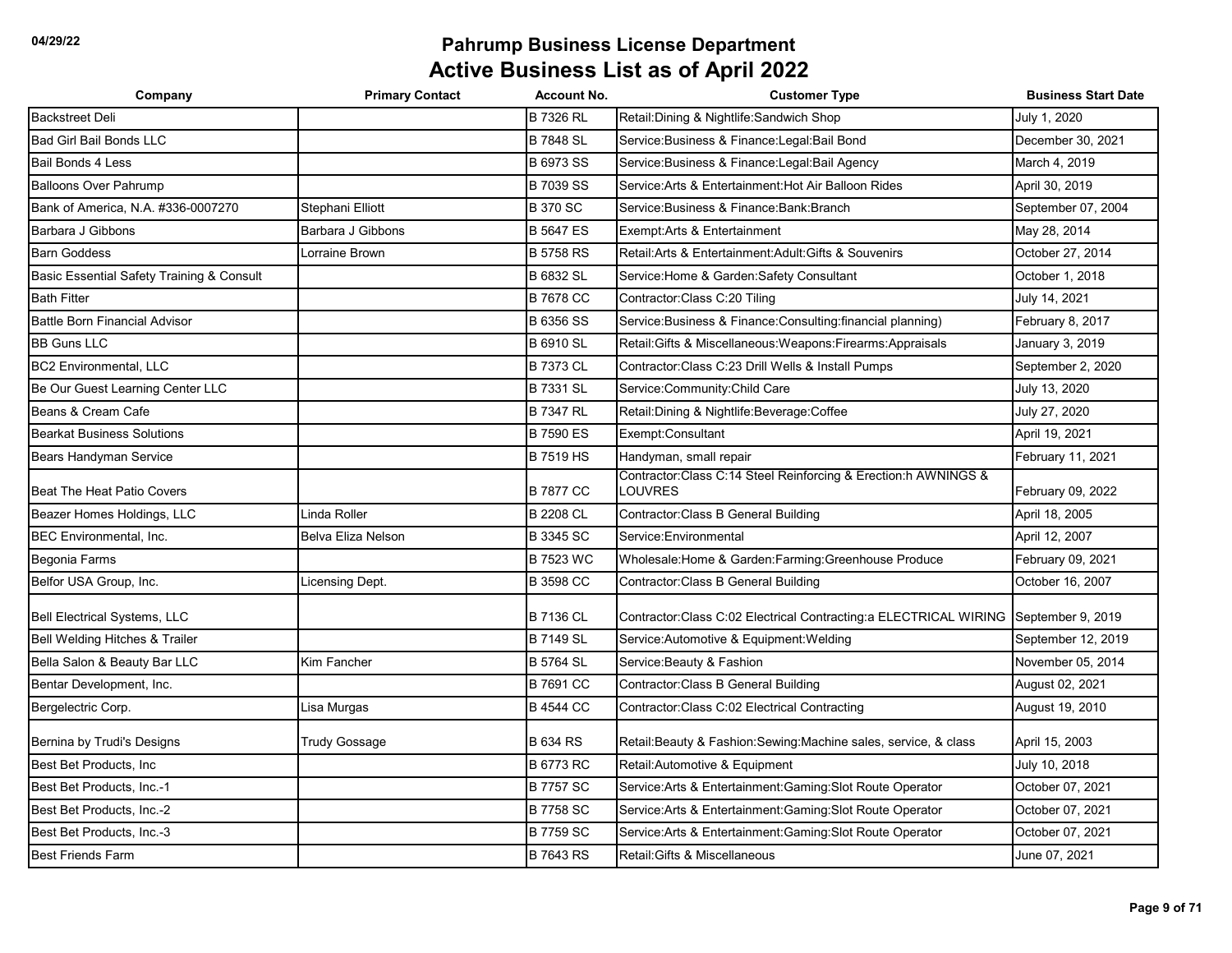| Company                                   | <b>Primary Contact</b>   | <b>Account No.</b> | <b>Customer Type</b>                                                                           | <b>Business Start Date</b> |
|-------------------------------------------|--------------------------|--------------------|------------------------------------------------------------------------------------------------|----------------------------|
| Best In The West All Flooring             |                          | <b>B 7725 RL</b>   | Retail: Home & Garden: Floor: Products: Sales                                                  | August 31, 2021            |
| Best In The West Gifts                    |                          | <b>B 7270 RL</b>   | Retail: Gifts & Miscellaneous                                                                  | February 28, 2020          |
| <b>Best Petroleum Services</b>            | Frank Niepraschk         | <b>B</b> 3991 CC   | Contractor: Class B General Building: 04 SERVICE STATIONS                                      | June 11, 2008              |
| <b>Best Roofing</b>                       | Crystal L Tate-Hadduck   | <b>B 3936 CC</b>   | Contractor: Class C:15 Roofing & Siding: a ROOFING                                             | April 25, 2008             |
| <b>Best Set</b>                           | Ricky Nogera             | <b>B 5842 SC</b>   | Service: Home & Garden: Mobile Home: Setup                                                     | February 12, 2015          |
| Best Set-1                                | Ricky Nogera             | <b>B 5843 SC</b>   | Service: Automotive & Equipment: RV: Mobile Repair                                             | February 12, 2015          |
| <b>Best Solutions Place</b>               | James E Prater           | <b>B 5828 ES</b>   | Exempt: Business & Finance                                                                     | January 30, 2015           |
| <b>Best Valley Mart</b>                   | Teresita A Dela Cruz     | <b>B 208 RS</b>    | Retail: Gifts & Miscellaneous: Store                                                           | December 03, 1999          |
| Best Western Pahrump Oasis                |                          | <b>B 6253 SC</b>   | Service: Hotel                                                                                 | September 1, 2016          |
| Best Western Pahrump Oasis - 2            |                          | <b>B</b> 6261 SC   | Service: Automotive & Equipment: Car: Wash                                                     | September 14, 2016         |
| Best Western Pahrump Oasis - 3            |                          | <b>B 6260 SC</b>   | Service: Home & Garden: Mobile Home: Park                                                      | September 14, 2016         |
| Best Window Films & Screens, LLC          |                          | <b>B 5976 SL</b>   | Service: Home & Garden: Cleaning: Window                                                       | August 06, 2015            |
| <b>Betsy Bauer-Lilly</b>                  | <b>Betsy Bauer-Lilly</b> | <b>B</b> 3581 SS   | Service: Health & Medical: Massage: Therapist                                                  | October 02, 2007           |
| <b>Better Bins LLC</b>                    |                          | <b>B</b> 7814 SL   | Service: Home & Garden: Cleaning                                                               | December 02, 2021          |
| Big 5 Corp                                | John Lucero              | <b>B 5726 RC</b>   | Retail:Sports                                                                                  | September 11, 2014         |
| Big 5 Mobile Home Park                    |                          | <b>B 6223 SL</b>   | Service: Home & Garden: Mobile Home: Park                                                      | June 24, 2016              |
| <b>Big Dawg Plumbing LLC</b>              |                          | <b>B 7088 CL</b>   | Contractor: Class C:01 Plumbing & Heating Contractng                                           | June 28, 2019              |
| <b>Big Dick's Pizzeria</b>                | Inge Lindsey             | <b>B 5364 RL</b>   | Retail: Gifts & Miscellaneous: Convenience Store: Restaurant Lounge<br><b>Gas Station</b>      | April 16, 2013             |
| Big Dog's Groom & Room                    | Leon Fugit, Jr           | <b>B 313 SS</b>    | Service: Animal: Dog: Boarding & Grooming                                                      | April 25, 2001             |
| Big Valley Mobile Home Park               |                          | <b>B</b> 6361 SS   | Service: Travel & Transportation: RV: Mobile Home Park                                         | February 8, 2017           |
| Bigge Crane & Rigging Corporation         |                          | <b>B 7594 CC</b>   | Contractor: Class A General Engineering                                                        | April 22, 2021             |
| Bilingual Cntr for Behavioral Health LLC  |                          | <b>B</b> 6854 SL   | Service: Health & Medical: Behavioral Health Service                                           | October 31, 2018           |
| Bird Rides, Inc.                          |                          | <b>B 7821 SC</b>   | Service: Automotive & Equipment: Mobility Scooter Rental                                       | December 08, 2021          |
| <b>Black Jack Maintenance</b>             | Jackie O Cullors         | <b>B 201 HS</b>    | Handyman                                                                                       | June 06, 2002              |
| Black Wolf Tactical K-9 & Firearms Traini |                          | <b>B 6763 SL</b>   | Service: Animal: Dog: Training                                                                 | July 3, 2018               |
| <b>Blackjack Firework</b>                 |                          | <b>B 6078 SL</b>   | Retail: Arts & Entertainment: Fireworks                                                        | January 14, 2016           |
| <b>Blackstone Gun Safety LLC</b>          |                          | <b>B 7116 SL</b>   | Fire Arm; Trainning                                                                            | August 6, 2019             |
| <b>Blue Apple Electric</b>                |                          | <b>B 7109 CL</b>   | Contractor: Class C:02 Electrical Contracting                                                  | August 6, 2019             |
| Blue Bell Creameries, Limited Partnership |                          | <b>B 7924 WP</b>   | Wholesale: Dining & Nightlife: Dairy                                                           | March 18, 2022             |
| Blue Cedar Sport Dogs and Rescue          | Toole & Ian Crooks       | <b>B 1910 EX</b>   | Exempt: Animal: Training: Dog                                                                  | September 21, 2004         |
| <b>Blue Collar Drivetrain</b>             |                          | <b>B 7676 RL</b>   | Retail: Automotive & Equipment: Auto                                                           | July 14, 2021              |
| <b>Blue Haven Pools</b>                   | <b>Steven Treese</b>     | <b>B 5389 CC</b>   | Contractor:Class A General Engineering:10 COMMERCIAL &<br>RESIDNTIAL POOL: a RESIDENTIAL POOLS | March 18, 2013             |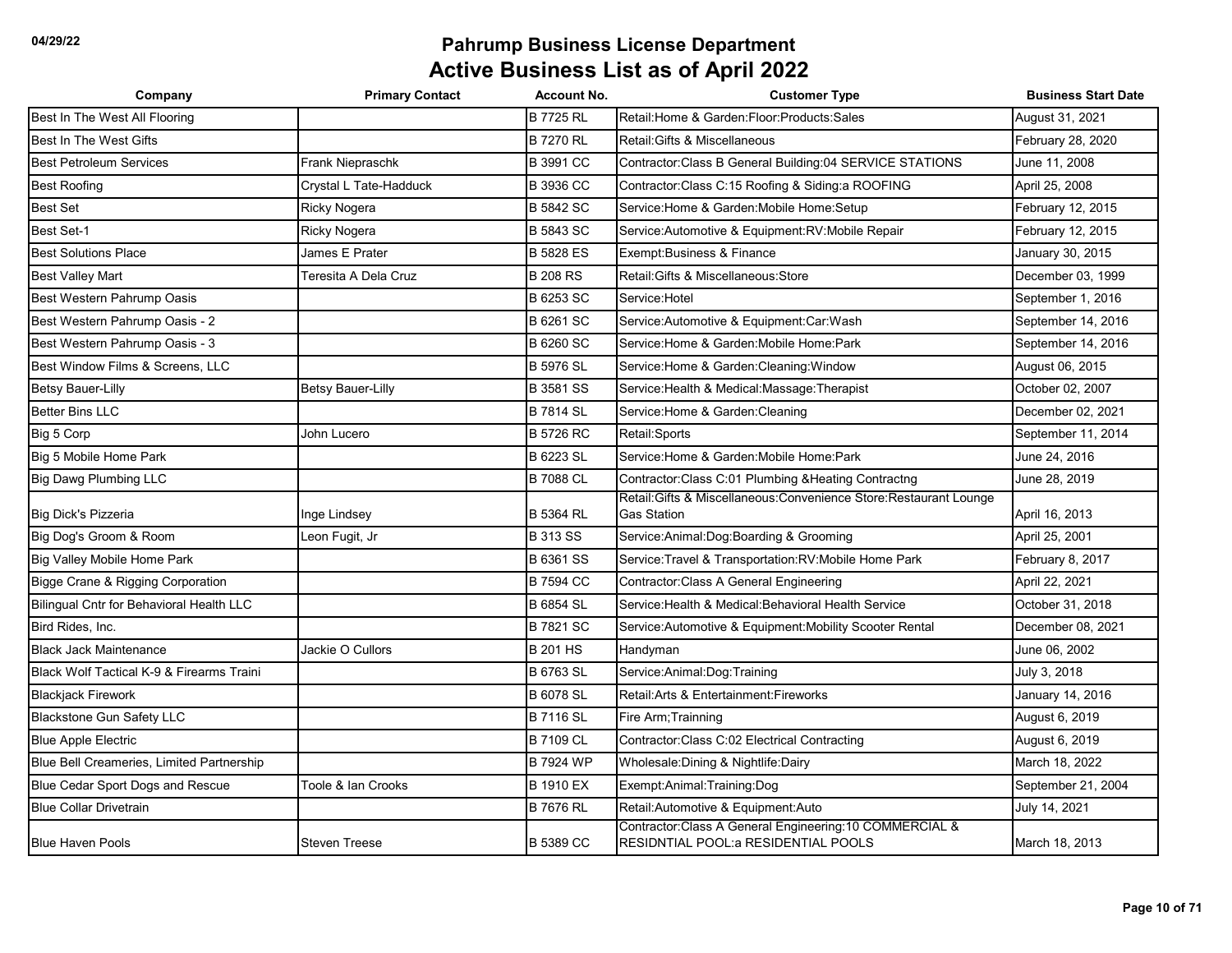| Company                             | <b>Primary Contact</b>    | <b>Account No.</b> | <b>Customer Type</b>                                                           | <b>Business Start Date</b> |
|-------------------------------------|---------------------------|--------------------|--------------------------------------------------------------------------------|----------------------------|
| <b>Blue Line Pool Service</b>       |                           | <b>B7756ES</b>     | Exempt: House Cleaning                                                         | October 07, 2021           |
| <b>Blue Moon Framing</b>            | Randi Case                | <b>B 5679 ES</b>   | Exempt: Arts & Entertainment                                                   | July 09, 2014              |
| <b>Blue Mountain Motors LLC</b>     |                           | <b>B7618 RL</b>    | Retail: Automotive & Equipment: New & Used: Sales                              | May 17, 2021               |
| Blue Sky Plumbing, LLC              | Thomas J Conway           | <b>B 687 CL</b>    | Contractor: Class C:01 Plumbing & Heating Contractng                           | July 06, 1999              |
| <b>Blueprint Construction</b>       |                           | <b>B 7846 CL</b>   | Contractor: Class B General Building                                           | December 30, 2021          |
| <b>BM Windows, LLC</b>              |                           | <b>B 7546 CL</b>   | Contractor: Class C:08 Glass & Glazing Contracting                             | March 09, 2021             |
| BND Plastering, Inc.                | Vay stone / Evelyn Zapata | <b>B 183 CC</b>    | Contractor: Class C:17 Lathing & Plastering                                    | April 18, 2000             |
| Board Game Manufacturing, LLC       | Michael Spahitz           | <b>B</b> 4459 SL   | Service: Arts & Entertainment: Design                                          | April 28, 2010             |
| <b>Bohannon Business Solutions</b>  |                           | <b>B7589 ES</b>    | Exempt:Consultant                                                              | April 19, 2021             |
| <b>Bolton Vines</b>                 |                           | <b>B 7797 SL</b>   | Service: Home & Garden: Cleaning: Residential: Management                      | November 08, 2021          |
| <b>Bombard Electric, LLC</b>        |                           | <b>B 6059 CL</b>   | Contractor: Class C:02 Electrical Contracting                                  | December 10, 2015          |
| Bookworm Haven                      | Kaye I Valdes             | <b>B 210 RS</b>    | Retail: Arts & Entertainment: Books: Used                                      | June 29, 1994              |
| Born & Raised Electric LLC          |                           | <b>B 7949 CL</b>   | Contractor: Class C:02 Electrical Contracting                                  | April 22, 2022             |
| Boskovich Law Group, PLLC           |                           | <b>B 7107 SL</b>   | Service: Business & Finance: Legal: Attorney: Law Office                       | July 26, 2019              |
| <b>Bowlers Corner LLC</b>           | <b>Richard Alderman</b>   | <b>B 5527 SL</b>   | Service                                                                        | January 07, 2014           |
| <b>Boyd Martin Construction LLC</b> | <b>Renee Martin</b>       | <b>B 141 CL</b>    | Contractor: Class B General Building                                           | May 30, 2003               |
| <b>BP Drivetrain</b>                |                           | <b>B 6188 SL</b>   | Service: Automotive & Equipment: Repair: Mobile                                | May 2, 2016                |
| <b>Bradley's Auto Sales</b>         | Sulochana D Brown         | <b>B 3797 RS</b>   | Retail: Automotive & Equipment: New & Used: Sales                              | January 25, 2008           |
| <b>Brady Industries</b>             | Mark Janz                 | <b>B 764 RC</b>    | Retail: Home & Garden: Janitorial & Maintenance: Supplies                      | August 10, 1999            |
| Brass2Copper Mechanical, Inc.       |                           | <b>B 6896 CC</b>   | Contractor:Class C:01 Plumbing & Heating Contractng                            | December 18, 2018          |
| Breakthru Beverage Nevada, LLC      |                           | <b>B 6068 WL</b>   | Wholesale: Dining & Nightlife: Beverage: Liquor & Wine                         | January 04, 2016           |
| <b>Brendyl Electric</b>             | Richard A Ray             | <b>B 4370 CL</b>   | Contractor: Class C:02 Electrical Contracting                                  | January 29, 2010           |
| Brett's Weed Removal & Yard Cleanup |                           | <b>B 7894 ES</b>   | Exempt:property clean-up                                                       | February 25, 2022          |
| <b>Brian' Passion</b>               |                           | <b>B 721 NC</b>    | Non-Profit: Health & Medical: Provide essentials to others                     | June 19, 2020              |
| Brian Strain Insurance Agency, Inc. |                           | <b>B 6315 SC</b>   | Service: Business & Finance: Insurance: Agency                                 | November 17, 2016          |
| <b>Brigid's Cleaning</b>            |                           | <b>B7904 SS</b>    | Service: Home & Garden: Cleaning: Housekeeping                                 | March 04, 2022             |
| <b>Brittany Tom LLC</b>             |                           | <b>B 7835 SL</b>   | Service: Home & Garden: Manufacture: Home: Real Estate                         | December 16, 2021          |
| Brittle in a Jar                    |                           | <b>B7316 ES</b>    | Exempt:Food                                                                    | June 11, 2020              |
| <b>Brody Chemical</b>               | <b>Brandie Briese</b>     | <b>B 4397 RC</b>   | Retail: Home & Garden: Cleaning Compounds                                      | July 14, 2009              |
| Broken Arrow Communications, Inc.   | Robert N Denton           | <b>B 3486 CC</b>   | Contractor: Class B General Building: 02 RESIDNTIAL & SML<br><b>COMMERCIAL</b> | July 13, 2007              |
| Brother Mark's Plumbing Inc         | Mark Wellington           | <b>B 5390 CC</b>   | Contractor:Class C:01 Plumbing & Heating Contractng                            | March 19, 2013             |
| BRS Field Ops Nevada LLC            |                           | <b>B 7020 CL</b>   | Contractor: Class C:02 Electrical Contracting                                  | April 9, 2019              |
| <b>Brubaker Expert Tree Service</b> | Robert & Elaine Brubaker  | <b>B 7614 SL</b>   | Service: Home & Garden: Tree: Trimmer                                          | May 05, 2005               |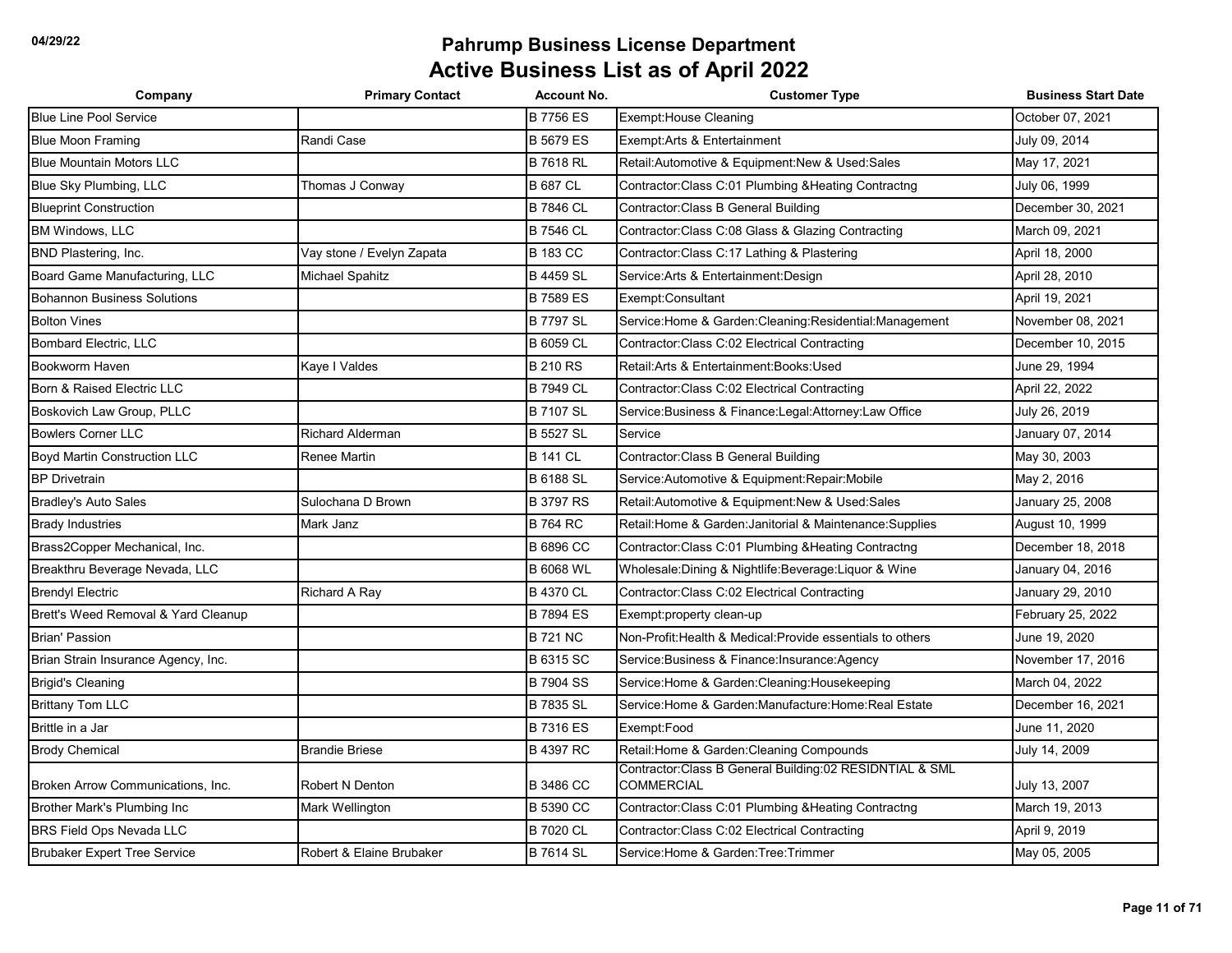| Company                                  | <b>Primary Contact</b>  | <b>Account No.</b> | <b>Customer Type</b>                                                               | <b>Business Start Date</b> |
|------------------------------------------|-------------------------|--------------------|------------------------------------------------------------------------------------|----------------------------|
| <b>Bubbies Place</b>                     |                         | <b>B 6604 ES</b>   | Exempt:Retail:Bed & Breakfast                                                      | January 10, 2018           |
| <b>Bubbles Car Wash</b>                  |                         | <b>B 6277 SS</b>   | Service: Automotive & Equipment: Car: Detailing: Wash                              | September 29, 2016         |
| <b>Budget Drilling LLC</b>               |                         | <b>B 7832 CL</b>   | Contractor: Class C:23 Drill Wells & Install Pumps                                 | December 15, 2021          |
| Budget Van Line Moving & Storage         |                         | <b>B 7006 EP</b>   | Service: Moving company                                                            | April 1, 2019              |
| <b>Bug Thug LLC</b>                      |                         | <b>B 7732 SL</b>   | Service: Animal: Pest Control                                                      | September 01, 2021         |
| Bugs Bennett Pest Control, LLC           | Mary N Bennett          | <b>B 2940 SL</b>   | Service: Animal: Pest Control                                                      | June 12, 2006              |
| <b>Buick Financial</b>                   | Alicia Rickeson         | <b>B4714 SC</b>    | Service:Automotive & Equipment:Motor Vehicle Finance                               | February 11, 2011          |
| <b>Buick Financial Leasing</b>           | Alicia Richeson         | <b>B 5806 LO</b>   | Wholesale:Automotive & Equipment:Driving School:Lease of vehicles<br>to Bragg-Smit | January 15, 2015           |
| <b>Builders Design Group LLC</b>         | Cornell Tazelaar        | <b>B 3517 CL</b>   | Contractor: Class C: 16 Finishing Floors                                           | August 02, 2007            |
| Builders Door & Trim LLC                 |                         | <b>B 7852 CL</b>   | Contractor: Class C:03 Carpentry, Maint & Minor Repr                               | January 13, 2022           |
| Building 160 Storage Company             | Anita A Meyers          | <b>B 3380 SL</b>   | Service: Moving: Storage: Personal unit                                            | May 02, 2007               |
| Building 160 Supply Company              | Rosemarie Ricks Meyers  | <b>B 377 RL</b>    | Retail: Gifts & Miscellaneous: Used items                                          | May 08, 2000               |
| <b>Bulldog Homes LLC</b>                 |                         | <b>B 7223 CL</b>   | Contractor: Class B General Building: 02 RESIDNTIAL & SML<br><b>COMMERCIAL</b>     | December 20, 2019          |
| <b>Bullseye Pest Control</b>             | Neil S Barber           | <b>B 4223 SS</b>   | Service: Animal: Pest Control                                                      | August 14, 2009            |
| Burger King # 9737                       | Thomas M McDonald       | <b>B 450 RC</b>    | Retail: Dining & Nightlife: Fast Food                                              | May 30, 1996               |
| <b>Burke's Alternator Starter Repair</b> | Garry Burke             | <b>B 4993 ES</b>   | Service: Automotive & Equipment: Car: Starter/Alternator Repair                    | October 13, 2011           |
| <b>Burns Pest Elimination Inc.</b>       |                         | <b>B 7333 SC</b>   | Service: Animal: Pest Control                                                      | July 14, 2020              |
| <b>Busy Bee Trailer Park</b>             | <b>Robert Marcellus</b> | <b>B 4259 SS</b>   | Service:Home & Garden:Mobile Home:Park                                             | March 03, 2009             |
| Butler's Construction & Service Soln LLC |                         | <b>B 7672 CL</b>   | Contractor: Class B General Building                                               | July 12, 2021              |
| <b>BWK Tile</b>                          |                         | <b>B 6469 CS</b>   | Contractor:Class C:20 Tiling                                                       | July 7, 2017               |
| <b>Byard's Best LLC</b>                  |                         | <b>B 6851 RL</b>   | Retail: Beauty & Fashion: Beauty Supply                                            | October 25, 2018           |
| C & K Janitorial                         |                         | C 7228 SS          | Service: Home & Garden: Cleaning: Janitorial                                       | October 27, 2019           |
| C & L Mini Storage                       | Dorothy Van Pelt        | C 1072 SS          | Service: Moving: Storage: Mini Storage                                             | January 14, 2004           |
| C & S Management                         |                         | C 6651 SC          | Service: Home & Garden: Real Estate: Rental & Land Development                     | March 6, 2018              |
| C A Builders L.L.C.                      |                         | C 7545 CL          | Contractor:Class B General Building:02 RESIDNTIAL & SML<br><b>COMMERCIAL</b>       | March 08, 2021             |
| C and C Roofing                          |                         | C 7379 CC          | Contractor: Class C: 15 Roofing & Siding                                           | September 14, 2020         |
| C G & B Enterprises, Inc.                | Michael McComb          | C 4464 CC          | Contractor: Class A General Engineering                                            | May 04, 2010               |
| C Note Capital LLC                       |                         | C 7524 SL          | Service: Business & Finance: ATM Machine                                           | February 09, 2021          |
| Cader's Auto Detailing                   |                         | C 7809 ES          | Exempt:Automotive & Detailing                                                      | November 17, 2021          |
| Cadillac Financial                       | Alicia Richeson         | C 4716 SC          | Service: Automotive & Equipment: Motor Vehicle Finance                             | February 11, 2011          |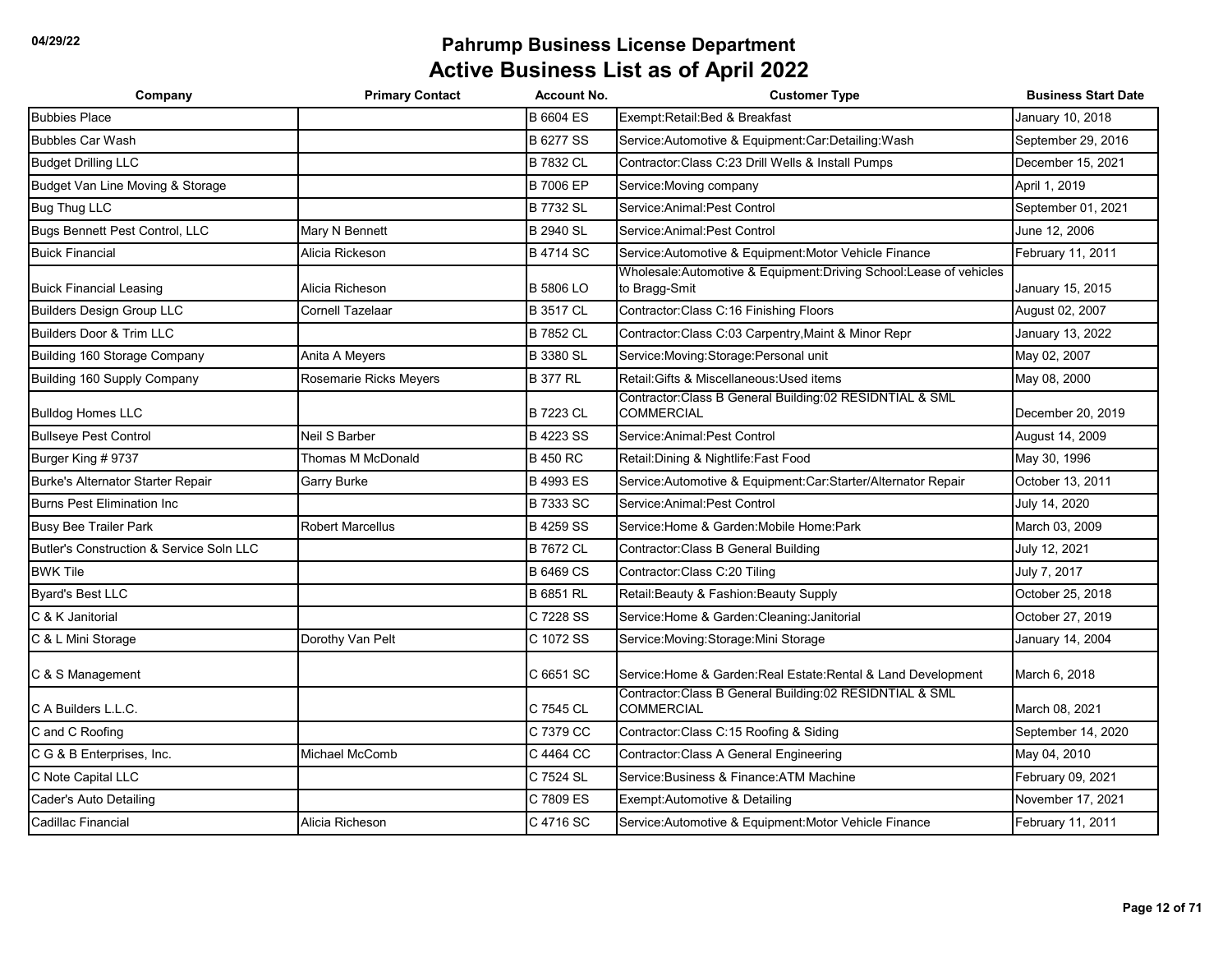| Company                                     | <b>Primary Contact</b>      | <b>Account No.</b> | <b>Customer Type</b>                                                               | <b>Business Start Date</b> |
|---------------------------------------------|-----------------------------|--------------------|------------------------------------------------------------------------------------|----------------------------|
| Cadillac Financial Leasing                  | Alicia Richeson             | C 5770 SL          | Wholesale:Automotive & Equipment:Driving School:Lease of vehicles<br>to Bragg-Smit | November 17, 2014          |
| Caliber Builders Inc.                       |                             | C 7396 CC          | Contractor: Class B General Building: 02 RESIDNTIAL & SML<br><b>COMMERCIAL</b>     | October 8, 2020            |
| California Blow Pipe                        |                             | C 7235 SC          | Service: Home & Garden: Manufacture                                                | January 8, 2020            |
| Calvada Design                              | Kenneth Henderson           | C 4414 SS          | Service:Computers & Electronics:Internet:Website:Consulting &<br>Design            | July 31, 2009              |
| Calvary Chapel Pahrump Valley               |                             | C 6302 NC          | Non-Profit:Community:Church                                                        | November 1, 2016           |
| Candela House LLC                           |                             | C 7973 RL          | Retail: Arts & Entertainment: Candle & craft shows                                 | April 29, 2022             |
| Candles by Ranee                            |                             | C 7866 ES          | Exempt:Retail                                                                      | January 27, 2022           |
| Canyon Plumbing LLC                         | <b>Patrick Fullmer</b>      | C 4211 CL          | Contractor: Class C:01 Plumbing & Heating Contractng: d PLUMBING                   | January 21, 2009           |
| Cape Corporation                            | Dawn Mcdaniel               | C 5304 CC          | Contractor: Class C:25 Fence & Equipping Playground                                | October 25, 2012           |
| Capriotti's Sandwich Shop                   | Thomas E Gourley Jr         | C 4847 RL          | Retail: Dining & Nightlife: Sandwich Shop                                          | June 01, 2011              |
| Car Studio                                  | Terry Dougherty             | C 4556 SS          | Service: Automotive & Equipment: Car: Detailing                                    | September 07, 2010         |
| <b>Caremax Medical Equipment</b>            |                             | C 7159 RL          | Retail: Health & Medical: Equipment Sales & Rental                                 | September 26, 2019         |
| Caring Hands Home Health LLC                |                             | C 7804 SL          | Service:Health & Medical:In Home Nursing                                           | November 12, 2021          |
| Carl's Jr. 7786                             | Michael Razipour            | C 4383 RC          | Retail: Dining & Nightlife: Fast Food                                              | February 17, 2010          |
| Carmelo's Bistro-Pizza-Fine Pasta           | Leonardo Blundo             | C 5068 SL          | Retail: Dining & Nightlife: Italian                                                | January 17, 2012           |
| Carniceria La Piedad                        | Josefina Lucero             | C 3798 RL          | Retail: Gifts & Miscellaneous: Market: Meat                                        | January 25, 2008           |
| Carole's Jewelry & Crafts                   | Carole A Mulligan           | C 4424 EX          | Exempt: Gifts & Miscellaneous: Jewelry & Dreamcatchers                             | March 29, 2010             |
| Carolyn R. Bayne                            |                             | C 7893 SS          | Service: Home & Garden: Real Estate: Agent                                         | February 25, 2022          |
| Carrousel Family Child Care                 | Suzanne and Ernest L. Yordy | C 2814 SC          | Service: Community: Child Care: Day Care                                           | March 28, 2006             |
| Casa Pahrump                                |                             | C 6835 ES          | Service: Home & Garden: Short Term Rental Property                                 | October 5, 2018            |
| Cassaro Enterprises, Incorporated           |                             | C 6273 CC          | Contractor: Class C:01 Plumbing & Heating Contractng                               | September 21, 2016         |
| Cathy Cuellar Jafra Skin Care Consultant    | Cathy Cuellar               | C 3568 RS          | Retail: Beauty & Fashion: Skin Care                                                | September 19, 2007         |
| Cathy Mondragon                             | Cathy Mondragon             | C 5788 ES          | Exempt: Home & Garden                                                              | December 19, 2014          |
| <b>Cathys Doodles and Poodles</b>           |                             | C 7901 SS          | Service: Animal: Dog: Breeder                                                      | March 04, 2022             |
| Caucasian Ovcharka Club USA, Inc.           | Vasili Platunov             | C 4660 NC          | Non-Profit:Community:Club                                                          | December 22, 2010          |
| <b>CB Auction</b>                           | Kim P Mc Bane               | C 031 ES           | Retail: Arts & Entertainment: Auction                                              | December 22, 2000          |
| <b>CBK Flooring LLC</b>                     |                             | C 7646 CL          | Contractor: Class C:16 Finishing Floors                                            | June 08, 2021              |
| <b>CCA Nevada Southern Detention Center</b> | Chandra Slack               | C 4586 SCX         | Service: Community: Detention Center                                               | September 30, 2010         |
| Cedco, Inc                                  |                             | C 6953 CC          | Contractor: Class C: 18 Masonry                                                    | February 12, 2019          |
| CEI Builders, LLC                           |                             | C 6086 CL          | Contractor: Class B General Building                                               | January 27, 2016           |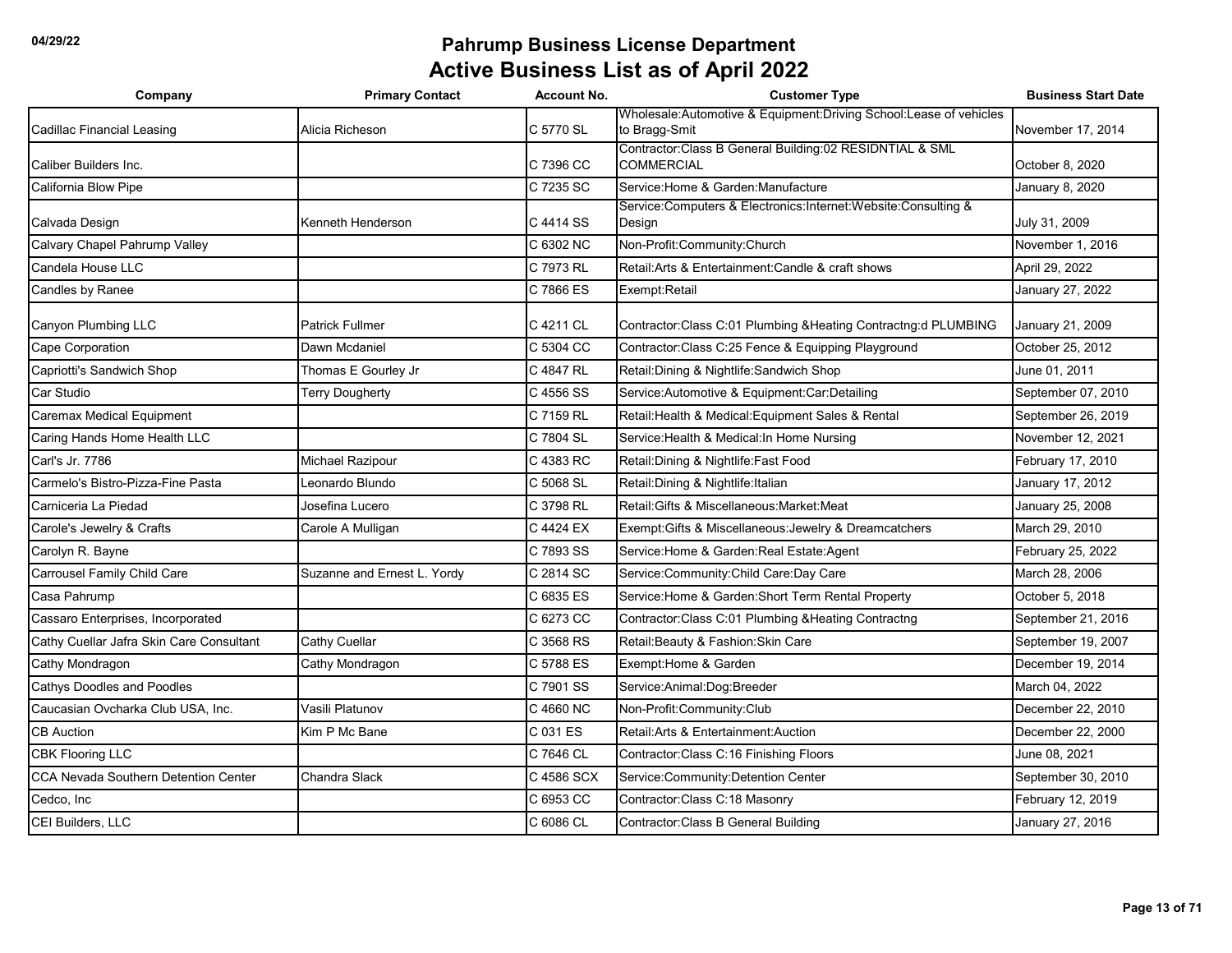| Company                                   | <b>Primary Contact</b>  | <b>Account No.</b> | <b>Customer Type</b>                                                                   | <b>Business Start Date</b> |
|-------------------------------------------|-------------------------|--------------------|----------------------------------------------------------------------------------------|----------------------------|
| <b>CELEBRITY PATIOS</b>                   |                         | C 7521 CC          | Contractor: Class C:14 Steel Reinforcing & Erection:h AWNINGS &<br><b>LOUVRES</b>      | February 09, 2021          |
| Center Cut Landscaping, LLC               |                         | C 7315 CL          | Contractor: Class C:10 Landscape Contracting                                           | June 10, 2020              |
| <b>Center Mass Armory</b>                 |                         | C 7145 ES          | Retail: Gifts & Miscellaneous: Weapons: Firearms: Sales & Services                     | September 10, 2019         |
| Centered Care Chiropractic LLC            |                         | C 7666 SL          | Service: Health & Medical: Chiropractic                                                | June 30, 2021              |
| <b>Centimark Corporation</b>              | Eric B. Efaw            | C 4722 CC          | Contractor: Class C:15 Roofing & Siding: a ROOFING                                     | February 11, 2011          |
| Central Valley - Silver State Specialties | Rebecca Shlater         | C 1988 CC          | Contractor:Class C:03 Carpentry, Maint & Minor Repr:c INSULATION<br>& WEATHER STRIPPNG | November 15, 2004          |
| Central Valley Handyman                   |                         | C 7784 HS          | Handyman, small repair                                                                 | October 22, 2021           |
| <b>Century Gaming Technologies</b>        |                         | C 7616 SC          | Service: Arts & Entertainment: Gaming                                                  | May 17, 2021               |
| CG Horse Enterprises LLC                  | Michael C Gould         | C 828 RL           | Retail:Animal:Horse:Sales                                                              | January 30, 2004           |
| <b>Champion Haircuts</b>                  |                         | C 6166 SS          | Service: Beauty & Fashion: Salon                                                       | April 11, 2016             |
| Champion Roofing, LLC                     | Marie Lee               | C 4857 CL          | Contractor: Class C:15 Roofing & Siding: a ROOFING                                     | June 13, 2011              |
| Changes Recovery Counseling LLC           |                         | C 6706 SL          | Service: Health & Medical: Counseling                                                  | May 14, 2018               |
| Charles Abbott Associates, Inc.           | <b>Rusty Reed</b>       | C 136 SC           | Service: Home & Garden: Safety                                                         | May 27, 1998               |
| Chattai Bistro                            | Shannon Soisoongnoen    | C 5812 RL          | Service: Dining & Nightlife                                                            | January 16, 2015           |
| Checkpoint Systems, Inc.                  | Polly Foote             | C 4122 CC          | Retail: Home & Garden: Security: Alarm: Sales & Service                                | October 23, 2008           |
| <b>Cheers Nevada</b>                      |                         | C 7931 SL          | Service: Travel & Transportation: Guided Tours                                         | March 23, 2022             |
| <b>Cheney Brothers Construction</b>       | Don N Cheney            | C 4730 CC          | Contractor: Class B General Building: 02 RESIDNTIAL & SML<br><b>COMMERCIAL</b>         | February 16, 2011          |
| <b>Chevrolet Financial</b>                | Alicia Richeson         | C 4717 SC          | Service: Automotive & Equipment: Motor Vehicle Finance                                 | February 11, 2011          |
| <b>Chevrolet Financial Leasing</b>        | Alicia Richeson         | C 5808 LO          | Wholesale:Automotive & Equipment:Driving School:Lease of vehicles<br>to Bragg-Smit     | January 15, 2015           |
| Chicago Painting                          | Michael Gay             | C 4597 CC          | Contractor: Class C:04 Painting & Decorating                                           | October 11, 2010           |
| Children's Dental Center of Pahrump       | <b>Steven DeLis DDS</b> | C 4848 SC          | Service: Health & Medical: Dental: Office                                              | June 03, 2011              |
| Chin Hee Choi Incorporated                | Chin Choi               | C 3842 SC          | Service: Health & Medical: Vision: Optometrist                                         | February 21, 2008          |
| China A Go Go                             |                         | C 6304 SC          | Retail: Dining & Nightlife: Fast Food                                                  | November 02, 2016          |
| China Restaurant                          |                         | C 7079 SL          | Retail: Dining & Nightlife: Chinese                                                    | June 7, 2019               |
| China Wok Buffet and Grill                |                         | C 6606 SC          | Service: Dining & Nightlife                                                            | January 12, 2018           |
| <b>Chosen Vessel Church</b>               |                         | C 7362 NC          | Non-Profit:Community:Church                                                            | August 17, 2020            |
| Christensen Aqueous Application Service   | Hans Christensen        | C 5780 ES          | Exempt: Home & Garden                                                                  | December 08, 2014          |
| <b>Christensen Construction LLC</b>       |                         | C 6246 SL          | Contractor:General                                                                     | August 18, 2016            |
| Christian Hospice, LLC                    |                         | C 7423 SL          | Service: Health & Medical: Care: Hospice                                               | November 06, 2020          |
| Church of The Harvest                     |                         | C 6300 NC          | Non-Profit:Community:Church                                                            | October 31, 2016           |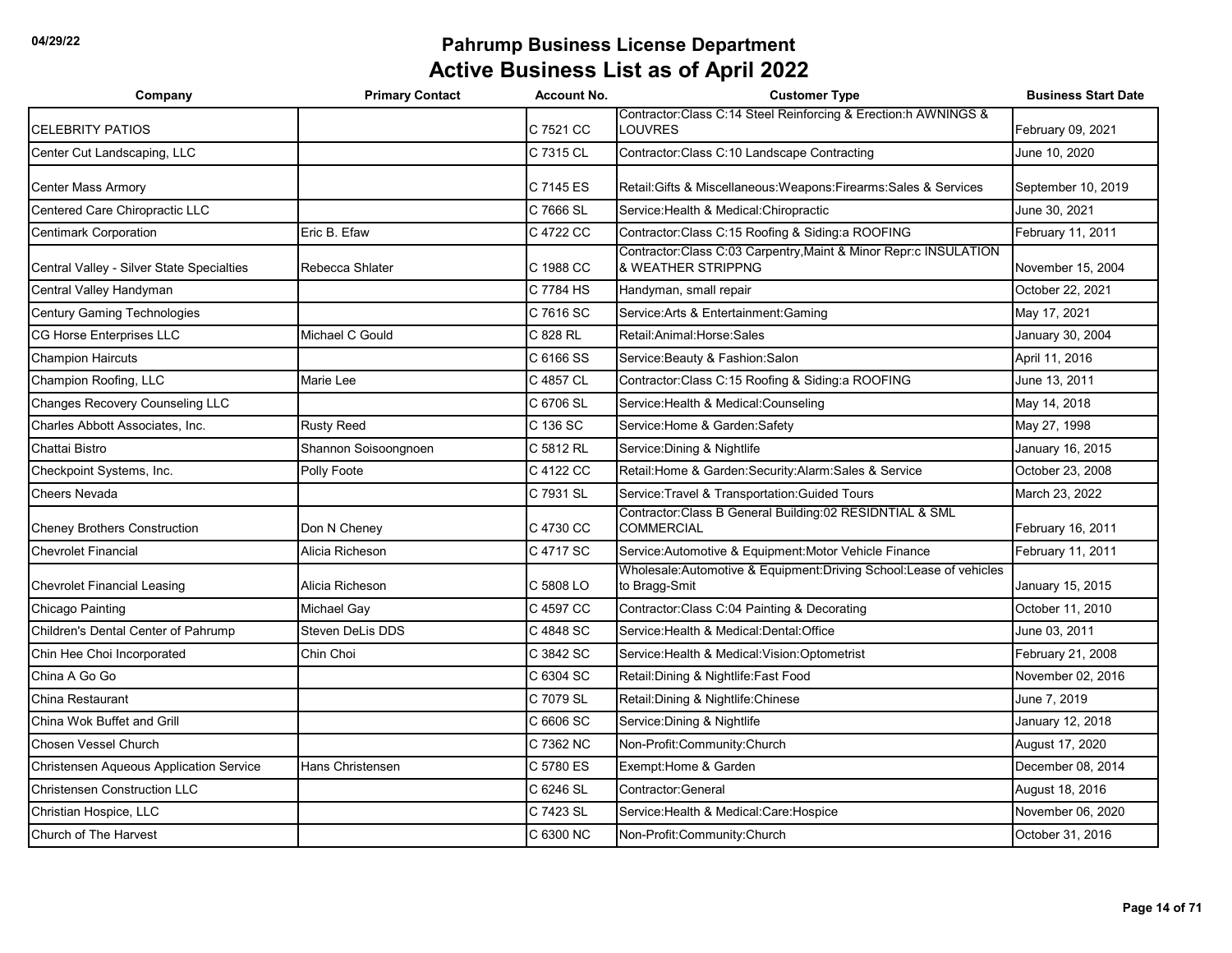| Company                              | <b>Primary Contact</b> | <b>Account No.</b> | <b>Customer Type</b>                                                                 | <b>Business Start Date</b> |
|--------------------------------------|------------------------|--------------------|--------------------------------------------------------------------------------------|----------------------------|
| Cigarette Cigar Plus                 |                        | C 7489 RL          | Retail: Gifts & Miscellaneous: Tobacco & accessories                                 | 12/24/2020                 |
| Cilla's Boutique                     |                        | C 7816 RL          | Retail: Beauty & Fashion: Clothing                                                   | December 02, 2021          |
| Cima Custom Homes, LLC               |                        | C 7724 CL          | Contractor: Class B General Building: 02 RESIDNTIAL & SML<br><b>COMMERCIAL</b>       | August 30, 2021            |
| <b>CINTAS Corporation No. 3</b>      | <b>Cindy Schenkel</b>  | C 159 RS           | Service: Business & Finance: Uniform supplier                                        | February 26, 1999          |
| City's Crany Crane                   |                        | C 7873 SL          | Service: Automotive & Equipment: Crane                                               | February 09, 2022          |
| Civil Science Infrastructure, Inc.   |                        | C 7411 SC          | Service: Home & Garden: Civil Engineering                                            | October 28, 2020           |
| Civil Werx, LLC                      |                        | C 6337 CL          | Contractor:Class A General Engineering:12 EXCVT, GRADNG,<br><b>TRNCH &amp; SRFCE</b> | January 6, 2017            |
| Civilwise Services, Inc.             | Gail M Thompson        | C 496 SC           | Service: Home & Garden: Civil Engineering: Surveying                                 | October 16, 1995           |
| <b>CJM Maintenance</b>               |                        | C 7415 ES          | Service: Home & Garden: Yard Maintenance                                             | November 6, 2020           |
| Clark County Collection Service, LLC |                        | C 6741 SL          | Service: Business & Finance: Collection Agency                                       | June 14, 2018              |
| <b>Classic Auto Trim LLC</b>         | Pierre Gerber          | C 5300 RL          | Retail:Arts & Entertainment:Design:Graphic:Cars/Trucks                               | October 18, 2012           |
| <b>Classic Homes</b>                 | Christi Meads          | C 22 CC            | Contractor:Class B General Building:02 RESIDNTIAL & SML<br><b>COMMERCIAL</b>         | August 03, 2001            |
| <b>Clear Channel Outdoor</b>         | Teresa Deschamps       | C 95 CC            | Contractor: Class C:06 Erecting Signs                                                | January 31, 2003           |
| Clear Minds Counseling LLC           |                        | C 7086 SL          | Service: Health & Medical: Counseling Services-Education                             | June 21, 2019              |
| <b>Clear Skies Counseling</b>        |                        | C 6768 SC          | Service:Community:Group Home                                                         | July 9, 2018               |
| <b>ClearVision Eye Centers</b>       |                        | C 7885 RC          | Service: Health & Medical: Vision: Optometrist & eyewear dispensin                   | February 17, 2022          |
| Climatec, LLC                        |                        | C 6122 CL          | Contractor: Class C:02 Electrical Contracting                                        | February 26, 2016          |
| Closets Las Vegas                    |                        | C 6615 CC          | Contractor: Class C:03 Carpentry, Maint & Minor Repr                                 | January 25, 2018           |
| Clyde E Newman Jr Post 10054 VFW     | Peter Gnecco           | V 4816 NC          | Non-Profit: Dining & Nightlife                                                       | April 26, 2011             |
| CO2 Monitoring, LLC                  |                        | C 7629 CL          | Contractor:Class B General Building:02 RESIDNTIAL & SML<br><b>COMMERCIAL</b>         | May 20, 2021               |
| Coast Telecom Group LLC              |                        | C 7817 SL          | Service: Business & Finance: Broker                                                  | December 02, 2021          |
| Coffin it up                         | <b>Bryan Schoening</b> | C 572 RS           | Retail: Arts & Entertainment: Gothic                                                 | February 04, 2003          |
| Coil Repair LLC                      |                        | C 7231 CL          | Contractor: Class C:01 Plumbing & Heating Contractng                                 | January 2, 2020            |
| Coinstar, LLC                        |                        | C 6247 SC          | Service:Arts & Entertainment:Collectible:Coin                                        | August 23, 2016            |
| Coinstar, LLC                        |                        | C 6250 SC          | Service: Arts & Entertainment: Collectible: Coin                                     | August 23, 2016            |
| Coinstar, LLC                        |                        | C 6249 SC          | Service: Arts & Entertainment: Collectible: Coin                                     | August 23, 2016            |
| Collett Electric, Inc.               | <b>Steve Collett</b>   | C 5771 CC          | Contractor: Class C:02 Electrical Contracting                                        | November 20, 2014          |
| Columbia Basin Exteriors, LLC        |                        | C 7696 CL          | Contractor: Class C:15 Roofing & Siding: a ROOFING                                   | August 04, 2021            |
| Comfort Hospice Care                 |                        | C 6554 SL          | Service: Health & Medical: Care: Hospice                                             | October 20, 2017           |
| Commerce Construction Co., LP        |                        | C 7823 CP          | Contractor: Class B General Building                                                 | December 08, 2021          |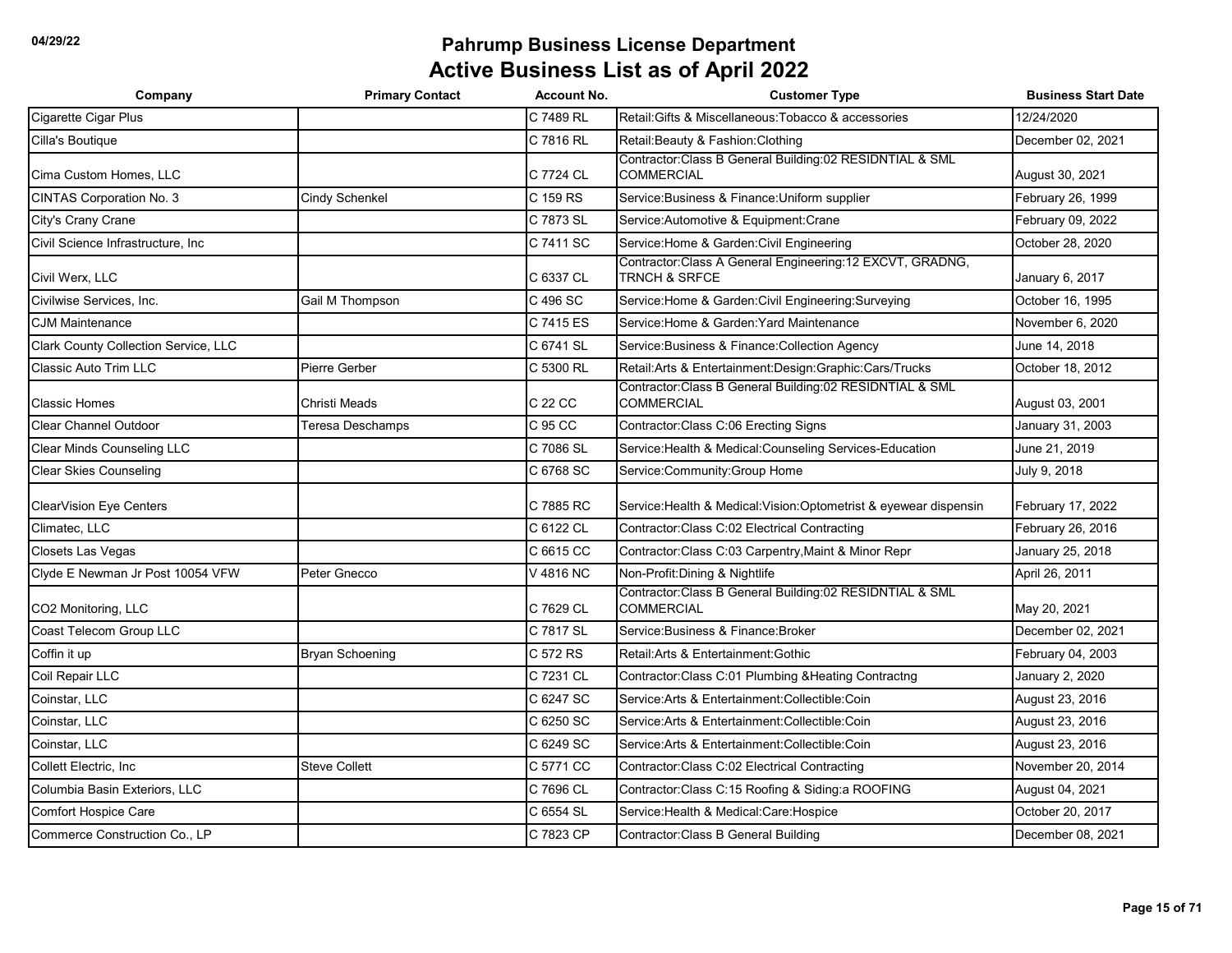| Company                                          | <b>Primary Contact</b> | <b>Account No.</b> | <b>Customer Type</b>                                                         | <b>Business Start Date</b> |
|--------------------------------------------------|------------------------|--------------------|------------------------------------------------------------------------------|----------------------------|
| Commercial Consulting Services, Inc.             | <b>Cris Roberts</b>    | C 5039 CC          | Contractor:Class C:21 Refrigerate & Air-Condition                            | December 05, 2011          |
| Commercial Roofers, Inc.                         | Scott Howard           | C 4608 CC          | Contractor: Class C: 15 Roofing & Siding                                     | October 14, 2010           |
| <b>Communication Electronic Systems LLC</b>      | Jan Beal               | C 5519 CL          | Contractor                                                                   | December 18, 2013          |
| <b>Community Christian Academy</b>               | Renee Bell             | C 2538 NC          | Non-Profit:Community:Private School                                          | October 24, 2005           |
| <b>Community Maintenance Systems</b>             |                        | C 6624 CL          | Contractor: Class B General Building                                         | February 9, 2018           |
| <b>Community Network Counseling Services LLC</b> |                        | C 6968 SL          | Service: Health & Medical: Behavioral Health Service                         | February 28, 2019          |
| Complete Home Inspection                         | <b>Mark Poznicek</b>   | C 5740 ES          | Exempt: Business & Finance                                                   | October 06, 2014           |
| Comprehensive Health Service, LLC                |                        | C 6687 SL          | service, home health                                                         | April 18, 2018             |
| Comprehensive Physical Therapy                   | Alex Delgado           | C 2412 SL          | Service: Health & Medical: Physical Therapy                                  | August 03, 2005            |
| <b>Comstock Park Homeowners Association</b>      | Misty Ingram           | C 4254 NC          | Non-Profit: Homeowners Association                                           | September 15, 2009         |
| <b>Comtech Commucations</b>                      | Stephanie Smith        | C 485 SC           | Contractor:Class C:02 Electrical Contracting:d LOW VOLTAGE<br>SYSTEMS        | March 07, 1995             |
| Concord Mechanical Inc.                          | Sharon McDonald        | C 470 CC           | Contractor: Class C:21 Refrigerate & Air-Condition                           | April 28, 1995             |
| Condition Yellow Defense Inc.                    |                        | C 7767 SC          | Service:FireArms,Trainning                                                   | October 11, 2021           |
| <b>Conduit Sleeves LLC</b>                       |                        | C 7800 RL          | Retail: Automotive & Equipment: Machine: Sheet Metal Manufacture             | November 12, 2021          |
| <b>Connectors Plus, LLC</b>                      |                        | C 7329 WL          | Wholesale:Production. Inter-Connectors                                       | July 7, 2020               |
| <b>Connolly Care</b>                             |                        | C 7297 SL          | service,home health                                                          | May 4, 2020                |
| Connolly Care Hospice LLC                        |                        | C 7780 SL          | Service: Health & Medical: Care: Hospice                                     | October 19, 2021           |
| <b>Controlling Your Environment</b>              | John M Fowler          | C 397 SS           | Service: Home & Garden: Environmental: Consulting                            | May 06, 1997               |
| Coolsys Commercial & Industrial Sol, Inc.        | Chris Rodriguez        | S 83 CC            | Contractor: Class C:21 Refrigerate & Air-Condition                           | November 06, 2002          |
| Cooper Roofing & Solar LLC                       |                        | C 6026 CL          | Contractor: Class A General Engineering: 15 SEWERS, DRAINS &<br><b>PIPES</b> | October 15, 2015           |
| <b>Copper Creek Construction</b>                 |                        | C 7348 CC          | Contractor:Class B General Building:02 RESIDNTIAL & SML<br><b>COMMERCIAL</b> | July 29, 2020              |
| Copy She Wrote, LLC                              | Christine H Butler     | C 5680 SL          | Service: Arts & Entertainment                                                | July 10, 2014              |
| Cordan LLC                                       | Danny Trevino          | C 5588 CL          | Service: Business & Finance: Consulting: Election                            | March 14, 2014             |
| Core Construction                                | Seth Maurer            | C 4504 CC          | Contractor: Class B General Building                                         | June 24, 2010              |
| Core-Mark International, Inc.                    |                        | C 6332 WC          | Wholesale: Dining & Nightlife: Beverage: Liquor & Wine                       | December 28, 2016          |
| <b>Corey Creations</b>                           | Mitzi Corey            | C 5779 ES          | Exempt: Arts & Entertainment                                                 | December 04, 2014          |
| Cork It                                          |                        | C 6271 ES          | Exempt: Arts & Entertainment                                                 | September 21, 2016         |
| Cortes Plumbing LLC                              |                        | C 7209 CL          | Contractor:Class C:01 Plumbing &Heating Contractng:d PLUMBING                | December 11, 2019          |
| Cosco Fire Protection                            |                        | C 6582 CC          | Contractor: Class C:41 Fire Protection Contracting                           | December 7, 2017           |
| <b>Cotera Productions</b>                        | <b>Skip Burrows</b>    | C 4408 RS          | Retail: Automotive & Equipment: Auto: Restoration                            | March 10, 2010             |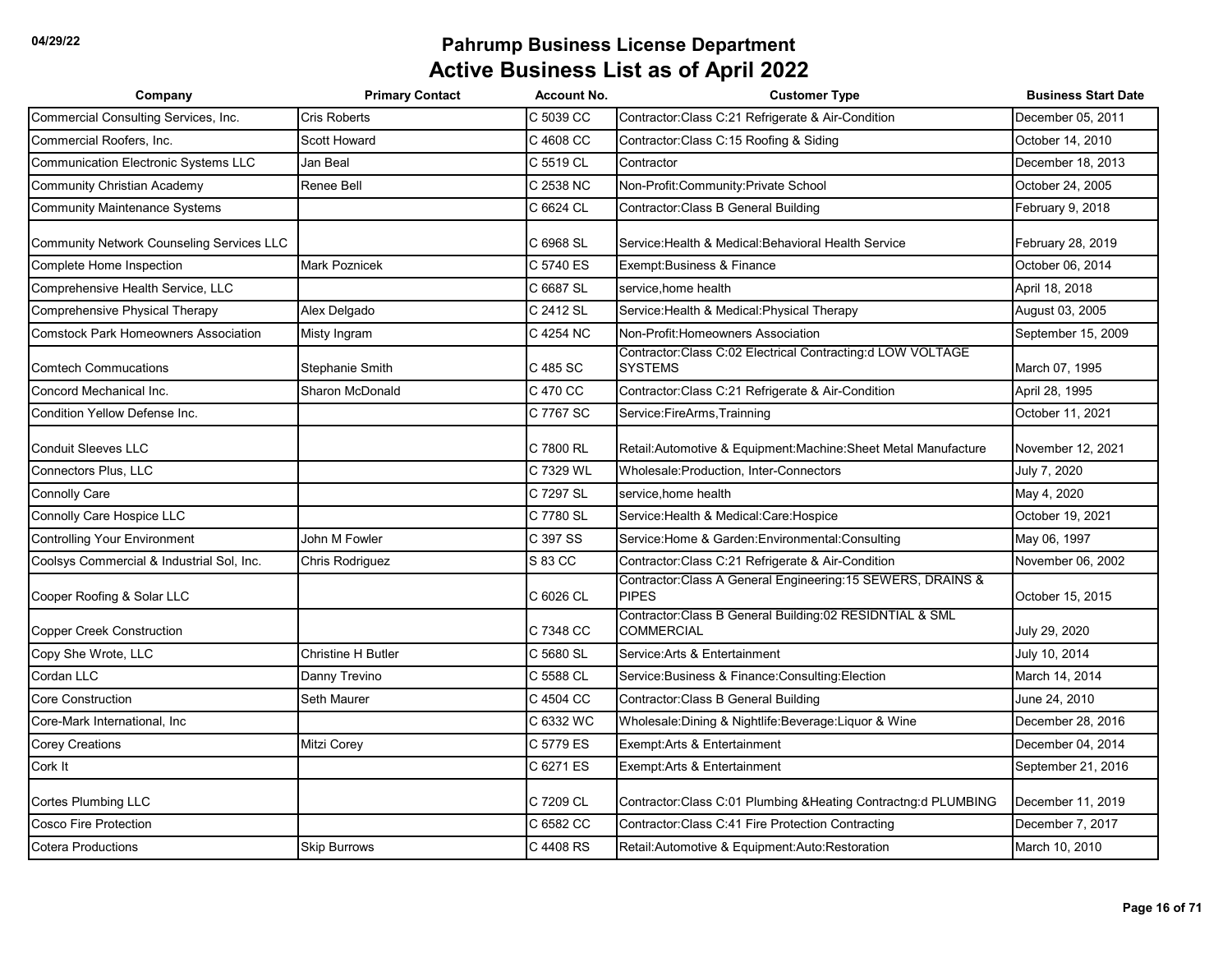| Company                                   | <b>Primary Contact</b> | <b>Account No.</b> | <b>Customer Type</b>                                                               | <b>Business Start Date</b> |
|-------------------------------------------|------------------------|--------------------|------------------------------------------------------------------------------------|----------------------------|
| <b>Cotton Auto Sales</b>                  | Craig Brautigam        | C 596 RC           | Retail: Automotive & Equipment: Used: Sales                                        | February 19, 2003          |
| <b>Country Companies Insurance</b>        | Michael S Plassmeyer   | C 610 SS           | Service: Business & Finance: Insurance                                             | July 11, 1994              |
| <b>Country Roads Recreation</b>           | Margaret Bauer         | C 166 RS           | Retail: Automotive & Equipment: RV: Sales                                          | March 02, 1999             |
| Countywide Fire Services, Inc             | Frank Cook             | C 5377 SC          | Service: Floodservice Equipment Sales                                              | May 6, 2013                |
| <b>Covenant Hospice Care</b>              |                        | C 6708 SL          | Service: Health & Medical: Care: Hospice                                           | May 14, 2018               |
| Cowabunga Trucking                        |                        | C 7659 SL          | Service: Automotive & Equipment: Truck: Hauling                                    | June 23, 2021              |
| Coyote Corner                             |                        | C 7956 RC          | Retail: Gifts & Miscellaneous: Convenience Store: Beer, Wine, Cig,<br>Gaming & Gas | April 27, 2022             |
| Coyote Corner II                          | John & Wendy Black     | C 873 RC           | Retail: Gifts & Miscellaneous: Convenience Store: Gas Station                      | April 08, 2004             |
| Coyote Corner III                         | <b>Wendy Black</b>     | C 4822 RC          | Retail: Gifts & Miscellaneous: Convenience Store: Gas Station                      | April 28, 2011             |
| Coyote's Den                              | <b>Wendy Black</b>     | C 5351 RC          | Retail: Dining & Nightlife: Bar & Restaurant                                       | January 24, 2013           |
| CPF Senior Living - Inspirations, LLC     |                        | C 6169 SL          | Service: Health & Medical: In Home Nursing                                         | April 12, 2016             |
| Craftsman Homes Inc                       |                        | C 6262 RC          | Service: Home & Garden: Manufacture: Home: Real Estate                             | August 18, 2016            |
| <b>Craftsman Homes LLC</b>                |                        | C 7313 RL          | Retail: Home & Garden: Mobile Home                                                 | June 9, 2020               |
| Crawford Door Sales of Nevada Limited     | Jack C Goss            | C 5126 CL          | Contractor:Class C:03 Carpentry, Maint & Minor Repr:d OVERHEAD<br><b>DOOR</b>      | March 05, 2012             |
| Crazy Calico                              |                        | C 7041 RS          | Retail: Gifts & Miscellaneous                                                      | May 1, 2019                |
| Creative Muse Artisan                     |                        | C 7884 RS          | Retail: Computers & Electronics: Internet: Sales: Costume jewelry & art            | February 17, 2022          |
| <b>Cricket Wireless</b>                   |                        | C 7092 RL          | Retail: Cellular Phones                                                            | July 3, 2019               |
| Critical Nurse Staffing, LLC              |                        | C 7572 SL          | Service: Health & Medical: Care: Home                                              | April 01, 2021             |
| <b>Crooked River Window Cleaning</b>      |                        | C 6868 SL          | Service: Home & Garden: Cleaning: Window                                           | November 15, 2018          |
| Crooked Wine Company, LLC                 |                        | C 6491 WL          | Wholesale: Cultivation, Marijuana, Deliver                                         | August 4, 2017             |
| Crows Eco-Blasting & Auto Restoration Ser |                        | C 7850 SL          | Service: Automotive & Equipment: Car: Restoration                                  | January 12, 2022           |
| <b>Cryer Realty West</b>                  |                        | C 7683 SS          | Service: Home & Garden: Real Estate: Broker                                        | July 22, 2021              |
| <b>Cryer Realty West-1</b>                |                        | C 7386 ES          | Service: Home & Garden: Real Estate: Agent                                         | September 23, 2020         |
| <b>Cunningham Construction</b>            | Allen Cunningham       | C 5488 CC          | Contractor: Class B General Building                                               | November 6, 2013           |
| Custom Customs Inc.                       |                        | C 7286 CC          | Contractor: Class C:14 Steel Reinforcing & Erection: c ORNAMENTAL<br><b>METAL</b>  | April 1, 2020              |
| <b>Custom Outdoor Creations LLC</b>       |                        | C 6890 CL          | Contractor: Class C:14 Steel Reinforcing & Erection:h AWNINGS &<br>LOUVRES         | December 13, 2018          |
| <b>Cutting Edge Designs</b>               |                        | C 6499 SL          | Retail:Arts & Entertainment:Design:Graphic                                         | August 11, 2017            |
| Cutting Edge Lawn Care LLC                | Danny Schueller        | C 4531 SL          | Service: Home & Garden: Lawn Care Maintenance                                      | August 06, 2010            |
| CV Inspections, LLC                       |                        | C 7849 SL          | Service: Home & Garden: Real Estate: Inspections: Residential                      | December 30, 2021          |
| C-Valley Mobile Home Park                 | Jose Garcia            | C 1190 SL          | Service: Home & Garden: Mobile Home: Park                                          | June 25, 2004              |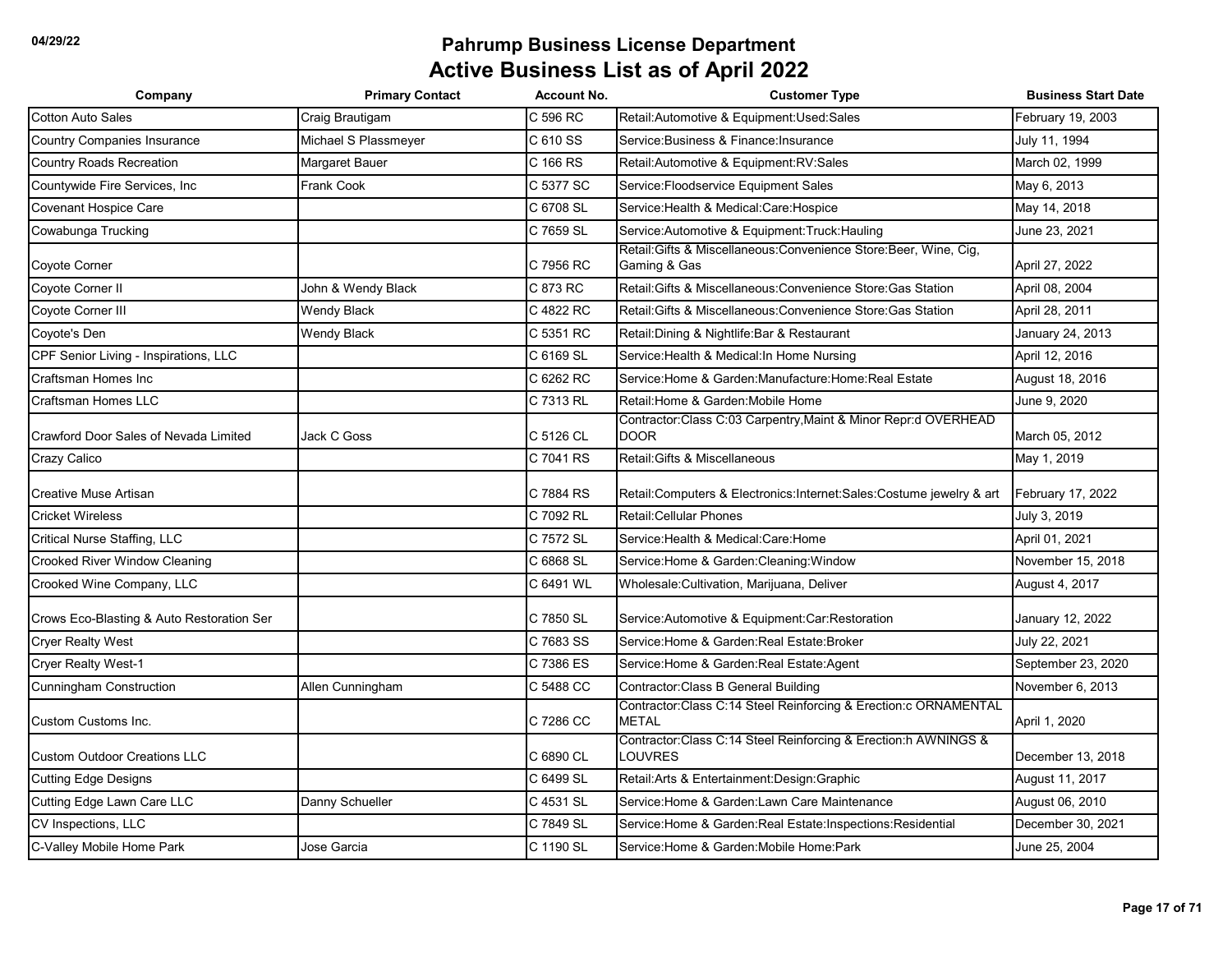| Company                                  | <b>Primary Contact</b> | <b>Account No.</b> | <b>Customer Type</b>                                                           | <b>Business Start Date</b> |
|------------------------------------------|------------------------|--------------------|--------------------------------------------------------------------------------|----------------------------|
| CVS Pharmacy #8789                       | Kevin V Daniel         | C 2906 RL          | Service: Health & Medical: Pharmaceutical                                      | May 26, 2006               |
| CW Nevada, LLC                           | Tim Smits Van Oyen     | C 5890 WL          | Wholesale: Cultivation, Marijuana                                              | April 01, 2015             |
| D & D Manufacturing                      | R Gangadharan          | D 230 WS           | Wholesale:Home & Garden:Trusses:Manufacture:Walls                              | March 18, 1996             |
| D & J Electrical Services LLC            | Janice Ames            | D 505 CL           | Contractor: Class C:02 Electrical Contracting                                  | August 28, 1997            |
| D & L Roofing, LLC                       |                        | D 6576 CL          | Contractor: Class C: 15 Roofing & Siding                                       | November 27, 2017          |
| D & P Mini Storage LLC                   | David C Stalker        | D 315 SL           | Service: Moving: Storage: Mini Storage                                         | June 28, 1994              |
| D.R. Horton, Inc.                        |                        | D 7785 CC          | Contractor: Class B General Building: 02 RESIDNTIAL & SML<br><b>COMMERCIAL</b> | October 26, 2021           |
| D <sub>2</sub> Design                    | Denise D Fortin        | D 169 SS           | Service: Arts & Entertainment: Design: Graphic                                 | March 04, 1999             |
| Dairy Queen/Orange Julius Treat Center   | <b>Nellie Grossell</b> | D 4369 SL          | Retail: Dining & Nightlife: Ice Cream                                          | January 28, 2010           |
| Dan Bradley Glass Shop, Inc.             | Dan Bradley            | D 955 CC           | Contractor: Class C:08 Glass & Glazing Contracting                             | November 04, 1998          |
| Dan Vanostaeyen                          | Dan A Vanostaeyen      | D 235 WS           | Wholesale: Automotive & Equipment: Sales                                       | April 15, 1996             |
| Dana Kepner Company, Inc.                | <b>Bill Levy</b>       | D 3547 WC          | Wholesale: Home & Garden: Pipe: Waterworks Distributor                         | August 23, 2007            |
| Danbri Cleaning Services                 | Cynthia Casey          | D 193 ES           | Exempt:Handyman                                                                | March 29, 2002             |
| Daniel C. Mc Arthur, Ltd                 | Dan Mc Arthur          | D 467 SC           | Service: Business & Finance: Accounting                                        | February 27, 2000          |
| Daniel Spencer Handyman Shed Pros & More |                        | D 6782 HS          | Handyman                                                                       | July 17, 2018              |
| Darrell L Martin                         | <b>Darrell Martin</b>  | D 4894 HS          | Handyman                                                                       | July 07, 2011              |
| Dave's Handyman                          | David Albright         | D 5212 HS          | Handyman                                                                       | June 26, 2012              |
| David M Vander Veldt, OD                 | David Vander Veldt     | D 1858 SS          | Service: Health & Medical: Vision: Optometrist                                 | August 27, 2004            |
| David Vanderbeek LLC                     | David Vanderbeek       | D 5607 SL          | Service: Health & Medical: Counseling                                          | April 21, 2014             |
| Davy's Locker                            | David C Patten         | D 420 SC           | Service: Moving: Storage: Mini Storage                                         | October 10, 1994           |
| Dawn Sisti, LMT                          |                        | D 7222 ES          | Service: Health & Medical: Massage: Therapist                                  | December 20, 2019          |
| DC Building Group LLC                    |                        | D 7687 CL          | Contractor: Class B General Building                                           | July 30, 2021              |
| DCES, LLC                                |                        | D 7836 CL          | Contractor:Class C:02 Electrical Contracting                                   | December 20, 2021          |
| DD Scuba Diving & Tank Inspections LLC   |                        | D 7592 SL          | Service: Home & Garden: Inspection                                             | April 22, 2021             |
| Dean Day dba Day Engineering             |                        | D 6033 SS          | Service: Business & Finance: Consulting: Business                              | October 28, 2015           |
| Dean's Guns                              | Dean Henderix          | D 341 RS           | Retail: Gifts & Miscellaneous: Weapons: Guns & accessories                     | May 11, 2000               |
| Death Valley Marketplace LLC             |                        | D 7755 RL          | Retail: Arts & Entertainment: Adult: Gifts & Souvenirs                         | October 07, 2021           |
| Death Valley Skateboard Company          |                        | D 7623 RS          | Retail:Gifts & Miscellaneous:Weapons:Firearms:Ammo & Accessories May 18, 2021  |                            |
| Deborah A Booth                          |                        | D 7522 SS          | Service: Travel & Transportation                                               | February 09, 2021          |
| Deb's Mini Farm LLC                      |                        | D 6434 RL          | Service: Home & Garden: Farming                                                | May 17, 2017               |
| DeCroff Storage Units Inc.               | Michael DeCroff        | D 586 SC           | Service: Moving: Storage                                                       | May 04, 2000               |
| Delta Electric LLC                       |                        | D 7490 CL          | Contractor: Class C:02 Electrical Contracting                                  | December 28 2020           |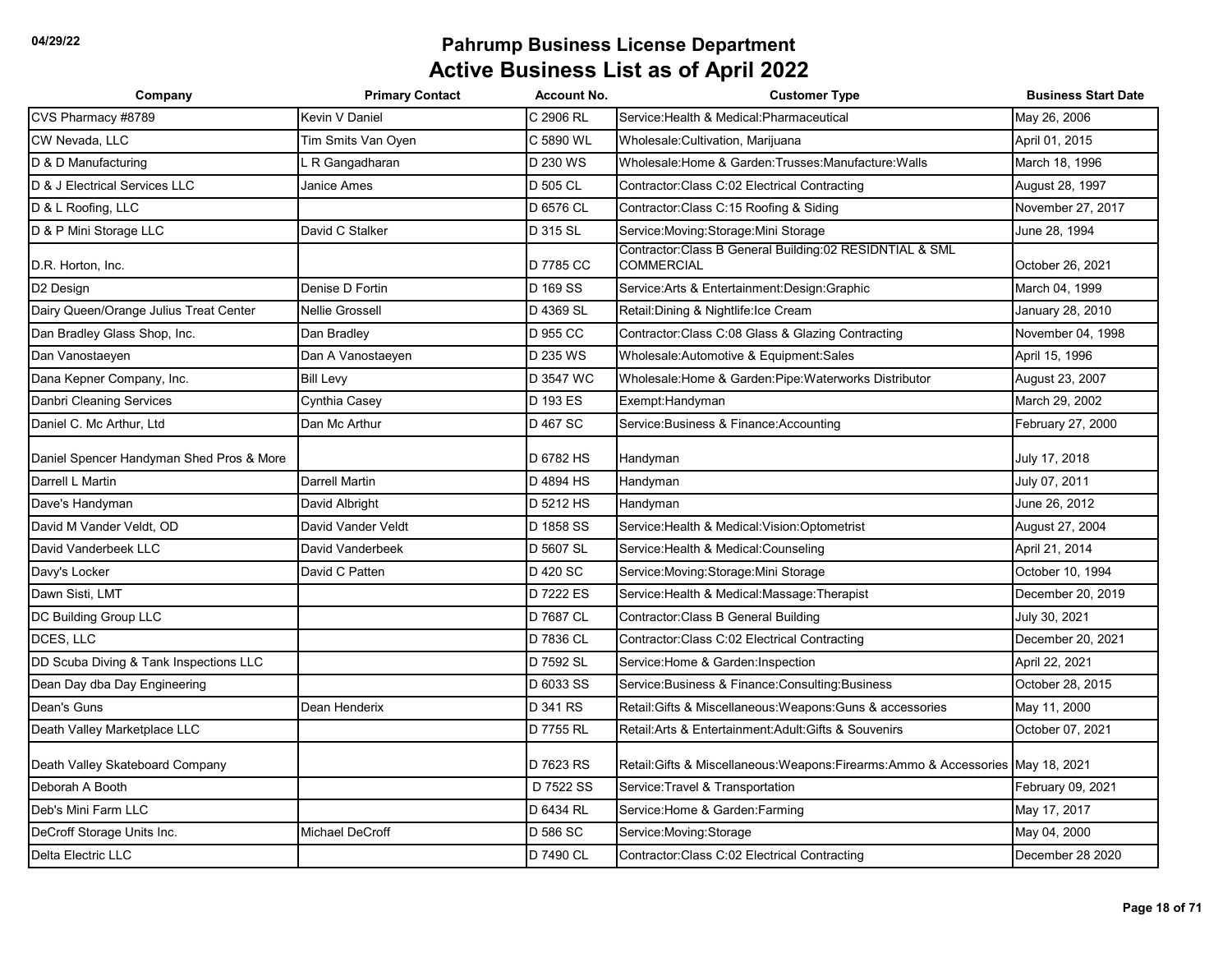| Company                                   | <b>Primary Contact</b>  | <b>Account No.</b> | <b>Customer Type</b>                                                               | <b>Business Start Date</b> |
|-------------------------------------------|-------------------------|--------------------|------------------------------------------------------------------------------------|----------------------------|
| DEMI&D, LLC                               |                         | D 7707 CL          | Contractor:Class B General Building:02 RESIDNTIAL & SML<br><b>COMMERCIAL</b>       | August 13, 2021            |
| Denali Builders, Inc.                     | <b>Richard Ramberg</b>  | D 5276 CC          | Contractor                                                                         | September 13, 2013         |
| Denny's #8560                             | Vince Eupierre          | D 4962 RL          | Retail: Dining & Nightlife: Family Dining                                          | September 09, 2011         |
| Denver Hager Pahrump Real Estate          |                         | D 7349 SS          | Service: Home & Garden: Real Estate: Agent                                         | July 31, 2020              |
| Dependable Iron Works                     | Joe Burns               | D 903 RS           | Service: Automotive & Equipment: Welding                                           | June 11, 2004              |
| <b>Desert Amusement</b>                   | Joseph Johnson          | D 5509 SC          | Service: Arts & Entertainment: Arcade                                              | April 22, 2014             |
| Desert Backflow LLC                       |                         | D 7527 SL          | Service: Home & Garden: Water: system operations                                   | February 11, 2021          |
| Desert Basin Gallery LLC                  |                         | D 6735 RL          | Retail: Gifts & Miscellaneous                                                      | June 6, 2018               |
| Desert Basin Therapeutic Massage/Wellness |                         | D 6736 SL          | Service:Health & Medical:Massage:Therapist:Mobile                                  | June 6, 2018               |
| Desert Cane LLC                           |                         | D 6894 RC          | Retail: Dining & Nightlife: Beverage: Distillery                                   | December 13, 2018          |
| Desert Concrete, LLC                      | Hermelinda Rodriguez    | D 4858 CL          | Contractor: Class C:05 Concrete Contracting                                        | June 13, 2011              |
| <b>Desert Container Sales</b>             |                         | D 7096 SS          | Service: Moving: Storage: Shipping Containers                                      | July 10, 2019              |
| Desert Dent Co.                           | James T Maxey           | D 429 SC           | Service: Automotive & Equipment: Car: Repair: Ding & Dent Removal                  | April 30, 1999             |
| Desert Dog Dojo LLC                       |                         | D 7762 SL          | Service: Arts & Entertainment: Martial Arts School                                 | October 08, 2021           |
| Desert Greens 2001 Homeowners Association | Wayne H Miller          | D 4235 NC          | Non-Profit: Homeowners Association                                                 | August 27, 2009            |
| Desert Haven Society, Inc                 |                         | D 6163 NC          | Non-Profit: Animal Shelter                                                         | April 08, 2016             |
| Desert Heat Food & Beverage Delivery      |                         | D 7157 ES          | Service: Dining & Nightlife: Delivery                                              | September 20, 2019         |
| Desert Lotus Salon and Boutique LLC       |                         | D 7940 SL          | Service: Beauty & Fashion: Salon: Hair & Nail                                      | April 08, 2022             |
| Desert Oak Homes                          | Frank Kocvara           | D 4252 CC          | Contractor: Class B General Building                                               | February 24, 2009          |
| Desert Pet Acupuncture                    |                         | D 5945 SS          | Service:Animal:Health Care                                                         | June 17, 2015              |
| <b>Desert Plastering LLC</b>              | Linda Rodriguez         | D 3061 CL          | Contractor: Class C: 18 Masonry                                                    | September 13, 2006         |
| <b>Desert Property Maintenance</b>        |                         | D 6779 HS          | Handyman, small repair                                                             | July 13, 2018              |
| Desert Radiology                          |                         | D 6532 SC          | Service: Health & Medical: Medical                                                 | September 21, 2017         |
| <b>Desert River PCA</b>                   |                         | D 7293 ES          | Exempt: Health & Medical                                                           | April 24, 2020             |
| Desert Rock Handyman                      |                         | D 7744 HS          | Handyman, small repair                                                             | September 29, 2021         |
| <b>Desert Sanitation</b>                  | <b>Christine Murphy</b> | D 929 SC           | Service: Home & Garden: Portable toilets & septic pumpi                            | July 14, 2003              |
| Desert Sign LLC                           | <b>Christine Murphy</b> | D 5085 SL          | Service: Media: Advertising: Billboard                                             | January 26, 2012           |
| Desert Springs Pools and Spas, Inc.       | Jason Norgan            | D 3249 CC          | Contractor: Class A General Engineering: 10 COMMERCIAL &<br><b>RESIDNTIAL POOL</b> | February 16, 2007          |
| Desert Steel. LLC                         |                         | D 6628 CL          | Contractor: Class C:14 Steel Reinforcing & Erection                                | February 12, 2018          |
| <b>Desert Strings Embroidery</b>          | Dennis & Sharon Warrick | D 121 ES           | Retail: Arts & Entertainment: Embroidery                                           | September 29, 1997         |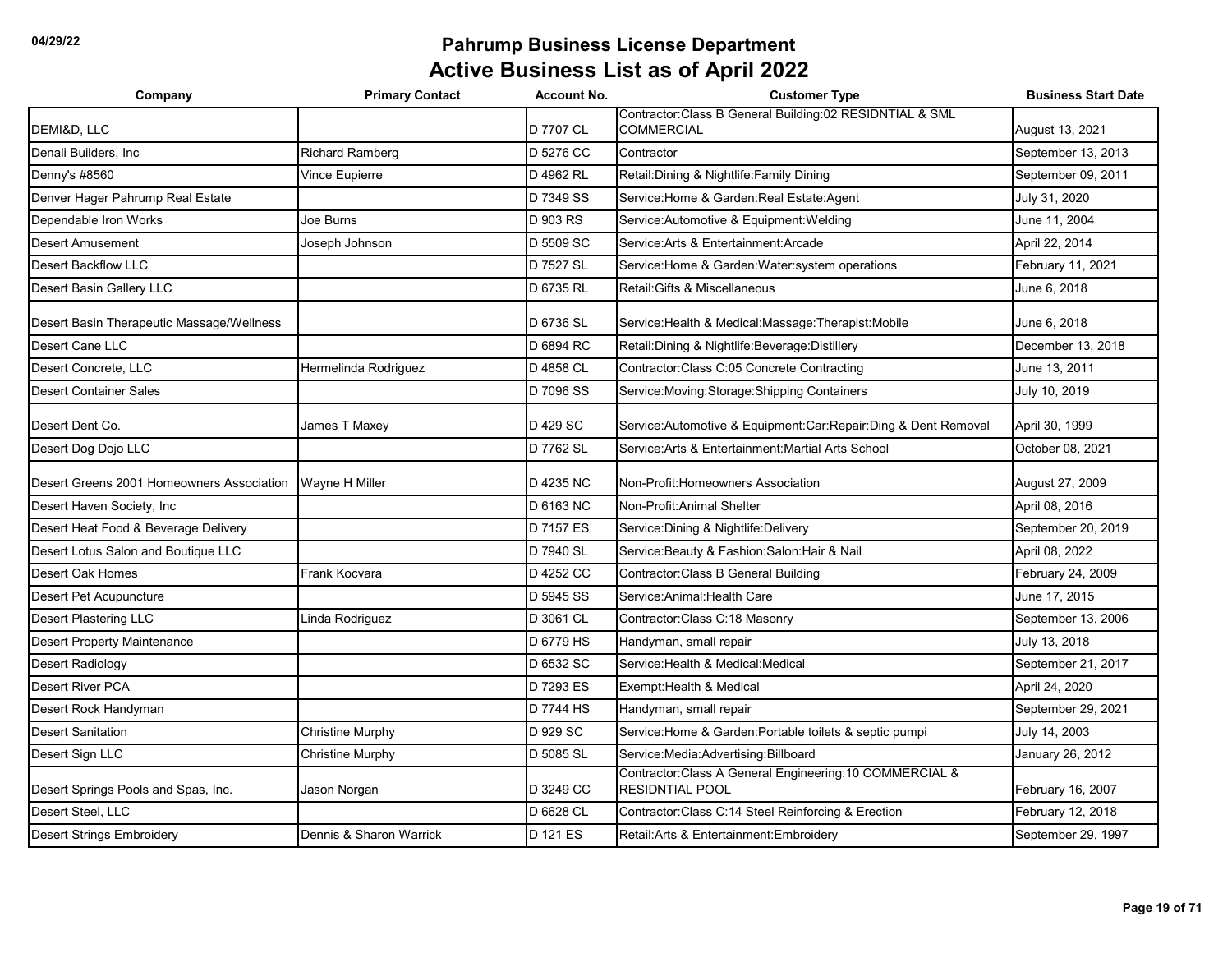| Company                                   | <b>Primary Contact</b>    | <b>Account No.</b> | <b>Customer Type</b>                                                           | <b>Business Start Date</b> |
|-------------------------------------------|---------------------------|--------------------|--------------------------------------------------------------------------------|----------------------------|
| Desert Towing, LLC                        | Paul or Desiree Ostrenger | D 3454 SL          | Service:Automotive & Equipment:Truck:Tow                                       | June 19, 2007              |
| <b>Desert Treasures</b>                   |                           | D 6042 RL          | Retail: Beauty & Fashion: Second Hand: Thrift Store                            | November 16, 2015          |
| Desert Utilities, Inc.                    | Ericka O.                 | D 3007 SC          | Service: Home & Garden: Utilities: Water & wastewater                          | August 07, 2006            |
| Desert Valley Contracting Inc             |                           | D 7176 CC          | Contractor: Class B General Building: 02 RESIDNTIAL & SML<br><b>COMMERCIAL</b> | October 14, 2019           |
| <b>Desert View Dental</b>                 | Arin Lousignont           | D 5455 SC          | Service: Health & Medical: Dental                                              | September 05, 2013         |
| <b>Desert View Hospital</b>               |                           | D 6286 SLX         | Exempt: Health & Medical: Medical Billing                                      | October 13, 2016           |
| <b>Desert Water Filtration LLC</b>        |                           | D 6977 RL          | Retail: Home & Garden: Water: Treatment Systems                                | March 7, 2019              |
| Desert West Development, Inc.             |                           | D 7115 CC          | Contractor:Class B General Building:02 RESIDNTIAL & SML<br><b>COMMERCIAL</b>   | August 6, 2019             |
| Designed In Stone Jewelry                 |                           | D 6861 ES          | Retail: Beauty & Fashion: Jewelry: Handmade                                    | November 6, 2018           |
| Desmoni Plumbing Inc.                     | Marla Desmoni             | D 3750 CC          | Contractor: Class C:01 Plumbing & Heating Contractng: d PLUMBING               | December 03, 2007          |
| <b>Deuk Dental</b>                        | <b>Kevin Deuk</b>         | D 761 SC           | Service: Health & Medical: Dental: Office                                      | March 05, 2003             |
| <b>DG Tractor Service</b>                 |                           | D 7808 SL          | Service: Automotive & Equipment: Tractor                                       | November 16, 2021          |
| Diamond Concrete Cutting, L.L.C.          |                           | D 7632 CL          | Contractor: Class C:05 Concrete Contracting                                    | May 25, 2021               |
| Diamond Metaltech Inc.                    |                           | D 7330 SC          | Retail: Automotive & Equipment: Machine: Sheet Metal Manufacture               | July 13, 2020              |
| Diamondback Land Surveying, LLC           | Lisa Keenan               | D 4750 SL          | Service: Home & Garden: Civil Engineering: Land Surveying                      | March 04, 2011             |
| Diane Medeiros Independent Beauty Consult |                           | D 7103 ES          | Exempt:Consultant                                                              | July 19, 2019              |
| Dielco Crane Service, Inc.                | <b>Richard Forsythe</b>   | D 5000 CC          | Service: Automotive & Equipment: Crane: Rental                                 | October 21, 2011           |
| Digital Storm Photography                 |                           | D 7081 SS          | Service: Arts & Entertainment: Event Photography                               | June 11, 2019              |
| Dignity Fire Protection, Inc.             |                           | D 7923 CC          | Contractor: Class C:41 Fire Protection Contracting                             | March 18, 2022             |
| <b>Dignity Plumbing</b>                   |                           | D 7913 CC          | Contractor: Class C:01 Plumbing & Heating Contractng: d PLUMBING               | March 14, 2022             |
| <b>Dirty Addictions Motorsports</b>       |                           | D 7722 RS          | Retail: Automotive & Equipment: Motor Sports Sales & Maintenanc                | August 27, 2021            |
| <b>Distinctive Patios LLC</b>             |                           | D 7726 CL          | Contractor: Class C:14 Steel Reinforcing & Erection: h AWNINGS &<br>LOUVRES    | August 31, 2021            |
| Distinguished Development & Contracting   |                           | D 7943 CL          | Contractor: Class B General Building: 02 RESIDNTIAL & SML<br><b>COMMERCIAL</b> | April 08, 2022             |
| <b>Dixon Inspections LLC</b>              |                           | D 7961 SL          | Service: Home & Garden: Inspection                                             | April 28, 2022             |
| Diya Heating & Air Conditioning Inc.      |                           | D 7972 CC          | Contractor: Class C:02 Electrical Contracting                                  | April 29, 2022             |
| DJB Gas Services, Inc.                    |                           | D 7242 RC          | Retail:Automotive & Equipment:Steel:Welding & Steel Sales                      | January 17, 2020           |
| <b>DNG Automatic Gates, LLC</b>           | Janice Williams           | D 5314 CL          | Contractor: Class C:02 Electrical Contracting                                  | November 16, 2012          |
| <b>DNT Handyman Service</b>               | James Doherty             | D 4704 ES          | Handyman                                                                       | February 04, 2011          |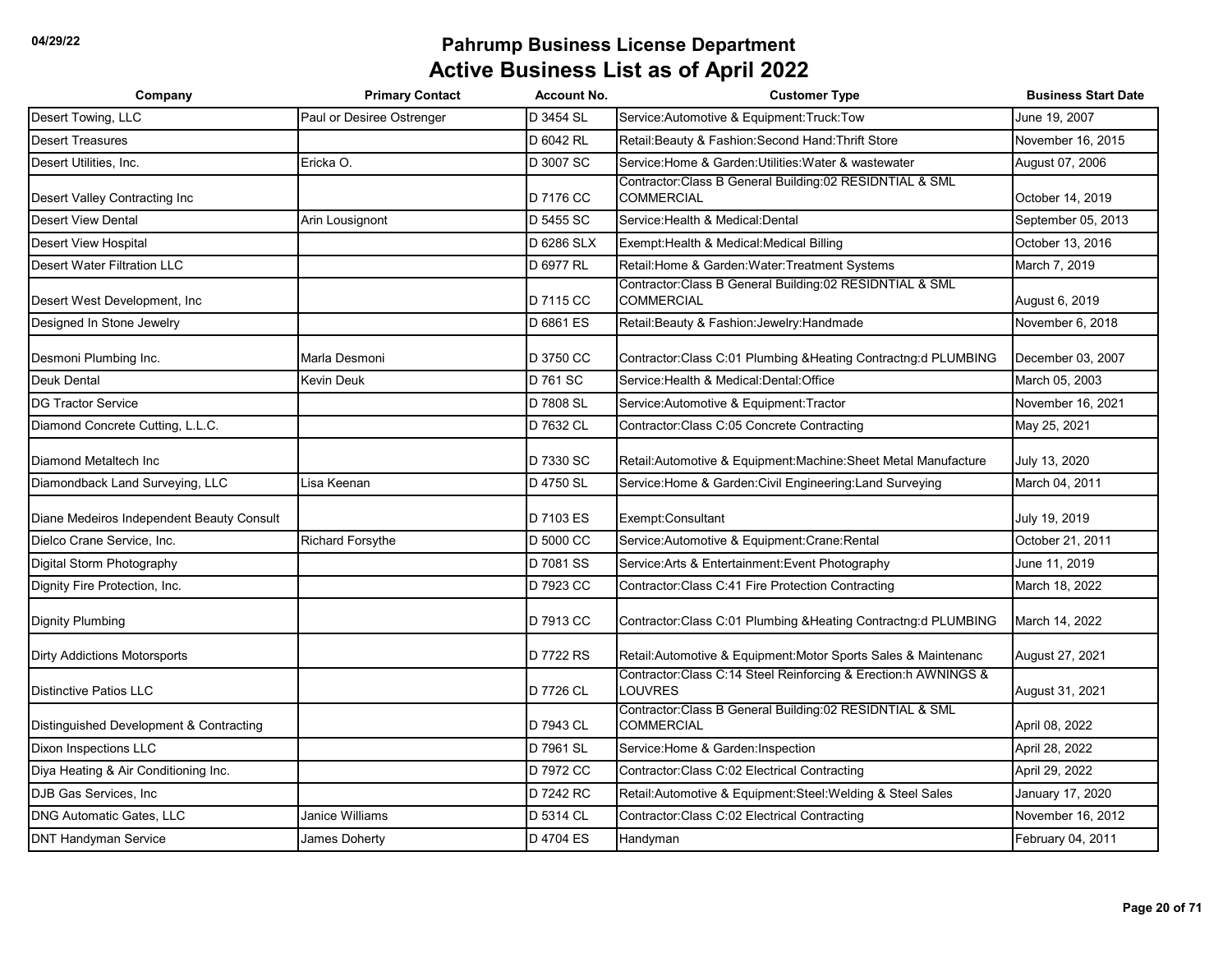| Company                                   | <b>Primary Contact</b> | <b>Account No.</b> | <b>Customer Type</b>                                                                          | <b>Business Start Date</b> |
|-------------------------------------------|------------------------|--------------------|-----------------------------------------------------------------------------------------------|----------------------------|
| Do It Right Handyman Services LLC         |                        | D 7360 HL          | Handyman, small repair                                                                        | August 12, 2020            |
| Dogg Dayz Mobile Grooming LLC             |                        | D 7657 SL          | Service: Animal: Dog: Grooming: Mobile                                                        | June 23, 2021              |
| DOGGY DREAM GROOMERS LLC                  |                        | D 7581 SL          | Service: Animal: Dog & Cat: Grooming                                                          | April 12, 2021             |
| Doghouse Repair                           | <b>Phillip Rogers</b>  | D 2589 RC          | Retail: Automotive & Equipment: VW: Sales & Parts                                             | November 28, 2005          |
| Dollar General #15044                     | Shawn R Bartlett       | D 5689 RL          | Retail: Arts & Entertainment: Adult: Gifts & Souvenirs                                        | July 25, 2014              |
| Dollar Loan Center                        | <b>Cody Goulding</b>   | D 3929 SL          | Service: Business & Finance: Check Cash, Payday Loan NRS604A                                  | April 21, 2008             |
| Dollar Tree #5899                         | <b>Tennine Gerald</b>  | D 5889 RC          | Retail: Gifts & Miscellaneous                                                                 | March 31, 2015             |
| Dominos- AMD Pizza LLC                    |                        | D 6178 RL          | Retail: Dining & Nightlife: Pizza                                                             | April 19, 2016             |
| Done Right Plumbing, Inc.                 |                        | D 6278 CC          | Contractor: Class C:01 Plumbing & Heating Contractng                                          | September 30, 2016         |
| Donut Depot                               | Marcelina Gonzalez     | D 3466 RS          | Retail: Dining & Nightlife: Donut & Coffee Shop                                               | June 26, 2007              |
| Door to Door Gurus                        |                        | D 7663 ES          | Exempt: Home & Garden: Mobile Delivery Services                                               | June 28, 2021              |
| Dorothy Russell                           | Dorothy Russell        | D 5380 ES          | Retail: Arts & Entertainment: Misc                                                            | May 13, 2013               |
| Dos Bros. Inc.                            |                        | D 7361 CC          | Contractor: Class B General Building: 02 RESIDNTIAL & SML<br><b>COMMERCIAL</b>                | August 17, 2020            |
| Dotty's                                   | <b>Richard Estey</b>   | D 729 RC           | Retail: Dining & Nightlife: Tavern                                                            | September 05, 2003         |
| Dotty's #103                              | Carmalen Gillilan      | D 5514 RC          | Retail: Dining & Nightlife: Tavern                                                            | December 17, 2013          |
| Dotty's #33                               | <b>Michael Eide</b>    | D 3744 RC          | Retail: Dining & Nightlife: Tavern                                                            | November 28, 2007          |
| Doug Birch                                | Doug Birch             | D 5487 ES          | Exempt: Handyman                                                                              | November 6, 2013           |
| Douglas S. Maughan, CPA Professional Corp | Douglas S Maughan      | D 1050 SC          | Service: Business & Finance: Certified Public Accountant                                      | December 09, 2003          |
| Doug's One Stop Repair Shop               | Douglas A Gomes        | D 633 SS           | Service: Home & Garden: equipment repair-mobil                                                | December 23, 2002          |
| Dr. Joseph J. Bradley, M.S., D.C.         |                        | D 6999 SL          | Service: Health & Medical: Chiropractic Office                                                | March 26, 2019             |
| Dr. Nancy Sylvanie, Inc                   | Nancy Sylvanie         | D 5452 NC          | Non-Profit: autism education                                                                  | August 30, 2013            |
| Dragonfly Tranquility LLC                 |                        | D 6849 RL          | Retail: Health & Medical: Food & Vitamins                                                     | October 23, 2018           |
| Dream Big Too, LLC.                       |                        | D 7675 SL          | Service: Home & Garden: Manufacture: Home: Real Estate                                        | July 13, 2021              |
| Drew's Tire Pros & Automotive             |                        | D 6677 SL          | Service: Automotive & Equipment                                                               | March 29, 2018             |
| <b>DRI Tech Corporation</b>               | <b>Jo McKittrick</b>   | D 4284 CC          | Contractor: Class C:15 Roofing & Siding: a ROOFING                                            | October 14, 2009           |
| Droppin' Bombs                            |                        | D 7782 RS          | Retail:Gifts & Miscellaneous:Handmade:Soaps,lotions,body butter,etc   October 22, 2021        |                            |
| <b>DS Farms LTD</b>                       |                        | D 7185 WC          | Retail: Health & Medical: Hemp Cultivation                                                    | October 21, 2019           |
| E & E Fire Protection LLC                 | Lance Griffith         | E 5080 CL          | Contractor: Class C:01 Plumbing & Heating Contractng: b FIRE<br><b>SPRINKLERS</b>             | January 23, 2012           |
| Eagle Fire Protection & Hood Cleaning Ser |                        | E 7578 CL          | Contractor: Class C:41 Fire Protection Contracting: b FIXED FIRE<br><b>EXTINGUISHING SYST</b> | April 12, 2021             |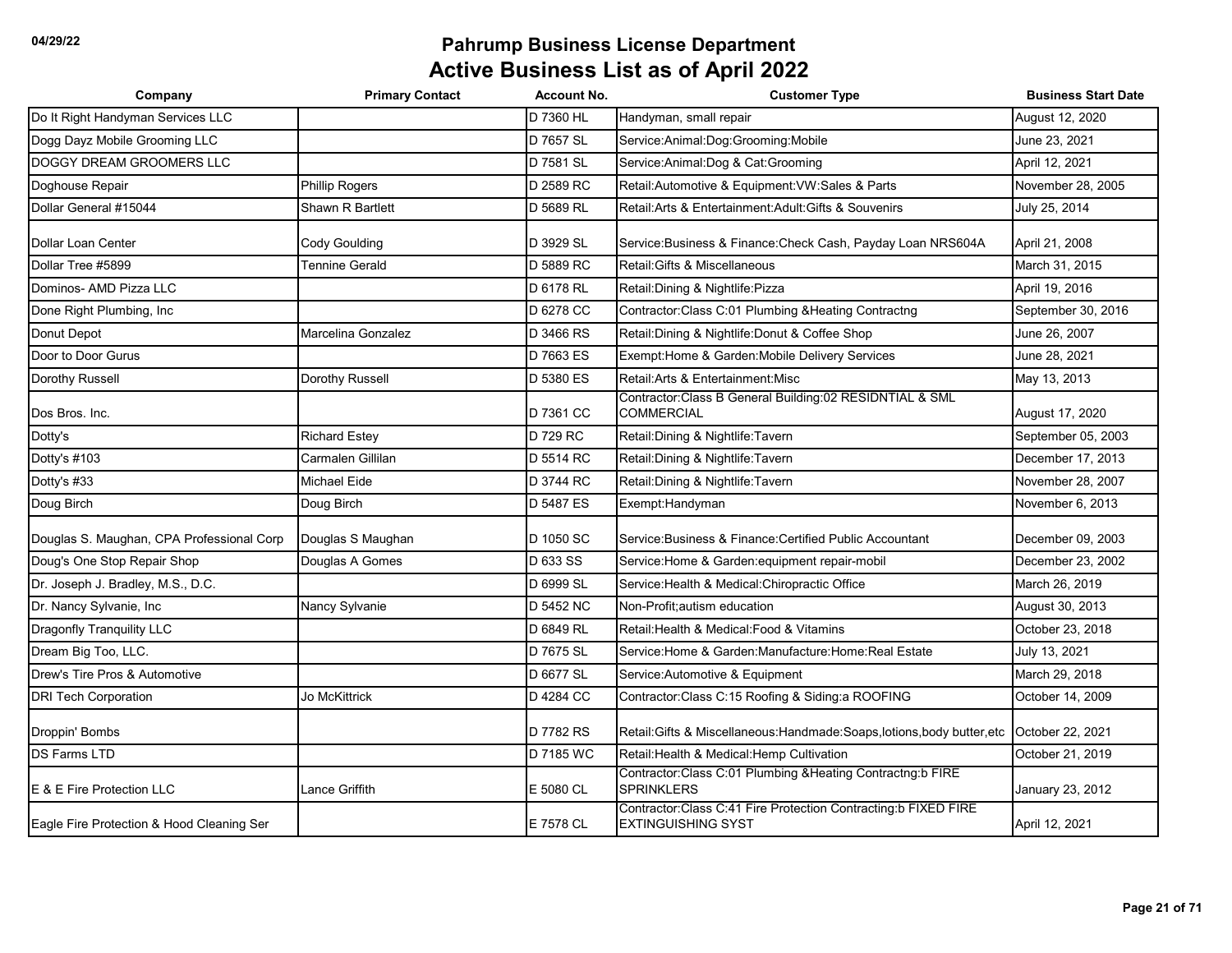| Company                                | <b>Primary Contact</b>      | <b>Account No.</b> | <b>Customer Type</b>                                                               | <b>Business Start Date</b> |
|----------------------------------------|-----------------------------|--------------------|------------------------------------------------------------------------------------|----------------------------|
| Eagle Innovators LLC                   |                             | E 6392 CL          | Contractor: Class B General Building: 02 RESIDNTIAL & SML<br><b>COMMERCIAL</b>     | March 9, 2017              |
| Eagle One Construction LLC             |                             | E 7844 CL          | Contractor: Class B General Building                                               | December 30, 2021          |
| EagleLift, Inc.                        |                             | E 7647 CC          | Contractor:Class A General Engineering:22 UNCLASSIFIED                             | June 08, 2021              |
| Earth Resource Group                   |                             | E 6507 CS          | Contractor: Class A General Engineering                                            | August 16, 2017            |
| East West Essentials Companies LLC     |                             | E 6927 SL          | Retail: Health & Medical: Satellite Office                                         | January 22, 2019           |
| Eberhard Southwest Roofing, Inc.       | Kari Jacobson               | E 3183 CC          | Contractor:Class C:15 Roofing & Siding                                             | December 27, 2006          |
| Ecells                                 |                             | E 6986 RC          | Retail: Home & Garden: Appliances, Home Electronics: Batteries                     | March 18, 2019             |
| Eco Electric                           |                             | E 7354 CL          | Contractor: Class C:02 Electrical Contracting                                      | August 7, 2020             |
| ecoATM, LLC                            |                             | E 7074 SL          | Service: Computers & Electronics: Kiosk Exchange                                   | June 4, 2019               |
| ecoATM, LLC                            |                             | E 7219 SL          | Service:Computers & Electronics:Kiosk Exchange                                     | December 16, 2019          |
| EcoGen Pest Control LLC                |                             | E 7728 SL          | Service: Animal: Pest Control                                                      | August 31, 2021            |
| Eden Body Care, LLC                    |                             | E 7269 RL          | Retail: Beauty & Fashion: Beauty Supply                                            | February 28, 2020          |
| EDS Electronics, Inc.                  | Barbara Burgamy             | E 4315 CC          | Contractor:Class C:02 Electrical Contracting:c FIRE DETECTION                      | November 17, 2009          |
| Edward Homes, Inc.                     | <b>Brock Metzka</b>         | E 97 CC            | Contractor: Class B General Building: 02 RESIDNTIAL & SML<br><b>COMMERCIAL</b>     | October 12, 1999           |
| <b>Edward Jones</b>                    |                             | E 6211 SP          | Service: Business & Finance: Broker                                                | June 2, 2016               |
| Edzo's Automotive                      | Edzo Duynstee               | E 376 SS           | Retail: Automotive & Equipment: Parts                                              | August 02, 1995            |
| EG Hauling Prof. LLC                   |                             | E 7856 EL          | Exempt:property clean-up                                                           | January 18, 2022           |
| EINOART, INC                           |                             | E 6435 RC          | Retail: Arts & Entertainment: Artwork                                              | May 18, 2017               |
| El Cancun Restaurant                   |                             | E 6323 SS          | Service:restaurant                                                                 | December 6, 2016           |
| El Jefe's #1                           | Alma D Hernandez            | E 5693 SS          | Service: Dining & Nightlife                                                        | July 31, 2014              |
| El Jefe's #2                           | Alma Hernandez              | E 4355 RS          | Retail: Dining & Nightlife: Mexican                                                | May 28, 2009               |
| Electricode LLC                        |                             | E 6897 CL          | Contractor:Class C:02 Electrical Contracting                                       | December 18, 2018          |
| <b>Elemental Plumbing</b>              |                             | E 7815 CC          | Contractor: Class C:01 Plumbing & Heating Contractng: d PLUMBING                   | December 02, 2021          |
| Elevation Solar, LLC                   |                             | E 6820 CL          | Contractor: Class C:02 Electrical Contracting                                      | September 7, 2018          |
| Elite At Mountain Falls Golf Club, LLC |                             | E 6359 SL          | Service: Arts & Entertainment: Golf: Course                                        | February 8, 2017           |
| Elite Brothers Construction LLC        |                             | E 7664 CL          | Contractor: Class B General Building: 02 RESIDNTIAL & SML<br><b>COMMERCIAL</b>     | June 29, 2021              |
| Elite Fire Protection, Inc.            |                             | E 6150 CC          | Contractor: Class C:41 Fire Protection Contracting: a AUTOMATIC<br>FIRE SPRINKLERS | March 25, 2016             |
| Elizabeth Kruger-LaFollette            | Elizabeth Kruger-LaFollette | E 2503 SS          | Service: Health & Medical: Instructor: Personal: Yoga, Pilates, &<br>wellness      | September 29, 2005         |
| Ellis Electrical, LLC                  |                             | E 7854 CL          | Contractor: Class C:02 Electrical Contracting                                      | January 7, 2022            |
| <b>Ellysian Press</b>                  | Mary E Welson               | E 5583 EP          | Retail: Arts & Entertainment: Books                                                | March 10, 2014             |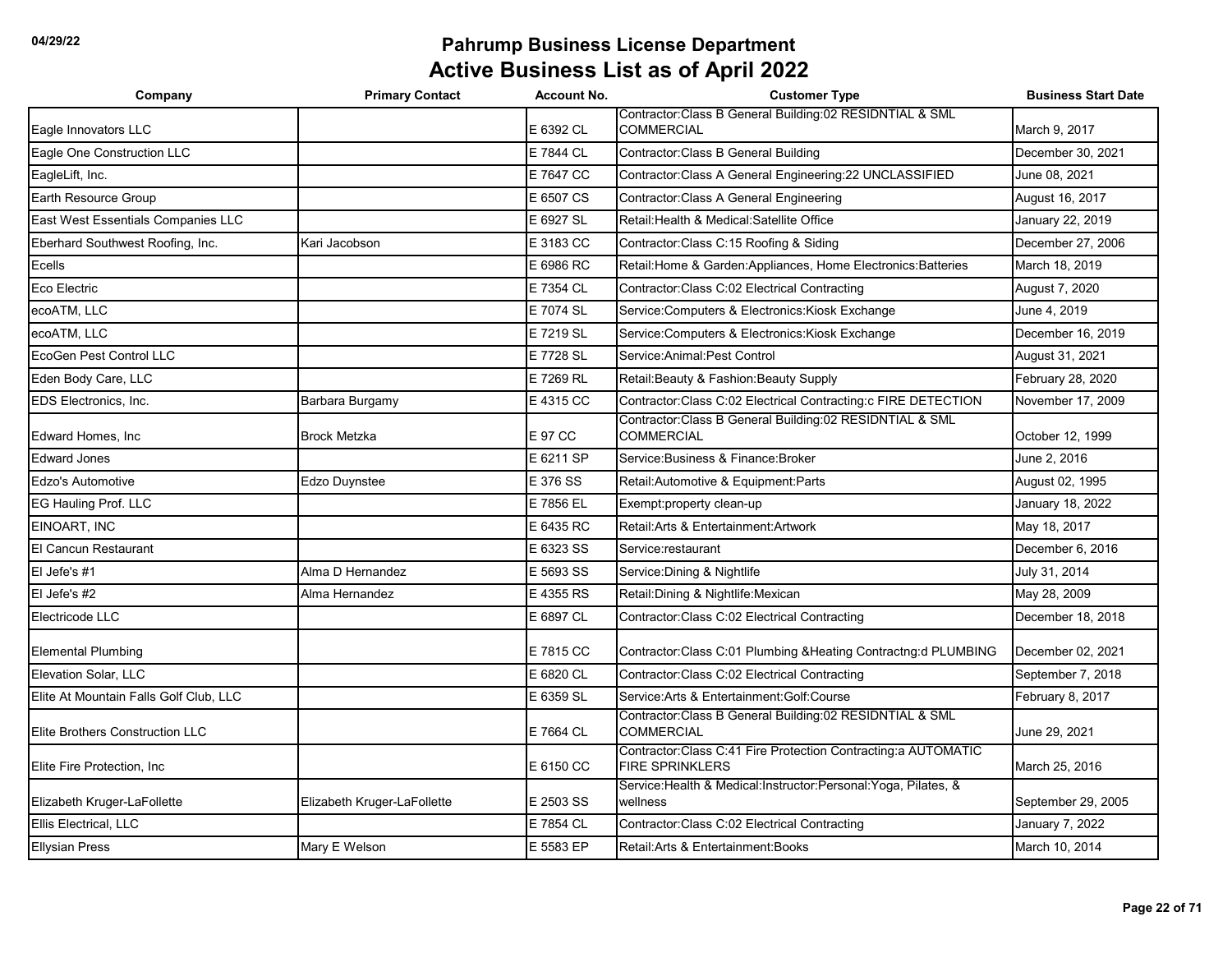| Company                                   | <b>Primary Contact</b>  | <b>Account No.</b> | <b>Customer Type</b>                                                              | <b>Business Start Date</b> |
|-------------------------------------------|-------------------------|--------------------|-----------------------------------------------------------------------------------|----------------------------|
| Emerald Maintenance Co.                   |                         | E 6381 ES          | Exempt: Handyman                                                                  | February 28, 2017          |
| <b>Emmalee's Pawn and Emporium</b>        | <b>Bonnie Lee White</b> | E 58 RS            | Retail: Gifts & Miscellaneous: Weapons: Guns & Ammo                               | February 13, 2001          |
| Empire Air Conditioning & Heating, LLC    | Charles Kostelaz        | E 4443 SL          | Contractor: Class C:21 Refrigerate & Air-Condition: b AIR-<br><b>CONDITIONING</b> | April 15, 2010             |
| Empire Solar Group LLC                    |                         | E 6865 CL          | Contractor: Class C:02 Electrical Contracting                                     | November 13, 2018          |
| Enck's Import & Domestic Auto Repair      | Paul Enck               | E 891 SL           | Service: Automotive & Equipment: Car: Foreign & Domestic: Repair                  | August 29, 1996            |
| <b>ENCOR SOLAR LLC</b>                    |                         | E 7535 CL          | Contractor:Class C:02 Electrical Contracting                                      | February 23, 2021          |
| <b>England Septic</b>                     | Carl F England, Jr      | E 525 SS           | Service: Home & Garden: Septic Pumping service                                    | July 19, 2002              |
| <b>Enhabit Home Health</b>                |                         | E 5904 SL          | Service: Health & Medical: Care: Home                                             | April 21, 2015             |
| Enjoyable Travel                          |                         | E 7285 ES          | Service: Travel & Transportation: Travel: Agency                                  | March 13, 2020             |
| Enrique's Handyman Service                |                         | E 7701 HS          | Handyman, small repair                                                            | August 13, 2021            |
| Enterprise Rent-A-Car                     | Kristen Tschopp         | E 631 SL           | Service:Automotive & Equipment:Auto Rental                                        | May 26, 2000               |
| <b>Enviro Maxx Pest Control</b>           |                         | E 7310 SL          | Service:Animal:Pest Control                                                       | June 2, 2020               |
| Envise, Inc                               |                         | E 6050 CC          | Contractor:Class B General Building                                               | November 30, 2015          |
| Erin P. McAdams Electrical Services       | Erin P McAdams          | E 925 CS           | Contractor: Class C:02 Electrical Contracting                                     | September 14, 1998         |
| Escapee's Co-op of NV, Inc Pair-A-Dice    | Douglas R Howard        | E 2564 NC          | Non-Profit: Co-op RV Park                                                         | November 07, 2005          |
| <b>Essential Evolution LLC</b>            |                         | E 7900 SL          | Service: Health & Medical: Massage: Therapist                                     | March 04, 2022             |
| Estates 411                               |                         | E 6566 SS          | Service: Home & Garden: Estate: Property Liquidation Services                     | November 8, 2017           |
| Euphoria Wellness LLC                     |                         | E 7818 WL          | Wholesale: Production, Marijuana                                                  | December 07, 2021          |
| Evans Recreation Installation, Inc.       | Doug Evans              | E 3562 CC          | Contractor: Class C:25 Fence & Equipping Playground                               | September 12, 2007         |
| <b>Everest Construction LLC</b>           |                         | E 7710 CL          | Contractor: Class B General Building                                              | August 13, 2021            |
| Evers Enterprises, LLC                    |                         | E 6442 RL          | Retail: Automotive & Equipment: Car                                               | May 26, 2017               |
| Evolution Strength & Fitness              |                         | E 7238 SL          | Service: Health & Medical: Fitness Center: Gym                                    | January 17, 2020           |
| Excel Plumbing, LLC                       | <b>Jill Powers</b>      | E 5515 CL          | Contractor                                                                        | December 17, 2013          |
| <b>Exclusively Yours</b>                  | James Lipski            | E 2689 HS          | Handyman                                                                          | January 31, 2006           |
| Extended Power, Inc.                      |                         | E 7805 CC          | Contractor: Class C:02 Electrical Contracting                                     | November 12, 2021          |
| EZ Dental Pahrump, Inc.                   | Peter Doan              | E 4912 SC          | Service:Health & Medical:Dental:Office                                            | July 25, 2011              |
| <b>EZY Maintenance</b>                    | Gregory D Forsberg, Jr  | E 117 SS           | Service: Home & Garden: Landscaping                                               | October 08, 1996           |
| F.A.I.T.H. Wellness Services Incorporated |                         | F 7810 NC          | Non-Profit:Community                                                              | November 17, 2021          |
| F.A.M. Healing Center LLC                 |                         | F 7895 SL          | Service: Business & Finance: Online Sales/Service                                 | February 25, 2022          |
| <b>Facilities Protection Systems</b>      |                         | F 6979 CC          | Contractor:Class C:02 Electrical Contracting                                      | March 8, 2019              |
| Factory Home Center                       | <b>Gerald Schulte</b>   | F 5656 RC          | Retail:Home & Garden:Manufacture:Home:Sales                                       | June 09, 2014              |
| Fairway Independent Mortgage Corporation  |                         | F 7384 SC          | Service: Business & Finance: Loan: Origination Mortgages, credit r                | October 6, 2020            |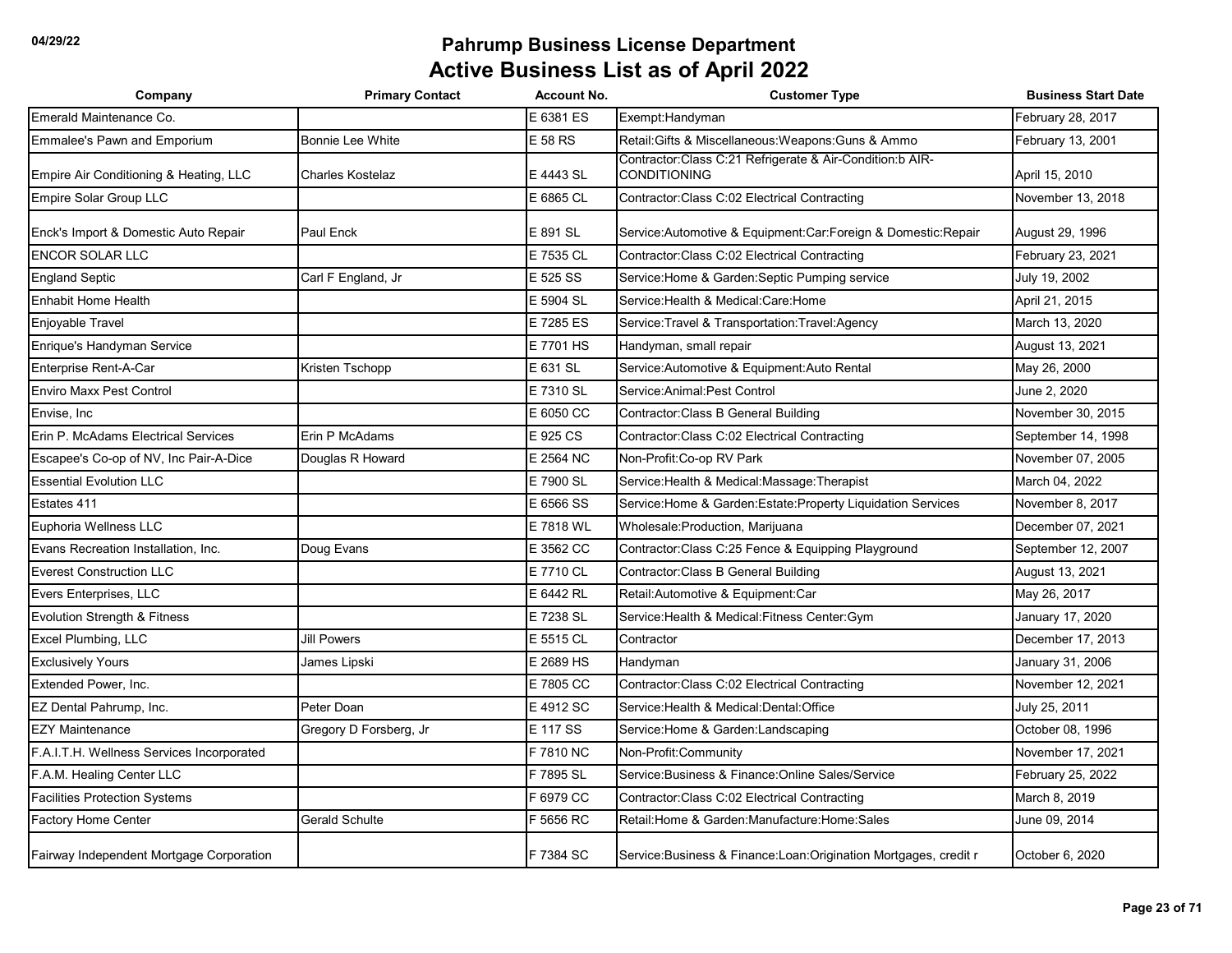| Company                                   | <b>Primary Contact</b>    | <b>Account No.</b> | <b>Customer Type</b>                                                                      | <b>Business Start Date</b> |
|-------------------------------------------|---------------------------|--------------------|-------------------------------------------------------------------------------------------|----------------------------|
| <b>Faith Construction</b>                 |                           | F 6770 CS          | Contractor: Class C:06 Erecting Signs                                                     | July 10, 2018              |
| Faith for Action INC                      |                           | F 7399 NC          | Non-Profit: Health & Medical: Provide essentials to others                                | October 9, 2020            |
| <b>Faith Simunick</b>                     |                           | F 6543 SS          | Service:Home & Garden:Real Estate:Agent                                                   | October 2, 2017            |
| <b>Falcon Services</b>                    | Teofilo Molina            | F4806 SS           | Handyman                                                                                  | April 11, 2011             |
| Family Dollar #31679                      |                           | F 6441 RC          | Retail                                                                                    | May 26, 2017               |
| Family Dollar #31680                      |                           | F 6436 RC          | Retail                                                                                    | May 19, 2017               |
| Family Dollar Inc #8576                   | <b>Chelice Williams</b>   | F 5041 RC          | Retail: Gifts & Miscellaneous: Market                                                     | December 08, 2011          |
| Family Dollar, Inc #5175                  | Chelise Williams          | F 2737 RC          | Retail: Gifts & Miscellaneous: General Merchandise                                        | February 22, 2006          |
| Farem Construction LLC                    |                           | F 7951 CL          | Contractor:Class B General Building:02 RESIDNTIAL & SML<br><b>COMMERCIAL</b>              | April 26, 2022             |
| Farinata Italian Style Pizza              |                           | F 7312 SL          | Retail: Dining & Nightlife: Italian                                                       | June 8, 2020               |
| Farrell-Bartakian Family Chiropractic LLC | Kimberly Farrell-Bartakia | F 005 SL           | Service: Health & Medical: Chiropractic                                                   | November 02, 2000          |
| Fast Glass, Inc.                          | Clay Jorgensen            | F 4290 CC          | Contractor: Class C:08 Glass & Glazing Contracting                                        | October 22, 2009           |
| Fencing Specialists, Inc                  |                           | F 6079 CC          | Contractor: Class C:14 Steel Reinforcing & Erection: c ORNAMENTAL<br><b>METAL</b>         | January 15, 2016           |
| <b>Fidelity National Title Agency</b>     | Heather Whelan            | F 5400 SC          | Service: Business & Finance: Escrow Agency                                                | June 17, 2013              |
| Fire Protection Provided by Mesa, LLC     | <b>Blythe T Van Hoove</b> | F 5777 CL          | Contractor: Class A General Engineering                                                   | December 04, 2014          |
| First Choice Appliance Repair L.L.C.      |                           | F 7862 SL          | Service: Automotive & Equipment: Appliance: Repair                                        | January 21, 2022           |
| First Choice Pregnancy Center             | Sue Roa                   | F 3615 NC          | Non-Profit:Community:Pregnancy Resource Center                                            | November 01, 2007          |
| First Choice Realty, LLC                  |                           | F 6650 SL          | Service: Home & Garden: Manufacture: Home: Real Estate                                    | March 6, 2018              |
| First Quality Roofing and Tile            |                           | F 7625 CC          | Contractor: Class C: 15 Roofing & Siding                                                  | May 18, 2021               |
| <b>Fisher Yard Services</b>               |                           | D 7139 SS          | Service: Home & Garden: Yard Maintenance                                                  | September 10, 2019         |
| Fitness For 10                            | <b>Brad Main</b>          | F 5418 SC          | Service: Health & Medical: Fitness Center                                                 | July 10, 2013              |
| Fix it Handyman Service                   |                           | F 6231 HS          | Handyman                                                                                  | July 19, 2016              |
| Flawless Home Inspections, LLC            |                           | F 7205 CL          | Service: Home & Garden: Inspection                                                        | December 5, 2019           |
| Flower Lady USA                           |                           | F 7841 RS          | Retail: Computers & Electronics: Internet: Sales: Floral                                  | December 30, 2021          |
| flowerladyusa.com                         |                           | F 7402 RS          | Retail: Gifts & Miscellaneous: Floral                                                     | October 13, 2020           |
| Floyd's Construction Inc.                 | Julie Moore               | F 100 CC           | Contractor: Class A General Engineering                                                   | June 21, 1994              |
| <b>Flying Fur</b>                         | Autumn Barclay            | F 2791 SS          | Service: Animal: Dog & Cat: Grooming                                                      | March 15, 2006             |
| FMD Freitas Mobile Dyno                   |                           | F 7263 SS          | Service: Automotive & Equipment: Mobile Dynometer                                         | February 13, 2020          |
| FN Investments, Inc.                      |                           | F 6014 CC          | Contractor: Class A General Engineering                                                   | September 29, 2015         |
| Focus Distribution LLC                    |                           | F 6554 SL          | Service:Distribution, Cannabis                                                            | October 20, 2017           |
| Focus Fire Protection LLC                 |                           | F 6831 CL          | Contractor: Class C:41 Fire Protection Contracting: a AUTOMATIC<br><b>FIRE SPRINKLERS</b> | September 28, 2018         |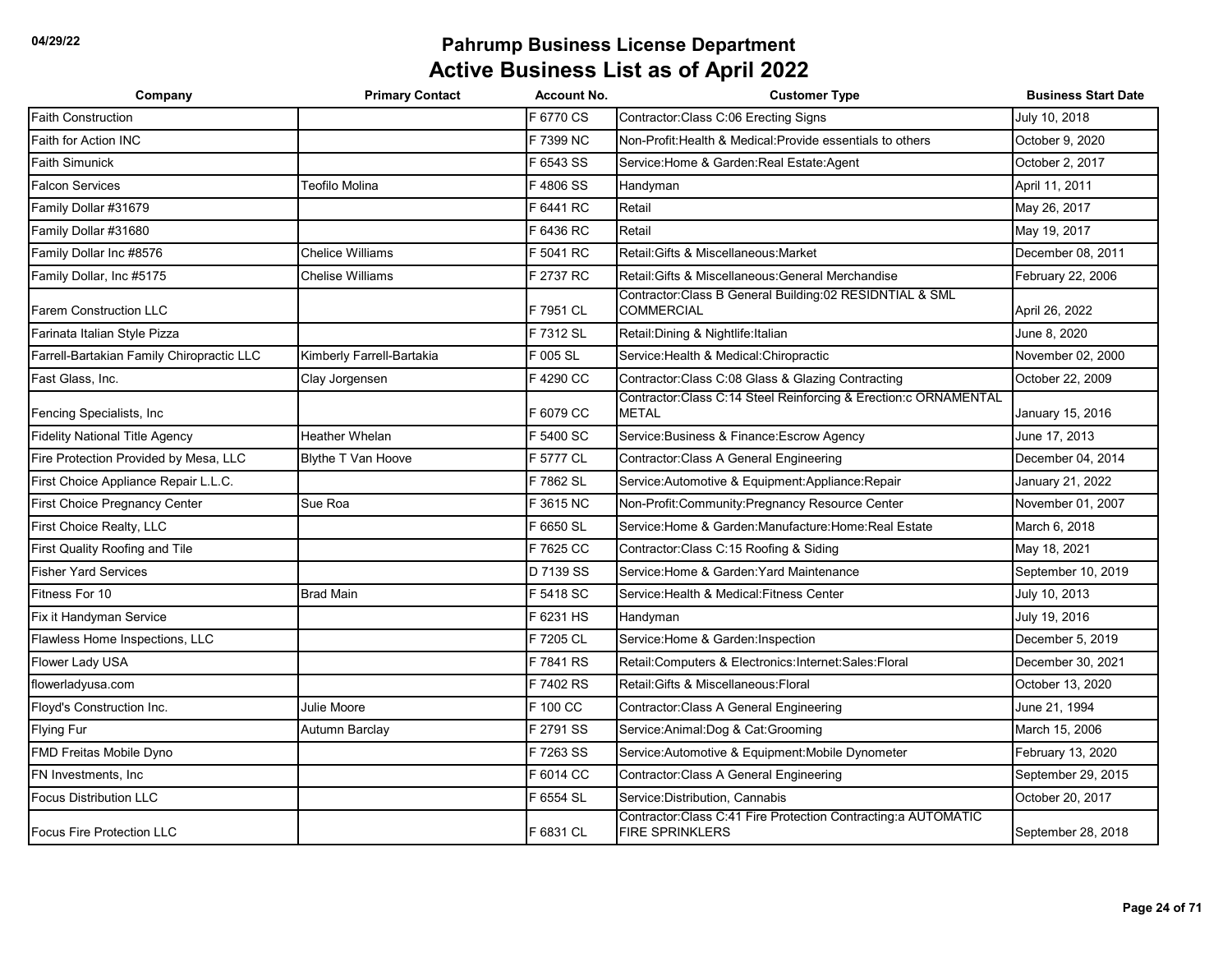| Company                                       | <b>Primary Contact</b> | <b>Account No.</b> | <b>Customer Type</b>                                                                 | <b>Business Start Date</b> |
|-----------------------------------------------|------------------------|--------------------|--------------------------------------------------------------------------------------|----------------------------|
| Focus Water Management, LLC                   |                        | F 7778 SL          | Service: Business & Finance: Consulting: Business: Development &<br>Management       | October 19, 2021           |
| FORCEPRO                                      |                        | F 7740 WC          | Wholesale:Gifts & Miscellaneous:Weapons:Firearms & Accessories                       | September 28, 2021         |
| <b>Forensic Construction Consulting Group</b> |                        | F 7508 CS          | Contractor: Class B General Building: 02 RESIDNTIAL & SML<br><b>COMMERCIAL</b>       | January 22, 2021           |
| <b>Forever Untamed</b>                        |                        | F 7565 SS          | Service: Beauty & Fashion: Salon: Hair & Nail                                        | March 29, 2021             |
| Four Summits Web Services                     |                        | F 7038 ES          | Exempt:Computers & Electronics:Internet:Web Services                                 | April 30, 2019             |
| <b>Fowler Electric LTD</b>                    |                        | F 6368 CL          | Contractor: Class C:02 Electrical Contracting                                        | February 15, 2017          |
| <b>Fox Homes</b>                              |                        | F 7531 CL          | Contractor: Class B General Building: 02 RESIDNTIAL & SML<br><b>COMMERCIAL</b>       | February 16, 2021          |
| <b>Foxter Music</b>                           |                        | F 6250 RS          | Retail: Arts & Entertainment: Music                                                  | August 8, 2016             |
| <b>Franklin Family Taxes</b>                  |                        | F 7792 ES          | Exempt: Business & Finance                                                           | November 03, 2021          |
| Free Bail Bonds LLC                           |                        | F 6821 SL          | Service: Business & Finance: Legal: Bail Bond                                        | September 11, 2018         |
| Freedom Care NV LLC                           |                        | F 7887 SL          | Service: Health & Medical: Care: Personal Assistance                                 | February 18, 2022          |
| Freedom Care, LLC                             |                        | F 7485 SL          | Service: Health & Medical: Care: Hospice                                             | 12/15/2020                 |
| Freedom Forever Nevada                        |                        | F 6759 CL          | Contractor: Class C:02 Electrical Contracting                                        | June 27, 2018              |
| Freedom Reins Ranch, Inc.                     | Julie Schmidt          | F 5570 NC          | Non-Profit:Animal:Horse Club                                                         | February 18, 2014          |
| Freedom Shade LLC                             |                        | F 7909 CL          | Contractor: Class C:14 Steel Reinforcing & Erection:h AWNINGS &<br>LOUVRES           | March 14, 2022             |
| Frehner Masonry, Inc.                         | Tina L Bond            | F 3012 CC          | Contractor:Class C:18 Masonry                                                        | August 14, 2006            |
| Fresh Binz                                    |                        | F 7760 SL          | Service: Home & Garden: Cleaning                                                     | October 07, 2021           |
| Fresh Bite Food & Spirits                     |                        | F 7395 RL          | Retail: Dining & Nightlife                                                           | October 8, 2020            |
| Fresh Image Salon                             |                        | F 6388 SS          | Service: Beauty & Fashion: Salon                                                     | March 7, 2017              |
| <b>Fresh Start LLC</b>                        |                        | F 7777 SL          | Service: Home & Garden: Short Term Rental Property                                   | October 18, 2021           |
| <b>Front Sight Cafe</b>                       |                        | F 7516 SL          | Retail: Dining & Nightlife: Frozen Food Truckload Sales                              | February 08, 2021          |
| <b>Front Sight Resorts</b>                    | Mike Meacher           | F 281 RCX          | Retail: Gifts & Miscellaneous: Weapons: Guns & Ammo                                  | December 31, 2001          |
| <b>Frontier Family Dental</b>                 | Pamela Patten          | F 2622 SC          | Service: Health & Medical: Dental: Office & Mobile Services                          | December 28, 2005          |
| Frontier Mechanical, L.C.                     |                        | F 7731 CL          | Contractor: Class C:01 Plumbing & Heating Contractng                                 | September 01, 2021         |
| <b>FTLB LLC</b>                               |                        | F 6911 RL          | Retail: Health & Medical: Hemp Cultivation                                           | January 3, 2019            |
| Full Circle Events Inc                        |                        | F 7245 RC          | Retail: Arts & Entertainment: Temporary Tent Rentals                                 | January 31, 2020           |
| <b>Full Throttle Excavating</b>               |                        | F 6838 CL          | Contractor:Class A General Engineering:12 EXCVT, GRADNG,<br><b>TRNCH &amp; SRFCE</b> | October 10, 2018           |
| <b>Full Throttle Performance</b>              |                        | F 6885 SL          | Service: Automotive & Equipment: Car: Repair                                         | December 11, 2018          |
| Fully Loaded Guns & Ammo LLC                  |                        | F 6285 RL          | Retail: Gifts & Miscellaneous: Weapons: Firearms                                     | October 12, 2016           |
| Fur FX                                        | <b>Sherry Dalton</b>   | F 5687 SS          | Service: Animal: Dog: Grooming                                                       | July 21, 2014              |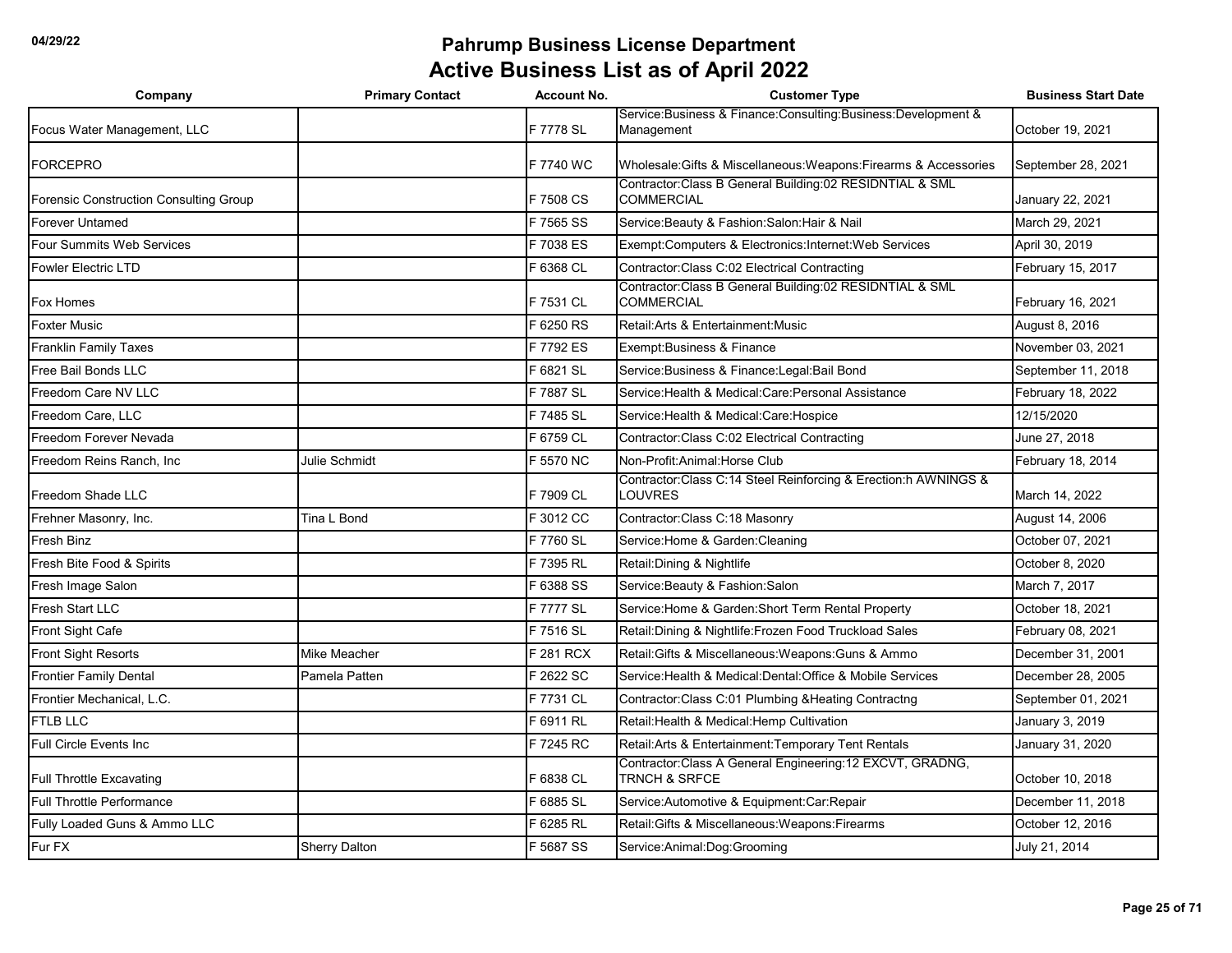| Company                            | <b>Primary Contact</b> | <b>Account No.</b> | <b>Customer Type</b>                                                                   | <b>Business Start Date</b> |
|------------------------------------|------------------------|--------------------|----------------------------------------------------------------------------------------|----------------------------|
| Furgotten Friends Dog Rescue Inc.  | Jane Young             | F 5036 NC          | Non-Profit: Animal: Dog Rescue                                                         | December 02, 2011          |
| Furniture Warehouse, LLC           | oida Nacpil            | F 5712 RL          | Retail: Gifts & Miscellaneous: Store                                                   | August 28, 2014            |
| Fusion Sign & Design, Inc.         |                        | F 7751 CC          | Contractor: Class C:06 Erecting Signs                                                  | October 01, 2021           |
| G + S Shows                        |                        | G 7935 RS          | Retail: Arts & Entertainment: Carnival: Rides, Games, & Food                           | March 28, 2022             |
| G and A Touch-Up LLC               |                        | G 6892 SL          | Service:Automotive & Equipment:Car:Detailing:Mobile                                    | December 13, 2018          |
| <b>G B Construction INC</b>        |                        | G 7492 CC          | Contractor:Class B General Building:02 RESIDNTIAL & SML<br><b>COMMERCIAL</b>           | December 28, 2020          |
| G Twenty Four Marketing, Inc.      |                        | G 7917 SC          | Service: Business & Finance: Management and Marketing                                  | March 18, 2022             |
| G3 Solar LLC                       |                        | G 7311 CL          | Contractor: Class C:02 Electrical Contracting                                          | June 5, 2020               |
| Gala & Luna Soaps                  |                        | G 7787 RS          | Retail: Gifts & Miscellaneous: Handmade: Soaps                                         | October 26, 2021           |
| Games People Play                  | <b>Sherry Dalton</b>   | G 2974 RS          | Retail:Computers & Electronics:Internet:Sales:Games                                    | July 14, 2006              |
| Gamez Care LLC                     | Gordon Campbell        | G 5781 SL          | Service: Health & Medical: Care                                                        | December 11, 2014          |
| Ganda Concrete                     | Anna Rivera            | G 3076 CC          | Contractor: Class C:05 Concrete Contracting                                            | September 29, 2006         |
| Garda CL West, Inc.                |                        | G 6718 SC          | Service:Automotive & Equipment:Car:Armored:Transport                                   | May 21, 2018               |
| <b>Gary Thomas Stout</b>           |                        | G 6889 ES          | Exempt:Handyman                                                                        | December 12, 2018          |
| <b>GATA HF LLC</b>                 |                        | G 6904 RL          | Retail: Health & Medical: Hemp Manufacturing & Extraction                              | December 31, 2018          |
| <b>GB Home Improvement</b>         |                        | G 6846 ES          | Exempt: Handyman                                                                       | October 23, 2018           |
| <b>GBS Construction, LLC</b>       | Kathy Ewell            | G 4326 CL          | Contractor: Class A General Engineering: 12 EXCVT, GRADNG,<br><b>TRNCH &amp; SRFCE</b> | December 04, 2009          |
| GCW, INC                           | James Duddlesten       | G 4408 SC          | Service: Home & Garden: Civil Engineering: Surveying                                   | July 24, 2009              |
| <b>GDS Enterprises</b>             | Gerald D Schulte       | G 602 SC           | Service: Home & Garden: Manufacture: Home: Setup                                       | June 16, 1999              |
| <b>GE Electrical Services, LLC</b> |                        | G 6856 CL          | Contractor: Class C:02 Electrical Contracting                                          | November 2, 2018           |
| GE Heating and Air, LLC            |                        | G 7968 CL          | Contractor: Class C:21 Refrigerate & Air-Condition: b AIR-<br><b>CONDITIONING</b>      | April 28, 2022             |
| Gene Addington                     |                        | G 7688 HS          | Handyman, small repair                                                                 | July 30, 2021              |
| <b>General Energy LLC</b>          |                        | G 7392 CL          | Contractor: Class C:02 Electrical Contracting                                          | October 2, 2020            |
| General Issue Usa, LLC             | George Vroenen         | G 5599 RL          | Retail                                                                                 | April 08, 2014             |
| <b>Genesis Concrete Concepts</b>   |                        | G 7788 CL          | Contractor: Class C:08 Glass & Glazing Contracting                                     | October 26, 2021           |
| Genuine Pest Control               | Casey White            | G 5895 SC          | Exempt: Home & Garden                                                                  | April 06, 2015             |
| George D Leaks, O.D., LTD          | George D Leaks         | G 550 SC           | Service: Health & Medical: Vision: Optometrist & eyewear dispensin                     | April 28, 1995             |
| George McMillan                    | George McMillan        | G 5859 SS          | Contractor: Class C:04 Painting & Decorating                                           | March 03, 2015             |
| GeoTek, Inc.                       | Erik Polakowski        | G 4263 SC          | Service: Home & Garden: Environmental: Geotechnical Engineering                        | March 05, 2009             |
| <b>Geraldine Beckett</b>           |                        | G 7091 ES          | Service: Health & Medical: Life Coaching over the phone                                | July 2, 2019               |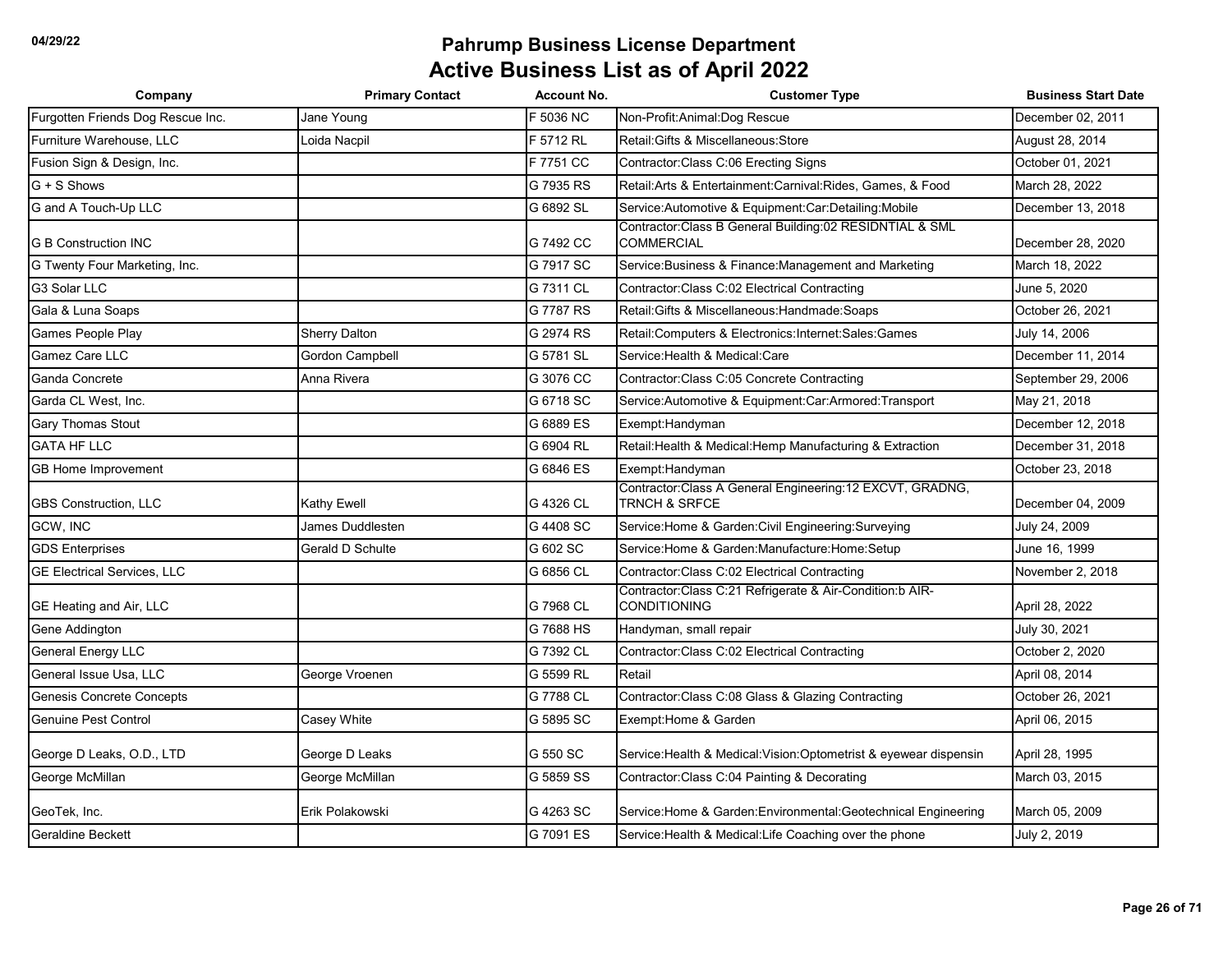| Company                                     | <b>Primary Contact</b> | <b>Account No.</b> | <b>Customer Type</b>                                                                 | <b>Business Start Date</b> |
|---------------------------------------------|------------------------|--------------------|--------------------------------------------------------------------------------------|----------------------------|
| <b>Get Bent Fabricating</b>                 |                        | G 6124 SS          | Service: Home & Garden: Civil Engineering: Surveying, Architectural,<br>Mecha        | March 01, 2016             |
| Get Right Barbershop                        |                        | G 7420 SS          | Retail: Beauty & Fashion: Salon: Hair                                                | 11/17/2020                 |
| <b>Get Solarize</b>                         |                        | G 7171 CL          | Contractor: Class C:02 Electrical Contracting                                        | October 8, 2019            |
| Getcha Sum Ice                              |                        | G 7599 RS          | Retail: Dining & Nightlife: Ice: Shaved: Mobile                                      | April 26, 2021             |
|                                             |                        |                    |                                                                                      |                            |
| Gevas Defense                               |                        | G 6605 ES          | Retail: Gifts & Miscellaneous: Weapons: Firearms: Sales & Services                   | January 12, 2018           |
| <b>Ghostlight Consulting &amp; Services</b> |                        | G 7350 SL          | Service: Arts & Entertainment: Event Planning                                        | August 5, 2020             |
| Glade Wilgar & Sons Glass Co., LLC          | Lisa Oaks              | G 4721 CL          | Contractor: Class C:08 Glass & Glazing Contracting                                   | February 11, 2011          |
| Glass House 67 LLC                          |                        | G 7867 RL          | Retail: Gifts & Miscellaneous                                                        | January 27, 2022           |
| Glitz Salon & Boutique                      |                        | G 6839 SS          | Service: Beauty & Fashion: Salon                                                     | October 11, 2018           |
| Global Exchange                             | <b>Steven Paulus</b>   | G 2461 RS          | Wholesale:Automotive & Equipment:Sales                                               | September 08, 2005         |
| <b>GM Financial</b>                         | Alicia Richeson        | G 4718 SC          | Service: Automotive & Equipment: Motor Vehicle Finance                               | February 11, 2011          |
| <b>GM Financial Leasing</b>                 | Alicia Richeson        | G 4720 SC          | Service: Automotive & Equipment: Motor Vehicle Leasing                               | February 11, 2011          |
| <b>GMC Financial</b>                        | Alicia Richeson        | G 4719 SC          | Service: Automotive & Equipment: Motor Vehicle Finance                               | February 11, 2011          |
| <b>GMC Financial Leasing</b>                | Alicia Richeson        | G 5809 LO          | Wholesale:Automotive & Equipment:Driving School:Lease of vehicles<br>to Bragg-Smit   | January 15, 2015           |
| <b>GNC Holdings, LLC</b>                    |                        | G 7829 RL          | Retail: Health & Medical: Food & Vitamins                                            | January 18, 2022           |
| Goins Insurance Agency, LLC                 |                        | G 6134 SL          | Service: Business & Finance: Insurance                                               | March 10, 2016             |
| Gold Town Casino                            | Ranae Holmes           | G 5113 RLX         | Retail: Dining & Nightlife: Casino Restaurant                                        | February 22, 2012          |
| golfcartny.com                              | <b>Gary Brodbeck</b>   | G 5624 RS          | Retail:Sports:Golf:Cars, used sales & Service                                        | May 01, 2014               |
| Good Samaritan PCA                          |                        | G 7391 SL          | Service: Health & Medical: Care: Personal Assistance                                 | October 1, 2020            |
| <b>Good Spirits Distributing</b>            |                        | G 5995 WL          | Wholesale: Dining & Nightlife: Beverage: Liquor & Wine                               | September 08, 2015         |
| Goodheart Medical Group LLC                 |                        | G 6661 SL          | Service: Health & Medical: Care: Facility                                            | March 14, 2018             |
| Goodwill Store/ Donation Center             | <b>Alyn Reeves</b>     | G 5357 NC          | Retail: Beauty & Fashion: Second Hand: Thrift Store                                  | April 8, 2013              |
| Got Knots Massage                           |                        | G 6989 SS          | Service: Health & Medical: Massage                                                   | March 19, 2019             |
| Gothic Landscaping, Inc.                    | Chris Chapman          | G 4400 CC          | Contractor: Class A General Engineering                                              | July 20, 2009              |
| <b>Gotto Construction</b>                   |                        | G 6798 CS          | Contractor: Class B General Building: 02 RESIDNTIAL & SML<br><b>COMMERCIAL</b>       | August 2, 2018             |
| Gotto Excavating                            |                        | G 6947 CS          | Contractor:Class A General Engineering:12 EXCVT, GRADNG,<br><b>TRNCH &amp; SRFCE</b> | February 7, 2019           |
| <b>GPRP Distributors LLC</b>                |                        | G 7037 SL          | Service: Distribution, Cannabis                                                      | April 26, 2019             |
| Gr8 K9s                                     | Henry Pfiester         | G 944 ES           | Service: Animal: Dog: Training, Obedience, Toilet                                    | August 18, 1999            |
| GraEagle Construction & Development, LLC    | <b>Becky Quinn</b>     | G 3237 CL          | Contractor: Class B General Building: 02 RESIDNTIAL & SML<br><b>COMMERCIAL</b>       | February 05, 2007          |
| Graffiti Vinyl Works                        |                        | G 7824 ES          | Exempt: Computers & Electronics                                                      | December 13, 2021          |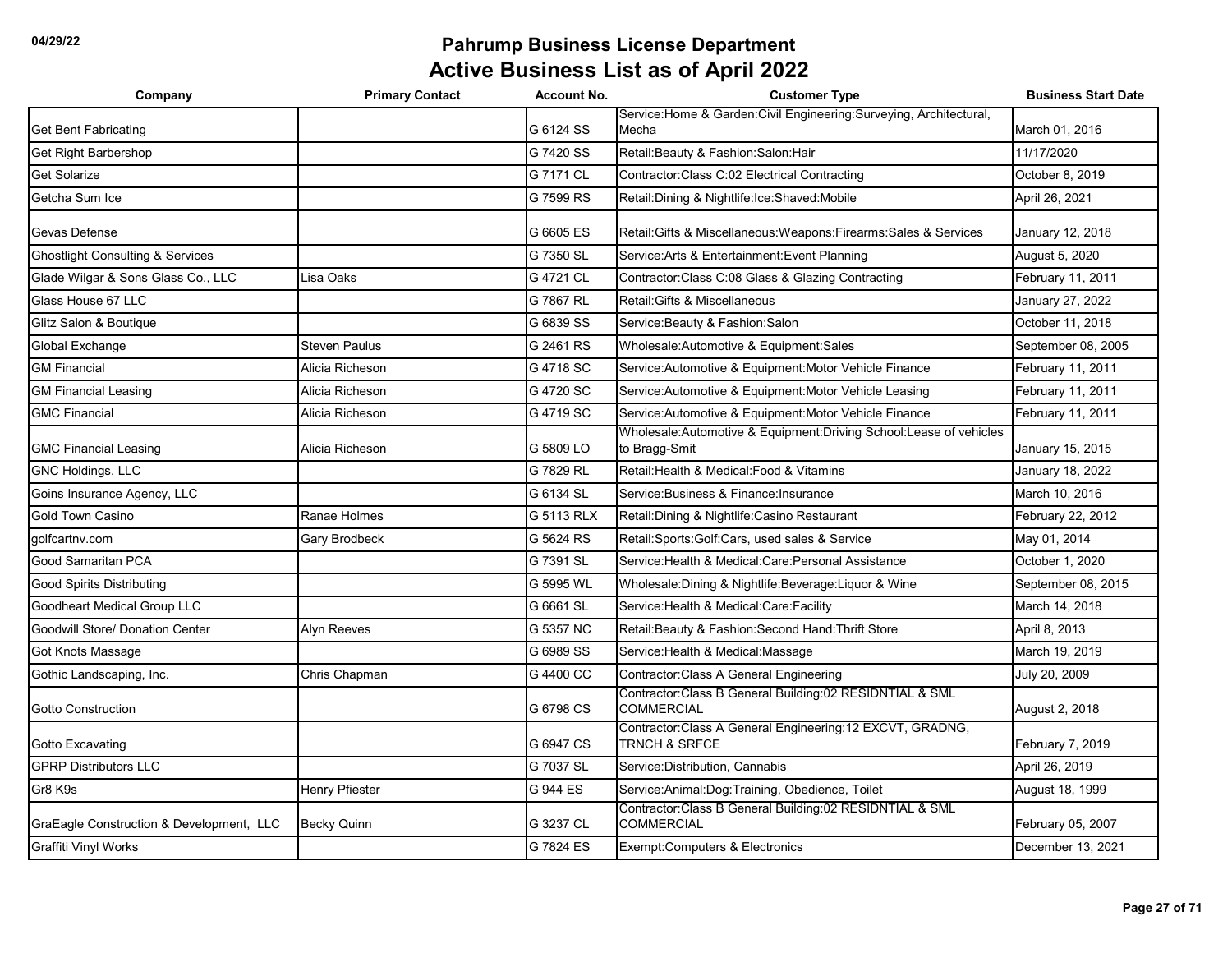| Company                                   | <b>Primary Contact</b>    | <b>Account No.</b> | <b>Customer Type</b>                                                           | <b>Business Start Date</b> |
|-------------------------------------------|---------------------------|--------------------|--------------------------------------------------------------------------------|----------------------------|
| Gravitas Nevada LTD                       |                           | G 7113 WL          | Wholesale: Production, Marijuana: Delivery                                     | August 6, 2019             |
| Great Basin Beverage, LLC                 |                           | G 7891 WL          | Wholesale:Dining & Nightlife:Beverage                                          | February 25, 2022          |
| Great Basin Drilling Company of Nevada    | Thomas E Daun             | G 155 CC           | Contractor: Class C:23 Drill Wells & Install Pumps                             | November 03, 1994          |
| Great Basin Water Co.                     | <b>Rick Durham</b>        | G 789 SC           | Service: Home & Garden: Utilities: Water & wastewater                          | March 17, 2003             |
| Great Computer Deals, Game Corner         | Chris Osborne             | G 4740 RL          | Retail: Computers & Electronics                                                | February 28, 2011          |
| <b>Great West Asphalt LLC</b>             |                           | G 7880 CL          | Contractor: Class A General Engineering: 16 PVNG STRT, DRVWY &<br>PRKNG LOT    | February 16, 2022          |
| Green Acres Ranch LLC                     |                           | G 7184 SL          | Retail: Health & Medical: Hemp Cultivation                                     | October 21, 2019           |
| Green Built Development                   |                           | G 7912 CC          | Contractor: Class A General Engineering: 13 WRECKING BUILDINGS                 | March 14, 2022             |
| Green CO2 of Las Vegas, LLC               |                           | G 6445 RL          | Retail: Dining & Nightlife: Pizza: Delivery                                    | May 26, 2017               |
| <b>Green Lawn Maintenance</b>             | Alma A Maldonado          | G 4104 HS          | Handyman                                                                       | October 06, 2008           |
| <b>Green Life Productions LLC</b>         | Mike Floyd                | G 5894 WL          | Wholesale:Cultivation, Marijuana                                               | April 02, 2015             |
| Green Pines RV Park Pahrump NV, LLC       |                           | G 7737 SL          | Service:RV park                                                                | September 17, 2021         |
| Green Side Up LLC                         |                           | G 7615 SL          | Service: Home & Garden: Landscape Maintenance                                  | May 13, 2021               |
| <b>Green Valley Grocery</b>               | <b>Richard T Crawford</b> | G 431 RC           | Retail: Gifts & Miscellaneous: Convenience Store                               | October 08, 2001           |
| Green Valley Pools, Inc.                  |                           | G 7424 CC          | Contractor: Class C:20 Tiling:b SWIMMING POOL TILE & COPING                    | November 17, 2020          |
| <b>Greenbrian Guns</b>                    | Jeremiah Duda             | G 5522 ES          | Retail:Gifts & Miscellaneous:Weapons:Firearms:Sales                            | January 2, 2014            |
| Greenmart of Nevada NLV. LLC              |                           | G 6781 WL          | Wholesale: Cultivation, Marijuana, Deliver                                     | July 17, 2018              |
| Greg's Handyman Service                   |                           | G 7839 HS          | Handyman, small repair                                                         | December 27, 2021          |
| Greystone Nevada, LLC                     |                           | G 6848 CL          | Contractor: Class B General Building: 02 RESIDNTIAL & SML<br><b>COMMERCIAL</b> | October 23, 2018           |
| Griffith Taylor Management LLC            |                           | G 7025 SL          | Service: Business & Finance: Management and Marketing                          | April 18, 2019             |
| <b>Grime Busters Janitorial</b>           | Lisa Webb                 | G 947 SS           | Service: Home & Garden: Cleaning: Janitorial                                   | July 28, 2003              |
| Groomingdale's                            | Sami L Drain              | G 481 SS           | Service: Animal: Dog: Grooming                                                 | October 02, 1995           |
| <b>Groover Realty</b>                     |                           | G 6298 SC          | Service: Home & Garden: Real Estate: Broker                                    | October 27, 2016           |
| <b>Guaranteed Plumbing LLC</b>            |                           | G 7604 CL          | Contractor: Class C:01 Plumbing & Heating Contractng                           | April 29, 2021             |
| <b>Guardian Protection Services Inc.</b>  |                           | G 6237 CC          | Service: Home & Garden: Security: Monitor                                      | July 29, 2016              |
| Gunny's Air Conditioning And Heating Corp | James S Arntz             | G 4331 CC          | Contractor: Class C:21 Refrigerate & Air-Condition                             | December 09, 2009          |
| <b>GVS Construction LLC</b>               |                           | G 7768 CL          | Contractor:Class C:02 Electrical Contracting:g PHOTOVOLTAICS                   | October 11, 2021           |
| GWGA, LLC                                 |                           | G 6406 WL          | Wholesale:Cultivation, Marijuana                                               | April 6, 2017              |
| H & M Pipe & Supply, Inc.                 | <b>Howard M Fried</b>     | H 125 WC           | Wholesale:Home & Garden:Pipe:Supplies, valves, & fittings                      | November 01, 1994          |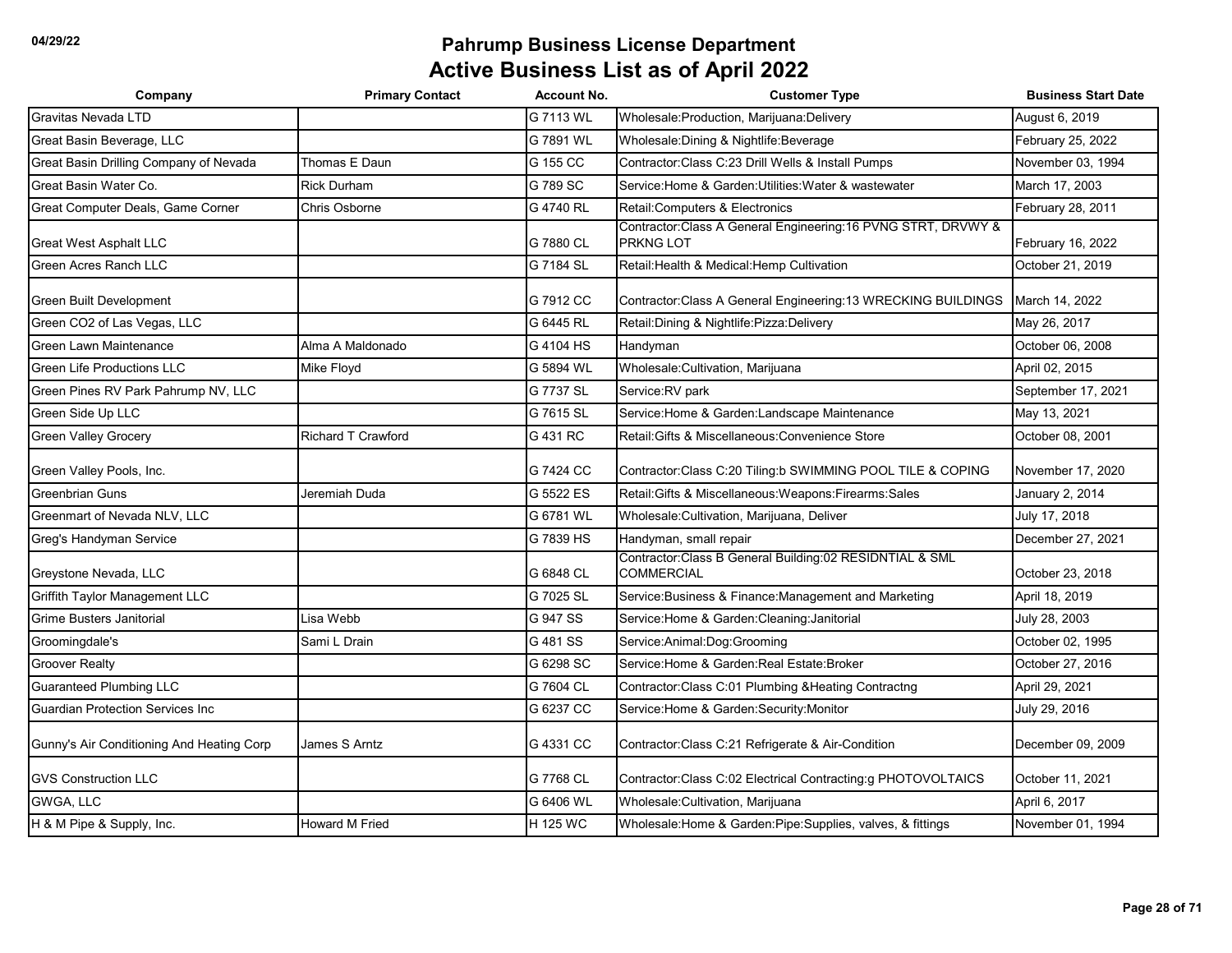| Company                                 | <b>Primary Contact</b> | <b>Account No.</b> | <b>Customer Type</b>                                                                      | <b>Business Start Date</b> |
|-----------------------------------------|------------------------|--------------------|-------------------------------------------------------------------------------------------|----------------------------|
| H & M Unlimited Inc.                    |                        | H 7908 CC          | Contractor: Class B General Building: 02 RESIDNTIAL & SML<br>COMMERCIAL                   | March 09, 2022             |
| H & R Block                             |                        | H 6245 SC          | Service: Business & Finance: Bookkeeping: Income Tax<br>Preparation:Mobile                | August 19, 2016            |
| H and S Concrete                        | David Hodge            | H 1975 CC          | Contractor: Class C:05 Concrete Contracting                                               | November 03, 2004          |
| H2O Barbershop LLC                      |                        | H 7713 SL          | Service: Beauty & Fashion: Barber                                                         | August 23, 2021            |
| Hall's Custom NV Inc                    |                        | H 7812 HC          | Handyman, small repair                                                                    | November 30, 2021          |
| Handcrafted by PJ                       | Patty Dillin           | H 5384 ES          | Retail:Arts & Entertainment:Crafts                                                        | March 12, 2013             |
| Handy Harwood                           |                        | H 7165 SS          | Service:Home & Garden:Electrical Low Voltage                                              | October 3, 2019            |
| Handyworks LLC                          |                        | H 7626 HL          | Handyman, small repair                                                                    | May 18, 2021               |
| Happy Hoof Beats Equestrian Center      |                        | H 6461 SS          | Service:Animal:Horse:Lesons, Leasing, Training, Haul                                      | June 22, 2017              |
| <b>Happy House Cleaning</b>             | <b>Shelly Manas</b>    | H 5506 SS          | Service: Home & Garden: Cleaning: Housekeeping                                            | December 05, 2013          |
| Happy Hydroponics Supply                |                        | H 6066 RL          | Retail:Gifts & Miscellaneous:Floral:Flower Sales & delivery                               | December 17, 2015          |
| Happy Nails & Tan                       |                        | H 7324 SS          | Service: Beauty & Fashion: Salon: Nail & tanning                                          | June 29, 2020              |
| Hardin & Sons. Inc                      | <b>Michael Hardin</b>  | H 655 CC           | Contractor: Class A General Engineering: 07 EXCAVATING &<br><b>GRADING</b>                | April 09, 1998             |
| Hargis Electric, Inc                    | Ryan La Haye           | H 860 CC           | Contractor: Class C:02 Electrical Contracting                                             | January 06, 1998           |
| Harmony Fire Protection, Inc            | Christina Looney       | H 123 CC           | Contractor: Class C:41 Fire Protection Contracting: a AUTOMATIC<br><b>FIRE SPRINKLERS</b> | October 20, 1999           |
| Harmony Home Health                     |                        | H 6952 SC          | service, home health                                                                      | February 12, 2019          |
| Harmony Hospice                         |                        | H 6695 SL          | Service: Health & Medical: Care: Hospice                                                  | April 20, 2018             |
| Harris Farms LLC                        |                        | H 7150 WL          | Retail: Health & Medical: Hemp Cultivation                                                | September 13, 2019         |
| Harris Las Vegas, LLC                   |                        | H 7170 CL          | Contractor:Class C:01 Plumbing & Heating Contractng                                       | October 7, 2019            |
| Harris LTD                              | Hollis L Harris        | H 205 SP           | Retail:Home & Garden:Real Estate                                                          | August 17, 1994            |
| Harris Rebar Las Vegas Inc              | Jeff Larson            | H 4877 CC          | Contractor:Class C:14 Steel Reinforcing & Erection:a REINFORCING<br><b>STEEL</b>          | June 21, 2011              |
| Hartlauer Manufacturing, LLC            | Lisa Hastlauer         | H 5571 CC          | Contractor                                                                                | February 19, 2014          |
| Harvey's Barber Shop                    | Norma E De La O        | H 5674 SS          | Service: Beauty & Fashion: Barber                                                         | July 02, 2014              |
| Harwood Creative                        |                        | H 7164 RS          | Retail: Arts & Entertainment: Design: Graphic: Tee Shirt                                  | October 3, 2019            |
| Healing Touch                           |                        | H 7278 ES          | Service:Health & Medical:Massage                                                          | March 9, 2020              |
| <b>Healing Within Massage</b>           |                        | H 6357 SS          | Service: Health & Medical: Massage                                                        | February 8, 2017           |
| Healthcare Builders, Inc.               |                        | H 6282 CC          | Contractor: Class B General Building: 02 RESIDNTIAL & SML<br>COMMERCIAL                   | October 10, 2016           |
| HealthCare Partners Med Grp Pahrump MOB |                        | H 6511 SC          | Service: Health & Medical                                                                 | August 22, 2017            |
| Hearing Centers of Nevada               |                        | H 6874 SL          | Retail:Health & Medical:Medical Supplies & Transport:Hearing Aids                         | November 29, 2018          |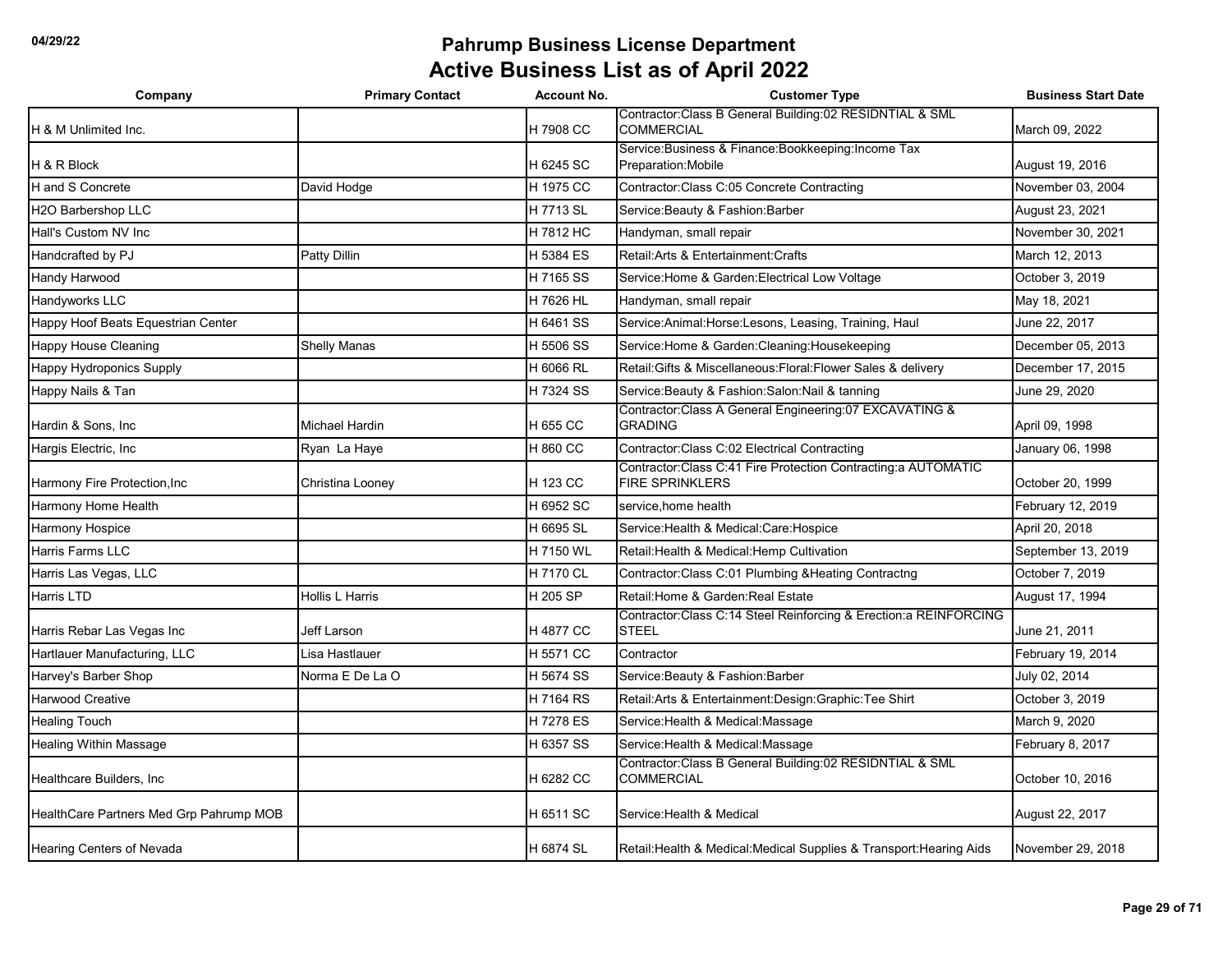| Company                                 | <b>Primary Contact</b> | <b>Account No.</b> | <b>Customer Type</b>                                                                          | <b>Business Start Date</b> |
|-----------------------------------------|------------------------|--------------------|-----------------------------------------------------------------------------------------------|----------------------------|
| <b>Heathers Farm House</b>              |                        | N 6926 SL          | Service: Home & Garden: Property Management                                                   | January 22, 2019           |
| Heavens Interior Handyman               |                        | H 6419 HS          | Handyman, small repair                                                                        | April 26, 2017             |
| <b>HEDUCONSULTING LLC</b>               |                        | H 7079 RL          | Retail: Computers & Electronics: Internet: EBay sales                                         | June 7, 2019               |
| Helena Agri-Enterprises, LLC            |                        | H 6750 RL          | Retail: Home & Garden: Hay fields: Agricultural                                               | June 21, 2018              |
| <b>Helix Electric</b>                   | Kathi McCain           | H 4220 CL          | Contractor: Class C:02 Electrical Contracting                                                 | January 29, 2009           |
| Henderson Roofing & Patio, LLC          | John Mathisen          | <b>H28 CL</b>      | Contractor: Class C:03 Carpentry, Maint & Minor Repr                                          | November 20, 2001          |
| Henri Specialties Co., Inc., of Nevada  | James Gormley          | H 4902 CC          | Contractor:Class C:26 Institutional Contracting:b BLDING<br><b>ACCESSORIE &amp; SPECIALTY</b> | July 14, 2011              |
| Henry Garcia LLC - 1                    | Julie Garcia           | H 5823 SL          | Service: Home & Garden: Real Estate: Agent                                                    | January 29, 2015           |
| Herbst Acquisitions, LLC (ATM Lakeside) | Jennifer DeRosa        | H 5037 SL          | Service: Business & Finance: ATM Machine                                                      | December 02, 2011          |
| Herbst Acquisitions, LLC (ATM-#143)     | Jennifer De Rosa       | H 5038 SL          | Service: Business & Finance: ATM Machine                                                      | December 02, 2011          |
| Herrera's Landscape Maintenance         |                        | H 7930 ES          | Exempt: Handyman: Lawn Maintenance                                                            | March 23, 2022             |
| Hi Tech Muffler                         |                        | H 7855 SS          | Service: Automotive & Equipment                                                               | January 18, 2022           |
| <b>High Desert Hair Designs</b>         | Margaret A Venable     | H 132 SS           | Service: Beauty & Fashion: Cosmetologist                                                      | January 30, 1997           |
| High Desert Water Systems, LLC          |                        | H 7169 SL          | Retail: Home & Garden: Purification: Water treatment sales & consult                          | October 7, 2019            |
| High Impact Sign & Design               | <b>Todd Leany</b>      | H 500 CS           | Contractor: Class C:06 Erecting Signs                                                         | April 18, 1995             |
| Highway 160 Self Storage, LLC           |                        | H 7934 SL          | Service: Moving: Storage: Self                                                                | March 28, 2022             |
| Highway 160 Self Storage, LLC-2         |                        | H 7970 SL          | Service: Moving: Storage: Self                                                                | April 28, 2022             |
| Highway Striping & Signs, LLC           | Jason Bartel           | H 4522 CL          | Contractor: Class A General Engineering: 08 SEALNG & STRIPNG<br><b>ASPHLTC SRFC</b>           | July 22, 2010              |
| Hirschi Masonry, LLC                    | Chad Hirschi           | H 4339 CL          | Contractor: Class C: 18 Masonry                                                               | December 18, 2009          |
| HK - Industries                         |                        | H 6017 RL          | Retail: Gifts & Miscellaneous                                                                 | October 02, 2015           |
| Holiday Inn Express - Pahrump (LLC)     |                        | H 6005 RL          | Retail: Hotel                                                                                 | September 17, 2015         |
| Hollywood Speed of Sounds               | <b>Darrel Burris</b>   | H 3259 RS          | Retail: Gifts & Miscellaneous: General Merchandise                                            | February 22, 2007          |
| Home Gallery Furniture                  |                        | H 5977 RC          | Retail: Home & Garden: Furniture                                                              | August 07, 2015            |
| Home Networks, Electric & Solar, Inc.   |                        | H 7595 CC          | Contractor: Class C:02 Electrical Contracting                                                 | April 22, 2021             |
| Homer's Bug Company, LLC                | Debbie Rush            | H 060 SL           | Service: Animal: Pest Control                                                                 | January 10, 2001           |
| <b>Homestead Animal Hospital</b>        | <b>Maninder Herr</b>   | H 4080 RL          | Service: Animal: Veterinary: Hospital                                                         | August 27, 2008            |
| <b>Homestead Furniture</b>              |                        | H 6196 RS          | Retail: Home & Garden: Furniture                                                              | May 11, 2016               |
| <b>Homestead Storage</b>                | <b>Terry Dwy</b>       | H 4642 SL          | Service: Moving: Storage: Self                                                                | November 29, 2010          |
| HomeTeam Pest Defense, LLC              | Don Darilek            | H 2168 CL          | Service: Animal: Pest Control                                                                 | March 25, 2005             |
| Honeybee Home                           | Patricia Rippie        | H 636 SC           | Service: Health & Medical: Care: Facility: Senior                                             | June 05, 2000              |
| Hope Cancer Care of Nevada              |                        | H 7089 SC          | Service: Health & Medical: Oncology                                                           | July 3, 2019               |
| <b>HOPE Compassionate Healthcare</b>    | Lawson C Richter       | C 3493 SC          | Service: Health & Medical: Medical: OB/GYN                                                    | July 19, 2007              |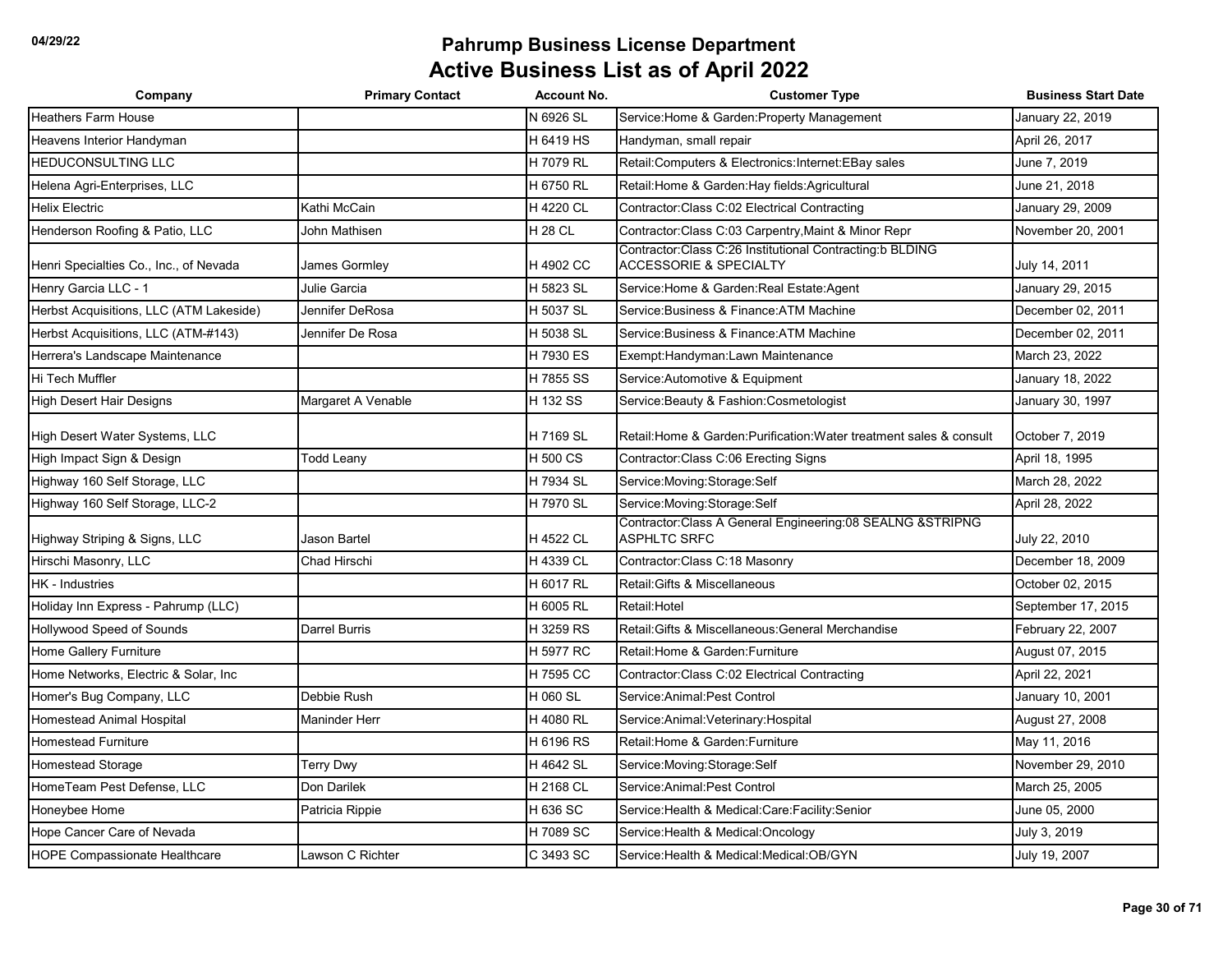| Company                                    | <b>Primary Contact</b> | <b>Account No.</b> | <b>Customer Type</b>                                                              | <b>Business Start Date</b> |
|--------------------------------------------|------------------------|--------------------|-----------------------------------------------------------------------------------|----------------------------|
| Horace Langford                            | Horace Langford        | H 5721 ES          | Exempt:Arts & Entertainment:Photographer                                          | September 08, 2014         |
| Horizon Equipment Services, Inc.           |                        | H 7198 SC          | Service: Automotive & Equipment: Equipment Storage                                | December 5, 2019           |
| Horizon Fire Protection, Inc.              |                        | H 7287 CC          | Contractor: Class C:01 Plumbing & Heating Contractng: b FIRE<br><b>SPRINKLERS</b> | April 6, 2020              |
| <b>Horizon Market 1</b>                    |                        | H 6287 RL          | Retail: Gifts & Miscellaneous: Convenience Store: Gas Station                     | October 13, 2016           |
| <b>Horizon Market 2</b>                    |                        | H 6288 RL          | Retail: Gifts & Miscellaneous: Convenience Store: Gas Station                     | October 13, 2016           |
| Horizon Market 3                           |                        | H 6289 RL          | Retail: Gifts & Miscellaneous: Convenience Store: Gas Station                     | October 13, 2016           |
| Horizon Market 4                           |                        | H 6290 RL          | Retail: Gifts & Miscellaneous: Convenience Store: Gas Station                     | October 13, 2016           |
| Horizon Market 5                           |                        | H 6291 RL          | Retail: Gifts & Miscellaneous: Convenience Store: Gas Station                     | October 13, 2016           |
| Horizon Market 6                           |                        | H 6292 RL          | Retail: Gifts & Miscellaneous: Convenience Store: Gas Station                     | October 13, 2016           |
| Hosanna Mission Church of God in Christ    |                        | H 6309 NC          | Non-Profit:Community:Church                                                       | November 4, 2016           |
| Hot Desert Landscaping, LLC                |                        | H 6412 SL          | Service: Home & Garden: Landscape Maintenance                                     | April 12, 2017             |
| <b>HouseMaster</b>                         |                        | H 7378 SC          | Service: Home & Garden: Inspection                                                | September 10, 2020         |
| Howe HG / Howe Consulting                  | Fletcher Howe          | H 5413 SL          | Service: equipment repair-mobil                                                   | July 5, 2013               |
| Howfine Handyman Services                  |                        | H 7064 HS          | Handyman                                                                          | May 20, 2019               |
| HP Enterprises, Inc.                       | <b>Patrick Roberts</b> | H 2893 CC          | Contractor: Class B General Building: 02 RESIDNTIAL & SML<br><b>COMMERCIAL</b>    | May 16, 2006               |
| HTA Plumbing & Mechanical, Inc.            |                        | H 7049 CC          | Contractor:Class C:01 Plumbing & Heating Contractng                               | May 7, 2019                |
| Hubbster Apparel & Embroidery              |                        | H 5969 SS          | Exempt: Gifts & Miscellaneous                                                     | July 23, 2015              |
| Humana Pharmacy, Inc.                      |                        | H 6533 SC          | Service: Health & Medical: Pharmaceutical                                         | September 26, 2017         |
| <b>Hyrcutz by Sarah</b>                    |                        | H 7323 SS          | Service: Beauty & Fashion: Salon: Hair                                            | June 29, 2020              |
| 1 & S Concrete Inc.                        |                        | 7271 CC            | Contractor: Class C:05 Concrete Contracting                                       | March 3, 2020              |
| I.H.R.N & Prospecting & Mining Supplies    |                        | 7105 SL            | Retail: Health & Medical: Production & Cultivation                                | July 24, 2019              |
| lan Bayne                                  |                        | 7892 SS            | Service: Home & Garden: Real Estate: Appraiser                                    | February 25, 2022          |
| <b>ICON POWER LLC</b>                      |                        | 7019 CL            | Contractor: Class C:02 Electrical Contracting                                     | April 9, 2019              |
| Impact Fire Services, LLC                  |                        | 7653 SL            | Service: Home & Garden: Engineering: Fire Protection                              | June 16, 2021              |
| Impact Sign & Graphics of Nevada LLC       |                        | 6797 CL            | Contractor: Class C:06 Erecting Signs: a OUTDOOR ADVERTISING                      | August 2, 2018             |
| Impressions                                | Patricia A Cox         | 305 RS             | Retail: Home & Garden: Door & Window: Window: Treatment                           | July 07, 1994              |
| In the Bonus Room                          | Irais Romero-Campbell  | 4762 SS            | Service: Beauty & Fashion: Salon                                                  | March 15, 2011             |
| Industrial Light and Power                 | Andrew James           | 5289 CL            | Contractor: Class C:02 Electrical Contracting                                     | October 1, 2012            |
| Infinity Energy Inc.                       |                        | 7557 CC            | Contractor: Class C:02 Electrical Contracting                                     | March 23, 2021             |
| Infinity Heating & Cooling                 |                        | 6867 CC            | Contractor: Class C:21 Refrigerate & Air-Condition                                | November 19, 2018          |
| Infinity Hospice Care                      | Darren Bertram         | 5097 SL            | Service: Health & Medical: Care: Hospice                                          | February 03, 2012          |
| Insurance, Financial & Retirement Services |                        | 5962 SL            | Service: Business & Finance: Insurance                                            | July 14, 2015              |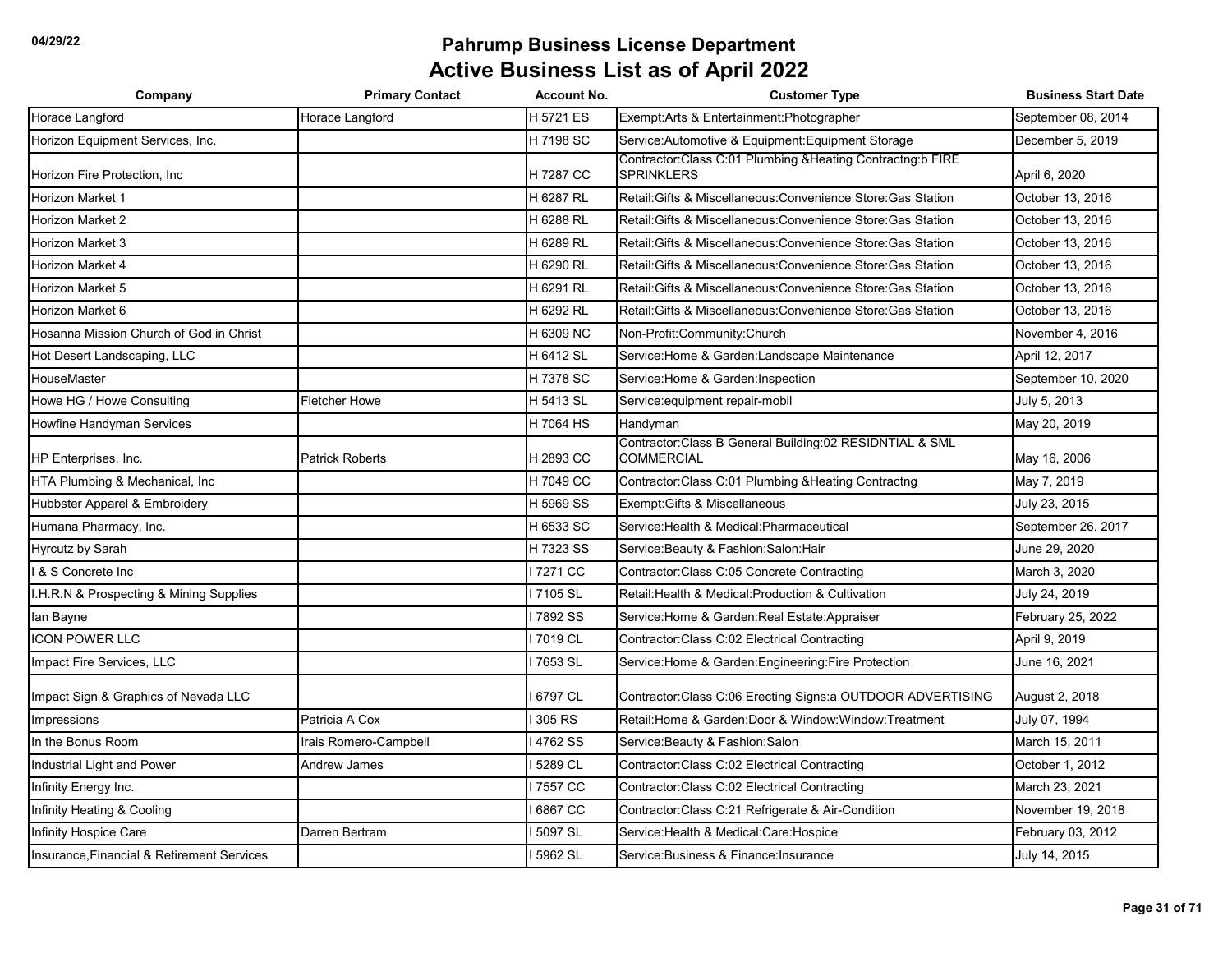| Company                                | <b>Primary Contact</b> | <b>Account No.</b> | <b>Customer Type</b>                                                                    | <b>Business Start Date</b> |
|----------------------------------------|------------------------|--------------------|-----------------------------------------------------------------------------------------|----------------------------|
| <b>Integrity Concrete LLC</b>          |                        | 7718 CL            | Contractor: Class C:05 Concrete Contracting                                             | August 26, 2021            |
| Integrity Flooring LLC                 |                        | 7661 CL            | Contractor:Class C:20 Tiling                                                            | June 28, 2021              |
| Integrity Recruiters Inc               | <b>Bobbie K Stifle</b> | 1052 SC            | Service: Business & Finance: Employment: Executive Recruiting                           | December 12, 2003          |
| Integrity Taxi LLC                     | James Jimmerson        | 5411 SL            | Service;taxi                                                                            | July 3, 2013               |
| Intellecom Communications Inc          |                        | 6255 CC            | Service: Business & Finance: Consulting: Construction                                   | August 15, 2016            |
| Interface Security Systems, LLC        | Kenneth W Obermeyer    | 4447 SL            | Contractor:Class C:02 Electrical Contracting:c FIRE DETECTION                           | April 19, 2010             |
| Interior Logic Group Property Services |                        | 6710 CC            | Contractor: Class C:16 Finishing Floors: a COVERING FLOORS                              | May 16, 2018               |
| Interior Specialists, Inc              |                        | 5916 CC            | Contractor: Class A General Engineering                                                 | April 29, 2015             |
| Intermountain Healthcare               |                        | 7945 SC            | Service:Health & Medical:Multi Speciality Medical Group                                 | April 08, 2022             |
| International Security Network, Inc    |                        | 6401 SC            | Service: Home & Garden: Security                                                        | March 28, 2017             |
| <b>INTROFLIGHTS</b>                    |                        | 7061 SS            | Service: Community: Instructor: Flight Instructor                                       | May 17, 2019               |
| <b>Invictus Personal Protection</b>    |                        | 6655 SS            | Service:Community:Educational Instructor                                                | March 8, 2018              |
| <b>ION Developer LLC</b>               |                        | 7820 CL            | Contractor: Class C:02 Electrical Contracting                                           | December 08, 2021          |
| Ionix Smart Solutions, LLC             |                        | 7711 CL            | Contractor: Class C:02 Electrical Contracting                                           | August 13, 2021            |
| <b>IQC Southwest LLC</b>               |                        | 7593 SL            | Service: Business & Finance: Consulting: Management: Construction,<br>Structural inspec | April 22, 2021             |
| Irene's Casino                         | Michael DeBauche       | 3157 RC            | Service: Arts & Entertainment: Casino                                                   | December 01, 2006          |
| It Is Finished Ministries              | Dennis Boylan          | 4890 NC            | Non-Profit: Community: Bible Teaching                                                   | July 05, 2011              |
| IZ Design Studio                       |                        | 7405 SL            | Service: Home & Garden: Architectural                                                   | October 19, 2020           |
| J & J Recordkeeping                    | Jim Schweigerdt        | J 5475 ES          | Exempt                                                                                  | October 17, 2013           |
| J & K Mobile Repair                    | Kenneth A Karels       | J 2407 SS          | Service: Automotive & Equipment: Car: Repair: Mobile                                    | July 29, 2005              |
| J & R Builders Inc                     |                        | 6828 CC            | Contractor: Class B General Building                                                    | September 25, 2018         |
| J & R Garage Door Inc                  | Rafael Chavez          | J 2224 CC          | Contractor: Class C:03 Carpentry, Maint & Minor Repr: d OVERHEAD<br><b>DOOR</b>         | April 25, 2005             |
| J & T Cleaners                         | Tammy Wright           | J 4549 SS          | Service: Beauty & Fashion: Dry Cleaning                                                 | August 30, 2010            |
| J & T Transportation LLC               |                        | J 7748 SL          | Service: Automotive & Equipment: Car: Repair: Towing                                    | September 29, 2021         |
| J M Concrete LLC                       | James Monroe           | 12927 CL           | Contractor: Class C:05 Concrete Contracting                                             | June 09, 2006              |
| J Mar Customs, LLC                     | Joseph B Marquez       | J 4068 RL          | Retail:Automotive & Equipment:Motorcycle:Sales & Service                                | August 18, 2008            |
| J or J Welder LLC                      |                        | J 6644 CL          | Contractor: Class C                                                                     | February 27, 2018          |
| <b>J&amp;J Contracting LLC</b>         |                        | J 7335 CC          | Contractor: Class B General Building: 02 RESIDNTIAL & SML<br><b>COMMERCIAL</b>          | July 15, 2020              |
| J.G. Plumbing LLC                      |                        | J 7400 CL          | Contractor: Class C:01 Plumbing & Heating Contractng                                    | October 9, 2020            |
| J.M.C. Roofing LLC                     |                        | J 7153 CL          | Contractor: Class C:15 Roofing & Siding: a ROOFING                                      | September 17, 2019         |
| Jack in the Box #7276                  |                        | J 6536 RC          | Retail: Dining & Nightlife: Fast Food, Drive in                                         | September 26, 2017         |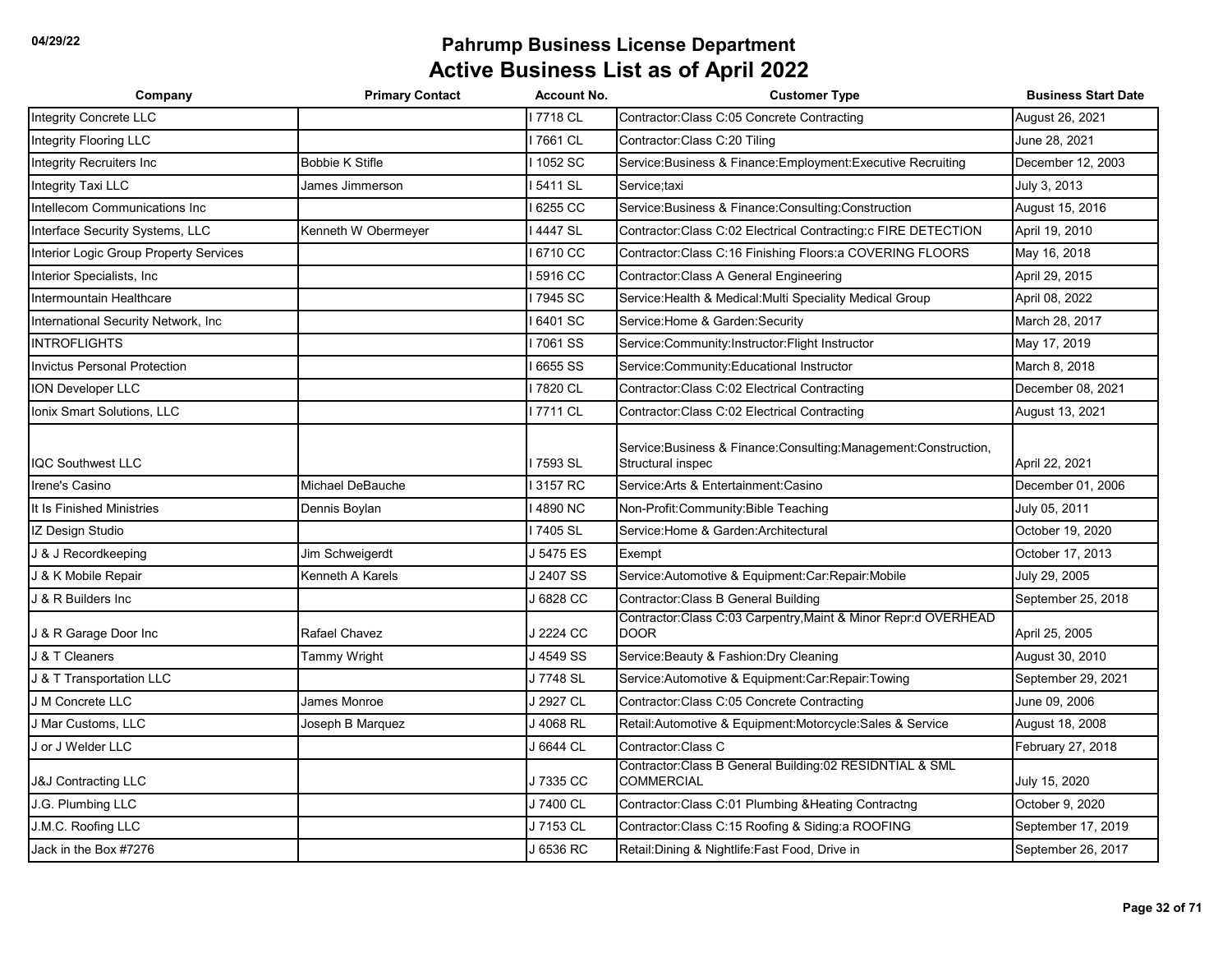| Company                                   | <b>Primary Contact</b> | <b>Account No.</b> | <b>Customer Type</b>                                             | <b>Business Start Date</b> |
|-------------------------------------------|------------------------|--------------------|------------------------------------------------------------------|----------------------------|
| Jackpot Vending                           |                        | J 7955 SS          | Service: Automotive & Equipment: Vending Machine                 | April 27, 2022             |
| Jack's Appliances                         |                        | J 7702 SC          | Service: Automotive & Equipment: Appliance: Repair               | August 13, 2021            |
| Jack's Mini Storage                       | Charlene M Brandt      | J 2497 SS          | Service: Moving: Storage: Self                                   | September 26, 2005         |
| Jackson Hewitt Tax Service                | Linda Aguas            | J 454 SC           | Service: Business & Finance: Bookkeeping: Income Tax Preparation | November 28, 2001          |
| Jackson Hewitt Tax Service II             | Linda Aquas            | J 3293 SC          | Service: Business & Finance: Bookkeeping: Income Tax Preparation | March 14, 2007             |
| Jaco Construction Inc                     |                        | J 6588 SC          | Service                                                          | December 18, 2017          |
| <b>JAS Framing LLC</b>                    |                        | J 7372 CL          | Contractor: Class C:03 Carpentry, Maint & Minor Repr             | August 27, 2020            |
| Jay Arthur Hoggan Consulting LLC          |                        | J 7651 CL          | Contractor: Class C:02 Electrical Contracting                    | June 11, 2021              |
| <b>JAYFAM LLC</b>                         |                        | J 7267 RL          | Retail: Dining & Nightlife: Sushi Market                         | February 27, 2020          |
| Jaylee Fence, LLC                         |                        | J 6666 CL          | Contractor: Class C:25 Fence & Equipping Playground              | May 10, 2018               |
| Jay's Plumbing & Service                  |                        | J 7194 CC          | Contractor: Class C:01 Plumbing & Heating Contractng             | December 12, 2019          |
| Jazzercise Pahrump                        |                        | J 7953 SS          | Service: Health & Medical: Fitness Center                        | April 27, 2022             |
| <b>JB Aircraft Services LLC</b>           |                        | J 6834 SL          | Service: Aircraft Service & Repair                               | October 3, 2018            |
| <b>JBM Construction, Inc</b>              |                        | J 6025 CC          | Contractor: Class A General Engineering                          | October 15, 2015           |
| Jean Reynolds                             | Jean Reynolds          | J 5749 ES          | Exempt:Arts & Entertainment                                      | October 16, 2014           |
| Jeanne's Hot Dog                          | Bobby Jean Wright      | J 5816 SL          | Retail: Dining & Nightlife: Roadside                             | January 23, 2015           |
| Jefferson's, Books & Accessories LLC      |                        | J 7827 EL          | Exempt: Gifts & Miscellaneous                                    | December 13, 2021          |
| <b>JELLYFISH JEWELRY</b>                  |                        | J 7574 ES          | Retail: Beauty & Fashion: Jewelry                                | April 02, 2021             |
| Jerry Jackson Physical Therapy            |                        | J 7530 SS          | Service: Health & Medical: Physical Therapy                      | March 18, 2021             |
| Jesse McCullough Agency                   | Jesse McCullough       | J 5500 SS          | Service: Business & Finance: Insurance                           | November 22, 2013          |
| Jessica Irelan Photography                |                        | J 6462 SS          | Retail: Arts & Entertainment: Photographer                       | June 23, 2017              |
| Jesus. The Gift Of God Deliverance Church |                        | J 7210 NC          | Non-Profit:Community:Church                                      | December 12, 2019          |
| Jewelry By Michael                        | Michael Alvarado       | J 5815 RS          | Retail: Arts & Entertainment: Boutique                           | January 20, 2015           |
| Jewelry of Romance by Laura               |                        | J 7404 RS          | Retail: Beauty & Fashion: Jewelry                                | October 19, 2020           |
| Jim Pike Well Drilling LLC                | Jimmie L Pike          | J 100 SL           | Contractor: Class A General Engineering                          | June 22, 1994              |
| Jim The Tai Chi Guy                       | <b>Jim Howland</b>     | J 5874 ES          | Exempt:Arts & Entertainment                                      | March 17, 2015             |
| Jim's Plumbing Inc.                       | Rose W Holmes          | J 140 CC           | Contractor:Class C:01 Plumbing & Heating Contractng:d PLUMBING   | June 30, 1994              |
| <b>JJW Detailing</b>                      |                        | J 7202 ES          | Service:Automotive & Equipment:Car:Detailing:Mobile              | December 05, 2019          |
| <b>JLR Off-Road Training</b>              | Jimmy Lewis            | J 4729 SC          | Service: Automotive & Equipment: Motorcycle safety training      | February 15, 2011          |
| <b>JM Remodel LLC</b>                     | Jesus M Rodriguez      | J 5784 SL          | Service: Home & Garden: Cleaning                                 | December 16, 2014          |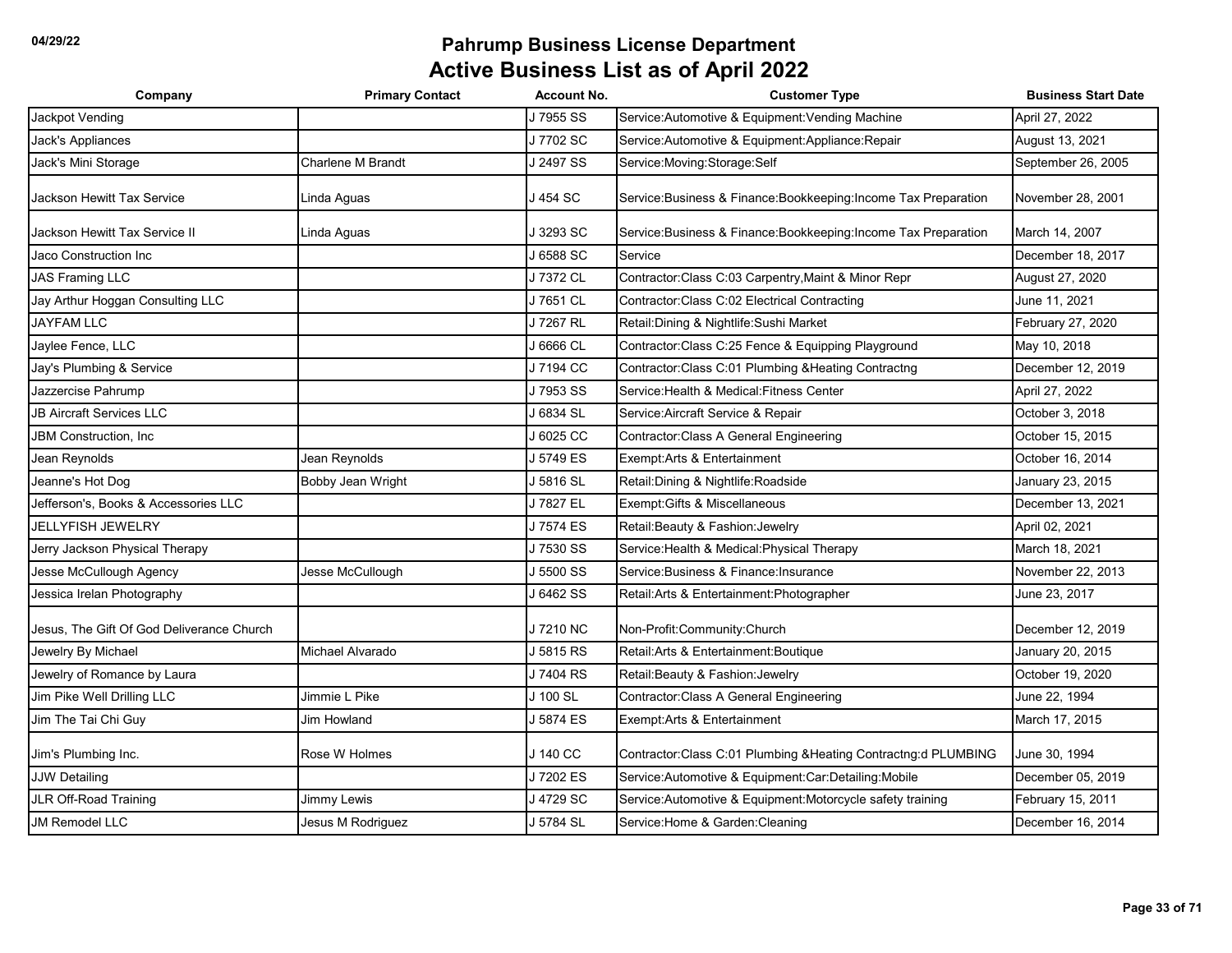| Company                                  | <b>Primary Contact</b>          | <b>Account No.</b> | <b>Customer Type</b>                                                                             | <b>Business Start Date</b> |
|------------------------------------------|---------------------------------|--------------------|--------------------------------------------------------------------------------------------------|----------------------------|
| JMAC Plumbing & Air Conditioning, LLC    | Annette Larsen                  | J 5847 CL          | Contractor: Class A General Engineering: 19 PIPELINE & CONDUITS                                  | February 13, 2015          |
| Joan Bird                                | Joan Bird                       | J 5667 ES          | Retail: Arts & Entertainment: Crafts                                                             | June 24, 2014              |
| JoePools LLC                             |                                 | J 7346 SC          | Contractor: Class A General Engineering: 10 COMMERCIAL &<br>RESIDNTIAL POOL: a RESIDENTIAL POOLS | July 27, 2020              |
| Joe's Handyman Service                   | Joe Duncan                      | J 3281 HS          | Handyman                                                                                         | March 06, 2007             |
| Joe's Sanitation Service                 | Damon Shea                      | J 2913 CC          | Service: Home & Garden: Septic Pumping service                                                   | May 31, 2006               |
| Joe's Yard Work                          | Joe Barlow                      | J 5586 SS          | Service: Home & Garden: Lawn Care Maintenance                                                    | March 12, 2014             |
| John 3 16 Handyman and Lawn Maintenance  |                                 | J 6012 HS          | Exempt:Handyman:Lawn Maintenance                                                                 | September 23, 2015         |
| Johnathan Robello Services               |                                 | J 7128 HS          | Handyman, small repair                                                                           | August 15, 2019            |
| Johnny Boy Ranch Products                | Tom Oganesoff                   | J 148 WS           | Wholesale: Home & Garden: Environmental: Agriculture: Manure                                     | November 09, 2003          |
| Johnny's                                 | Juan Carlo Ramirez Cruz         | J 5759 SS          | Service: Dining & Nightlife: Restaurant Equip Service & Main                                     | October 29, 2014           |
| Johnny's Taco Shop                       |                                 | J 6738 SL          | Service: Dining & Nightlife                                                                      | June 11, 2018              |
| Johnson Brothers of Nevada Inc           |                                 | J 6826 WC          | Wholesale: Dining & Nightlife: Wine Beer & Spirits                                               | September 19, 2018         |
| Johnson Controls Fire Protection LP      |                                 | J 6747 CP          | Contractor: Class C:41 Fire Protection Contracting                                               | June 19, 2018              |
| Johnson Controls Security Solutions LLC  | Licensing Department            | J 624 RC           | Contractor:Class C:02 Electrical Contracting:c FIRE DETECTION                                    | June 22, 1999              |
| JonAire                                  | John J Benedict                 | J 89 CC            | Contractor:Class C:21 Refrigerate & Air-Condition                                                | January 02, 2003           |
| Jones Media, LLC                         |                                 | J 6146 CL          | Contractor: Class C:06 Erecting Signs                                                            | March 23, 2016             |
| Journal Technologies, Inc                | <b>Allie Dudley</b>             | J 5059 SC          | Service:Computers & Electronics:Consulting:Software:installation and<br>training                 | January 04, 2012           |
| JP Trucking & Services LLC               | Jason Pike                      | J 4950 SL          | Service: Automotive & Equipment: Truck: Haul gravel                                              | September 01, 2011         |
| JS & S, Inc                              | Raymond Jemison                 | J 5863 SC          | Service: Home & Garden: Environmental                                                            | March 03, 2015             |
| Juan Carlos Zepeda Pina                  |                                 | J 7387 ES          | Service: Home & Garden: Landscape Maintenance                                                    | September 23, 2020         |
| Juanita's House Keeping                  | Candelaria Amado Villa          | J 5734 SS          | Service:Home & Garden:Cleaning                                                                   | September 30, 2014         |
| <b>Judith's Creation</b>                 |                                 | J 7537 ES          | Exempt:Food                                                                                      | February 24, 2021          |
| Judy's Fashion-Girl Wigs                 | Judy Kay Piland                 | J 590 RS           | Retail: Beauty & Fashion: Wigs                                                                   | August 15, 2002            |
| Just Hormone Therapy                     |                                 | J 7833 SS          | Service: Health & Medical: Physical Therapy                                                      | December 15, 2021          |
| Just In Time Too                         | Jane Tyrka                      | J 5661 RS          | Retail: Arts & Entertainment: Antique: Buy Sell Trade Restore                                    | June 18, 2014              |
| Justice AV Solutions, Inc.               | Leslie Schneidtmiller           | J 4980 CC          | Contractor:Class C:02 Electrical Contracting:d LOW VOLTAGE<br><b>SYSTEMS</b>                     | September 27, 2011         |
| K & R Grading & Surfacing LLC            |                                 | K 7858 CL          | Contractor: Class A General Engineering: 12 EXCVT, GRADNG,<br><b>TRNCH &amp; SRFCE</b>           | January 20, 2022           |
| K-7 Pizza & Lounge                       | . Raja & Patricia K Gangadharan | K 601 RS           | Retail: Dining & Nightlife: Pizza                                                                | January 08, 2004           |
| K-7 Pizza&Lounge DBA K-7 Bed & Breakfast | Patty Gangadharan               | K 5356 RS          | Retail: Travel & Transportation: Bed & Breakfast                                                 | February 1, 2013           |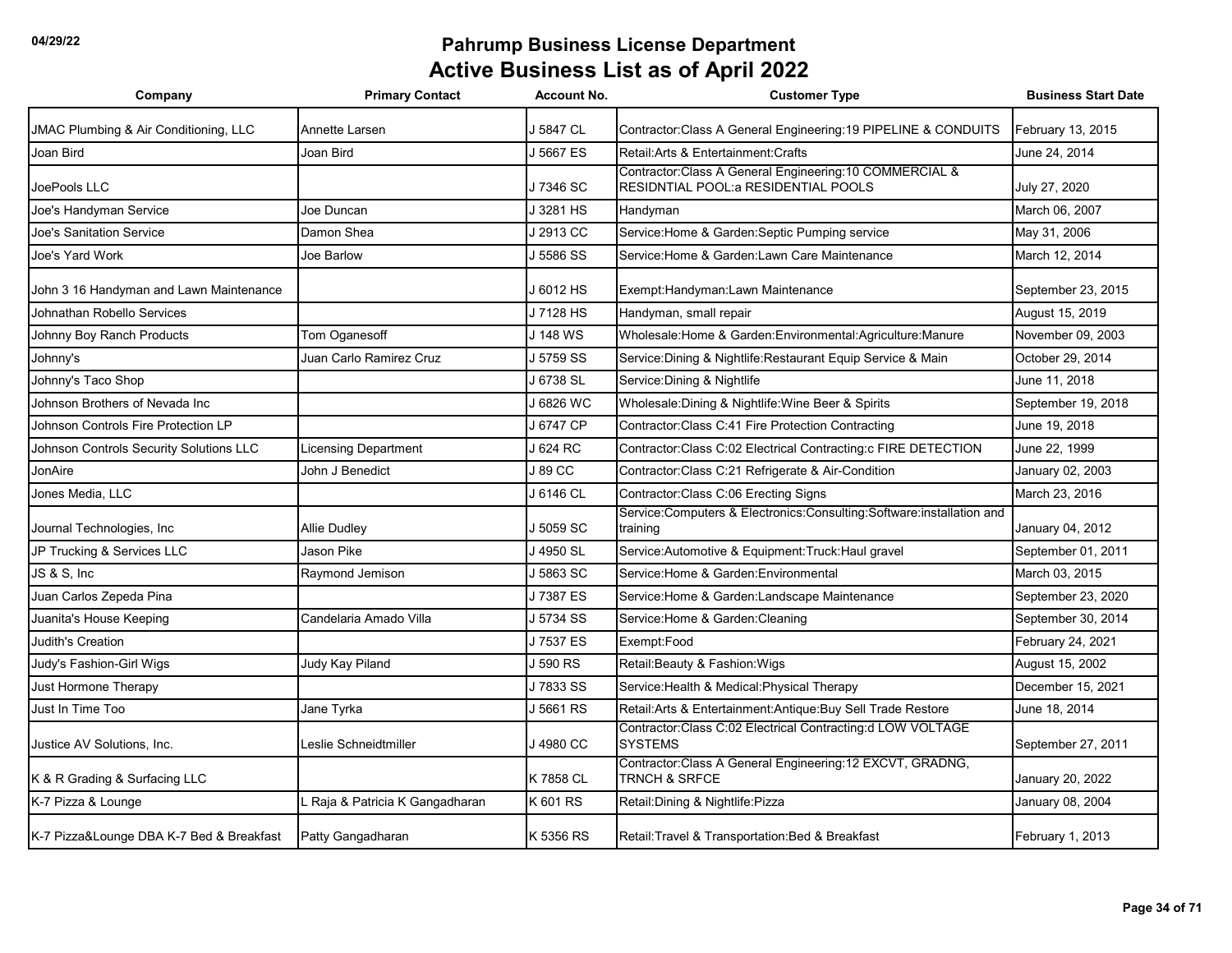| Company                                 | <b>Primary Contact</b> | <b>Account No.</b> | <b>Customer Type</b>                                                           | <b>Business Start Date</b> |
|-----------------------------------------|------------------------|--------------------|--------------------------------------------------------------------------------|----------------------------|
| K-9 Coach                               | Moriah Azoulai         | K 5875 ES          | Exempt:Animal:Training:Dog                                                     | March 17, 2015             |
| Kaballino D' Mare LLC                   |                        | K 7947 EL          | Exempt:Retail                                                                  | April 21, 2022             |
| Kalb Industries of Nevada, LTD.         |                        | K 7791 CC          | Contractor: Class B General Building                                           | November 01, 2021          |
| Kamp K-9 and Kitties Too LLC            |                        | K 7127 SL          | Service: Animal: Dog: Boarding & Grooming                                      | August 13, 2019            |
| Karen Spalding                          | Karen Spalding         | K 5538 SS          | Service: Home & Garden: Real Estate: Agent                                     | January 16, 2014           |
| Kartco LLC                              | Dean Kartman           | K 5467 RL          | Retail:Community:Mail:Order                                                    | October 3, 2013            |
| Katherine Louise McArtor                |                        | K 6279 SS          | Service: Beauty & Fashion                                                      | October 06, 2016           |
| Katherine McLeroy                       |                        | K 7204 SS          | Service: Animal: Dog: Breeder                                                  | December 5, 2019           |
| Kathi L Campbell LLC                    |                        | K 7078 SL          | Service: Home & Garden: Real Estate: Agent                                     | June 7, 2019               |
| K-C Maintenance, Inc                    |                        | K 6723 CC          | Contractor: Class B General Building: 02 RESIDNTIAL & SML<br>COMMERCIAL        | May 24, 2018               |
| <b>KCI Technologies Inc</b>             |                        | K 6778 CC          | Contractor: Class A General Engineering: 07 EXCAVATING &<br>GRADING            | July 17, 2018              |
| Keep It Kleen                           | Shawn Mendoza          | K 4602 ES          | Retail: Home & Garden: Pressure Washing                                        | October 12, 2010           |
| Keith Kohorst LTD                       | Keith A Kohorst        | K 240 SC           | Service: Health & Medical: Vision: Optometrist                                 | July 18, 1994              |
| Kelleher Home Inspections LLC           |                        | K 7600 SL          | Service: Home & Garden: Inspection                                             | April 28, 2021             |
| Keller Construction Company             | Susan J Marshall       | K 14 CC            | Contractor: Class B General Building: 02 RESIDNTIAL & SML<br><b>COMMERCIAL</b> | April 04, 2001             |
| Kelly Management Group, LLC             | Kathryn Kelly          | K 3768 CL          | Service: Home & Garden: Professional Building: Own & Manage                    | December 24, 2007          |
| Kelly-Harrison, Inc.                    |                        | K 7752 CC          | Contractor: Class B General Building                                           | October 01, 2021           |
| Kenneth R Nelson Construction, LLC      | Kenneth R Nelson       | K 2335 CL          | Contractor: Class B General Building: 02 RESIDNTIAL & SML<br>COMMERCIAL        | June 27, 2005              |
| Kentucky Fried Chicken                  |                        | K 7840 RL          | Retail: Dining & Nightlife: Fast Food                                          | December 30, 2021          |
| Kenzevich Excavating, LLC               |                        | K 5980 CC          | Contractor: Class C:27 Individual Sewerage                                     | August 12, 2015            |
| Keystone Counseling & Consulting LLC    |                        | K 6998 SL          | Service:Health & Medical:Mental Health Outpatient                              | March 26, 2019             |
| Keystone Enterprises                    |                        | K 7803 CC          | Contractor: Class C: 18 Masonry                                                | November 12, 2021          |
| KHMP-TV                                 | Julie Cooper           | K 1962 NC          | Non-Profit:Community:Television Station                                        | November 05, 2004          |
| Kidney Specialists of Southern Nevada   | Alvia Westgarth        | K 4537 RC          | Retail: Health & Medical: Medical Office                                       | August 13, 2010            |
| Kid's Konnection                        | Denise Stout           | K 3483 SS          | Service: Community: Child Care: Day Care                                       | July 11, 2007              |
| Kill A Watt LLC                         | Steven Khoury          | K 4690 CL          | Contractor: Class C:02 Electrical Contracting                                  | January 28, 2011           |
| Kim & Connelly Enterprises Incorporated |                        | K 6034 CC          | Contractor: Class B General Building: 02 RESIDNTIAL & SML<br><b>COMMERCIAL</b> | November 02, 2015          |
| Kimberly's Jams & Jellies               |                        | K 7569 SS          | Retail: Dining & Nightlife: Cottage Foods                                      | March 31, 2021             |
| <b>KimDon Kreations</b>                 |                        | K 7640 RL          | Retail: Arts & Entertainment: Photographer                                     | June 02, 2021              |
| Kinetico Quality Water Systems          | Frank Jeske            | K 3557 CC          | Contractor: Class C:30 Install Equip to Treat Water                            | August 30, 2007            |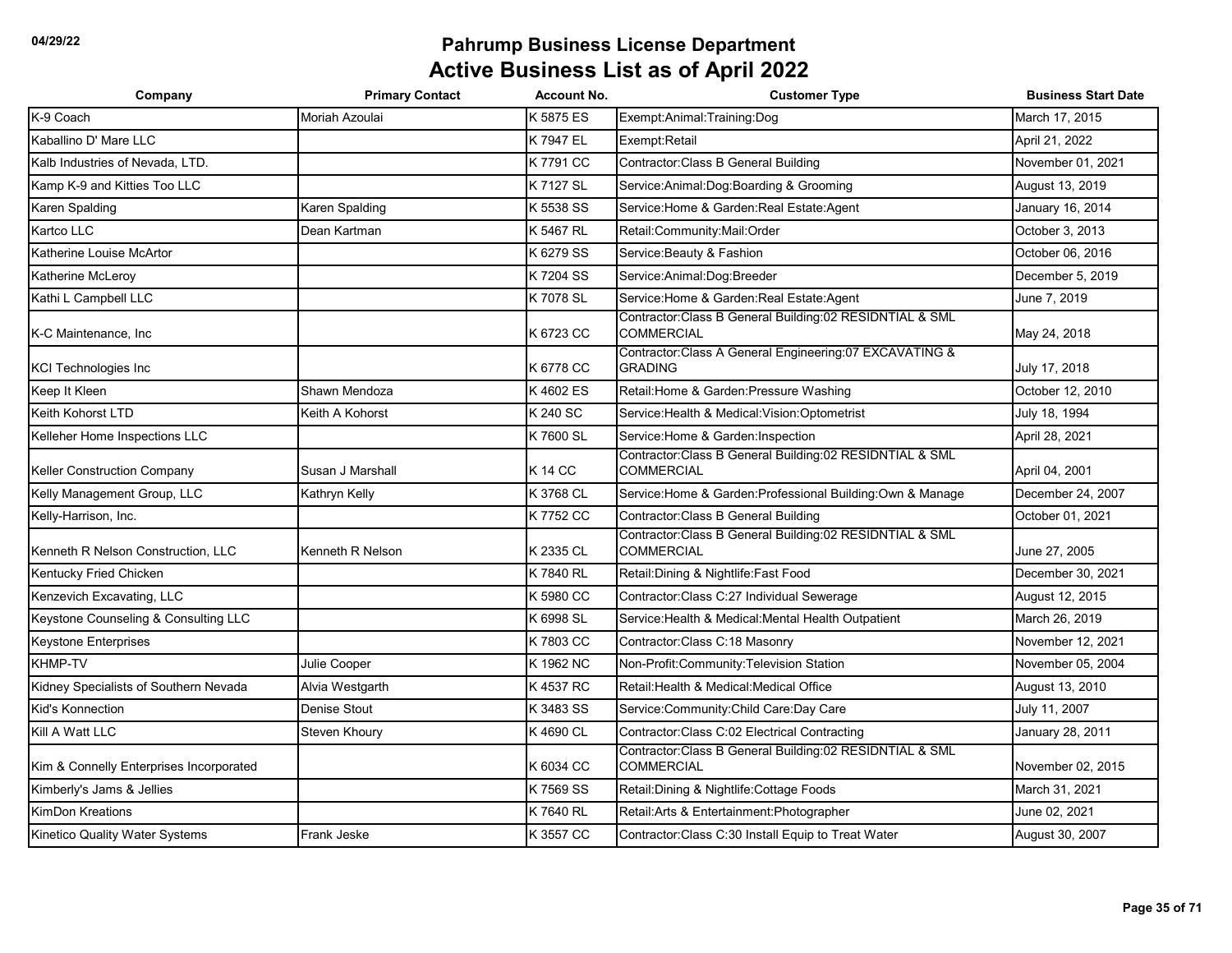| Company                                | <b>Primary Contact</b>    | <b>Account No.</b> | <b>Customer Type</b>                                                          | <b>Business Start Date</b> |
|----------------------------------------|---------------------------|--------------------|-------------------------------------------------------------------------------|----------------------------|
| Klean 1 LLC                            | Olga Kurakina             | K 4468 SL          | Service: Home & Garden: Cleaning: Janitorial                                  | May 13, 2010               |
| K-NYE Ninety Five point one FM         | Karen Jackson             | K 455 SC           | Service: Media: Radio Station                                                 | November 29, 2001          |
| Kona Ice Trilogy LLC                   | James Karr                | K 5367 RL          | Retail: Dining & Nightlife: Ice: Shaved: Mobile                               | April 19, 2013             |
| Kosan Crisplant Missouri Inc           |                           | K 7566 SC          | Service Distributing Gas                                                      | March 31, 2021             |
| Kota Construction Nevada LLC           |                           | K 7932 CL          | Contractor: Class C:02 Electrical Contracting                                 | March 23, 2022             |
| KPVM - TV 41 Inc.                      | Vernon R VanWinkle        | K 865 SC           | Service: Computers & Electronics: Television Broadcastings statio             | June 13, 1997              |
| <b>Krafty Krauser</b>                  | Linda Kraus DeLaMare      | K 4853 RS          | Retail: Arts & Entertainment: Crafts                                          | June 09, 2011              |
| KRE8CHANGE-Pahrump                     |                           | K 6713 ES          | <b>Exempt; Environmental Consulting</b>                                       | May 17, 2018               |
| Kustom Kolors LLC                      | Darren Mather             | K 4455 SL          | Retail: Automotive & Equipment: Auto: Body Shop                               | April 28, 2010             |
| 8 J Services, LLC                      | Larry Smith               | 3526 SL            | Service: Home & Garden: Pool: Cleaning & Maintenance                          | August 08, 2007            |
| L & S Heating and Air Conditioning LLC |                           | _7766 CL           | Contractor: Class C:21 Refrigerate & Air-Condition                            | October 11, 2021           |
| . & S Yard Maintenance                 | Jose O Lopez              | 4932 HS            | Handyman                                                                      | August 11, 2011            |
| <b>G</b> Builders                      |                           | 5967 CC            | Contractor:Class B General Building:02 RESIDNTIAL & SML<br><b>COMMERCIAL</b>  | February 28, 2019          |
| L G Concrete, Inc                      |                           | 5144 CC            | Contractor:Class B General Building:05 PREFABRICATD STEEL<br><b>STRUCTURE</b> | March 23, 2016             |
| G Steel                                |                           | $-6143$ CC         | Contractor:Class B General Building:05 PREFABRICATD STEEL<br><b>STRUCTURE</b> | March 23, 2016             |
| LA Auto Center                         |                           | _7407 SS           | Service:Automotive & Equipment:Car:Mechanic:Repair shop                       | October 21, 2020           |
| La Fonda Latin Cuisine                 |                           | 6420 SS            | Service:restaurant                                                            | April 28, 2017             |
| Laboratory Corporation of America      | Vicki Hunt                | 2784 SC            | Service: Health & Medical: Clinical Laboratory                                | November 28, 2005          |
| Lakeside Casino & RV Park              | Ranae Holmes              | 5114 RLX           | Retail: Arts & Entertainment: Casino/Bar/Lounge/Restaurant/RV                 | February 22, 2012          |
| Lalo's landscaping                     | Jose Eduar Hernandez Masa | 5574 SS            | Service: Home & Garden: Civil Engineering: Land Surveying                     | February 24, 2014          |
| Land Art Landscaping                   | Frank Eberflus            | 2527 CS            | Contractor: Class C:10 Landscape Contracting                                  | October 13, 2005           |
| Landscape Restoration                  | Juan Lopez                | 5733 SS            | Service: Home & Garden: Lawn Maintenance & Auto Detaili                       | September 30, 2014         |
| Lane Ream                              | Lane Ream                 | 5637 RS            | Retail: Gifts & Miscellaneous: online sales only                              | May 22, 2014               |
| Larry Moody                            |                           | _7120 ES           | Retail: Gifts & Miscellaneous: online sales only                              | August 6, 2019             |
| Larsen Defense                         | Erik Larsen               | 5743 ES            | Service:Community:Instructor:Firearms                                         | October 09, 2014           |
| Las Vegas Connects                     |                           | .7781 CC           | Contractor: Class C:02 Electrical Contracting                                 | October 20, 2021           |
| Las Vegas Kitchen Cabinet Services     |                           | 6535 HS            | Handyman                                                                      | September 26, 2017         |
| Las Vegas Paving Corp                  |                           | 6239 CC            | Contractor:General                                                            | July 29, 2016              |
| Las Vegas Prestige Plumbing            |                           | 6248 CL            | Contractor: Class C:01 Plumbing & Heating Contractng                          | August 5, 2016             |
| Las Vegas Wellness and Compassion LLC  |                           | - 6411 WL          | Wholesale: Cultivation, Marijuana, Deliver                                    | April 12, 2017             |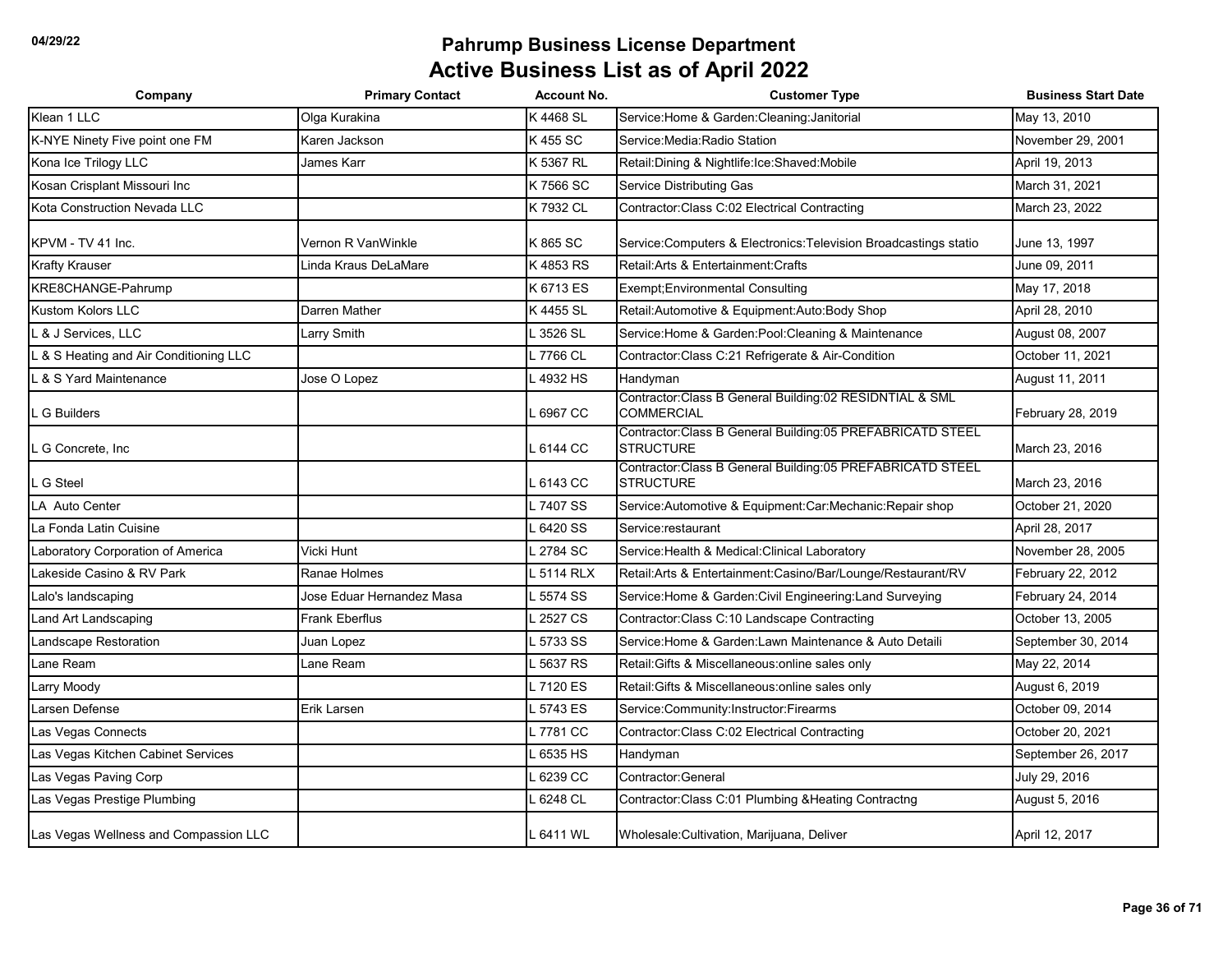| Company                                  | <b>Primary Contact</b>        | <b>Account No.</b> | <b>Customer Type</b>                                                               | <b>Business Start Date</b> |
|------------------------------------------|-------------------------------|--------------------|------------------------------------------------------------------------------------|----------------------------|
|                                          |                               |                    | Contractor: Class B General Building: 02 RESIDNTIAL & SML                          |                            |
| Laskowski Construction                   | G Thoma Laskowski             | L 151 CS           | <b>COMMERCIAL</b>                                                                  | December 20, 1999          |
| Lato & Petrova CPA's LTD.                | Irina Petrova                 | _3142 SL           | Service: Business & Finance: Certified Public Accountant                           | November 17, 2006          |
| Law Office of Robin M Holseth LLC        |                               | _7004 SL           | Service: Business & Finance: Legal: Law Office                                     | March 27, 2019             |
| Law Offices Lillian J Sondgeroth Donohue | Esq Lillian J Sondgeroth Dono | 3982 SS            | Service: Business & Finance: Legal: Law Office                                     | June 02, 2008              |
| Law Offices of Carl M Joerger            | Carl M Joerger                | 1084 SS            | Service: Business & Finance: Legal: Attorney: Law Office                           | March 16, 2005             |
| Layton Tree Service, LLC                 |                               | 6333 SL            | Service: Home & Garden: Tree: Trimmer                                              | December 28, 2016          |
| LC Engineering LLC                       |                               | - 7368 SL          | Service: Home & Garden: Engineering                                                | August 20, 2020            |
| Lee Cox dba Fritzie Cox                  | Lee Cox                       | 5597 ES            | Exempt: Arts & Entertainment: Artist                                               | April 03, 2014             |
| Lee Funeral Home & Cremation Service     | Eric J Lee                    | 3097 SL            | Service: Community: Cemetery: Funeral & Cremation Service, Re                      | October 13, 2006           |
| Legacy Air                               |                               | _7409 CC           | Contractor: Class C:21 Refrigerate & Air-Condition                                 | October 23, 2020           |
| Legacy Transit LLC                       |                               | - 7650 SL          | Service: Health & Medical: Medical Transportation                                  | June 11, 2021              |
| Legion Solar Power                       |                               | .7520 CL           | Contractor: Class C:02 Electrical Contracting                                      | February 09, 2021          |
| Leisure Auto & Truck Sales               | Larraine Leisure              | L 721 RS           | Retail:Automotive & Equipment:Used:Sales                                           | August 20, 2003            |
| Leming and Associates Inc                |                               | 56801 SC           | Service: Business & Finance: Bookkeeping: Income Tax Preparation                   | August 6, 2018             |
| Lennox National Account Services LLC     |                               | L 7534 CL          | Contractor:Class C:21 Refrigerate & Air-Condition:b AIR-<br><b>CONDITIONING</b>    | February 22, 2021          |
| Leonard The Firewood Man                 |                               | L 7749 ES          | Exempt:Home & Garden                                                               | September 29, 2021         |
| Leslie's Swimming Pool Supplies          | Derek Peper                   | L 114 RC           | Retail:Sports:Pool:Supplies                                                        | June 08, 2001              |
| Let's Chalk About It!                    |                               | L 7171 RS          | Retail: Home & Garden: Home Decoration & unique gifts                              | October 7, 2019            |
| Let's Talk Graphics                      | Shane Coursen                 | 4292 SS            | Service:Computers & Electronics:Internet:Website:Building & hosting                | April 01, 2009             |
| Lexi Cleaning Services                   | Maria Trejo Flores            | 5123 ES            | Service: Home & Garden: Cleaning: Housekeeping                                     | March 05, 2012             |
| Liberty Creek Hospice, LLC               |                               | . 7241 SL          | Service: Health & Medical: Care: Hospice                                           | January 17, 2020           |
| Liberty Ice, LLC                         |                               | .6612 WL           | Wholesale: Dining & Nightlife: Ice                                                 | January 19, 2018           |
| Lifeguard Pool Maint.                    |                               | 6451 CL            | Contractor: Class A General Engineering: 10 COMMERCIAL &<br><b>RESIDNTIAL POOL</b> | June 14, 2017              |
| Lighthouse Gift Shop                     | Judith A Ostermiller          | 4742 RS            | Retail: Home & Garden: Home Decoration                                             | February 28, 2011          |
| Lil Dawg Amps & Pickups                  |                               | .7072 ES           | Exempt: Arts & Entertainment: Musical Instruments                                  | June 3, 2019               |
| LINCARE, Inc.                            | Donald R Crisp                | 420 RC             | Retail: Health & Medical: Oxygen and Durable Medical Equi                          | March 19, 1998             |
| Linda Mahner                             | Linda Mahner                  | 5681 ES            | Exempt:Arts & Entertainment                                                        | July 14, 2014              |
| Line x Line Realty                       |                               | 6159 SL            | Service: Home & Garden: Real Estate: Broker                                        | April 04, 2016             |
| Lisa Bond Real Estate LLC                | Lisa Bond                     | 5794 SL            | Service:Home & Garden:Real Estate                                                  | January 07, 2015           |
| Lisia McCarty                            |                               | 6944 SS            | Service: Home & Garden: Real Estate: Agent                                         | February 4, 2019           |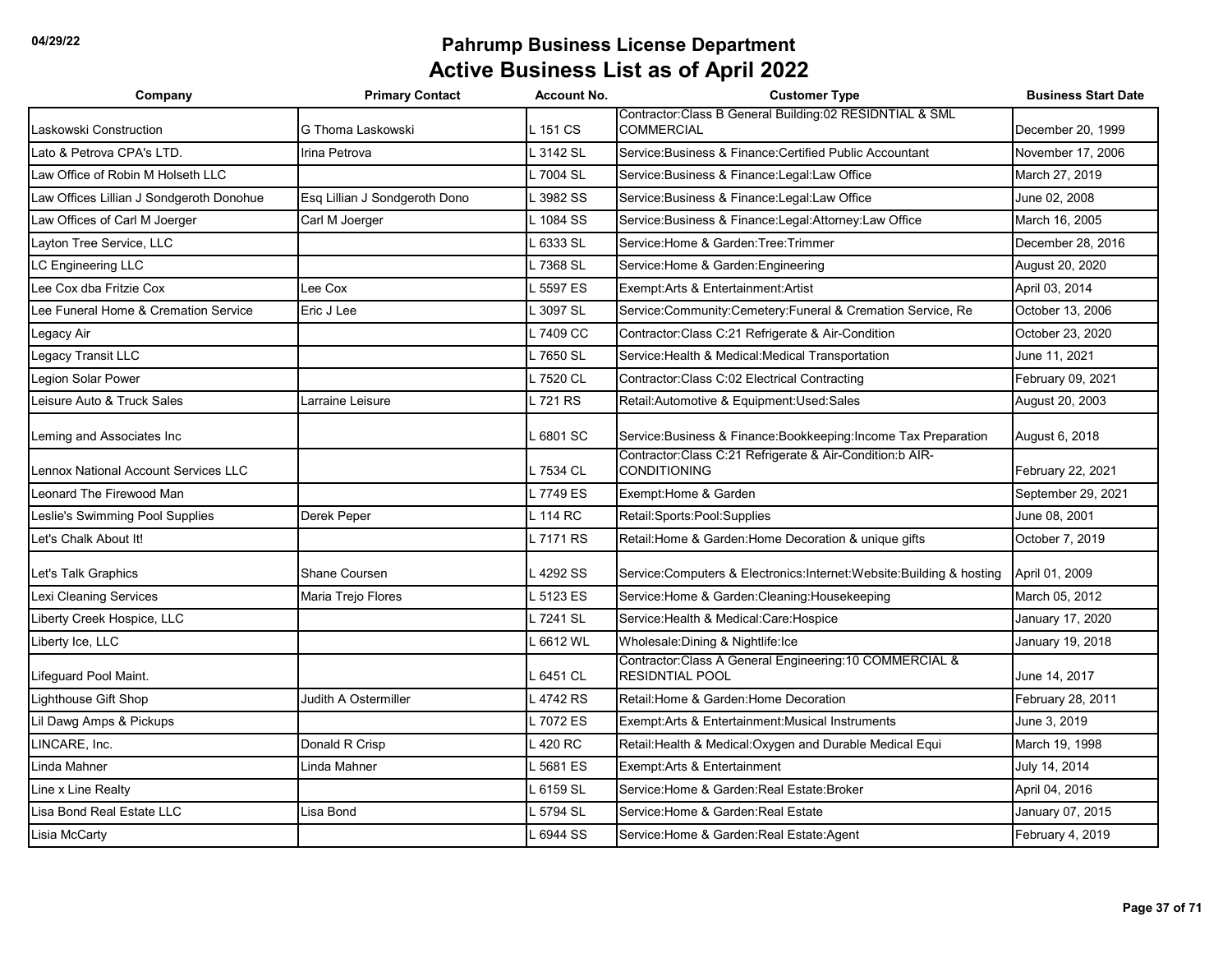| Company                                   | <b>Primary Contact</b> | <b>Account No.</b> | <b>Customer Type</b>                                                              | <b>Business Start Date</b> |
|-------------------------------------------|------------------------|--------------------|-----------------------------------------------------------------------------------|----------------------------|
| <b>Little Caesars</b>                     |                        | .7182 RL           | Retail: Dining & Nightlife: Pizza: Carryout only                                  | October 16, 2019           |
| Little Star Academy and Child Care, LLC   |                        | 6257 SC            | Service: Community: Child Care                                                    | September 12, 2016         |
| <b>Live Smart Automation</b>              |                        | .7921 CC           | Contractor: Class C:02 Electrical Contracting                                     | March 18, 2022             |
| Living Free Cafe                          |                        | .7937 NC           | Non-Profit: Dining & Nightlife                                                    | March 31, 2022             |
| Living Free Health and Fitness, NonProfit |                        | 6568 NC            | Non-Profit: Health & Medical                                                      | November 8, 2017           |
| Lloyd Peugh Agency Inc.                   |                        | 6610 SC            | Service: Business & Finance: Insurance: Agency                                    | January 16, 2018           |
| <b>LMR Enterprises</b>                    | Lisa A Ballan          | 978 SS             | Service: Arts & Entertainment: Design: Graphic & Web                              | August 28, 2003            |
| LOANDEPOT.COM, LLC                        |                        | L 7494 SL          | Service: Business & Finance: Loan: Origination Mortgages, credit r                | December 28, 2020          |
| Lomax Wedding Films                       |                        | L 7739 SS          | Service: Arts & Entertainment: Event Photography: Wedding                         | September 28, 2021         |
| Lone Mountain Partners, LLC               |                        | .7920 SL           | Service: Distribution, Cannabis                                                   | March 18, 2022             |
| Looks With Style II, LLC                  | Jean Whelan            | 4202 RL            | Retail: Beauty & Fashion: Salon: Full service                                     | January 09, 2009           |
| Loomis                                    | Patrick Brown          | 3496 SL            | Service: Automotive & Equipment: Car: Armored                                     | July 20, 2007              |
| Low, Low Liquor & Mini Mart               |                        | L 7163 RL          | Retail: Gifts & Miscellaneous: Convenience Store                                  | October 3, 2019            |
| Lowlife Tattoo Company                    |                        | 6574 SS            | Retail: Beauty & Fashion: Tattoo                                                  | November 21, 2017          |
| Loyal Order of Moose                      | Larry Marshall         | L 110 NC           | Non-Profit:Community:Benevolent Order                                             | June 22, 1994              |
| Lucky Z House and Office Cleaning Service |                        | L 7783 SS          | Service: Home & Garden: Cleaning: Housekeeping                                    | October 22, 2021           |
| Lunas Construction Clean Up, Inc.         |                        | L 7883 SC          | Service: Home & Garden: Cleaning: Construction                                    | February 17, 2022          |
| Lux Motors, LLC                           |                        | .6785 RL           | Retail: Automotive & Equipment: Auto                                              | July 19, 2018              |
| LV Criminal Defense                       |                        | . 6102 SL          | Service: Business & Finance: Consulting: Law firms                                | February 05, 2016          |
| LV Iron & Steel                           |                        | L 7585 CC          | Contractor:Class C:14 Steel Reinforcing & Erection:b STRUCTURAL<br><b>STEEL</b>   | April 14, 2021             |
| LV Service Solutions LLC                  |                        | 6486 CL            | Contractor: Class C:21 Refrigerate & Air-Condition: b AIR-<br><b>CONDITIONING</b> | July 24, 2017              |
| Lyfe is Beautiful LLC                     |                        | .7571 SL           | Service: Health & Medical: Rehabilitative Mental Health                           | April 02, 2021             |
| Lynn M Tynan Lyft Driver                  |                        | L 7188 ES          | Service: Lyft Driver                                                              | November 4, 2019           |
| M & J Janitorial Service                  | Jesus Ceja             | M 4063 SS          | Service: Home & Garden: Cleaning: Janitorial                                      | August 12, 2008            |
| M & K Heating & Cooling Services          |                        | M 7241 CC          | Contractor: Class C:21 Refrigerate & Air-Condition                                | January 17, 2020           |
| M & R Landscaping                         | Roy Rivera             | M 4320 CL          | Contractor: Class C:10 Landscape Contracting                                      | November 20, 2009          |
| $M + S$ Electric                          |                        | M 6546 CC          | Contractor:Class C:02 Electrical Contracting                                      | October 5, 2017            |
| M and M Landcare                          |                        | M 6505 SP          | Service: Home & Garden: Landscape Maintenance                                     | August 17, 2017            |
| M. Roberson, M.D., P.C.                   |                        | M 7056 SC          | Service: Health & Medical                                                         | May 14, 2019               |
| MacAuto LLC                               |                        | M 7642 RL          | Retail:Automotive & Equipment:Used:Sales                                          | June 07, 2021              |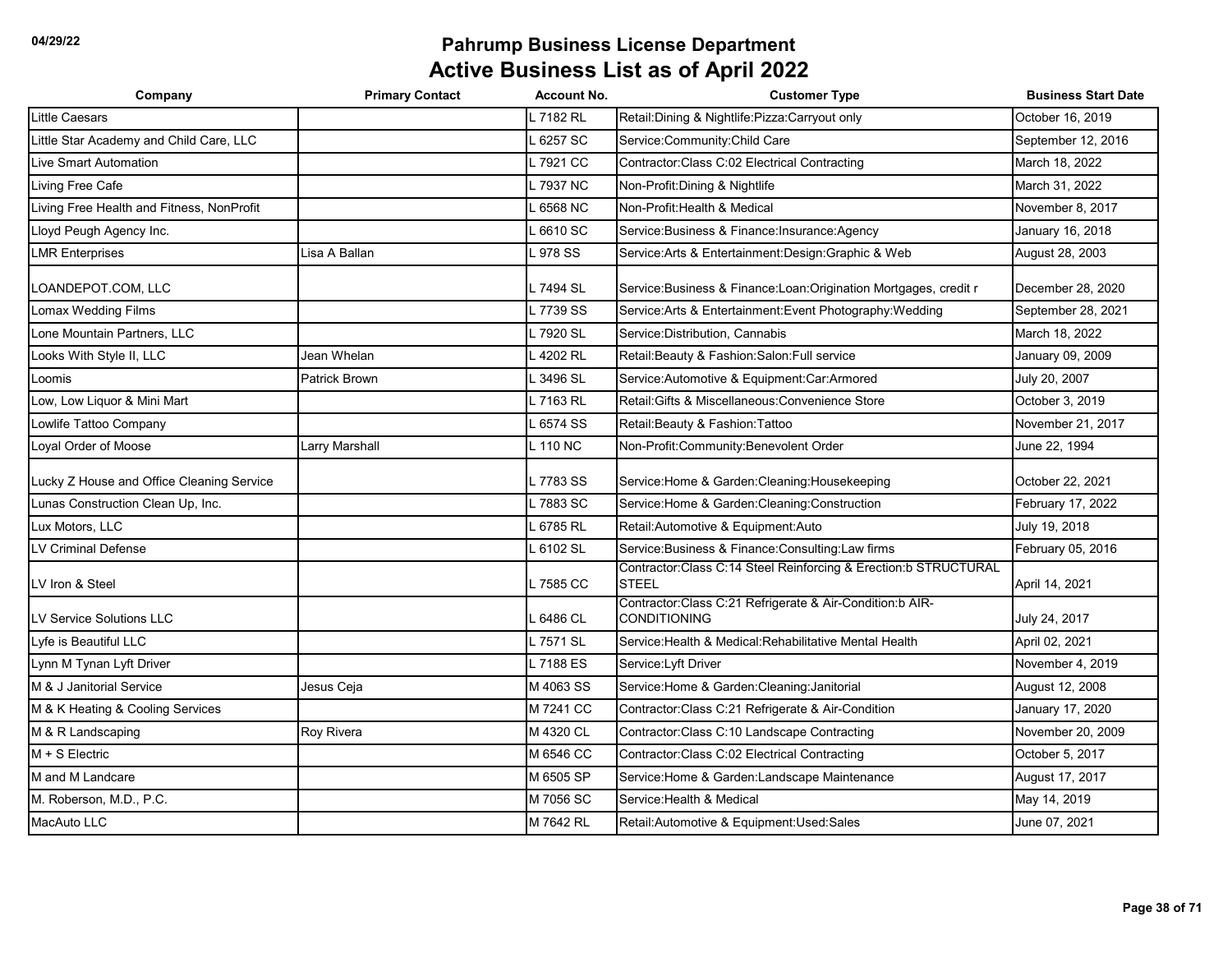| Company                                   | <b>Primary Contact</b>    | <b>Account No.</b>     | <b>Customer Type</b>                                                         | <b>Business Start Date</b> |
|-------------------------------------------|---------------------------|------------------------|------------------------------------------------------------------------------|----------------------------|
|                                           |                           |                        | Contractor: Class B General Building: 02 RESIDNTIAL & SML                    |                            |
| Mackovski Builders                        |                           | M 7602 CS<br>M 5928 RL | <b>COMMERCIAL</b><br>Retail: Gifts & Miscellaneous                           | May 07, 2021               |
| Maddog Traditional Archery, LLC           |                           |                        |                                                                              | May 18, 2015               |
| Mag Aviation Fuel                         |                           | M 6527 RP              | Retail: Aviation: Aviation Fuel, Self-Serve                                  | September 20, 2017         |
| Magers MetalArt & Consulting LLC          |                           | M 7216 SL              | Retail: Arts & Entertainment: Crafts: Metal                                  | December 13, 2019          |
| Magic Broom Cleaning Co.                  |                           | M 7644 SS              | Service: Home & Garden: Cleaning: Housekeeping                               | June 07, 2021              |
| Magic Hands Massage                       |                           | M 7560 SC              | Service: Health & Medical: Reflexology, Massage Therapy, &                   | March 24, 2021             |
| Mail, Messages & More                     | Andrew A Morici           | M 2006 RS              | Service: Community: Mail: Courier: Packages & letters                        | November 30, 2004          |
| Majestic View Realty                      | Andra Braden              | M 5573 SC              | Service: Home & Garden: Real Estate: Broker                                  | February 21, 2014          |
| Make Over Studio                          |                           | M 7275 SP              | Retail: Beauty & Fashion: Salon                                              | March 9, 2020              |
| Make Studios LLC                          |                           | M 7631 CL              | Contractor:Class B General Building:02 RESIDNTIAL & SML<br><b>COMMERCIAL</b> | May 21, 2021               |
| Mammoth Underground, LLC                  | Kathy Bergman             | M 4347 CL              | Contractor: Class C:02 Electrical Contracting                                | May 21, 2009               |
| Marcelino's Healing Arts                  | <b>Marcelino Martinez</b> | M 441 SS               | Service: Health & Medical: Massage                                           | September 12, 1995         |
| Marci Wells                               |                           | M 6220 SS              | Service: Home & Garden: Real Estate: Agent                                   | June 15, 2016              |
| Marianne Hazelitt D.O. Professional Assoc |                           | M 6742 SC              | Service: Health & Medical: Care                                              | June 14, 2018              |
| Maria's Taco Shop                         |                           | M 6984 RS              | Retail: Dining & Nightlife: Mexican: Take Out                                | March 15, 2019             |
| <b>Marilu Scott</b>                       |                           | M 6949 ES              | Service: Business & Finance: Income Tax Preparation & Audit                  | February 8, 2019           |
| Marinus A Van Muyden                      | Marinus A Van Muyden      | M 3867 EX              | Exempt: Arts & Entertainment: Woodworking & Crafts                           | March 18, 2008             |
| Mark Duvall Photography                   |                           | M 7886 SS              | Service: Arts & Entertainment: Event Photography                             | February 17, 2022          |
| Markovitch & Associates, Inc.             | Kathy Markovitch          | M 2549 SC              | Service: Business & Finance: Bookkeeping                                     | October 27, 2005           |
| Mark's Gutter Service & Repair            |                           | M 7305 ES              | Service:Home & Garden:Manufacture:Home:Installation                          | May 19, 2020               |
| Mark's Service Center LLC                 | Mark Costanzo             | M 2086 RL              | Retail: Home & Garden: Janitorial & Maintenance                              | August 22, 2003            |
| Martin Harris Construction, LLC           | <b>Frank Martin</b>       | M 5835 CL              | Contractor: Class A General Engineering                                      | February 05, 2015          |
| <b>Martin Motnik</b>                      | <b>Martin Motnik</b>      | M 4564 SS              | Service: Arts & Entertainment: Music: Musician                               | September 10, 2010         |
| Martins Handyman Improvements Service     |                           | M 7381 ES              | Exempt:Handyman                                                              | September 14, 2020         |
| Martin's RV & Auto Repair                 | <b>Eduardo Oliveros</b>   | M 4258 RS              | Service:Automotive & Equipment:RV:Repair & Service                           | September 22, 2009         |
| Marty Greenfield                          | Marty Greenfield          | M 4943 SS              | Service: Beauty & Fashion: Jewelry: Consultation & Appraisals                | August 25, 2011            |
| Mary K Lewis                              | Mary K Lewis              | M 5732 ES              | Exempt: Arts & Entertainment                                                 | September 23, 2014         |
| Maserios Landscape Maintenance            | Mario E Serna             | M 2532 HL              | Handyman                                                                     | October 17, 2005           |
| Master Kenneth S. Niess' Kung-Fu Academy  |                           | M 7853 ES              | Exempt: Arts & Entertainment                                                 | January 13, 2022           |
| Mastercraft Electronics Inc.              | Ivan Gati                 | M 5778 CC              | Contractor: Class C:02 Electrical Contracting                                | December 04, 2014          |
| Mastertech Computers Corporation          |                           | M 7051 SC              | Service: Computers & Electronics                                             | May 8, 2019                |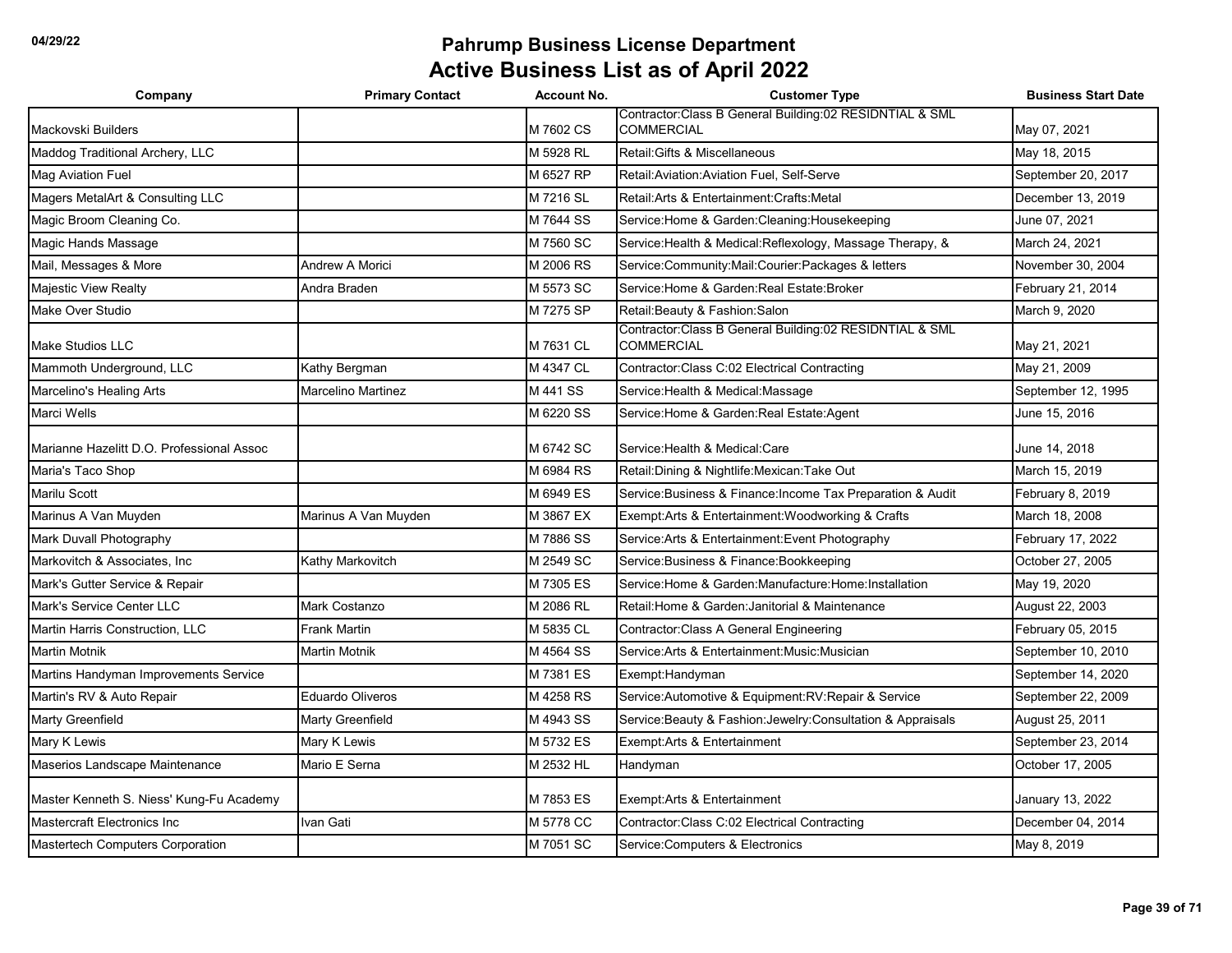| Company                                  | <b>Primary Contact</b>    | <b>Account No.</b> | <b>Customer Type</b>                                                                   | <b>Business Start Date</b> |
|------------------------------------------|---------------------------|--------------------|----------------------------------------------------------------------------------------|----------------------------|
| Mathew F. Ursua, LLC                     |                           | M 7144 RL          | Retail: Home & Garden: Real Estate                                                     | September 10, 2019         |
| Matrix NV, LLC                           |                           | M 6446 WL          | Wholesale:Cultivation, Marijuana, Deliver                                              | May 31, 2017               |
| Maughan Photography                      | Doug Maughan              | M 4338 SC          | Service: Media: Advertising                                                            | May 11, 2009               |
| Maui Pools, Inc.                         |                           | M 6627 CC          | Contractor: Class A General Engineering: 10 COMMERCIAL &<br><b>RESIDNTIAL POOL</b>     | February 12, 2018          |
| Maureen Patricia & Thomas Van Atkins     |                           | M 5935 ES          | Exempt:Media:Advertising                                                               | June 04, 2015              |
| Maverik, Inc.                            | Kenneth Rash              | M 4835 RC          | Retail: Gifts & Miscellaneous: Convenience Store: Gas Station                          | May 12, 2011               |
| Maynestreet L.L.C.                       |                           | M 7250 SL          | Service: Computers & Electronics: Internet: Website: Design, Consulting,<br>Hosting, & | February 3, 2020           |
| Mayola Luster                            | Mayola Luster             | M 5313 ES          | Retail: Health & Medical: Medical Supplies & Transport                                 | November 14, 2012          |
| Mazlo Transport LLC                      | Amanda Mazlo              | M 4460 SL          | Service: Automotive & Equipment: Auto Transport                                        | April 29, 2010             |
| <b>MB Clean-Up Services</b>              |                           | M 6580 SS          | Service: Home & Garden: Cleaning: Residential & Commercial                             | December 5, 2017           |
| McAngus Western Wear                     | Gayle L McCaslin          | M 190 WS           | Wholesale:Design/Manufacture Clothing                                                  | August 02, 1995            |
| <b>MCC Enterprises LLC</b>               |                           | M 6829 SL          | Service: Home & Garden: Real Estate: Agent                                             | September 25, 2018         |
| McCarthy Building Companies, Inc.        | Rob Fournier              | M 4501 CC          | Contractor: Class AB General Building & Eng                                            | June 22, 2010              |
| McDonald's                               |                           | M 6121 SL          | Service:Dining & Nightlife                                                             | February 24, 2016          |
| McGuire's Just For Paws Mobile Pet Salon |                           | M 7075 SS          | Service:Animal:Dog:Grooming:Mobile                                                     | June 6, 2019               |
| <b>McIntosh Communications Inc.</b>      | Patricia McIntosh         | M 470 RC           | Retail:Computers & Electronics:Cell:Sales & service                                    | July 25, 1996              |
| <b>McMillan Painting Contractors</b>     | John McMillan             | M 5617 CP          | Contractor                                                                             | April 25, 2014             |
| <b>McSwains Artistic Metal Works</b>     |                           | M 7093 RS          | Retail: Arts & Entertainment: Crafts: Metal                                            | July 9, 2019               |
| Meadows Bank                             | Chris R Swendseid         | M 4288 SC          | Service: Business & Finance: Bank: Commercial                                          | October 21, 2009           |
| Meadows Home Health Services, LLC        |                           | M 7160 SL          | service.home health                                                                    | September 26, 2019         |
| <b>Medical Air Services Association</b>  | Michael Page              | M 5797 SS          | Service: Health & Medical: Counseling                                                  | January 12, 2015           |
| Medora Cleaning Services LLC             |                           | M 7178 SL          | Service: Home & Garden: Cleaning: Carpet: Floor care                                   | October 16, 2019           |
| <b>Mendoza Services</b>                  |                           | M 6021 SS          | Exempt:Handyman                                                                        | October 08, 2015           |
| Merchants Building Maintance, LLC        |                           | M 6226 SC          | Service: Home & Garden: Cleaning: Janitorial                                           | July 06, 2016              |
| Mercy Air Service, Inc                   | Jody Landa                | M 462 SC           | Service: Health & Medical: Air ambulance                                               | December 12, 2001          |
| Metro Fire Equipment Inc                 |                           | M 6545 CC          | Contractor: Class C:41 Fire Protection Contracting                                     | October 4, 2017            |
| <b>MEZA MECHANICAL LLC</b>               |                           | M 7518 CL          | Contractor: Class C:21 Refrigerate & Air-Condition                                     | February 09, 2021          |
| Michael A. Billiter                      | <b>Michael A Billiter</b> | M 2178 SS          | Service:Automotive & Equipment:Car:Mechanic:Repair shop                                | March 30, 2005             |
| Michael A. Billiter (Handyman)           | Michael A Billiter        | M 2177 HS          | Handyman                                                                               | March 30, 2005             |
| Miguel's Jerky                           | Maria Nunez               | M 3901 RS          | Retail: Dining & Nightlife: Roadside                                                   | April 09, 2008             |
| <b>Milgard Manufacturing</b>             | Cambria Allen             | M 2891 CC          | Contractor: Class C:08 Glass & Glazing Contracting                                     | May 15, 2006               |
| Mind Your Books Education Inc            |                           | M 7152 NC          | Service:Community:Tutoring:Service                                                     | September 13, 2019         |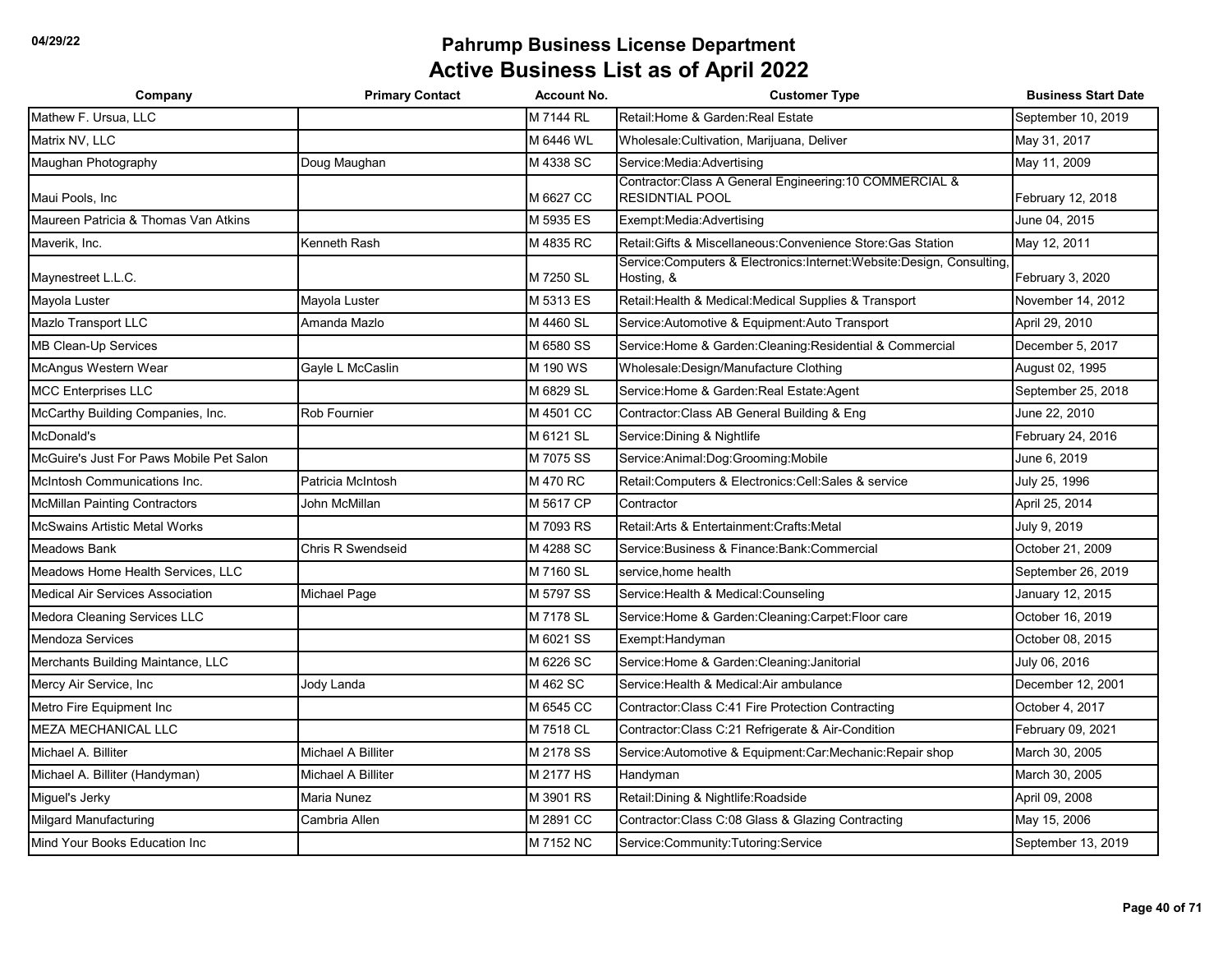| Company                          | <b>Primary Contact</b> | <b>Account No.</b> | <b>Customer Type</b>                                                               | <b>Business Start Date</b> |
|----------------------------------|------------------------|--------------------|------------------------------------------------------------------------------------|----------------------------|
| Minicozzi Law Offices            | Michelle Thorn         | M 785 SC           | Service: Business & Finance: Legal: Attorney: Law Office                           | March 27, 1997             |
| Miracle Clean                    | <b>Brittony Capron</b> | M 5133 SS          | Service: Home & Garden: Cleaning                                                   | March 12, 2012             |
| Miracle-Ear                      |                        | M 7036 SL          | Service: Health & Medical: Hearing Aids                                            | April 24, 2019             |
| Miracles of Madness Incorporated |                        | M 7548 NC          | Non-Profit:Community                                                               | March 12, 2021             |
| Mission West Pools and Spas      |                        | M 7257 CS          | Contractor: Class A General Engineering: 10 COMMERCIAL &<br><b>RESIDNTIAL POOL</b> | February 13, 2020          |
| Mix It Up Academy LLC            |                        | M 7674 SL          | Service: Arts & Entertainment: Martial Arts School                                 | July 13, 2021              |
| MJ Handyman                      |                        | M 6103 ES          | Exempt:Handyman                                                                    | February 10, 2016          |
| MK House Consulting, Inc.        |                        | M 7842 CC          | Contractor:Class B General Building:02 RESIDNTIAL & SML<br><b>COMMERCIAL</b>       | December 30, 2021          |
| <b>M-L Cabinets</b>              |                        | M 7938 ES          | Retail: Home & Garden: Cabinet: Retail Sales & Assembly                            | April 08, 2022             |
| MO Construction, LLC             |                        | M 7304 CL          | Contractor:Class B General Building:02 RESIDNTIAL & SML<br><b>COMMERCIAL</b>       | May 15, 2020               |
| Moapa Valley Builders LLC        |                        | M 7495 CL          | Contractor: Class B General Building: 02 RESIDNTIAL & SML<br><b>COMMERCIAL</b>     | January 4, 2021            |
| Mobile Locksmith Too             |                        | M 7658 SC          | Service: Home & Garden: Locksmith: Mobile                                          | June 23, 2021              |
| Mobile4Eyes                      |                        | M 7946 SL          | Service: Health & Medical: Vision                                                  | April 12, 2022             |
| Mode by GM Financial             |                        | M 7608 SC          | Service: Automotive & Equipment: Motor Vehicle Finance                             | April 29, 2021             |
| Mode by GM Financial Leasing     |                        | M 7609 SC          | Service: Automotive & Equipment: Motor Vehicle Leasing                             | April 29, 2021             |
| Modern Aspect Design             | Louise King            | 5447 SP            | Service:Graphic,Design                                                             | August 26, 2013            |
| <b>Moderno Construction LLC</b>  |                        | M 7944 CL          | Contractor: Class B General Building: 02 RESIDNTIAL & SML<br><b>COMMERCIAL</b>     | April 08, 2022             |
| Mohave Dermatology               |                        | M 6447 SC          | Service: Health & Medical: Dermatologist                                           | February 21, 2017          |
| Molina's Carwash                 | Ventura Herna Molina   | M 5705 SS          | Service: Automotive & Equipment: Car: Wash                                         | August 25, 2014            |
| Mom's Diner                      | Larry Chumley          | M 4356 RC          | Retail: Dining & Nightlife: Diner                                                  | May 28, 2009               |
| Mona Lisa Dickerson, LLC         |                        | M 5993 SL          | Service: Business & Finance: Broker                                                | September 08, 2015         |
| Montes Landscaping               |                        | M 7003 ES          | Service: Home & Garden: Landscaping                                                | March 28, 2019             |
| Montgomery's Restoration         |                        | M 6519 ES          | Exempt:Handyman                                                                    | September 6, 2017          |
| Morales Construction, Inc.       | Megan Morales          | M 3125 CC          | Contractor: Class A General Engineering                                            | November 09, 2006          |
| Moreno Electric LLC              |                        | M 7342 CL          | Contractor: Class C:02 Electrical Contracting                                      | July 22, 2020              |
| Morse Electric, Inc.             |                        | M 6141 CC          | Contractor: Class A General Engineering: 02 HIGHWAYS                               | March 16, 2016             |
| Motivational Systems, Inc.       | Linda Forman           | M 2951 CC          | Contractor: Class C:06 Erecting Signs                                              | June 27, 2006              |
| Motley Mutts Mobile Grooming     |                        | M 7176 SL          | Service:Animal:Dog:Grooming:Mobile                                                 | October 16, 2019           |
| <b>Motorsport Adventures LLC</b> |                        | M 6784 SL          | Service: Travel & Transportation: Guided Tours                                     | July 18, 2018              |
| Motts Bounce House Rentals       | <b>Steve Mott</b>      | M 4827 ES          | Service: Arts & Entertainment: Bounce House Rental                                 | May 02, 2011               |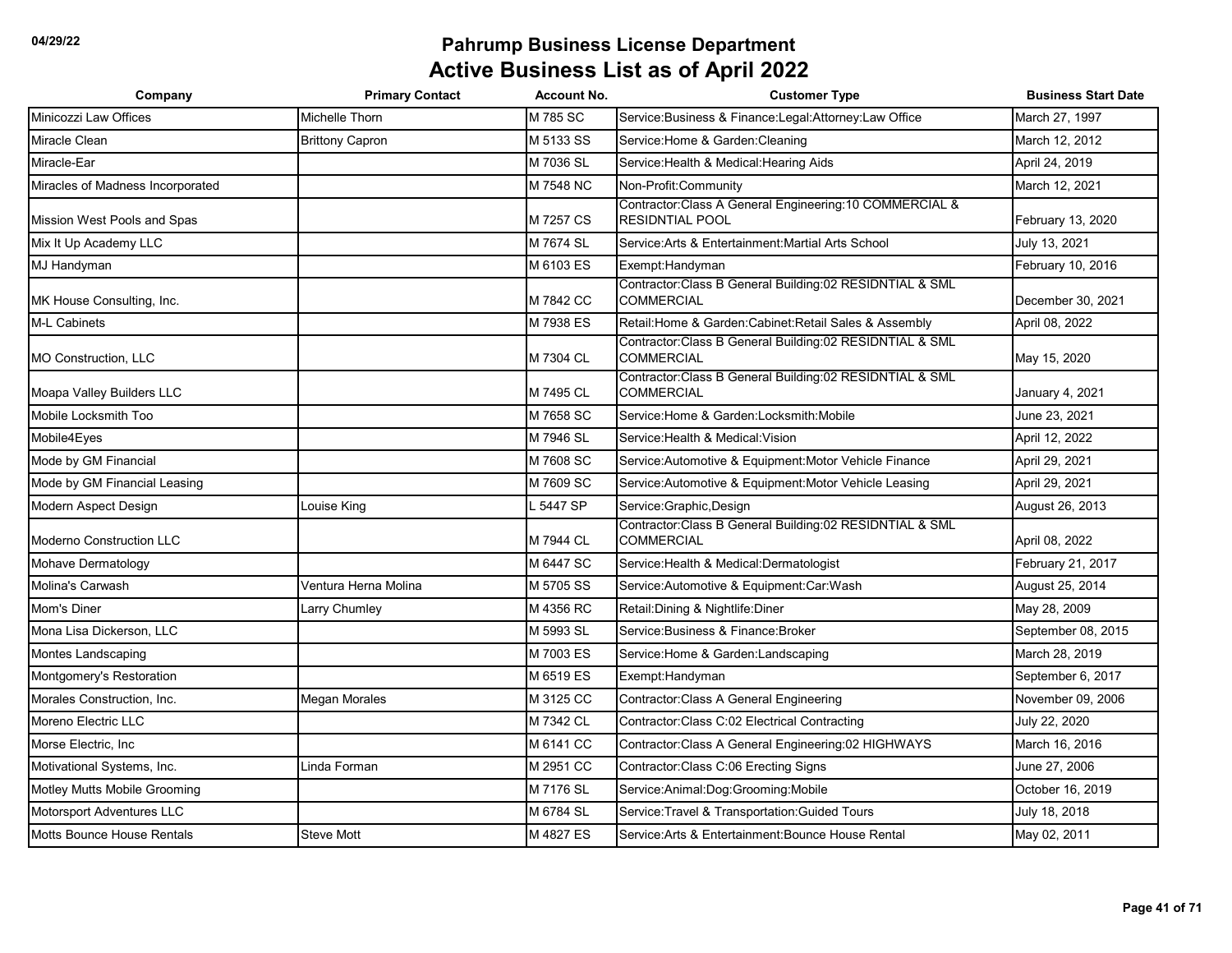| M 1948 SL<br><b>Mountain Falls Golf Club</b><br><b>Terry Connelly</b><br>Service: Sports: Golf<br>Mountain Falls Golf Club (Pro Shop)<br><b>Terry Connelly</b><br>M 1949 RL<br>Retail:Sports:Golf:Supplies<br>Mountain Falls, LLC<br>Denise Meeker<br>M 1947 CL<br>Service: Home & Garden: Real Estate: Development<br><b>Mountain Pine Construction</b><br>M 6360 CC<br>Contractor: Class A General Engineering<br>Mountain West Lawyers<br>Gary Godfrey<br>M 5401 SC<br>Service: Business & Finance: Legal: Attorney<br>Service: Beauty & Fashion: Tattoo<br>Mourning Star Tattoo Parlour<br>M 7356 SL<br>Contractor: Class C:03 Carpentry, Maint & Minor Repr<br><b>MP</b> Construction Inc.<br>Mauro Pereira<br>M 5201 CC | October 18, 2004<br>October 18, 2004<br>October 18, 2004<br>February 8, 2017<br>June 18, 2013 |
|-------------------------------------------------------------------------------------------------------------------------------------------------------------------------------------------------------------------------------------------------------------------------------------------------------------------------------------------------------------------------------------------------------------------------------------------------------------------------------------------------------------------------------------------------------------------------------------------------------------------------------------------------------------------------------------------------------------------------------|-----------------------------------------------------------------------------------------------|
|                                                                                                                                                                                                                                                                                                                                                                                                                                                                                                                                                                                                                                                                                                                               |                                                                                               |
|                                                                                                                                                                                                                                                                                                                                                                                                                                                                                                                                                                                                                                                                                                                               |                                                                                               |
|                                                                                                                                                                                                                                                                                                                                                                                                                                                                                                                                                                                                                                                                                                                               |                                                                                               |
|                                                                                                                                                                                                                                                                                                                                                                                                                                                                                                                                                                                                                                                                                                                               |                                                                                               |
|                                                                                                                                                                                                                                                                                                                                                                                                                                                                                                                                                                                                                                                                                                                               |                                                                                               |
|                                                                                                                                                                                                                                                                                                                                                                                                                                                                                                                                                                                                                                                                                                                               | August 10, 2020                                                                               |
|                                                                                                                                                                                                                                                                                                                                                                                                                                                                                                                                                                                                                                                                                                                               | June 7, 2012                                                                                  |
| Mr. FixIT<br>M 7544 HS<br>Handyman, small repair                                                                                                                                                                                                                                                                                                                                                                                                                                                                                                                                                                                                                                                                              | March 05, 2021                                                                                |
| <b>MRC Rentals</b><br>Service: Automotive & Equipment: Heavy Equipment Rental<br>Marilyn Champlin<br>M 4327 SS                                                                                                                                                                                                                                                                                                                                                                                                                                                                                                                                                                                                                | December 07, 2009                                                                             |
| MrDogbees LLC<br>M 7802 RL<br>Retail:Arts & Entertainment:Woodworking                                                                                                                                                                                                                                                                                                                                                                                                                                                                                                                                                                                                                                                         | November 12, 2021                                                                             |
| Mrs. Clean and Shine<br>M 6030 ES<br>Exempt:House Cleaning                                                                                                                                                                                                                                                                                                                                                                                                                                                                                                                                                                                                                                                                    | October 26, 2015                                                                              |
| <b>Muller Construction</b><br>M 6822 CL<br>Contractor: Class A General Engineering                                                                                                                                                                                                                                                                                                                                                                                                                                                                                                                                                                                                                                            | September 11, 2018                                                                            |
| M 2671 CC<br>Murphy Electric, Inc.<br>Contractor:Class C:02 Electrical Contracting<br>Joseph A Murphy, III                                                                                                                                                                                                                                                                                                                                                                                                                                                                                                                                                                                                                    | January 25, 2006                                                                              |
| Musicklan Enterprises, LLC<br><b>Brian Musick</b><br>M 3186 RL<br>Retail:Computers & Electronics:Internet:Sales                                                                                                                                                                                                                                                                                                                                                                                                                                                                                                                                                                                                               | December 29, 2006                                                                             |
| Musicklan Investments LLC<br>Sherri L Musick<br>M 4214 SL<br>Service:Home & Garden:Real Estate:Investing                                                                                                                                                                                                                                                                                                                                                                                                                                                                                                                                                                                                                      | January 23, 2009                                                                              |
| <b>MW Stained Glass Werks</b><br>Donna Miller<br>M 5700 ES<br>Exempt:Arts & Entertainment                                                                                                                                                                                                                                                                                                                                                                                                                                                                                                                                                                                                                                     | August 11, 2014                                                                               |
| M 6717 RC<br>MXR Imaging, Inc.<br>Retail: Health & Medical: Equipment                                                                                                                                                                                                                                                                                                                                                                                                                                                                                                                                                                                                                                                         | May 18, 2018                                                                                  |
| M 4975 HS<br>My Handy Man<br>James Cavan Myers<br>Handyman                                                                                                                                                                                                                                                                                                                                                                                                                                                                                                                                                                                                                                                                    | September 23, 2011                                                                            |
| M 7773 RL<br>My Hearing Centers, LLC<br>Retail:Health & Medical:Medical Supplies & Transport:Hearing Aids                                                                                                                                                                                                                                                                                                                                                                                                                                                                                                                                                                                                                     | October 12, 2021                                                                              |
| My Thai<br>Maneerat Simpson<br>M 3299 RC<br>Retail: Dining & Nightlife: Thai Food                                                                                                                                                                                                                                                                                                                                                                                                                                                                                                                                                                                                                                             | March 15, 2007                                                                                |
| N 7776 SC<br>Nad Engineering Inc.<br>Service: Home & Garden: Civil Engineering                                                                                                                                                                                                                                                                                                                                                                                                                                                                                                                                                                                                                                                | October 18, 2021                                                                              |
| NAILS~SPA etc<br>N 7332 SS<br>Service:Beauty & Fashion:Salon:Nails, Pedicures & Sales                                                                                                                                                                                                                                                                                                                                                                                                                                                                                                                                                                                                                                         | July 13, 2020                                                                                 |
| Nancy Walton<br>Nancy Walton<br>N 5628 ES<br>Exempt:Arts & Entertainment                                                                                                                                                                                                                                                                                                                                                                                                                                                                                                                                                                                                                                                      | May 06, 2014                                                                                  |
| <b>NASA Pool Service, LLC</b><br>N 7914 SL<br>Service: Home & Garden: Pool: Cleaning & Maintenance                                                                                                                                                                                                                                                                                                                                                                                                                                                                                                                                                                                                                            | March 14, 2022                                                                                |
| Nathan Adelson Hospice<br>Shelly Heppler<br>N 102 NC<br>Non-Profit:Health & Medical:Care for the terminally ill                                                                                                                                                                                                                                                                                                                                                                                                                                                                                                                                                                                                               | November 30, 1999                                                                             |
| National Construction Rentals, Inc.<br>Maria Mendoza<br>N 3230 SC<br>Service:Automotive & Equipment:Rental of Construction Equip                                                                                                                                                                                                                                                                                                                                                                                                                                                                                                                                                                                              | January 30, 2007                                                                              |
| N 5332 RL<br>Retail: Automotive & Equipment: Vending Machine<br>National Entertainment Network LLC<br>Jennifer Hoon                                                                                                                                                                                                                                                                                                                                                                                                                                                                                                                                                                                                           | December 17, 2012                                                                             |
| Contractor: Class B General Building: 02 RESIDNTIAL & SML<br>N 7660 CC<br>National Retail Services Group, INC.<br>COMMERCIAL                                                                                                                                                                                                                                                                                                                                                                                                                                                                                                                                                                                                  | June 25, 2021                                                                                 |
| National Signs, LLC<br><b>Rick Minoski</b><br>N 3123 CL<br>Contractor: Class C:06 Erecting Signs                                                                                                                                                                                                                                                                                                                                                                                                                                                                                                                                                                                                                              | November 09, 2006                                                                             |
| <b>National Trench Safety</b><br>Shelly Bangerter<br>N 5382 RL<br>Retail:Automotive & Equipment:Equipment:Rental & Sales                                                                                                                                                                                                                                                                                                                                                                                                                                                                                                                                                                                                      | March 8, 2013                                                                                 |
| Contractor: Class A General Engineering: 10 COMMERCIAL &<br>RESIDNTIAL POOL:d POOLS & SPAS OF FIBERGLASS<br>Nationwide Pool Design, LLC<br>N 5949 CL                                                                                                                                                                                                                                                                                                                                                                                                                                                                                                                                                                          | June 22, 2015                                                                                 |
| N 7915 SL<br><b>Nature Health Farms</b><br>Service: Animal: Domestic & Livestock                                                                                                                                                                                                                                                                                                                                                                                                                                                                                                                                                                                                                                              | March 15, 2022                                                                                |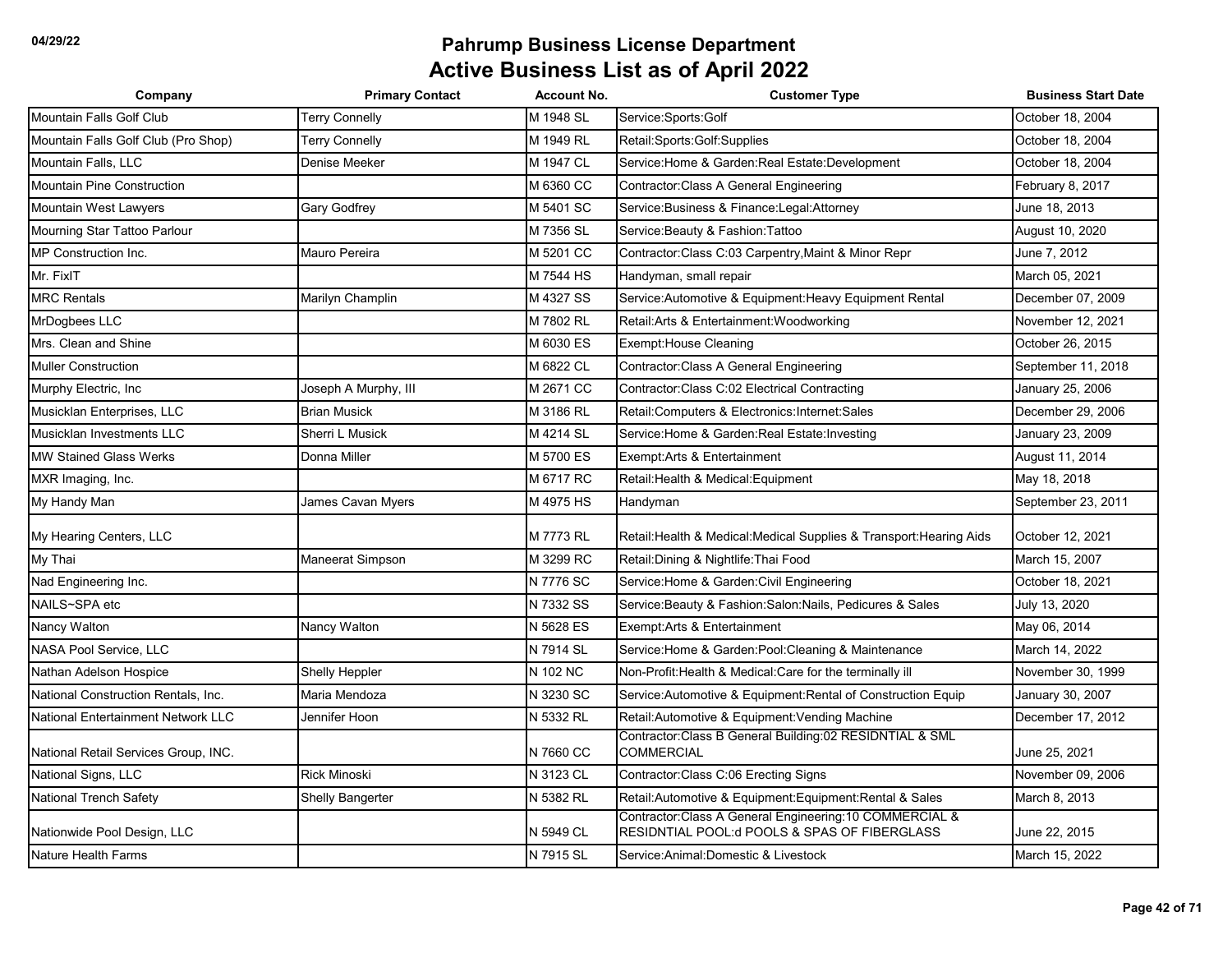| Company                                   | <b>Primary Contact</b>   | <b>Account No.</b> | <b>Customer Type</b>                                                           | <b>Business Start Date</b> |
|-------------------------------------------|--------------------------|--------------------|--------------------------------------------------------------------------------|----------------------------|
| NCMM, LLC                                 |                          | N 6329 WL          | Wholesale: Cultivation, Marijuana                                              | December 14, 2016          |
| NCMM, LLC                                 |                          | N 6328 WL          | Wholesale: Cultivation, Marijuana                                              | December 14, 2016          |
| NCMM, LLC                                 |                          | N 6525 WL          | Wholesale:Recreational Marijuana                                               | September 13, 2017         |
| NE, INC.                                  |                          | N 7876 CC          | Contractor:Class C:02 Electrical Contracting                                   | February 09, 2022          |
| NectarTek LLC                             |                          | N 6900 WL          | Retail: Health & Medical: Hemp Manufacturing & Extraction                      | December 20, 2018          |
| Nedco Supply                              | Dana Orr                 | N 215 WC           | Wholesale:Automotive & Equipment:Electrical Distributor                        | June 07, 1995              |
| <b>NeFertiti Fashion LLC</b>              |                          | N 7183 RL          | Retail: Beauty & Fashion: Clothing                                             | October 18, 2019           |
| Nelbud Services Group, INC                |                          | N 6221 CC          | Contractor: Class C:41 Fire Protection Contracting                             | June 17, 2016              |
| Nelson Hiniker Striping Inc               | Peter Hiniker            | N 5347 CC          | Contractor: Class A General Engineering: 02 HIGHWAYS                           | January 17, 2013           |
| Nelson Surveying, LLC                     | Boyd Nelson              | N 3212 SL          | Service: Home & Garden: Civil Engineering: Surveying                           | January 17, 2007           |
| <b>NeNe's Beauty Supply</b>               |                          | N 7327 RS          | Retail: Beauty & Fashion: Beauty Supply                                        | July 2, 2020               |
| <b>Neroathletics</b>                      |                          | N 6760 RL          | Retail: Beauty & Fashion: Clothing                                             | June 28, 2018              |
| <b>NES Fitness &amp; Wellness</b>         |                          | N 7266 SS          | Service: Health & Medical: Instructor: Personal                                | February 27, 2020          |
| <b>NETGIRL Enterprises Web Design</b>     | Patricia Grooms          | N 1046 SS          | Service:Computers & Electronics:Internet:Website:Design & Hosting              | November 26, 2003          |
| Nevada Bell                               | <b>Ruthann Contreras</b> | N 310 SC           | Service:Computers & Electronics:Communications                                 | August 08, 1994            |
| Nevada Beverage Company                   | Daniel Hanneke           | N 165 WC           | Wholesale: Dining & Nightlife: Beverage: Liquor & Wine                         | September 19, 1994         |
| Nevada Beverage Company II                | Nikki Wagner             | N 625 RC           | Retail: Gifts & Miscellaneous: Gift                                            | February 20, 1998          |
| Nevada Beverage Group LLC                 |                          | N 7367 WL          | Wholesale: Dining & Nightlife: Beverage: Bottling Company                      | August 19, 2020            |
| Nevada Dance Centre                       |                          | N 6269 SS          | Service:Arts & Entertainment,Dance Stud                                        | September 21, 2016         |
| Nevada Desert Lounge                      |                          | N 6870 RS          | Retail:Dining & Nightlife:Bar                                                  | November 20, 2018          |
| Nevada Desert Lounge                      |                          | N 6922 RS          | Retail: Dining & Nightlife: Bar                                                | January 16, 2019           |
| Nevada Geo-Tech, Inc                      | Michael J Sullivan       | N 021 SC           | Service: Home & Garden: Soil Testing, Pad certification                        | November 27, 2000          |
| Nevada Gun Works                          | Fe Grayblas              | N 5584 RC          | Retail:Gifts & Miscellaneous:Weapons:Firearms:Manufacturing                    | March 11, 2014             |
| Nevada Heart and Vascular Center Resh LLP |                          | N 7383 SP          | Service:Health & Medical:Medical:Cardiologist                                  | September 14, 2020         |
| Nevada Homes LLC                          |                          | N 7352 CL          | Contractor: Class B General Building: 02 RESIDNTIAL & SML<br><b>COMMERCIAL</b> | August 6, 2020             |
| Nevada Hospice Care, LLC                  |                          | N 7134 SL          | Exempt:Health & Medical                                                        | September 4, 2019          |
| Nevada Legal Press                        | Jeremiah J Donovan       | N 754 SC           | Service: Media: Newspaper                                                      | July 16, 1999              |
| Nevada Natural Medicines, LLC             |                          | N 7180 WL          | Wholesale: Cultivation & Production; Marij                                     | October 17, 2019           |
| Nevada Organic Remedies LLC               |                          | N 6745 WL          | Wholesale: Cultivation, Marijuana, Deliver                                     | June 15, 2018              |
| Nevada Orthotics & Prosthetics            | Michelle Peluaga         | N 5457 SC          | Service;Orthotics,Prosthetics                                                  | September 11, 2013         |
| Nevada Quality Rock Inc                   | Jim Wulfenstein          | N 856 RC           | Retail:Home & Garden:Sand & Gravel                                             | March 23, 2004             |
| Nevada Realty                             |                          | N 5925 SC          | Service: Home & Garden: Real Estate                                            | May 13, 2015               |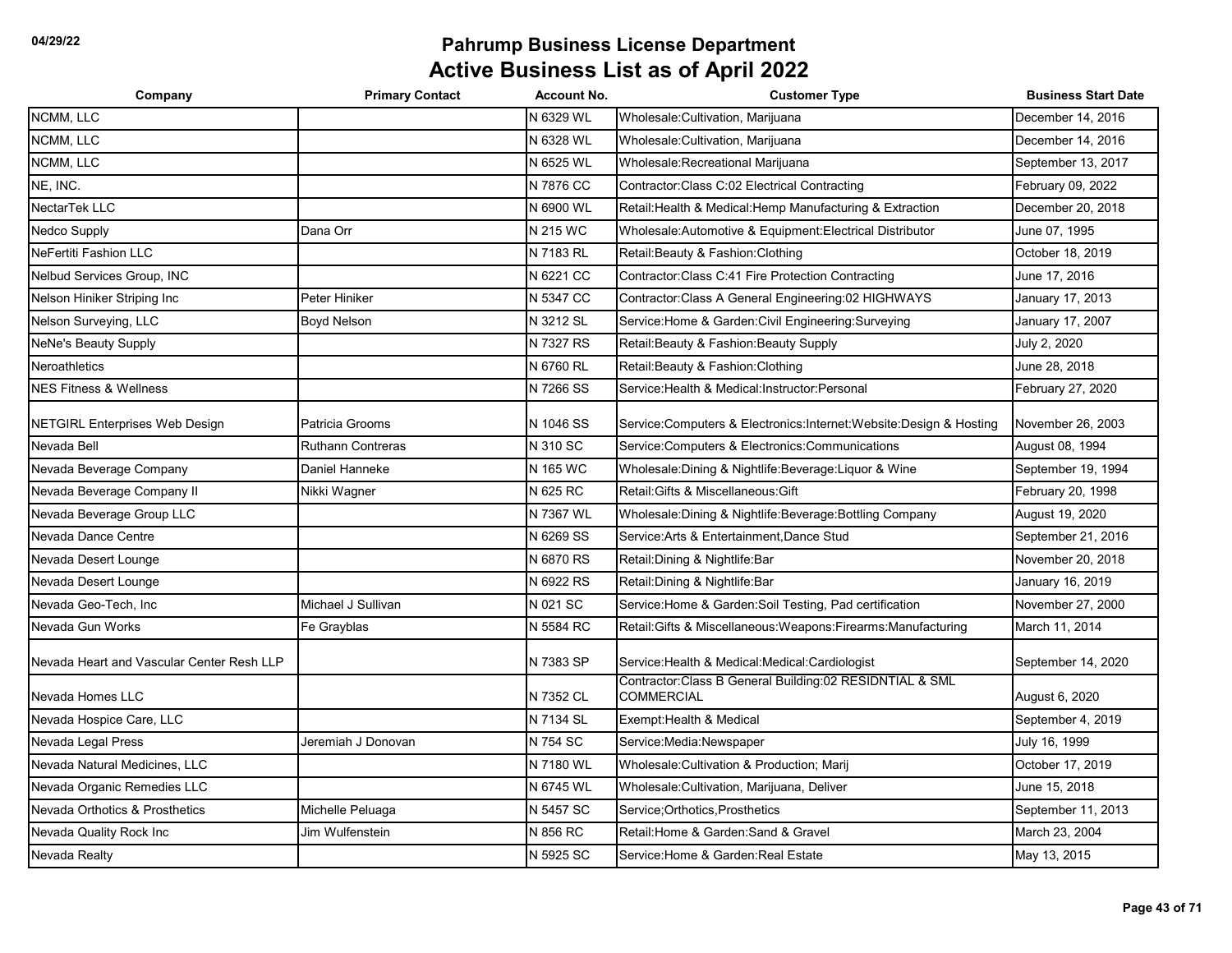| Company                                             | <b>Primary Contact</b> | <b>Account No.</b> | <b>Customer Type</b>                                                  | <b>Business Start Date</b> |
|-----------------------------------------------------|------------------------|--------------------|-----------------------------------------------------------------------|----------------------------|
| NEVADA SERV CO                                      |                        | N 7525 CL          | Contractor: Class C:21 Refrigerate & Air-Condition                    | February 10, 2021          |
| Nevada Sign                                         |                        | N 7948 CC          | Contractor: Class C:06 Erecting Signs                                 | April 22, 2022             |
| Nevada Solar Group                                  |                        | N 7480 CC          | Retail: Home & Garden: Solar Systems Sales                            | 12/08/2020                 |
| Nevada Standardbred Association, Inc.               |                        | N 7617 NC          | Non-Profit: Business & Finance                                        | May 17, 2021               |
| Nevada State Bank                                   | Judy A Chambers        | N 510 RC           | Service: Business & Finance: Bank: Commercial                         | January 20, 1998           |
| Nevada Sun Services, LLC                            |                        | N 7881 CL          | Contractor: Class C:02 Electrical Contracting                         | February 17, 2022          |
| Nevada Title and Payday Loans, Inc                  | Karen Alciatore        | N 5327 SL          | Service: Business & Finance: Loan: Payday                             | December 11, 2012          |
| Nevada Treasure RV Resort                           |                        | N 6879 SL          | Service: Travel & Transportation: RV: RV park-bar-restaurant-spa-bowl | December 4, 2018           |
| Nevada West Mobile Home Park, LLC                   | lan Zuniga             | N 3745 SL          | Service: Home & Garden: Mobile Home: Park                             | November 29, 2007          |
| Nevada Western Heritage Foundation                  | Lyn Shirky             | N 4614 NC          | Non-Profit: Arts & Entertainment: Event Promoter                      | October 21, 2010           |
| NEVCO Air Conditioning & Sheet Metal                | Danny L Parrott        | N 780 CC           | Contractor: Class C:21 Refrigerate & Air-Condition                    | August 21, 1997            |
| Never Forgotten Animal Society Inc                  |                        | N 7576 NC          | Non-Profit:Animal:Dog Rescue                                          | April 08, 2021             |
| Neverland Nursery & Navigational Academy            |                        | N 6276 SS          | Service: Community: Child Care: Day Care: 4 or less                   | September 27, 2016         |
| New Beginnings Counseling Centers                   |                        | N 6990 SL          | Service: Health & Medical: Counseling Services-Education              | March 18, 2019             |
| NEW FOCUS COUNSELING CENTER OF<br><b>NEVADA LLC</b> |                        | N 7504 SL          | Service: Health & Medical: Counseling                                 | January 14, 2021           |
| New Perspectives Behavioral Health LLC              |                        | N 7542 SL          | Service: Health & Medical: Rehabilitative Mental Health               | March 04, 2021             |
| New You Salon and Spa                               |                        | N 7684 SS          | Service: Beauty & Fashion: Salon: Hair                                | July 22, 2021              |
| NEXT CHAPTER THERAPY LLC                            |                        | N 7514 SL          | Service: Health & Medical: Behavioral Health Service                  | January 29, 2021           |
| Next Level Door & Millwork, Inc.                    |                        | N 7005 CC          | Contractor: Class C:03 Carpentry, Maint & Minor Repr                  | April 1, 2019              |
| <b>NextGen Integrated Solutions</b>                 |                        | N 6310 CL          | Contractor: Class C:02 Electrical Contracting                         | November 04, 2016          |
| NextStep Consulting Engineers, LLC                  |                        | T 7207 SL          | Service: Home & Garden: Civil Engineering                             | December 6, 2019           |
| <b>Nicco Construction LLC</b>                       |                        | N 6796 CL          | <b>Contractor: Class B General Building</b>                           | July 31, 2018              |
| Nicco's Pizza                                       | Rebecca Sorensen       | N 5577 SL          | Service: Dining & Nightlife                                           | March 03, 2014             |
| Nickmar Pricemarking LLC                            |                        | N 6793 RL          | Retail: Business & Finance: Office: Supply & Delivery                 | July 26, 2018              |
| No Loose Ends Salon                                 |                        | N 6988 SS          | Service: Beauty & Fashion: Salon: Hair & Nail                         | March 18, 2019             |
| No To Abuse/Family to Family                        | Celia P Garrity        | N 3019 NC          | Non-Profit:Community:Crisis Center                                    | August 18, 2006            |
| Norvic Demolition, Inc.                             | <b>Billy Vasavez</b>   | N 4627 CC          | Contractor: Class A General Engineering: 13 WRECKING BUILDINGS        | November 12, 2010          |
| <b>Nourishing Concepts</b>                          |                        | N 7573 RS          | Retail: Health & Medical: Nutrition & Weight Loss Program             | April 01, 2021             |
| Novum-U Inc.                                        |                        | N 7907 SC          | Service: Home & Garden                                                | March 04, 2022             |
| NRC Concrete and Landscape, LLC                     |                        | N 5947 CC          | Contractor: Class A General Engineering                               | June 18, 2015              |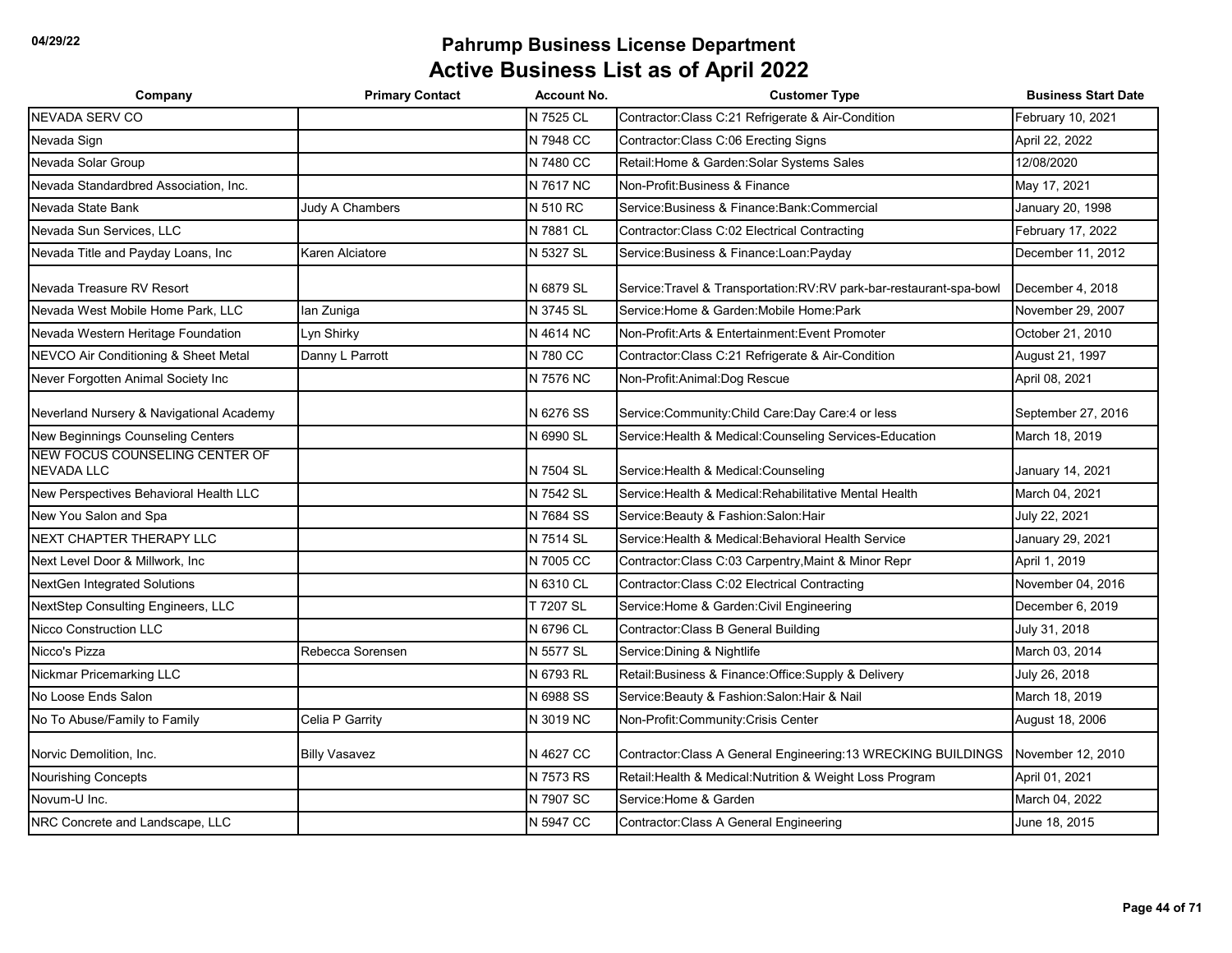| Company                                   | <b>Primary Contact</b>           | <b>Account No.</b> | <b>Customer Type</b>                                                         | <b>Business Start Date</b> |
|-------------------------------------------|----------------------------------|--------------------|------------------------------------------------------------------------------|----------------------------|
| Nu Tone, Inc.                             | Leilani Armstrong                | N 4763 CC          | Contractor:Class B General Building:02 RESIDNTIAL & SML<br><b>COMMERCIAL</b> | March 15, 2011             |
| Nuclear Care Partners, LLC                |                                  | N 6321 SL          | Service: Health & Medical: Care: Home                                        | December 6, 2016           |
| Nye Communities Coalition, Inc            | Tammy Moore                      | N 2247 NC          | Non-Profit:Community:Drug, alcohol prevention                                | May 06, 2005               |
| Nye County Construction, LLC              | Duane & Sandra Frehner/Tim Hafen | N 125 CL           | <b>Contractor:Class A General Engineering</b>                                | October 30, 1999           |
| <b>Nye County Consultants Association</b> |                                  | N 7412 SC          | Service:Consultant                                                           | October 28, 2020           |
| <b>Nye County Crematory</b>               | Eric J Lee                       | N 537 SC           | Service:Community:Cemetery:Cremation Service                                 | August 22, 2002            |
| Nye County Veterinary Hospital            | Dondi R Biermeyer                | N 525 SS           | Service: Animal: Veterinary: Hospital                                        | July 06, 1994              |
| Nye Emporium                              |                                  | N 7597 RS          | Retail: Beauty & Fashion: Second Hand: Thrift Store                          | April 26, 2021             |
| Nye Farm Tech, Ltd.                       |                                  | N 6431 WL          | Wholesale:Cultivation, Marijuana                                             | May 11, 2017               |
| <b>Nye Natural Medicinal Solutions</b>    |                                  | N 6407 WL          | Wholesale: Production, Marijuana                                             | April 7, 2017              |
| Nye Natural Medicinal Solutions, LLC      |                                  | N 6416 WL          | Wholesale: Cultivation, Marijuana                                            | April 24, 2017             |
| O' Happy Bread LLC                        |                                  | O 6617 RL          | Retail: Dining & Nightlife: Bakery                                           | January 26, 2018           |
| O K Monroe Firearms Training LLC          | <b>Basil Monroe</b>              | O 5873 SL          | Service: Home & Garden: Security                                             | March 17, 2015             |
| Oak Tree Counseling                       |                                  | O 7941 SS          | Service: Health & Medical: Rehabilitative Mental Health                      | April 08, 2022             |
| Oasis Landscaping LLC                     | Ernesto Apolinar                 | O 4624 SL          | Handyman                                                                     | November 04, 2010          |
| O'Brien's Bar & Grill                     |                                  | O 7309 SS          | Service: Dining & Nightlife                                                  | June 1, 2020               |
| Office Depot Business Services Grp        | Attn: Tax Department             | O 154 RC           | Retail: Business & Finance: Office: Supply & Delivery                        | September 29, 1999         |
| Office Managing Services, LLC             | <b>Michael Reiner</b>            | O 5217 SL          | Service: Automotive & Equipment: Consultant: Office Managment                | July 1, 2012               |
| OG Farms LLC                              |                                  | O 7547 WL          | Retail:Health & Medical:Hemp Product Sales                                   | April 12, 2021             |
| Ohana Home Care, LLC                      |                                  | O 6348 SL          | Service: Health & Medical: Care                                              | January 26, 2017           |
| <b>Ohana Matters LLC</b>                  |                                  | O 7043 WL          | Retail: Health & Medical: Hemp Extraction Facility                           | May 2, 2019                |
| OhJah Japanese Steak House                | Zhi Gang Wang                    | O 4488 RC          | Retail: Dining & Nightlife: Japanese                                         | June 04, 2010              |
| Old Republic Title Company of Nevada      |                                  | O 7030 SC          | Service: Business & Finance: Title: Agency                                   | April 19, 2019             |
| Old West Market                           |                                  | O 6463 RL          | Retail: Gifts & Miscellaneous: Convenience Store                             | June 26, 2017              |
| <b>Olsen Livestock</b>                    | Shaun Olsen                      | O 1140 SS          | Service:Animal:Domestic & Livestock                                          | April 15, 2004             |
| Olson Erectors, Inc.                      | Gary R Olson                     | O 4413 CC          | Contractor:Class C:03 Carpentry, Maint & Minor Repr                          | July 30, 2009              |
| Olson Iron, Inc.                          | Gary Olson                       | O 2606 CC          | Contractor: Class C: 14 Steel Reinforcing & Erection                         | December 08, 2005          |
| Olson's Maintenance & Repairs LLC         |                                  | O 6788 SL          | Service: Home & Garden: Maintenance                                          | July 23, 2018              |
| On Guard Fire Protection                  |                                  | O 7717 CC          | Contractor: Class C:41 Fire Protection Contracting                           | August 26, 2021            |
| One Hour Air Conditioning                 | Jason Ring                       | O 3960 CL          | Contractor: Class C:21 Refrigerate & Air-Condition                           | May 15, 2008               |
| One Hour Electric                         |                                  | O 7635 CL          | Contractor: Class C:02 Electrical Contracting                                | May 26, 2021               |
| OPI                                       | Ted Zimmerman                    | O 795 RC           | Retail: Business & Finance: Copiers                                          | October 01, 1996           |
| Opportunity Village                       |                                  | O 7735 NC          | Non-Profit:Community:Disability support group                                | September 14, 2021         |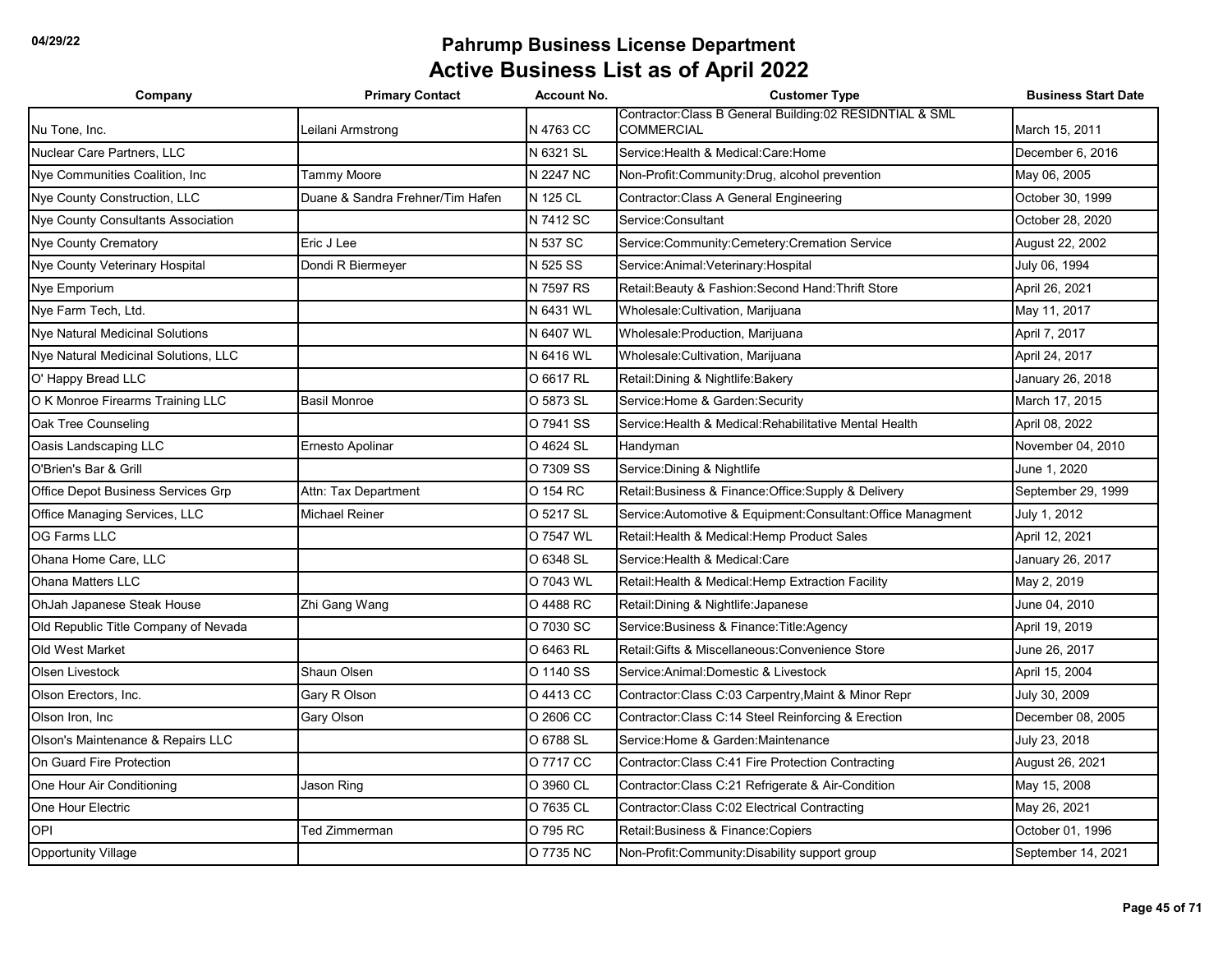| O 5796 SL<br>Opti-Guard Pest & Termite Control, LLC<br>Davon J Spears<br>Service: Animal: Pest Control<br>O 7264 SL<br>OptimuMedicine LLC<br>Service:Health & Medical:Ambulance Service | January 08, 2015<br>February 19, 2020<br>March 11, 1997<br>October 03, 2005 |
|-----------------------------------------------------------------------------------------------------------------------------------------------------------------------------------------|-----------------------------------------------------------------------------|
|                                                                                                                                                                                         |                                                                             |
|                                                                                                                                                                                         |                                                                             |
| O 780 RS<br><b>Oranda's Water Gardens</b><br>Louis A Woodland<br>Retail: Home & Garden: Water garden supplies & plants                                                                  |                                                                             |
| O'Reilly Auto Parts #3648<br><b>Christie Meadors</b><br>O 2509 RC<br>Retail: Automotive & Equipment: Parts: Accessories                                                                 |                                                                             |
| O 7967 ES<br>Exempt: Home & Garden: Mobile Delivery Services<br>Orion Logistics                                                                                                         | April 28, 2022                                                              |
| Orkin Pest Control<br>O 650 SC<br>Service: Animal: Pest Control<br>John Fontanini                                                                                                       | December 06, 1995                                                           |
| Oscar's Place To Go<br>O 7960 RS<br>Service:restaurant                                                                                                                                  | April 27, 2022                                                              |
| Our Beauty Bar<br>O 7357 SL<br>Service: Beauty & Fashion: Salon                                                                                                                         | August 11, 2020                                                             |
| Retail: Arts & Entertainment: Fireworks: Class C<br><b>Outlaw Pyrotechnics</b><br>Kelly Bernard<br>O 1161 RS                                                                            | May 14, 2004                                                                |
| Outrun Racing LLC<br>O 6916 SL<br>Service: Automotive & Equipment: Car: Mechanic: Mobile                                                                                                | January 16, 2019                                                            |
| Over the Hump Advertising<br>O 6925 SS<br>Service: Media: Newspaper                                                                                                                     | January 22, 2019                                                            |
| O 7906 SL<br>Owl Light Counseling LLC<br>Service: Health & Medical: Rehabilitative Mental Health                                                                                        | March 04, 2022                                                              |
| P & S Locksmith Services<br>Phillip H Otellio<br>P 718 SS<br>Service: Home & Garden: Locksmith: Residental & Commerical                                                                 | October 05, 1998                                                            |
| P. Town Deliveries<br>P 6951 ES<br>Exempt: Home & Garden: Mobile Delivery Services                                                                                                      | February 12, 2019                                                           |
| P 6006 CC<br>Contractor: Class C:01 Plumbing & Heating Contractng<br>P1 Group, Inc.                                                                                                     | September 18, 2015                                                          |
| P3 Health Partners Medical Group<br>P 6893 SC<br>Service: Health & Medical: Physician Service Primary Care                                                                              | December 13, 2018                                                           |
| Pacific Experts<br>P 7484 CL<br>Contractor: Class A General Engineering                                                                                                                 | 12/14/2020                                                                  |
| Pahrump Arts Council (PAC)<br><b>PAC Treasurer</b><br>P 150 NC<br>Non-Profit: Arts & Entertainment                                                                                      | July 28, 1994                                                               |
| Pahrump Auto Body & Glass, Inc.<br>Dianna Rice<br>P 875 SC<br>Retail: Automotive & Equipment: Auto: Body Shop                                                                           | October 10, 1994                                                            |
| Pahrump Cardiology and Family Practice<br>P 7303 SL<br>Service: Health & Medical: Medical: Cardiologist                                                                                 | May 14, 2020                                                                |
| Pahrump Cardiology and Family Practice 3<br>P 7789 SL<br>Service: Health & Medical: Family: Practice                                                                                    | October 26, 2021                                                            |
| P 7612 RC<br>Pahrump Care Pharmacy<br>Retail: Health & Medical: Prescription Drugs                                                                                                      | May 13, 2021                                                                |
| Retail: Gifts & Miscellaneous: Convenience Store: Gas Station<br>Pahrump Circle K<br>P 7358 RL                                                                                          | August 11, 2020                                                             |
| Pahrump Community Church Preschool<br>P 2102 NC<br>M Roy Bell<br>Non-Profit:Community:Preschool                                                                                         | January 16, 2002                                                            |
| Pahrump Community Church, Inc<br>P 2539 NC<br>Non-Profit:Community:Church<br>Michael Roy Bell                                                                                           | October 24, 2005                                                            |
| Pahrump Creative Imagery<br>P 6367 ES<br>Exempt:Arts & Entertainment:Photographer                                                                                                       | February 15, 2017                                                           |
| Pahrump Dermatology<br>Jeffrey R Gunter<br>P 212 SC<br>Service: Health & Medical: Medical                                                                                               | November 13, 1996                                                           |
| Pahrump Dermatology & Skin Cancer<br>Mark Halls Tahery<br>P 5631 SC<br>Service: Health & Medical: Dermatologist                                                                         | May 06, 2014                                                                |
| Pahrump Dialysis Center<br>P 189 SC<br>Jamie Beyer<br>Service: Health & Medical: Dialysis                                                                                               | September 13, 1999                                                          |
| Pahrump Disability Outreach Program<br>David Boruchowitz<br>P 4526 NC<br>Non-Profit: Community: Disability support group                                                                | July 28, 2010                                                               |
| Pahrump Family Dental<br>Maria Schwinkendorf<br>P 2400 SC<br>Service:Health & Medical:Dental:Office                                                                                     | July 26, 2005                                                               |
| Pahrump Family Mortuary, LLC<br>Mildred Janssen<br>P 424 SL<br>Service:Community:Cemetery:Mortuary & Creamatory                                                                         | April 29, 1999                                                              |
| Pahrump Golf, LLC<br>P 6886 SL<br>Service: Business & Finance: Business Management                                                                                                      | December 12, 2018                                                           |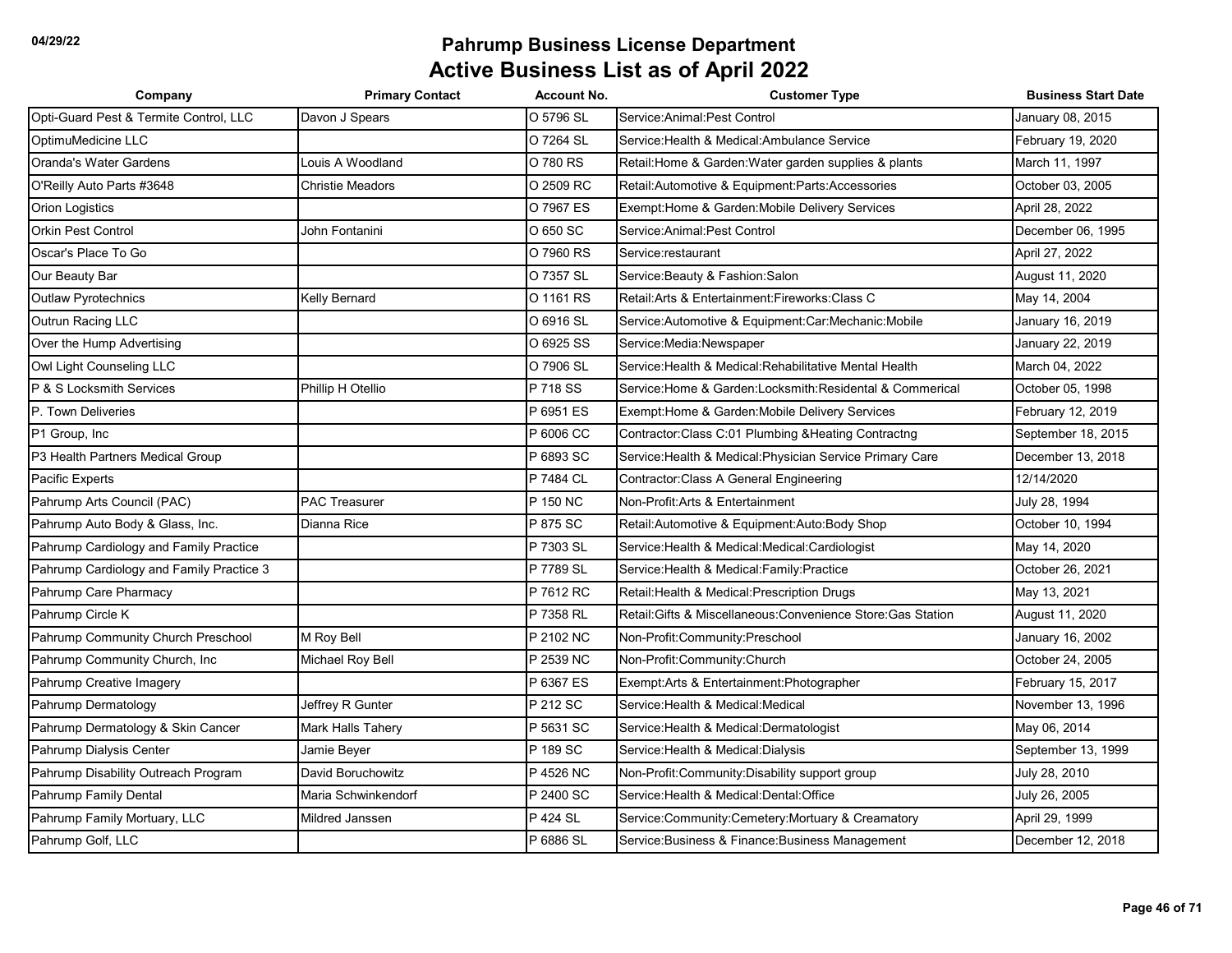| Company                                   | <b>Primary Contact</b> | <b>Account No.</b> | <b>Customer Type</b>                                                              | <b>Business Start Date</b> |
|-------------------------------------------|------------------------|--------------------|-----------------------------------------------------------------------------------|----------------------------|
| Pahrump Grooming LLC                      |                        | P 7723 SL          | Service: Animal: Dog & Cat: Grooming                                              | August 27, 2021            |
| Pahrump Gun & Ammo LLC                    |                        | P 7685 RL          | Retail:Gifts & Miscellaneous:Weapons:Firearms:Ammo & Accessories  July 27, 2021   |                            |
| Pahrump Gunfighters                       | Patricia Curtis        | P4681 NC           | Non-Profit: Arts & Entertainment: Historical Re-enactment                         | January 14, 2011           |
| Pahrump Health & Rehabilitation Center    | Patti Groth            | P 502 SL           | Service: Health & Medical: Nursing Facility                                       | December 24, 2000          |
| Pahrump Healthcare                        |                        | P 7577 SL          | Service: Health & Medical                                                         | April 08, 2021             |
| Pahrump Honey Company                     | Donald W Charleboix    | P 4500 RS          | Retail: Dining & Nightlife: Honey Sales                                           | June 22, 2010              |
| Pahrump Legal Services                    |                        | P 7957 SL          | Service: Business & Finance: Legal: Services                                      | April 27, 2022             |
| Pahrump Life Magazine                     | Ronald L Frazier       | P 4583 RL          | Service: Media: Advertising: Publishing                                           | September 27, 2010         |
| Pahrump Liquidations                      |                        | P 7550 RS          | Retail: Gifts & Miscellaneous: Store                                              | March 23, 2021             |
| Pahrump Lodge 2796 BPO Elks               | Fred Beeman            | P 4105 NC          | Non-Profit:Community:Benevolent Order                                             | October 07, 2008           |
| Pahrump Music Conservatory & Fine Arts    |                        | A 7515 SS          | Service: Arts & Entertainment: Music: Publishing, sound recording                 | February 04, 2021          |
| Pahrump Nugget Hotel & Gambling Hall      | George O'Hara          | P 3110 RLX         | Service: Arts & Entertainment: Casino & Hotel                                     | October 31, 2006           |
| Pahrump Oral Surgery                      | Jay Selznick, MD       | P 3043 RC          | Service:Health & Medical:Dental:Oral Surgery Medical Practice                     | August 31, 2006            |
| Pahrump Pediatrics LLC                    |                        | P 7952 SL          | Service: Health & Medical: Pediatric Physician                                    | April 26, 2022             |
| Pahrump Photography, LLC                  | Elena Arms             | P 4991 SL          | Retail: Arts & Entertainment: Photo: Studio                                       | April 17, 2011             |
| Pahrump Pistachios LLC                    |                        | P 6339 RL          | Retail                                                                            | January 10, 2017           |
| Pahrump Podiatry                          | Nina Montoya           | P 4753 SC          | Service: Health & Medical: Podiatric                                              | March 08, 2011             |
| Pahrump Print                             | Kenneth R Mounce       | S 886 RC           | Retail: Business & Finance: Printing                                              | August 04, 1999            |
| Pahrump Rentals, Inc.                     | Karen M Thomas         | P 496 RC           | Retail: Automotive & Equipment: Equipment: Rental & Sales                         | July 08, 1994              |
| Pahrump RV Park                           |                        | P 6372 SL          | Service:RV park                                                                   | February 17, 2017          |
| Pahrump Sanitation                        | Lynn Hibdon            | P 612 SS           | Service: Home & Garden: Septic Pumping service                                    | July 25, 1997              |
| Pahrump Second-Hand Deals LLC             |                        | P 7583 RL          | Retail: Beauty & Fashion: Second Hand                                             | April 12, 2021             |
| Pahrump Senior Center, Inc.               | Ola Smith              | P 127 NC           | Non-Profit:Community:Senior Center                                                | September 11, 2002         |
| Pahrump Social Powwow, Inc.               | Paula Elefante         | P 5007 NC          | Non-Profit: Arts & Entertainment: Event Promoter                                  | October 25, 2011           |
| Pahrump Station Laundromat                | Raymond J Wulfenstein  | P 32 SC            | Service: Beauty & Fashion: Laundromat                                             | December 04, 2000          |
| Pahrump Utility Company, Inc.             | Gregory T Hafen II     | P 4945 SC          | Service: Home & Garden: Utilities: Water & wastewater                             | August 30, 2011            |
| Pahrump Valley Adult Softball Association |                        | P 5914 NC          | Non-Profit:Community:Athletic League                                              | April 28, 2015             |
| Pahrump Valley Air Conditioning           | <b>Richard Hargis</b>  | P 3720 CS          | Contractor: Class C:21 Refrigerate & Air-Condition: b AIR-<br><b>CONDITIONING</b> | November 05, 2007          |
| Pahrump Valley Auto Plaza, LLC            | John L Gibbons         | P 868 RL           | Retail: Automotive & Equipment: New & Used: Sales                                 | April 06, 2004             |
| Pahrump Valley Battery LLC                |                        | P 5978 RL          | Retail: Automotive & Equipment: Parts                                             | August 11, 2015            |
| Pahrump Valley Carpet Care, LLC           | Jim Molt               | P 3302 SL          | Service: Home & Garden: Cleaning: Carpet: Upholstery                              | March 19, 2007             |
| Pahrump Valley Chamber of Commerce        | Salli Kerr             | P 3333 NC          | Non-Profit:Community:Development                                                  | April 06, 2007             |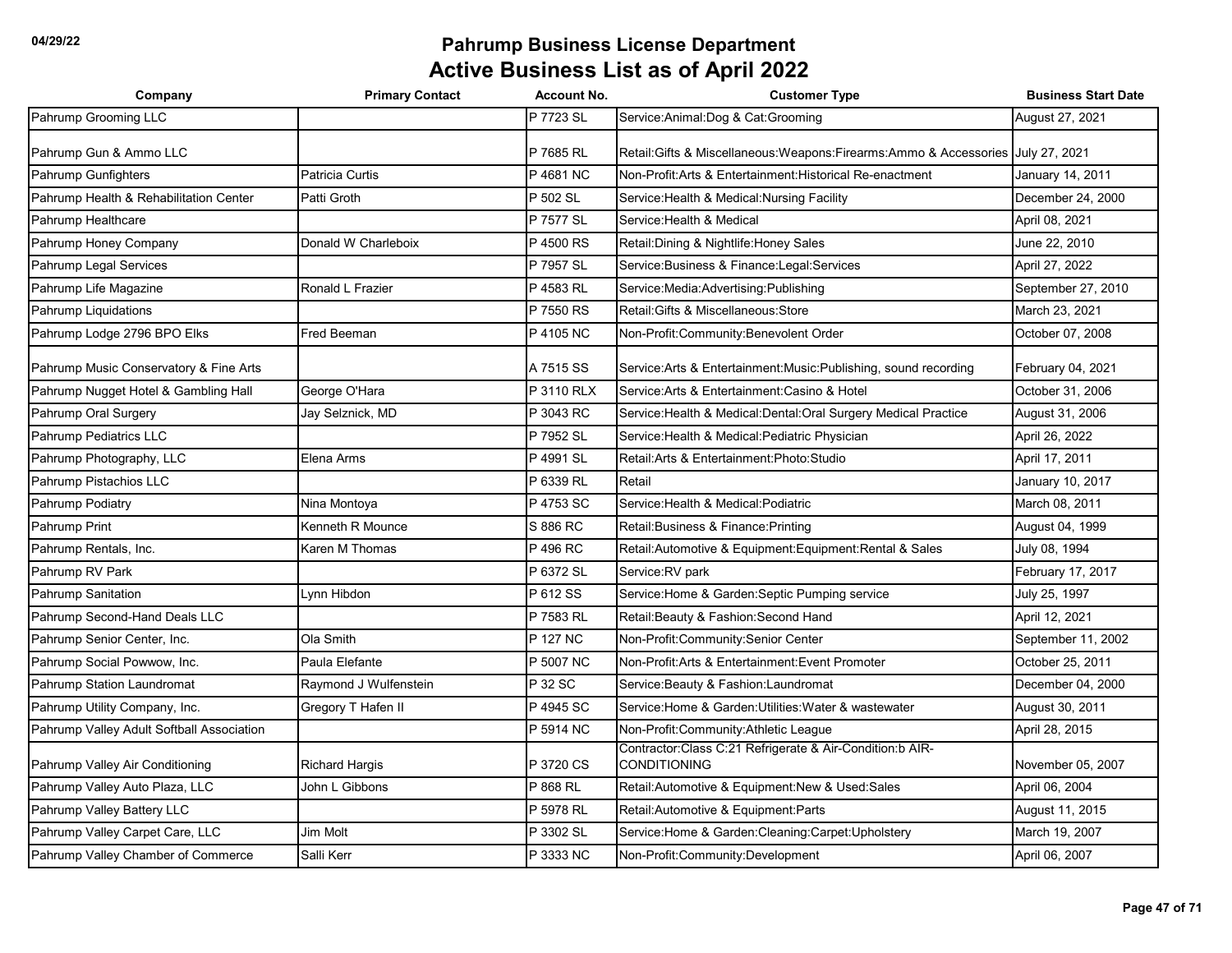| Company                                | <b>Primary Contact</b>  | <b>Account No.</b> | <b>Customer Type</b>                                                           | <b>Business Start Date</b> |
|----------------------------------------|-------------------------|--------------------|--------------------------------------------------------------------------------|----------------------------|
| Pahrump Valley Counseling              | Ramona Sanchez          | P 5163 SL          | Service: Health & Medical: Counseling                                          | April 24, 2012             |
| Pahrump Valley Disposal                | Tina Rieger             | P 151 SC           | Service: Health & Medical: Waste Pick up & disposal                            | June 06, 1988              |
| Pahrump Valley Disposal, Inc. #2       | John Shea               | P 4596 SC          | Retail: Automotive & Equipment: Salvage & Recycling                            | October 11, 2010           |
| Pahrump Valley Glass                   | Steven D Neal           | P 4947 CL          | Contractor: Class C:08 Glass & Glazing Contracting                             | August 30, 2011            |
| Pahrump Valley Gravel                  | <b>Christine Murphy</b> | P 230 RS           | Retail: Home & Garden: Landscaping Material                                    | June 30, 1994              |
| Pahrump Valley Irrigation              |                         | P 7656 SS          | Service: Home & Garden: Lawn Care Maintenance                                  | June 21, 2021              |
| Pahrump Valley Lions Club              | Joyce E Campbell        | P 5671 NC          | Non-Profit:Community:Charitable Organization                                   | June 30, 2014              |
| Pahrump Valley Plumbing, LLC           | Scott Cox               | P 5528 CL          | Contractor: Class C:01 Plumbing & Heating Contractng: d PLUMBING               | January 07, 2014           |
| Pahrump Valley Recycling               | <b>Chuck Bailey</b>     | P 4475 WC          | Service: Community: Recycling Paper & Aluminum                                 | May 21, 2010               |
| Pahrump Valley Recycling-1             | Chuck Bailey            | P 5441 WC          | Wholesale;recycling;metal                                                      | August 14, 2013            |
| Pahrump Valley Roasters #1-CLOSED      | Mary Ann Wiberg         | P 4115 WC          | Retail: Dining & Nightlife: Beverage: Coffee: Roasting Facility                | October 17, 2008           |
| Pahrump Valley Roasters / Caffe Chilly |                         | P 7918 RL          | Retail: Dining & Nightlife: Snack Bar                                          | April 08, 2022             |
| Pahrump Valley Speedway                | Chad Broadhead          | P 4487 RS          | Retail: Arts & Entertainment: Speedway                                         | June 04, 2010              |
| Pahrump Valley Storage                 |                         | P 7274 SL          | Service: Moving: Storage: Mini Storage                                         | March 5, 2020              |
| Pahrump Valley Times                   | Marie Wujek             | P 2172 RP          | Service: Media: Newspaper                                                      | January 08, 2003           |
| Pahrump Valley United Methodist Church | <b>Judy Franklin</b>    | P 4449 NC          | Non-Profit:Community:Church                                                    | April 20, 2010             |
| Pahrump Valley Winery                  | Gretchen Loken          | P 2435 RC          | Retail: Dining & Nightlife: Winery                                             | August 18, 2005            |
| Pahrump Youth Softball Association     |                         | P 7847 EC          | <b>Exempt:Sporting Opportunities</b>                                           | December 30, 2021          |
| PAIN IN THE PIPE PLUMBING, LLC         |                         | P 7503 CL          | Contractor: Class C:01 Plumbing & Heating Contractng                           | January 14, 2021           |
| <b>Palatial Patio Covers LLC</b>       |                         | P 7750 CL          | Contractor:Class C:14 Steel Reinforcing & Erection:h AWNINGS &<br>LOUVRES      | October 01, 2021           |
| Paldi Steel Services, Inc.             | Rodney Paldi            | P 4421 CC          | Contractor:Class C:14 Steel Reinforcing & Erection:b STRUCTURAL<br>STEEL       | August 13, 2009            |
| Palmeira Home Health                   |                         | P 6142 SL          | Service: Health & Medical: Care: Home: Reidential for under 10 Seniors         | March 17, 2016             |
| Pampered Pups Grooming Salon & Spa     |                         | P 6528 ES          | Service: Animal: Dog: Grooming                                                 | September 20, 2017         |
| Pam's Card Shop                        |                         | P 7870 ES          | Exempt:Retail                                                                  | February 09, 2022          |
| Pams Long Term Storage                 | Pamela C Barnett        | P 510 ES           | Service: Moving: Storage                                                       | June 20, 2002              |
| <b>Panchev Construction</b>            |                         | P 6945 CS          | Contractor: Class B General Building: 02 RESIDNTIAL & SML<br><b>COMMERCIAL</b> | February 6, 2019           |
| Panda Express #971                     | John F Theuer           | P 1789 RC          | Retail: Dining & Nightlife: Chinese: Dine in & take out                        | July 09, 2004              |
| Paper Stacks LLC                       |                         | P 7558 WL          | Retail: Dining & Nightlife: Cottage Foods                                      | March 23, 2021             |
| Paquita's Tacos                        |                         | P 6950 RS          | Retail: Dining & Nightlife: Fast Food: mobile                                  | February 11, 2019          |
| PAR Electrical Contractors, Inc.       | Marilyn Demarest        | P 3767 CC          | Contractor: Class C:02 Electrical Contracting                                  | December 24, 2007          |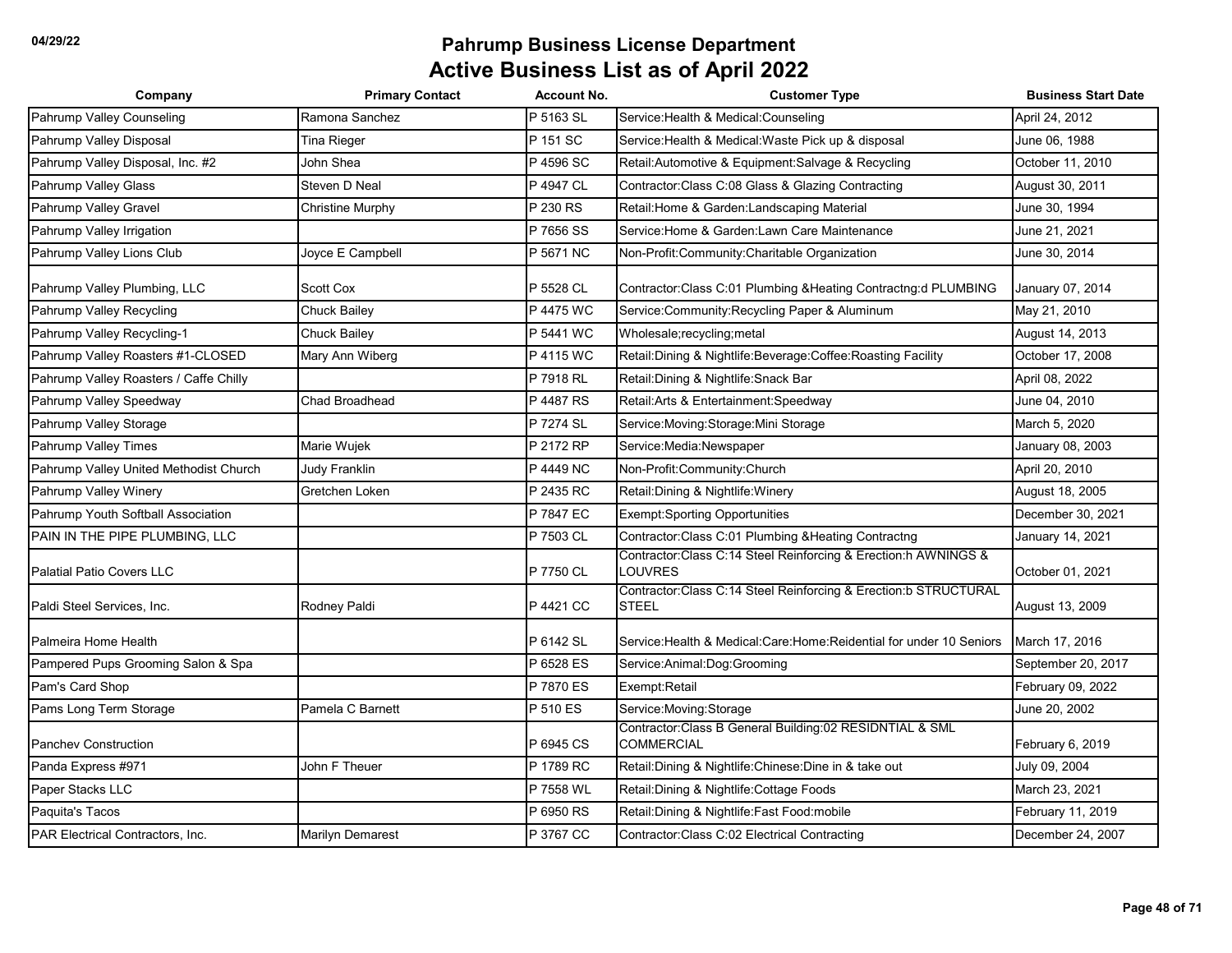| Company                           | <b>Primary Contact</b> | <b>Account No.</b> | <b>Customer Type</b>                                                                                      | <b>Business Start Date</b> |
|-----------------------------------|------------------------|--------------------|-----------------------------------------------------------------------------------------------------------|----------------------------|
| PAR Western Line Contractors, LLC |                        | P 7929 CL          | Contractor: Class A General Engineering                                                                   | March 21, 2022             |
| Paradise Amusements Inc           |                        | P 7260 RC          | Retail: Arts & Entertainment: Carnival                                                                    | February 18, 2020          |
| Paradise Management               |                        | P 7365 SL          | Service: Health & Medical: Care: Personal Assistance                                                      | August 19, 2020            |
| Parker's Kawasaki                 | Dawn Mayer             | P 2997 RL          | Retail:Automotive & Equipment:Motorcycle:ATV                                                              | July 28, 2006              |
| Passick Pools, LLC                |                        | P 7477 CL          | Contractor: Class A General Engineering: 10 COMMERCIAL &<br>RESIDNTIAL POOL: d POOLS & SPAS OF FIBERGLASS | 11/20/2020                 |
| Patio Covers 4 Less LLC           |                        | P 7351 CL          | Contractor: Class C:14 Steel Reinforcing & Erection:h AWNINGS &<br><b>LOUVRES</b>                         | August 6, 2020             |
| Patrick's Signs, Inc              | Taylor Lamb            | P 5223 CS          | Contractor: Class C:06 Erecting Signs                                                                     | July 09, 2012              |
| Patriot Contractors, LLC          | Marty Cook             | P 4271 CL          | <b>Contractor:Class A General Engineering</b>                                                             | September 30, 2009         |
| Paul M Healey CPA LTD             | Paul Healey            | P 4983 SC          | Service: Business & Finance: Certified Public Accountant                                                  | October 03, 2011           |
| Paver Sealing Pros LLC            |                        | P 7324 CL          | Contractor:Class C:04 Painting & Decorating:a PAINTING                                                    | June 29, 2020              |
| PC Enterprises                    |                        | P 7607 SS          | Retail: Automotive & Equipment: Salvage & Recycling                                                       | April 29, 2021             |
| PCI Sand & Gravel                 |                        | P 6837 SL          | Retail: Home & Garden: Septic Tanks: Manufacture & Delivery                                               | October 10, 2018           |
| <b>Peacock Station Foods</b>      |                        | P 7077 ES          | Retail: Gifts & Miscellaneous                                                                             | June 7, 2019               |
| Peak Pool Plastering, Inc.        | John LaBreche          | P 2639 CC          | Contractor: Class A General Engineering: 10 COMMERCIAL &<br><b>RESIDNTIAL POOL</b>                        | January 05, 2006           |
| Pennie Beccia                     |                        | P 7896 SS          | Service: Health & Medical: Massage: Therapist                                                             | February 25, 2022          |
| Penny Electric, LLC               | Kim Hysell             | P 5199 CL          | Contractor: Class C:02 Electrical Contracting                                                             | June 4, 2012               |
| Pepsi Bottling Group              | <b>Teri Mavis</b>      | P 4262 RL          | Retail: Dining & Nightlife: Beverage                                                                      | March 04, 2009             |
| <b>Perfect Home Products</b>      | <b>Eric Slusher</b>    | P 4463 CP          | Contractor: Class C:14 Steel Reinforcing & Erection:h AWNINGS &<br><b>LOUVRES</b>                         | May 03, 2010               |
| Performance Auto                  |                        | P 6376 SS          | Service: Automotive & Equipment: Car: Tire                                                                | February 23, 2017          |
| Performance Builders Inc          |                        | P 6395 CC          | Contractor: Class C:17 Lathing & Plastering                                                               | March 23, 2017             |
| Performance Concrete, LLC         | Ray Boucher            | P 5559 CL          | Contractor:Class C:05 Concrete Contracting                                                                | February 06, 2014          |
| Performance Yacht Rigging         |                        | P 7714 SL          |                                                                                                           | August 23, 2021            |
| Perspective Home Health, Inc.     | Christopher Estiandan  | P 4536 SC          | Service: Health & Medical: In Home Nursing                                                                | August 13, 2010            |
| Pete King Commercial, LLC         | Angela Velez           | P 4003 CL          | Contractor: Class C:04 Painting & Decorating                                                              | June 24, 2008              |
| Pete King Corp                    |                        | P 7864 CC          | Contractor: Class C:04 Painting & Decorating                                                              | February 09, 2022          |
| Peter's Carpet Cleaning           | Pete Constantacos      | P 949 SS           | Service: Home & Garden: Cleaning: Carpet: Upholstery                                                      | August 01, 2003            |
| Pete's Auto Clinic                | Angie Escudero         | P 4409 RS          | Retail: Automotive & Equipment: Repair                                                                    | July 27, 2009              |
| Pete's Meats & Treats             | Peter Ellis            | P 5819 SL          | Retail: Dining & Nightlife: Fast Food: mobile                                                             | January 26, 2015           |
| Pets Are Worth Saving             |                        | P 6140 NC          | Non-Profit:Animal                                                                                         | March 16, 2016             |
| <b>Phantom Fireworks</b>          | Bruce J Zoldan         | P 564 RC           | Retail: Arts & Entertainment: Fireworks: Class C                                                          | May 24, 2002               |
| Phillip G Greene                  | Jennifer E Greene      | P 168 ES           | Exempt: Handyman: Lawn Maintenance                                                                        | February 20, 1998          |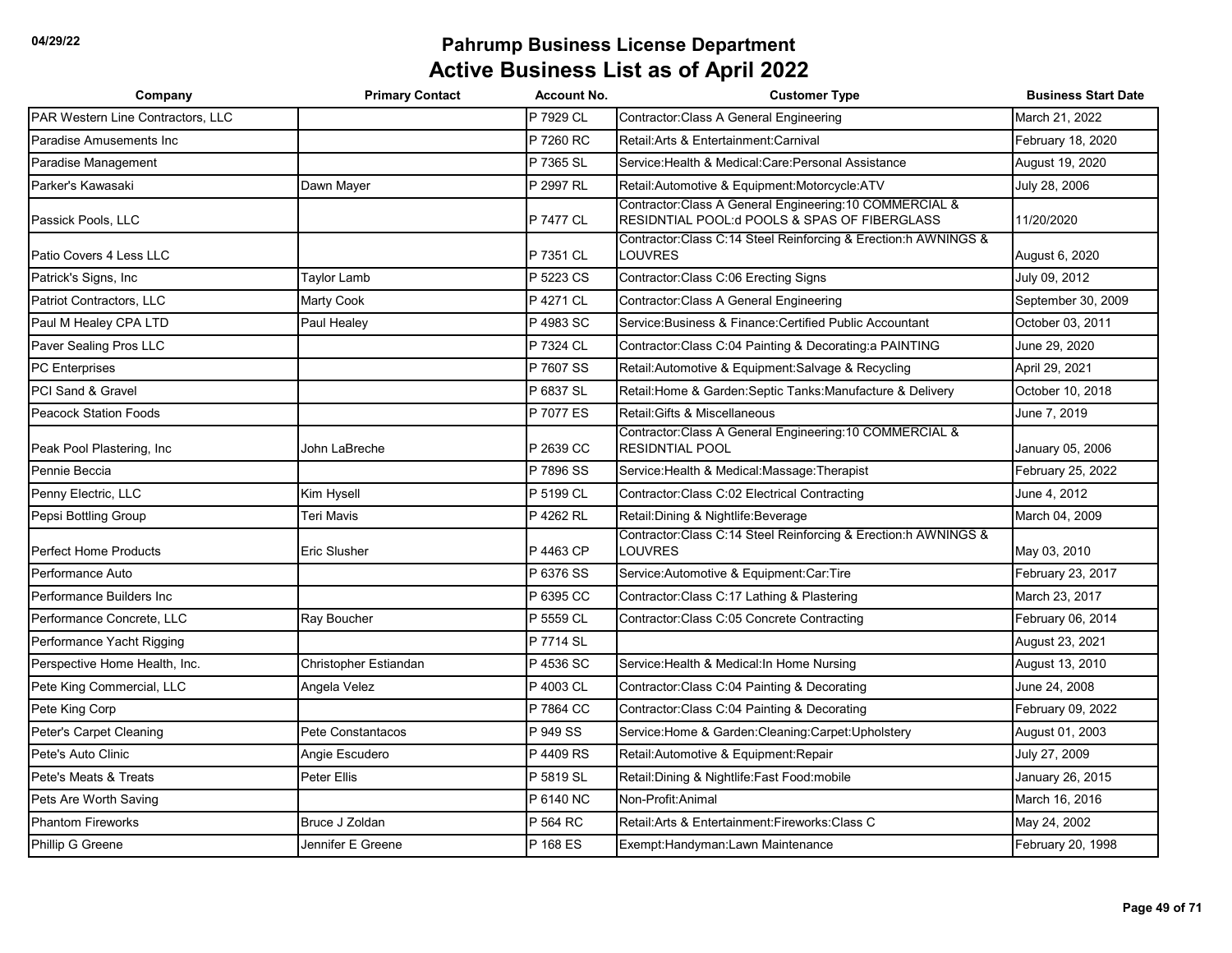| Company                            | <b>Primary Contact</b> | <b>Account No.</b> | <b>Customer Type</b>                                                                                      | <b>Business Start Date</b> |
|------------------------------------|------------------------|--------------------|-----------------------------------------------------------------------------------------------------------|----------------------------|
| Phoenix Fire Protection, LLC       | Tim Myszkowski         | P 4276 CL          | Contractor:Class C:41 Fire Protection Contracting:a AUTOMATIC<br><b>FIRE SPRINKLERS</b>                   | October 02, 2009           |
| Phone Zone                         |                        | P 6048 RL          | Retail                                                                                                    | November 30, 2015          |
| Physicians Choice Home Health Care | Nicola Fox             | P 2879 SC          | Service: Health & Medical: Care: Home: Provider                                                           | April 19, 2006             |
| PI Media                           |                        | P 6714 SL          | Service: Business & Finance: Digital Marketing Agency                                                     | May 17, 2018               |
| Pioneer Territory CASA, Inc.       | Willi Baer             | P 5046 NC          | Non-Profit:Community:Court Appointed Advocates                                                            | December 13, 2011          |
| Pipeline Micro Holdings Inc        |                        | P 7044 SC          | Service: Business & Finance                                                                               | May 2, 2019                |
| Pitbull Pest Control, Inc.         | Kelly Dunn             | P 3791 SC          | Service: Animal: Pest Control                                                                             | January 16, 2008           |
| Pizza Hut Of Pahrump               | <b>Bryant Peterson</b> | P 5493 RL          | Retail: Dining & Nightlife: Bar & Restaurant                                                              | November 14, 2013          |
| Pizza Tower LLC                    |                        | P 7837 RL          | Retail: Dining & Nightlife: Italian                                                                       | December 21, 2021          |
| PJ Fire & Security Monitoring      | <b>Patrick Conte</b>   | P 5208 SC          | Service: Monitor System and Fire Alarms                                                                   | June 13, 2012              |
| PJ's Photography                   | Tina Runnion           | P 2246 ES          | Service: Arts & Entertainment: Photo                                                                      | December 09, 2005          |
| Ploughbody Associates LLC          |                        | P 7564 SL          | Service: Health & Medical                                                                                 | March 24, 2021             |
| <b>PMD Ventures</b>                |                        | P 7318 SL          | Service: Health & Medical: Psychiatric Service-Out Patient                                                | June 12, 2020              |
| PMI-Solutions, LLC                 |                        | P 6643 SL          | Service:Community:Mail                                                                                    | February 22, 2018          |
| Polar Air Heating & Cooling        |                        | P 6312 CC          | Contractor: Class C:21 Refrigerate & Air-Condition: b AIR-<br><b>CONDITIONING</b>                         | November 17, 2016          |
| Polished by Mrs. Parker            |                        | P 7838 SS          | Service: Beauty & Fashion: Salon: Nail                                                                    | December 27, 2021          |
| Pools R Us LLC                     |                        | P 7047 CL          | Contractor: Class A General Engineering: 10 COMMERCIAL &<br><b>RESIDNTIAL POOL</b>                        | May 7, 2019                |
| POOLWERX PAHRUMP                   |                        | D 7613 RL          | Retail:Sports:Pool:Supplies                                                                               | May 05, 2021               |
| Poppy the Pizza Guys               |                        | P 7619 RL          | Retail: Dining & Nightlife: Fast Food: mobile                                                             | May 17, 2021               |
| Port of Subs, Inc. Store 94        |                        | P 7551 RC          | Retail: Dining & Nightlife: Fast Food                                                                     | March 18, 2021             |
| Post and Place                     |                        | P 7419 ES          | Exempt:Arts & Entertainment:Photographer                                                                  | 11/13/2020                 |
| Pour House                         |                        | P 6254 SC          | Service: Dining & Nightlife                                                                               | September 1, 2016          |
| Power Plus                         |                        | P 7624 CL          | Contractor:Class C:02 Electrical Contracting                                                              | May 18, 2021               |
| PPAS-LV, LLC                       |                        | P 6364 CL          | Contractor: Class A General Engineering: 10 COMMERCIAL &<br>RESIDNTIAL POOL: d POOLS & SPAS OF FIBERGLASS | February 14, 2017          |
| PPP. LLC                           |                        | P 7720 SL          | Service: Home & Garden: Property Management                                                               | August 26, 2021            |
| Precious Care Agency, LLC          |                        | P 6046 SL          | Service: Health & Medical: Care: Home: Non-Medical                                                        | November 20, 2015          |
| Precious Slut Tattoo Company       | <b>Tracy Coates</b>    | P 584 RL           | Retail: Beauty & Fashion: Tattoo: Body Piercing, novelty retail                                           | July 26, 2002              |
| Precision Electric, Inc.           | Michelle Strison       | P 4420 CC          | Contractor: Class C:02 Electrical Contracting                                                             | March 23, 2010             |
| Precision Roofing Inc              |                        | P 7736 CC          | Contractor:Class C:15 Roofing & Siding                                                                    | September 16, 2021         |
| <b>Preferred Electric LLC</b>      | Ken Eastwood           | P 5728 CL          | Contractor:Class A General Engineering:09 PIERS & FOUNDATIONS September 16, 2014                          |                            |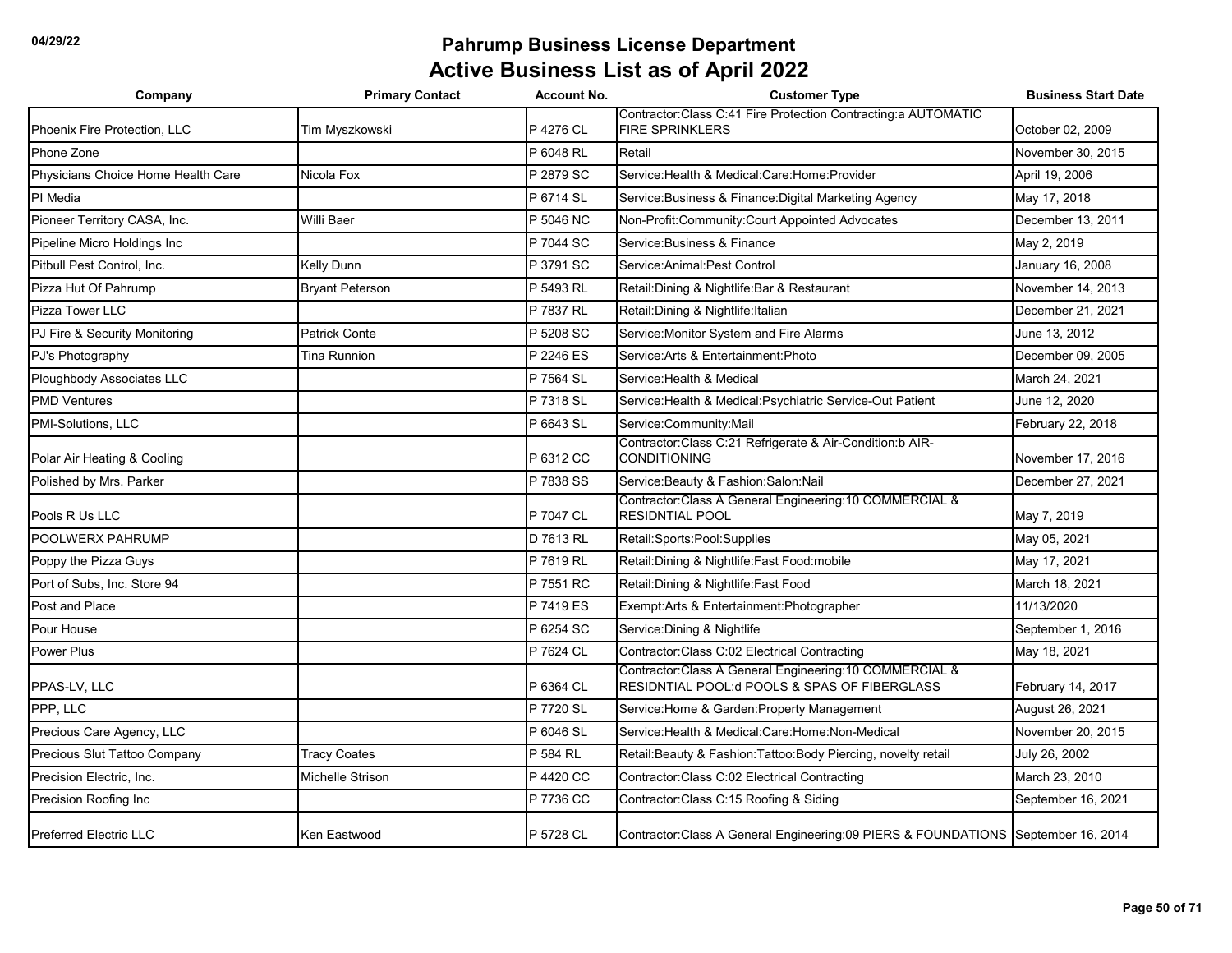| Company                                   | <b>Primary Contact</b>  | <b>Account No.</b> | <b>Customer Type</b>                                                               | <b>Business Start Date</b> |
|-------------------------------------------|-------------------------|--------------------|------------------------------------------------------------------------------------|----------------------------|
| Preferred RV Resort Owners Association    | James Horton            | P 320 NC           | Non-Profit:Co-op RV Park                                                           | August 08, 1994            |
| <b>Premier Homes Direct</b>               |                         | J 7510 SL          | Service: Home & Garden: Real Estate: Investing                                     | January 22, 2021           |
| <b>Premier Solar Solutions LLC</b>        |                         | P 6844 CL          | Contractor: Class C:02 Electrical Contracting                                      | October 22, 2018           |
| Premium Sunrooms & Outdoor Living, Inc    |                         | P 7588 CC          | Contractor: Class B General Building: 05 PREFABRICATD STEEL<br><b>STRUCTURE</b>    | April 16, 2021             |
| Prestige Custom Cabinets LLC              | Carmela Stalker         | P 4323 CL          | Contractor: Class C:03 Carpentry, Maint & Minor Repr: b FINISH<br><b>CARPENTRY</b> | April 29, 2009             |
| Prestige Painting and Drywall LLC         |                         | P 7865 CL          | Contractor: Class C:04 Painting & Decorating                                       | January 21, 2022           |
| Prestige Ultrasound                       |                         | P 7561 SL          | Service: Health & Medical: Medical: Mobile Medical Services                        | March 24, 2021             |
| Prestigious Community Care Services       |                         | P 7101 SL          | Service: Health & Medical: Wellness Events Coordinator                             | July 18, 2019              |
| Prestigious Personal Care Services        |                         | P 7100 SL          | Service: Health & Medical: Care                                                    | July 18, 2019              |
| Prevent bad health.com                    |                         | P 7491 ES          | Retail: Computers & Electronics: Internet: Sales: Health & Skin Care<br>Products   | December 28, 2020          |
| Price Is Right                            | <b>Marilu Scott</b>     | P 157 SS           | Service: Moving: Storage: Mini Storage: RV                                         | January 12, 1999           |
| <b>Pride Communications. Inc.</b>         |                         | P 6540 CC          | Service: Automotive & Equipment: Truck: Dump: Rental                               | September 29, 2017         |
| Priority 1, LLC                           |                         | P 6206 SL          | Service: Home & Garden: Maintenance                                                | May 24, 2016               |
| Pro Media, LLC                            |                         | P 7580 SL          | Service: Arts & Entertainment: Design: Graphic & Web                               | April 12, 2021             |
| <b>Pro Nails</b>                          | Lam Ngoc Van            | P 4913 RS          | Service: Beauty & Fashion: Salon: Nail                                             | July 26, 2011              |
| Pro Tech Air LLC                          |                         | P 7693 CL          | Contractor: Class C:21 Refrigerate & Air-Condition                                 | August 03, 2021            |
| ProCare Hospice Of Nevada, LLC            | Amber Perelgut          | P 5486 SL          | Service: Health & Medical: Care: Hospice                                           | November 6, 2013           |
| Professional Roofing Services             |                         | P 7715 CL          | Contractor: Class C:15 Roofing & Siding: a ROOFING                                 | August 24, 2021            |
| Proficient Patio Covers & Backyard Design | Jessica Lane            | P 4619 CC          | Contractor: Class C:14 Steel Reinforcing & Erection:h AWNINGS &<br><b>LOUVRES</b>  | October 28, 2010           |
| Pro-Line Painting Inc                     | Paul Hirt               | P 2049 CC          | Contractor: Class C:04 Painting & Decorating: a PAINTING                           | January 05, 2005           |
| <b>Proline Roofing</b>                    |                         | P 7843 CC          | Contractor: Class C: 15 Roofing & Siding                                           | December 30, 2021          |
| Property Management Behind the Scenes     |                         | P 7771 SS          | Service: Home & Garden: Property Management                                        | October 12, 2021           |
| <b>Proud Electrical Services</b>          |                         | P 7425 CC          | Contractor: Class C:02 Electrical Contracting                                      | November 24, 2020          |
| Provenza Realty                           | Donna Lamm              | P 500 SS           | Retail: Home & Garden: Real Estate: Sales                                          | August 14, 2000            |
| Provenza-Neth Properties, LLC             | Elizabeth Provenza-Neth | P 455 SL           | Retail:Home & Garden:Real Estate:Sales                                             | February 03, 2000          |
| <b>Prudential Overall Supply</b>          | Merriam Wong            | P 214 SC           | Service: Beauty & Fashion: Laundry Service                                         | October 05, 1999           |
| Psychic of Pahrump                        | Fatima Stevens          | P 3550 SS          | Service: Arts & Entertainment: Psychic: Services                                   | August 24, 2007            |
| P-Town Air Inc.                           | Toni Hernandez          | P 3993 CC          | Contractor: Class C:21 Refrigerate & Air-Condition: b AIR-<br><b>CONDITIONING</b>  | June 17, 2008              |
| P-Town Smoke 'N' More                     |                         | P 6373 RL          | Retail: Beauty & Fashion: Clothing                                                 | February 21, 2017          |
| Pumpkinberry Designs                      |                         | P 6350 ES          | Retail: Gifts & Miscellaneous: Handmade: Items                                     | January 26, 2017           |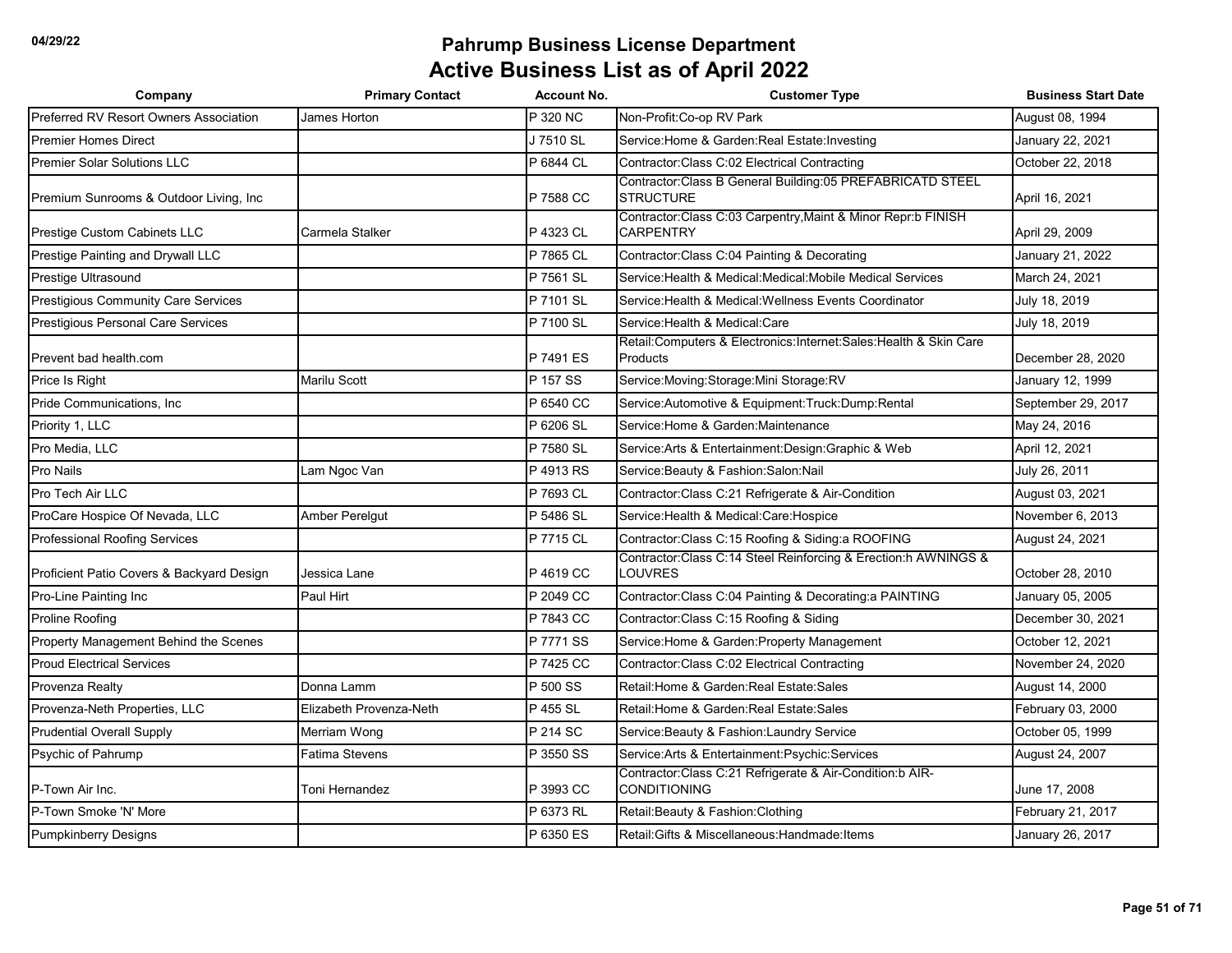| Company                            | <b>Primary Contact</b> | <b>Account No.</b> | <b>Customer Type</b>                                                           | <b>Business Start Date</b> |
|------------------------------------|------------------------|--------------------|--------------------------------------------------------------------------------|----------------------------|
| Purcell Tire NW, Inc               | <b>Ashley Akers</b>    | D 125 RC           | Retail: Automotive & Equipment: Tire: Repair & sales                           | June 30, 1994              |
| Purple Sage Indexing               |                        | P 6341 ES          | Service, Indexing                                                              | January 12, 2017           |
| Purple Tulip Quilts & More         |                        | P 7745 RS          | Retail:Arts & Entertainment:Crafts                                             | September 29, 2021         |
| Q10AA Farms                        | LI Yiqiang             | Q 5725 WS          | Wholesale:Home & Garden:Farming                                                | September 11, 2014         |
| <b>Qik Utilities Systems, LLC</b>  |                        | Q 7639 RL          | Retail: Computers & Electronics: Repair & Sales                                | June 01, 2021              |
| <b>Quality Auto Repair LLC</b>     | Chad Broadhead         | Q 5699 SL          | Service: Automotive & Equipment: Air conditioning: Repair                      | August 8, 2014             |
| <b>Quality Choice Construction</b> |                        | Q7665 CS           | Contractor:Class B General Building                                            | June 29, 2021              |
| <b>Quality Detailing</b>           |                        | Q 7249 ES          | Exempt:Automotive & Detailing                                                  | February 3, 2020           |
| Quality Health Center, LLC         |                        | Q 7969 SL          | Service: Health & Medical: Behavioral Health Service                           | April 28, 2022             |
| <b>Quality Iron</b>                |                        | Q7806 CC           | Contractor: Class C:14 Steel Reinforcing & Erection: b STRUCTURAL<br>STEEL     | November 12, 2021          |
| <b>Quality Movers</b>              |                        | Q 7622 ES          | Service: Moving: Storage                                                       | May 17, 2021               |
| <b>Quality Signs and Designs</b>   |                        | Q 6920 RP          | Retail: Arts & Entertainment: Signs                                            | January 16, 2019           |
| Quest Diagnostics Incorporated     | Sharon Cardoso         | Q 2429 SC          | Service: Health & Medical: Specimen procurement                                | August 16, 2005            |
| Quick Save Storage & Mini Market   | Arnold Muotka          | Q 396 RS           | Retail: Gifts & Miscellaneous: Convenience Store: Mini Market                  | May 19, 2000               |
| Quickdry Response LLC              |                        | Q 7730 CL          | Contractor: Class B General Building: 02 RESIDNTIAL & SML<br>COMMERCIAL        | August 31, 2021            |
| R & K Concrete Cutting Inc         | Donald Pike            | R 5322 CC          | Contractor: Class B General Building                                           | November 30, 2012          |
| R & K Development                  |                        | R 6342 CC          | Contractor: Class B General Building                                           | January 13, 2017           |
| R & R Electric, Inc.               |                        | R 6946 CC          | Contractor: Class C:02 Electrical Contracting                                  | February 7, 2019           |
| R & S Precision Sports LLC         | <b>Russ Bunting</b>    | R 2047 RL          | Retail:Sports:Bicycle & Sporting Goods:Sales, service, & accessories           | January 03, 2005           |
| R C Construction                   |                        | R 7345 CL          | Contractor: Class B General Building: 02 RESIDNTIAL & SML<br>COMMERCIAL        | July 24, 2020              |
| R&O Construction Company           |                        | R 7289 CC          | Contractor: Class B General Building                                           | April 10, 2020             |
| R. E. Horner Realty                | Robert E Horner        | R 1170 SL          | Retail: Home & Garden: Real Estate: Sales                                      | June 04, 2004              |
| R.A.M.M Corporation                | Monte Brown            | R 3925 CC          | Contractor: Class A General Engineering                                        | April 18, 2008             |
| R.L. Gunworks                      |                        | R 7334 ES          | Exempt: Gifts & Miscellaneous: Gunsmithing                                     | July 14, 2020              |
| R.M.C. Interior                    |                        | R 7925 SS          | Service:Home & Garden:Manufacture:Home                                         | March 18, 2022             |
| RadCo Construction LLC             |                        | R 7172 CL          | Contractor: Class B General Building: 02 RESIDNTIAL & SML<br><b>COMMERCIAL</b> | October 10, 2019           |
| Rafael Construction, Inc.          |                        | R 7199 CC          | Contractor: Class B General Building                                           | November 27, 2019          |
| Rafael Framers                     |                        | H 6248 CC          | Contractor: Class C:03 Carpentry, Maint & Minor Repr                           | August 23, 2016            |
| Rain Man, LLC                      |                        | R 7828 SL          | Service:Home & Garden:Real Estate:Rental & Land Development                    | December 13, 2021          |
| Rakeman Plumbing, Inc.             |                        | R 7355 CC          | Contractor: Class C:01 Plumbing & Heating Contractng                           | August 10, 2020            |
|                                    |                        |                    |                                                                                |                            |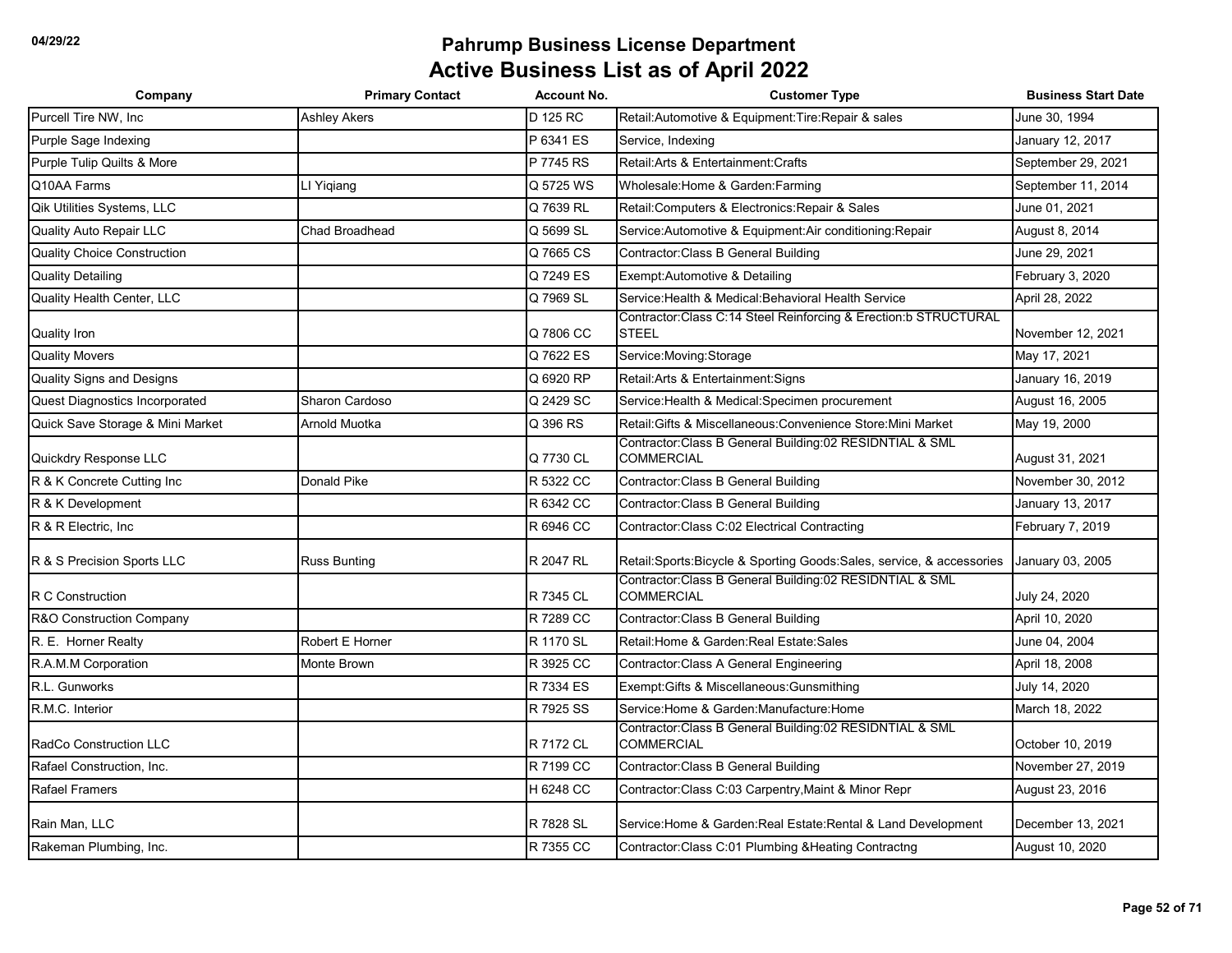| Company                             | <b>Primary Contact</b> | <b>Account No.</b> | <b>Customer Type</b>                                                              | <b>Business Start Date</b> |
|-------------------------------------|------------------------|--------------------|-----------------------------------------------------------------------------------|----------------------------|
| Ramirez Handyman Services           | <b>Victor Ramirez</b>  | R 5881 HS          | Handyman, small repair                                                            | March 26, 2015             |
| Rango's Pit Stop LLC                |                        | R 7933 RL          | Retail: Dining & Nightlife: Fast Food: mobile                                     | March 28, 2022             |
| Rans Consignment                    |                        | R 7024 RS          | Retail:Gifts & Miscellaneous:consignment store                                    | April 15, 2019             |
| Raven Gifts                         |                        | R 7645 RS          | Retail: Arts & Entertainment: Antique                                             | June 08, 2021              |
| Ray Feaster                         | Ray Feaster            | R 3360 CS          | Contractor: Class C:21 Refrigerate & Air-Condition: b AIR-<br><b>CONDITIONING</b> | April 20, 2007             |
| Ray L. Turner                       |                        | R 6571 CS          | Contractor: Class C:05 Concrete                                                   | November 16, 2017          |
| Rcasey Art & Photography            |                        | R 7902 ES          | Retail:Arts & Entertainment:Artist & Art Instructor                               | March 04, 2022             |
| <b>RCI</b> Engineering              | John Land              | R 4158 SC          | Service: Home & Garden: Civil Engineering: Surveying                              | November 21, 2008          |
| RCT, Inc. Storage                   | <b>Constance Tate</b>  | R 345 SC           | Service: Moving: Storage: Self                                                    | December 28, 1999          |
| Realty Executives In Action         | Norma Jean Opatik      | R 4911 SL          | Retail: Home & Garden: Real Estate                                                | July 25, 2011              |
| Ream Drilling LLC                   |                        | R 7798 CL          | Contractor: Class C:23 Drill Wells & Install Pumps                                | November 10, 2021          |
| Rebecca H Oikawa, LMFT, LADC        | Rebecca Oikawa         | R 5420 SS          | Service                                                                           | July 11, 2013              |
| Rebel #48                           |                        | R 6089 SC          | Service: Dining & Nightlife: Delivery: Groceries                                  | January 27, 2016           |
| Rebel #78                           |                        | R 6090 SC          | Service: Dining & Nightlife: Delivery: Groceries                                  | January 27, 2016           |
| Rebfed K9 Kare                      | Regina Zeitlin         | R 5345 ES          | Service: Animal: Dog: In home care                                                | January 17, 2013           |
| <b>Reborn Cabinets</b>              |                        | R 7879 CC          | Contractor: Class B General Building: 02 RESIDNTIAL & SML<br><b>COMMERCIAL</b>    | February 16, 2022          |
| Rebuilding Together Southern Nevada |                        | R 7401 NC          | Non-Profit: Home & Garden: Home Repair, Qualifying Program                        | October 12, 2020           |
| Red Apple Fireworks Co, Ltd.        |                        | R 6459 RL          | Retail: Arts & Entertainment: Fireworks                                           | June 21, 2017              |
| <b>Red Barn Tack</b>                |                        | R 6809 RP          | Retail: Animal: Horse: Tack & Horse Supplies                                      | August 15, 2018            |
| Red Cap Acoustics, Inc.             |                        | R 6272 CC          | Contractor:Class C:04 Painting & Decorating:g ACOUSTICAL TILE                     | September 21, 2016         |
| Red Rock LLC dba Liberty Tax        |                        | L 7421 SC          | Service: Business & Finance: Income Tax Preparation                               | 11/19/2020                 |
| Red Rock Threads, Inc               | <b>Stacy McDougall</b> | R 5471 RC          | Retail: Gifts & Miscellaneous: General Merchandise                                | October 10, 2013           |
| <b>Red Rocket Development</b>       |                        | R 6823 SL          | Service: Business & Finance: Consulting                                           | September 12, 2018         |
| Red Sky BBQ & Catering              | Carmelita Mahunik      | R 2331 RS          | Retail: Dining & Nightlife: Catering                                              | June 24, 2005              |
| Red Star Fence Company              |                        | R 7746 CL          | Contractor: Class AB General Building & Eng                                       | September 29, 2021         |
| Redbox Automated Retail #7          | <b>Travis Winkler</b>  | R 5095 RL          | Service: Arts & Entertainment: Unmanned Rental Kiosk Movies                       | February 03, 2012          |
| Redbox Automated Retail LLC (#6)    | <b>Travis Winkler</b>  | R 4919 RL          | Service: Arts & Entertainment: Unmanned Rental Kiosk Movies                       | July 29, 2011              |
| Redbox Automated Retail, LLC        | Travis Winkler         | R 3594 RL          | Service: Arts & Entertainment: Unmanned Rental Kiosk Movies                       | October 15, 2007           |
| Redbox Automated Retail, LLC.       |                        | R 7201 RL          | Retail: Arts & Entertainment: Video: Rentals & Sales                              | 12/05/2019                 |
| Redmond Fencing LLC                 |                        | R 7539 CL          | Contractor: Class C:25 Fence & Equipping Playground                               | March 01, 2021             |
| Redtree Development Group LLC       |                        | R 7393 CL          | Contractor: Class B General Building: 02 RESIDNTIAL & SML<br><b>COMMERCIAL</b>    | October 2, 2020            |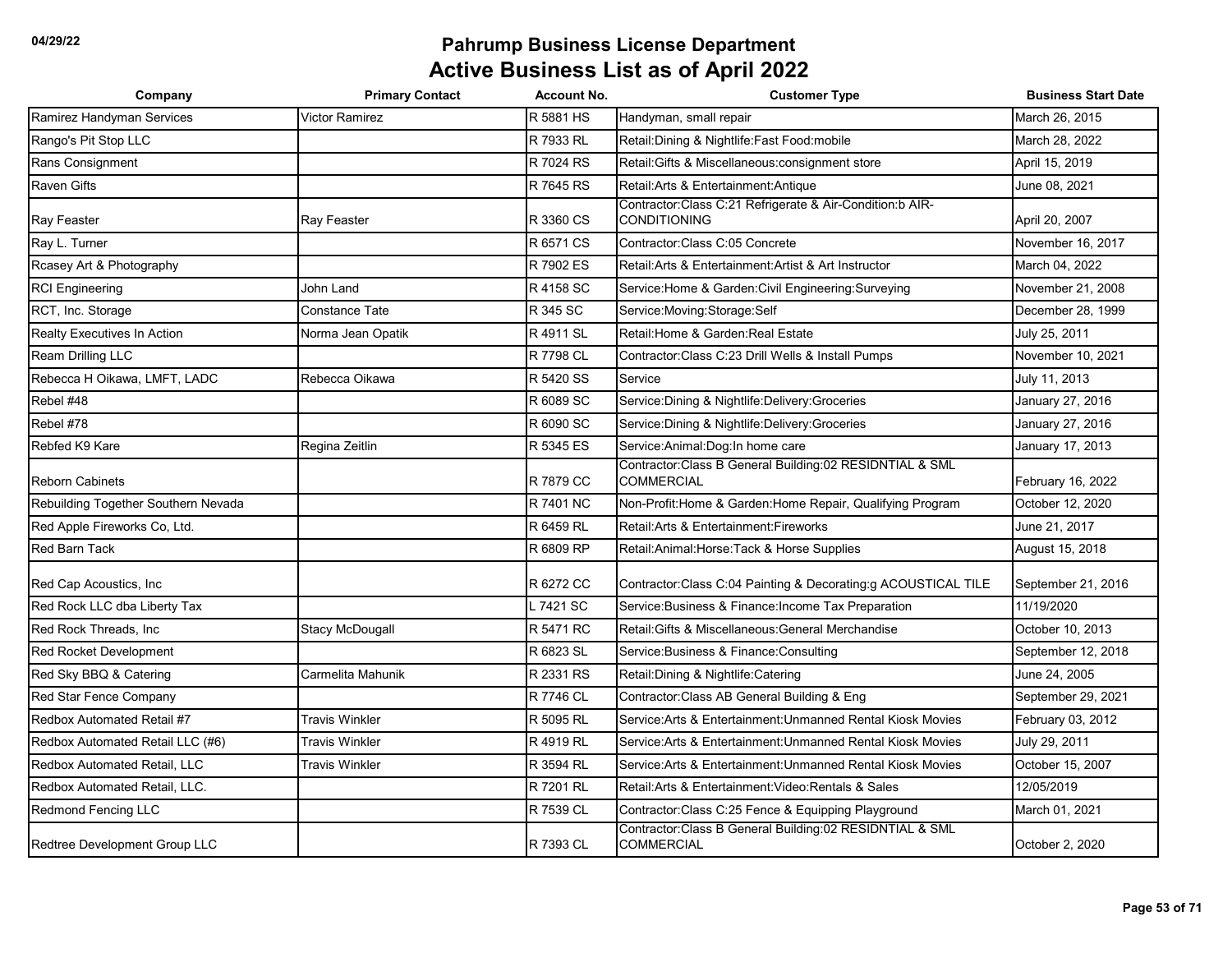| Company                                   | <b>Primary Contact</b>    | <b>Account No.</b> | <b>Customer Type</b>                                                               | <b>Business Start Date</b> |
|-------------------------------------------|---------------------------|--------------------|------------------------------------------------------------------------------------|----------------------------|
| <b>Reflections Healthcare</b>             |                           | R 6468 SL          | Service: Health & Medical                                                          | July 7, 2017               |
| Regenerate Massage Inc                    |                           | R 7131 SC          | Service: Health & Medical: Massage: Therapist                                      | August 21, 2019            |
| Regular Dude Defense                      |                           | R 7562 ES          | Retail: Gifts & Miscellaneous: Weapons: Guns & accessories                         | March 31, 2021             |
| Reika Retail LLC                          |                           | R 7695 SL          | Service: Business & Finance: Consulting: Business: Development                     | August 03, 2021            |
| Reliance Fire Protection, Inc.            |                           | R 7708 CC          | Contractor: Class C:41 Fire Protection Contracting                                 | August 13, 2021            |
| Renewal by Andersen of Las Vegas          |                           | R 7033 CL          | Contractor: Class B General Building: 02 RESIDNTIAL & SML<br><b>COMMERCIAL</b>     | April 23, 2019             |
| Rent 2 Go, Inc                            |                           | R 7291 SC          | Retail:Automotive & Equipment:Equipment:Rental & Sales                             | April 24, 2020             |
| Rent A Center 02935                       | Maryam Tarani             | S 3933 RC          | Retail: Home & Garden: Household Goods Rental & Sales                              | April 23, 2008             |
| Rentokil North America. Inc               | Jessica Hawk              | R 5494 SC          | Service: Animal: Pest Control                                                      | November 14, 2013          |
| Repair Your Ride                          | Steven Brigance           | R 5395 SS          | Service: Automotive & Equipment                                                    | June 05, 2013              |
| Republic Electric, Inc.                   | Julie McFarland           | R 3849 CC          | Contractor: Class C:02 Electrical Contracting                                      | February 29, 2008          |
| Resource Associates of Nevada, Inc.       |                           | R 6152 SC          | Service: Computers & Electronics: Hardware & Software                              | March 25, 2016             |
| Restoration 2, LLC                        |                           | R 7673 CL          | Contractor: Class B General Building: 02 RESIDNTIAL & SML<br><b>COMMERCIAL</b>     | July 13, 2021              |
| reTIRED                                   |                           | R 6762 ES          | Exempt: Arts & Entertainment                                                       | June 27, 2018              |
| <b>Retro Donuts LLC</b>                   |                           | R 7742 RL          | Retail: Dining & Nightlife: Donut                                                  | September 28, 2021         |
| <b>Revamp Custom Pools</b>                |                           | R 7343 CL          | Contractor: Class A General Engineering: 10 COMMERCIAL &<br><b>RESIDNTIAL POOL</b> | July 22, 2020              |
| Reyna's Carnival Eats & Delightful Treats |                           | R 7939 RL          | Retail: Dining & Nightlife: Fast Food: mobile                                      | April 08, 2022             |
| <b>RG Electirc Inc.</b>                   |                           | R 6855 CC          | Contractor: Class C:02 Electrical Contracting                                      | November 2, 2018           |
| Rhinestones Country Bar and Dance Hall    |                           | R 7125 RL          | Retail: Dining & Nightlife: Bar                                                    | August 13, 2019            |
| Rhinestones Deli and Slot House           |                           | R 7126 RL          | Retail: Dining & Nightlife: Deli                                                   | August 13, 2019            |
| Rhino Graphics                            | <b>Richard B Cloutier</b> | R 5342 ES          | Retail: Arts & Entertainment: Design: Graphic                                      | January 10, 2013           |
| <b>Rhodes Cleaning Services</b>           |                           | R 6595 SS          | Service: Home & Garden: Cleaning                                                   | December 29, 2017          |
| <b>Richard Seaton</b>                     | <b>Rick Seaton</b>        | R 5209 ES          | Handyman                                                                           | June 18, 2012              |
| Richmond American Homes Of Nevada, Inc.   |                           | R 7754 CC          | Contractor: Class B General Building: 02 RESIDNTIAL & SML<br><b>COMMERCIAL</b>     | October 06, 2021           |
| <b>Rick's Home Services</b>               | Eric D Peace              | R 5047 HS          | Handyman                                                                           | December 14, 2011          |
| <b>Ridge View Builders LLC</b>            |                           | R 6649 CL          | Contractor: Class B General Building: 02 RESIDNTIAL & SML<br><b>COMMERCIAL</b>     | March 6, 2018              |
| Right Choice Insurance                    |                           | R 6652 SC          | Service: Business & Finance: Insurance                                             | March 6, 2018              |
| Ripple Effect Counseling, LLC             |                           | R 7543 SL          | Service: Health & Medical: Rehabilitative Mental Health                            | March 05, 2021             |
| <b>Rise Broadband</b>                     |                           | R 7174 RL          | Service:Computers & Electronics:Internet                                           | October 14, 2019           |
| Rix Engineering, LLC                      |                           | R 6295 SL          | Service: Home & Garden: Engineering                                                | October 19, 2016           |
|                                           |                           |                    |                                                                                    |                            |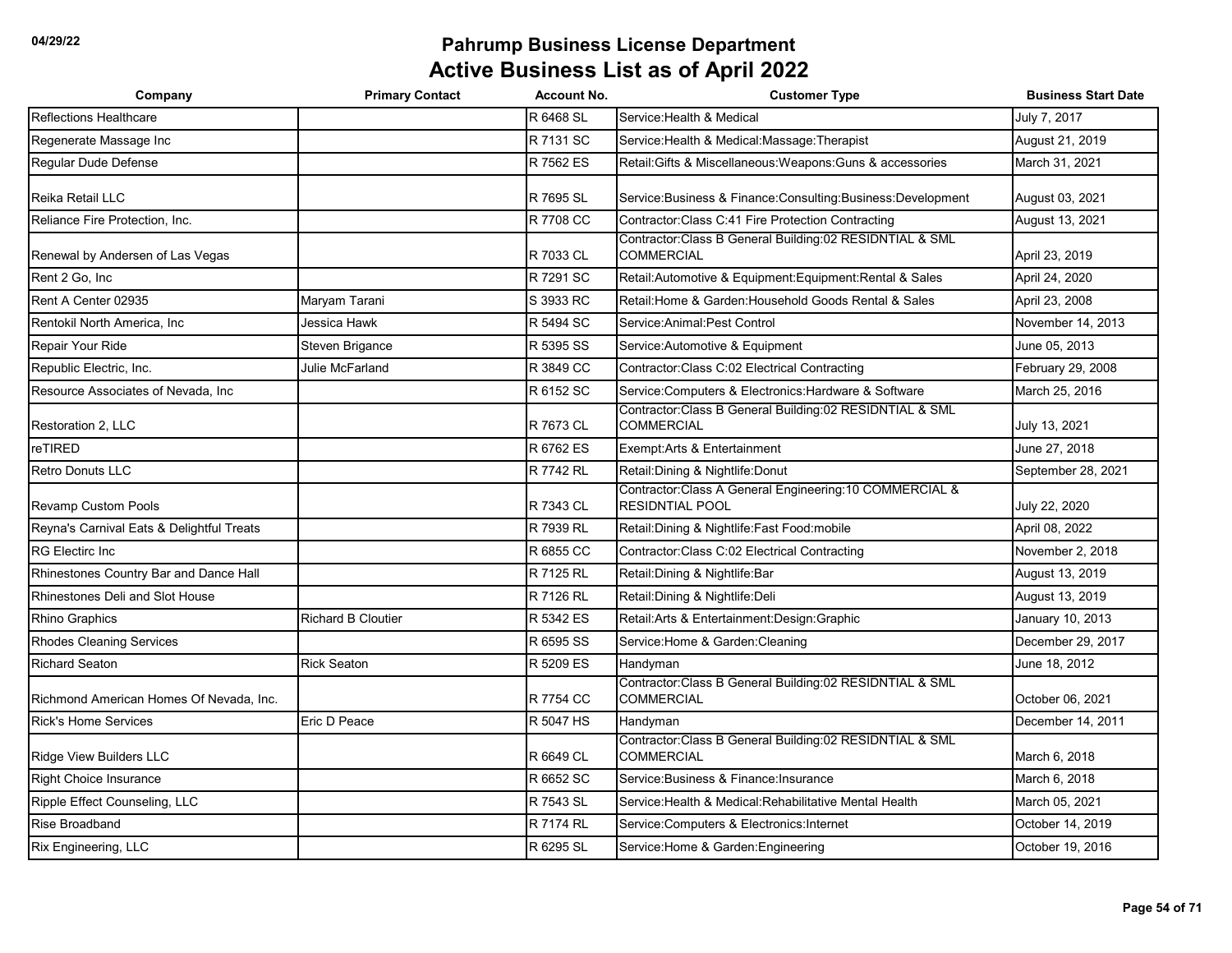| Company                          | <b>Primary Contact</b> | <b>Account No.</b> | <b>Customer Type</b>                                                      | <b>Business Start Date</b> |
|----------------------------------|------------------------|--------------------|---------------------------------------------------------------------------|----------------------------|
| Roadrunner Cleaning Service      | <b>Ginnie Beres</b>    | R 1100 SS          | Service: Home & Garden: Cleaning: Residential                             | February 20, 2004          |
| Robco Electric Inc               | Rob or Kim Kowalczik   | R 5533 CC          | Contractor: Class C:02 Electrical Contracting                             | January 14, 2014           |
| Robert Bishop                    |                        | R 6680 SS          | Contractor: Class C:04 Painting & Decorating                              | April 4, 2018              |
| Robert M Pellerin                |                        | R 6660 SS          | Service: Health & Medical: Family                                         | March 14, 2018             |
| Roberto Handyman Services        |                        | R 7958 ES          | Exempt:Handyman                                                           | April 27, 2022             |
| Roberto's Taco Shop              |                        | R 7950 RL          | Retail: Dining & Nightlife: Fast Food                                     | April 26, 2022             |
| Roberts Roof and Floor, Inc.     | Robert S. Freeman      | R 5167 CC          | Contractor: Class C                                                       | April 26, 2012             |
| Robertson's Ready Mix            |                        | R 7054 SC          | Service: Business & Finance: Consulting: Concrete Batch plants            | May 9, 2019                |
| Robertson's Transport            |                        | R 7046 SP          | Service: Automotive & Equipment: Truck: Hauling                           | May 3, 2019                |
| <b>Robinson Tactical</b>         |                        | R 7319 RS          | Wholesale: Gifts & Miscellaneous: Weapons: Firearms & Accessories         | June 15, 2020              |
| <b>Rock Island Armory</b>        | Fe Grayblas            | R 4399 WC          | Wholesale: Gifts & Miscellaneous: Weapons: Firearms & Accessories         | July 20, 2009              |
| Rockin' Rodgers Ranch            |                        | R 7741 ES          | Exempt:Food                                                               | September 28, 2021         |
| Rockridge LLC                    |                        | R 7487 CL          | Contractor:Class C:41 Fire Protection Contracting:c FIRE ALARMS           | 12/21/20                   |
| Rockscapes of Nevada             | Scot Troter            | R 4056 CS          | Contractor: Class C:10 Landscape Contracting                              | August 08, 2008            |
| Rocky Point Plumbing, LLC.       |                        | R 7417 CL          | Contractor: Class C:01 Plumbing & Heating Contractng: d PLUMBING          | November 6, 2020           |
| Rod Paulson, Inc.                | Rod Paulson            | R 548 SC           | Service: Automotive & Equipment: Car: Repair                              | July 22, 1998              |
| Rod's T.V. Repair                | Rodney S Gettle        | R 466 RS           | Retail: Computers & Electronics: Television: Repair                       | July 29, 1998              |
| Rogue Electric LLC               |                        | R 6960 CL          | Contractor: Class C:02 Electrical Contracting                             | February 20, 2019          |
| Romero Cleanup Service           | Nicolas Romero         | R 5302 ES          | Service: Home & Garden: Cleaning: Janitorial                              | October 22, 2012           |
| Romero's                         | George Romero          | R 826 RS           | Retail: Dining & Nightlife: Mexican                                       | January 22, 2004           |
| Ron Murphy Construction          | Christine Murphy       | R 130 CC           | Contractor:Class A General Engineering:12 EXCVT, GRADNG,<br>TRNCH & SRFCE | June 30, 1994              |
| Ron Zedek, MD PC                 | Beverly Jones          | R 4527 SC          | Service: Health & Medical: Psychiatrists Office                           | August 02, 2010            |
| Ron's Bowling Service            | Ronald Mullaney        | R 4109 RS          | Retail:Sports:Bowling:Supplies                                            | October 14, 2008           |
| Ron's Maintenance Repair         | Ronald Schoeb          | R 4274 SS          | Handyman                                                                  | March 19, 2009             |
| Rosa's Gifts                     | Rosalba Gibson         | R 909 RS           | Retail: Arts & Entertainment: Adult: Gifts & Souvenirs                    | August 10, 1999            |
| Rosendin Electric, Inc.          |                        | R 6636 CC          | Contractor: Class C:02 Electrical Contracting                             | February 15, 2018          |
| Roses Paradise Home Health       |                        | R 7596 SL          | Service: Health & Medical: Care: Home                                     | April 23, 2021             |
| Rosestead LLC                    |                        | R 7621 WL          | Wholesale:Home & Garden:Farming                                           | May 17, 2021               |
| Roxanne Jones                    | Roxanne Jones          | R 5754 ES          | Exempt: Arts & Entertainment                                              | October 20, 2014           |
| Royal Flush Appliance Repair LLC |                        | R 7655 SL          | Service: Home & Garden: Home Appliance Repair                             | June 21, 2021              |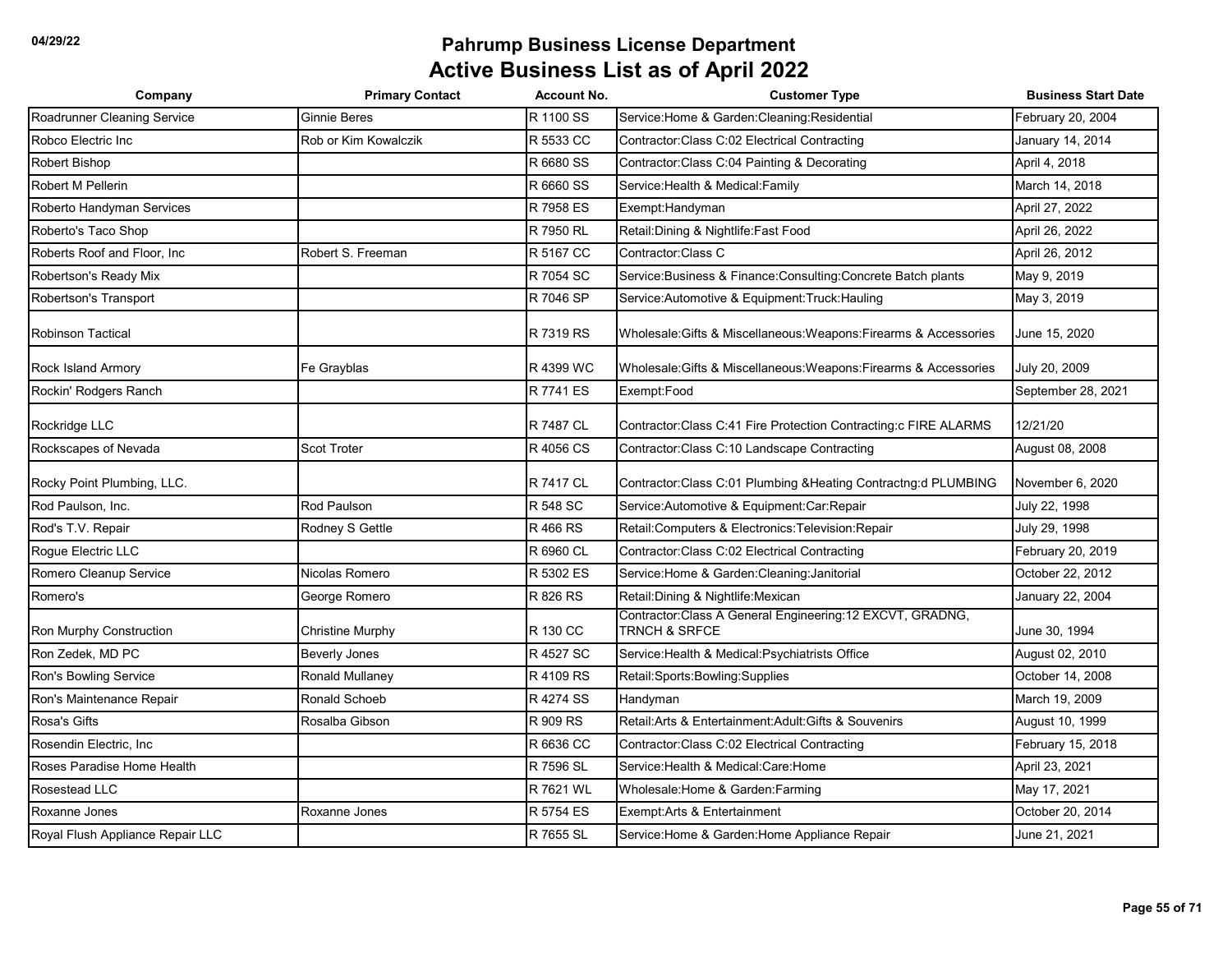| Company                                  | <b>Primary Contact</b>      | <b>Account No.</b> | <b>Customer Type</b>                                                           | <b>Business Start Date</b> |
|------------------------------------------|-----------------------------|--------------------|--------------------------------------------------------------------------------|----------------------------|
| Royal Majesty Home Health Inc            |                             | R 7076 SC          | service,home health                                                            | June 6, 2019               |
| RPS Video & Photography                  |                             | R 7554 SS          | Service: Arts & Entertainment: Photo                                           | March 19, 2021             |
| Rubalcaba's Mexican Restaurant           |                             | R 7898 RS          | Retail: Dining & Nightlife: Mexican                                            | March 02, 2022             |
| Rubalcaba's Taco Shop                    | Jesus Lopez                 | R 3971 RS          | Retail: Dining & Nightlife: Mexican                                            | May 20, 2008               |
| <b>Ruiter Construction, LLC</b>          | <b>Charles W Ruiter III</b> | R 4391 CL          | Contractor: Class B General Building: 02 RESIDNTIAL & SML<br><b>COMMERCIAL</b> | July 09, 2009              |
| <b>Rumors Hair Salon</b>                 |                             | R 6965 SS          | Retail: Beauty & Fashion: Salon                                                | February 22, 2019          |
| <b>Rush Hour Services LLC</b>            |                             | R 7582 SL          | Service:Community:Courier & Hauling                                            | April 12, 2021             |
| <b>RV</b> Doctor                         |                             | R 7123 SS          | Service: Automotive & Equipment: RV: Mobile Repair Not Mechanical              | August 9, 2019             |
| <b>RV Masters</b>                        |                             | R 7669 RC          | Retail: Automotive & Equipment: RV: Sales                                      | July 08, 2021              |
| <b>RV Superstore</b>                     | Cathy Cobillas              | T 740 SL           | Retail: Automotive & Equipment: RV: Parts: Parts & Service                     | September 03, 1996         |
| S & L Ceramics                           | Sandra Supinski             | S 2552 EX          | Retail:Arts & Entertainment:Ceramics and Mobile Classes                        | November 01, 2005          |
| S & S Fencing And Gates                  | Shawn Mendoza               | S 5249 SL          | Contractor: Class C:25 Fence & Equipping Playground                            | August 15, 2012            |
| S & S Plastering                         | Scott Stabenow              | S 2989 CC          | Contractor: Class C:17 Lathing & Plastering                                    | July 25, 2006              |
| S & T Auto Glass & Repair                | <b>Stanley Moore</b>        | S 5509 SS          | Service: Automotive & Equipment: Car: Glass Replacement                        | December 10, 2013          |
| S and L DEALS                            |                             | S 7034 ES          | Exempt: Gifts & Miscellaneous                                                  | April 23, 2019             |
| S.A. Burnthon Co. LLC                    |                             | S 6864 SL          | Service: Business & Finance: Consulting: Business: Development                 | November 13, 2018          |
| SAC Wireless, LLC                        |                             | S 7251 CL          | Contractor: Class A General Engineering: 25 Telecommunication<br>Towers        | February 6, 2020           |
| Sacred Moonbeam Crystals and More        |                             | S 7899 ES          | Retail: Beauty & Fashion: Jewelry                                              | March 03, 2022             |
| Sacred Tree Health & Wellness            |                             | S 6997 SL          | Service: Health & Medical: Massage: Therapist                                  | March 25, 2019             |
| Saddle West Hotel, Casino and RV Resort  | <b>Edward Sher</b>          | S 2911 ELX         | Service: Arts & Entertainment: Casino & Hotel                                  | May 30, 2006               |
| Safari Hospitality, Inc                  |                             | S 6004 SC          | Service: Business & Finance: Administrative                                    | September 17, 2015         |
| SAFE Electronics, Inc.                   | <b>Roy Pross</b>            | S 5765 SC          | Retail: Home & Garden                                                          | November 13, 2014          |
| Safe Streets USA, LLC                    |                             | S 6189 SL          | Retail: Home & Garden: Security: Alarm                                         | May 2, 2016                |
| Saitta Trudeau Paint and Auto Body       |                             | S 5930 SC          | Service: Automotive & Equipment: Car: Body: Paint                              | June 01, 2015              |
| Saitta-Trudeau Chrys Jeep Dodge-Off Site | Donald Trudeau              | S 540 RC           | Retail: Automotive & Equipment: New & Used: Sales                              | May 07, 2002               |
| Saitta-Trudeau Chrysler Jeep Dodge       | Donald Trudeau              | R 401 RC           | Retail: Automotive & Equipment: Auto: Broker: Sales                            | May 23, 2000               |
| Saitta-Trudeau Chrysler Jeep Dodge-Loc   | Donald Trudeau              | S 576 RC           | Retail:Automotive & Equipment:Auto:Broker:Sales                                | February 06, 2003          |
| Sally Beauty Supply                      |                             | S 6324 RL          | Retail: Beauty & Fashion: Sea Salt Body Scrub: Retail & wholesale              | December 7, 2016           |
| Salmon Electrical Contractors, Inc.      |                             | S 6673 CC          | Contractor: Class C:02 Electrical Contracting                                  | March 23, 2018             |
| Sal's Landscape & Maintenance LLC        |                             | S 7031 CL          | Contractor: Class C:10 Landscape Contracting                                   | April 19, 2019             |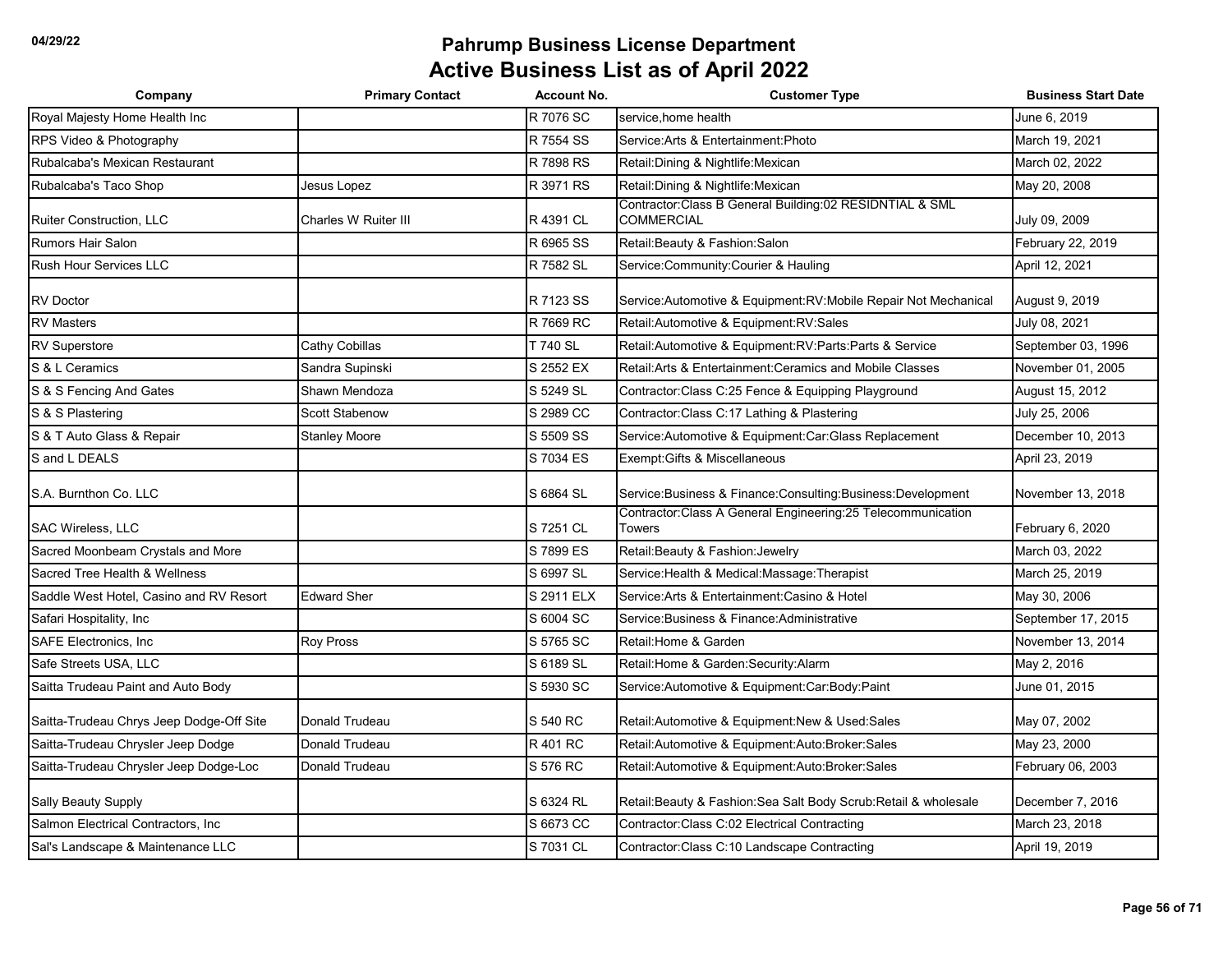| Company                                  | <b>Primary Contact</b> | <b>Account No.</b> | <b>Customer Type</b>                                                               | <b>Business Start Date</b> |
|------------------------------------------|------------------------|--------------------|------------------------------------------------------------------------------------|----------------------------|
| Samuel Jimenez                           |                        | S 6383 ES          | Exempt:Handyman                                                                    | March 2, 2017              |
| <b>Sanders Family Winery</b>             | Jack W Sanders         | S 3937 RC          | Retail: Dining & Nightlife: Winery                                                 | April 25, 2008             |
| Sanderson Plumbing                       |                        | S 7261 CC          | Contractor: Class C:01 Plumbing & Heating Contractng: d PLUMBING                   | February 19, 2020          |
| Sandra's Nail Land & More LLC            |                        | S 7591 SL          | Service: Beauty & Fashion: Salon: Nails, Pedicures & Sales                         | April 20, 2021             |
| Sands Plumbing, Inc.                     |                        | S 7747 CC          | Contractor: Class C:01 Plumbing & Heating Contractng                               | September 29, 2021         |
| Sarah Chapman                            |                        | S 7584 RS          | Retail: Home & Garden: Real Estate: Sales                                          | April 12, 2021             |
| Sasquatch Air, LLC                       |                        | S 7775 SL          | Service:Community:Instructor:Flight Instructor                                     | October 18, 2021           |
| Sassy Rose Beauty Bar                    |                        | S 7738 SS          | Service: Beauty & Fashion: Salon                                                   | September 28, 2021         |
| <b>SBA Network Services, LLC</b>         | Al Salako              | S 5645 CL          | Contractor: Class A General Engineering: 10 COMMERCIAL &<br><b>RESIDNTIAL POOL</b> | May 27, 2014               |
| Schwans Home Service, Inc.               | Chris Pesch            | S 3785 RC          | Retail: Dining & Nightlife: Frozen Food Delivery                                   | January 14, 2008           |
| Scott's Mobile RV-Car Wash               |                        | S 6002 SS          | Service:carwash                                                                    | September 16, 2015         |
| Sean Craig's Plumbing, LLC               |                        | S 7692 CL          | Contractor: Class C:01 Plumbing & Heating Contractng: d PLUMBING                   | August 03, 2021            |
| Sears Home Improvement Products          | Alfred W Nyman, Jr.    | S 4357 CL          | Contractor: Class B General Building                                               | January 08, 2010           |
| Seattle Fish & Chips, Inc.               |                        | S 7166 SC          | Service: restaurant                                                                | October 4, 2019            |
| Second St Self Storage                   |                        | S 7512 SS          | Service: Moving: Storage: Personal unit                                            | January 27, 2021           |
| Secret Sisters Boutique                  | <b>Sharon Tate</b>     | S 3079 RC          | Retail: Gifts & Miscellaneous: General Merchandise                                 | October 04, 2006           |
| Securitas Electronic Security, Inc.      |                        | S 6417 CC          | Contractor:Class C:02 Electrical Contracting:c FIRE DETECTION                      | April 25, 2017             |
| Security 1st Title of Nevada, LLC        |                        | S 7536 SL          | Service: Business & Finance: Title: Escrow                                         | February 23, 2021          |
| Seemoore's Polar Parlor                  | Candace Simpson        | S 4866 RC          | Retail: Dining & Nightlife: Ice Cream                                              | June 13, 2011              |
| Selectbuild Nevada, Inc.                 | Tina M. Casna-Clark    | S 3786 CC          | Contractor: Class B General Building: 02 RESIDNTIAL & SML<br><b>COMMERCIAL</b>     | January 14, 2008           |
| Senergy Petroleum, LLC                   |                        | S 7248 WL          | Service Distributing Gas                                                           | February 3, 2020           |
| <b>Serenity Homes</b>                    | Andy R Jordan          | S 330 CS           | Contractor: Class B General Building: 02 RESIDNTIAL & SML<br><b>COMMERCIAL</b>     | August 17, 1994            |
| Serenity Mental Health, LLC              |                        | S 6311 SL          | Service: Health & Medical: Mental Health Outpatient                                | November 14, 2016          |
| Serenity RV Park                         |                        | S 6730 SS          | Service:Home & Garden:Mobile Home:Park:RV                                          | June 1, 2018               |
| Servco                                   | Harley Z Kulkin        | S 521 SS           | Contractor: Class C:21 Refrigerate & Air-Condition                                 | November 01, 1995          |
| Servicemaster by Rebel                   | <b>Tim Rebel</b>       | S 1824 SC          | Service: Home & Garden: Fire, water, mold restoration &                            | August 06, 2005            |
| SERVPRO of Henderson/Boulder City        |                        | S 7377 CC          | Contractor: Class C: 31 Wrecking                                                   | September 10, 2020         |
| Seth Dillman                             | Seth Dillman           | S 5901 ES          | Handyman, small repair                                                             | April 14, 2015             |
| Seven Days Janitorial & Carpet Clean LLC | Efrain Rebollo         | S 2555 SL          | Service: Home & Garden: Cleaning: Janitorial & Carpet                              | November 02, 2005          |
| SH Tools, LLC                            |                        | S 6317 SL          | Service: Automotive & Equipment: Tools & material                                  | November 22, 2016          |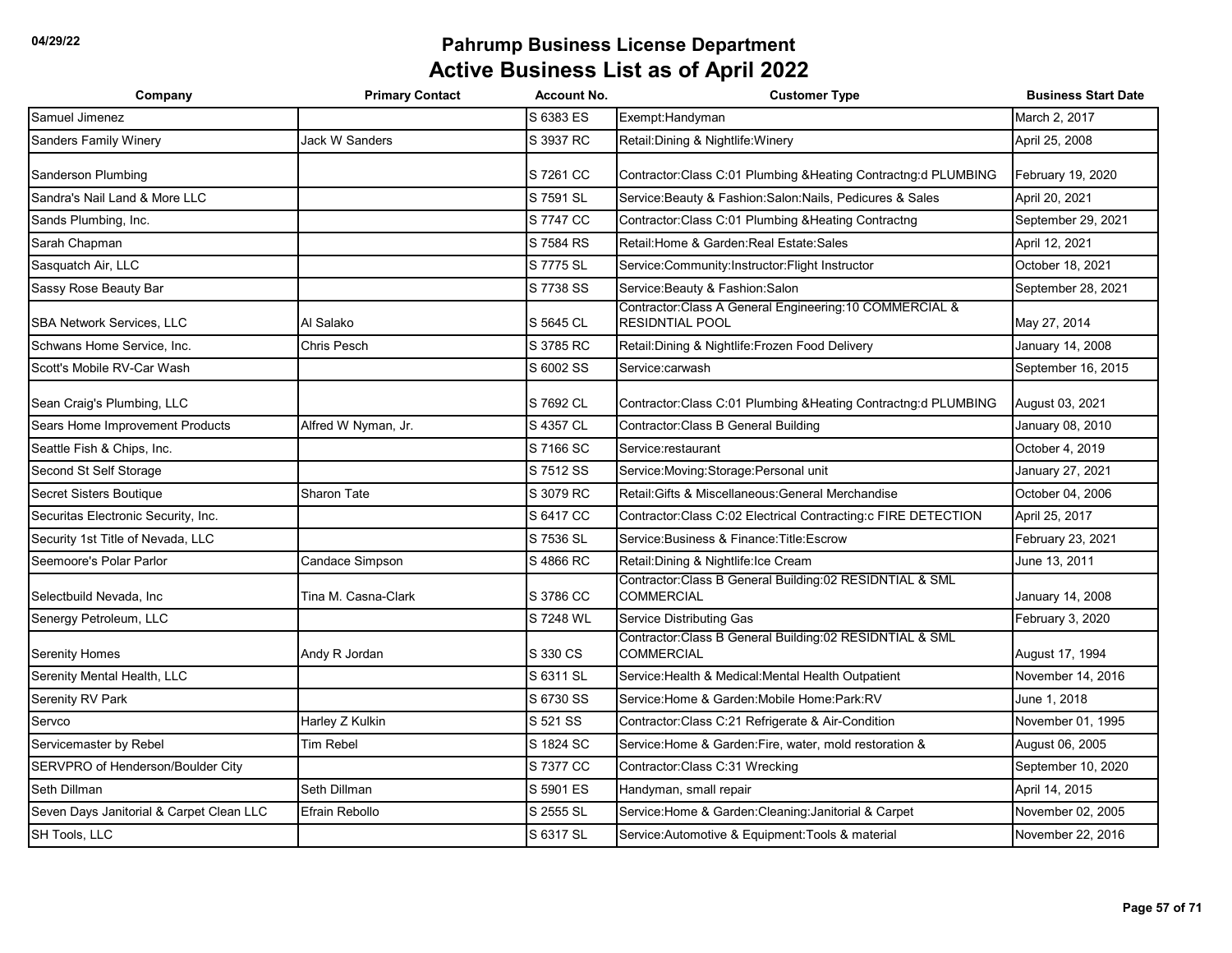| Company                                 | <b>Primary Contact</b>   | <b>Account No.</b> | <b>Customer Type</b>                                                               | <b>Business Start Date</b> |
|-----------------------------------------|--------------------------|--------------------|------------------------------------------------------------------------------------|----------------------------|
| Shade In A Day L.L.C.                   |                          | S 7290 CL          | Contractor: Class B General Building: 02 RESIDNTIAL & SML<br>COMMERCIAL            | April 23, 2020             |
| Shade Structues, Inc.                   |                          | S 7389 CC          | Contractor: Class B General Building: 05 PREFABRICATD STEEL<br><b>STRUCTURE</b>    | September 29, 2020         |
| <b>Shadow Mountain Construction LLC</b> | Kenneth E Murphy         | S 870 CL           | Contractor: Class B General Building: 02 RESIDNTIAL & SML<br><b>COMMERCIAL</b>     | January 22, 1998           |
| <b>Shadow Mountain Creations</b>        |                          | S 6010 RC          | Retail: Arts & Entertainment: Artwork                                              | September 22, 2015         |
| Shadow Mountain Feed Inc.               | Ronald & Patti Cross     | S 100 RC           | Retail:Animal:Horse:Food, tack, western wear, pet s                                | June 16, 1994              |
| <b>Shadow Mountain Quilters</b>         |                          | S 6087 NC          | Non-Profit:Arts & Entertainment                                                    | January 27, 2016           |
| Shadow Mountain Scenic RV Park LLC      |                          | S 6421 SL          | Service: Home & Garden: Mobile Home: Park                                          | May 1, 2017                |
| <b>Shadow Mountain Studios LLC</b>      |                          | S 7167 RL          | Retail: Arts & Entertainment: Art Framing                                          | October 4, 2019            |
| Shannon D. McCreedy                     |                          | S 6802 SS          | Service: Home & Garden: Real Estate: Agent                                         | August 7, 2018             |
| Sharon A Johnson                        | Sharon A Johnson         | S 5676 ES          | Exempt:Arts & Entertainment:Ceramics                                               | July 08, 2014              |
| Shawn M Jablonski                       | Shawn Jablonski          | S 5652 ES          | Exempt:Business & Finance; trainning                                               | June 5, 2014               |
| Shear Image                             |                          | S 7121 SS          | Retail: Beauty & Fashion: Salon: Full service                                      | August 7, 2019             |
| Shef's                                  |                          | S 7085 ES          | Exempt:Food                                                                        | June 21, 2019              |
| Sheila R Winn, Wedding Officiator       |                          | S 5940 ES          | Exempt: Business & Finance                                                         | June 10, 2015              |
| Shelly Belly NY Bagels                  |                          | S 7610 ES          | Exempt:Food                                                                        | May 03, 2021               |
| Shenanigans Pub LLC                     |                          | S 7276 SL          | Retail: Dining & Nightlife: Bar                                                    | March 9, 2020              |
| Shibata Pinnacle Properties, LLC        | Yvette Hornig            | S 2254 SL          | Service: Home & Garden: Real Estate: Investing                                     | May 11, 2005               |
| Shimmer and Shine LLC                   |                          | S 7155 SL          | Service: Beauty & Fashion: Salon: Nail & tanning                                   | September 18, 2019         |
| Shoshone Propane                        | <b>Susan Sorrells</b>    | S 185 RC           | Retail:Automotive & Equipment:Propane Gas:Sales & delivery                         | August 03, 1994            |
| Shutters of Pahrump                     | Richard H Heller         | S 4598 RS          | Retail: Home & Garden: Door & Window: Window: Shutters                             | October 11, 2010           |
| Siemens Industry Inc.                   | Jeff Fisher              | S 5171 SC          | Service: Home & Garden: Security                                                   | April 30, 2012             |
| Sierra Air Conditioning, Inc.           | Leslie Pelley            | S 4412 RC          | Contractor: Class C:21 Refrigerate & Air-Condition                                 | July 30, 2009              |
| Sierra Norte                            |                          | S 6664 SS          | Service: Home & Garden: Yard Maintenance                                           | March 19, 2018             |
| Sierra, LLC                             | <b>Ferrance Magee Jr</b> | S 5638 CL          | Contractor: Class A General Engineering: 10 COMMERCIAL &<br><b>RESIDNTIAL POOL</b> | May 22, 2014               |
| Signal Fire Inc                         | Jaime Gomez              | S 4064 CC          | Contractor: Class C:02 Electrical Contracting                                      | August 13, 2008            |
| SILGO CONSTRUCTION, INC.                |                          | S 7552 CL          | Contractor: Class B General Building: 02 RESIDNTIAL & SML<br><b>COMMERCIAL</b>     | March 18, 2021             |
| Silver Lake Construction Company        |                          | S 5951 CC          | Contractor: Class A General Engineering: 05 DIAMOND & CORE<br>DRILLING             | June 29, 2015              |
| Silver Lining Estate Sales L.L.C.       |                          | S 7337 RL          | Retail:Home & Garden:Real Estate:Broker                                            | July 17, 2020              |
| Silver State Auto Sales, LLC            |                          | S 6085 RL          | Retail: Automotive & Equipment: New & Used                                         | January 26, 2016           |
| <b>Silver State Communities LLC</b>     |                          | S 7871 SL          | Service: Home & Garden: Appraisals: Residential & Land                             | February 09, 2022          |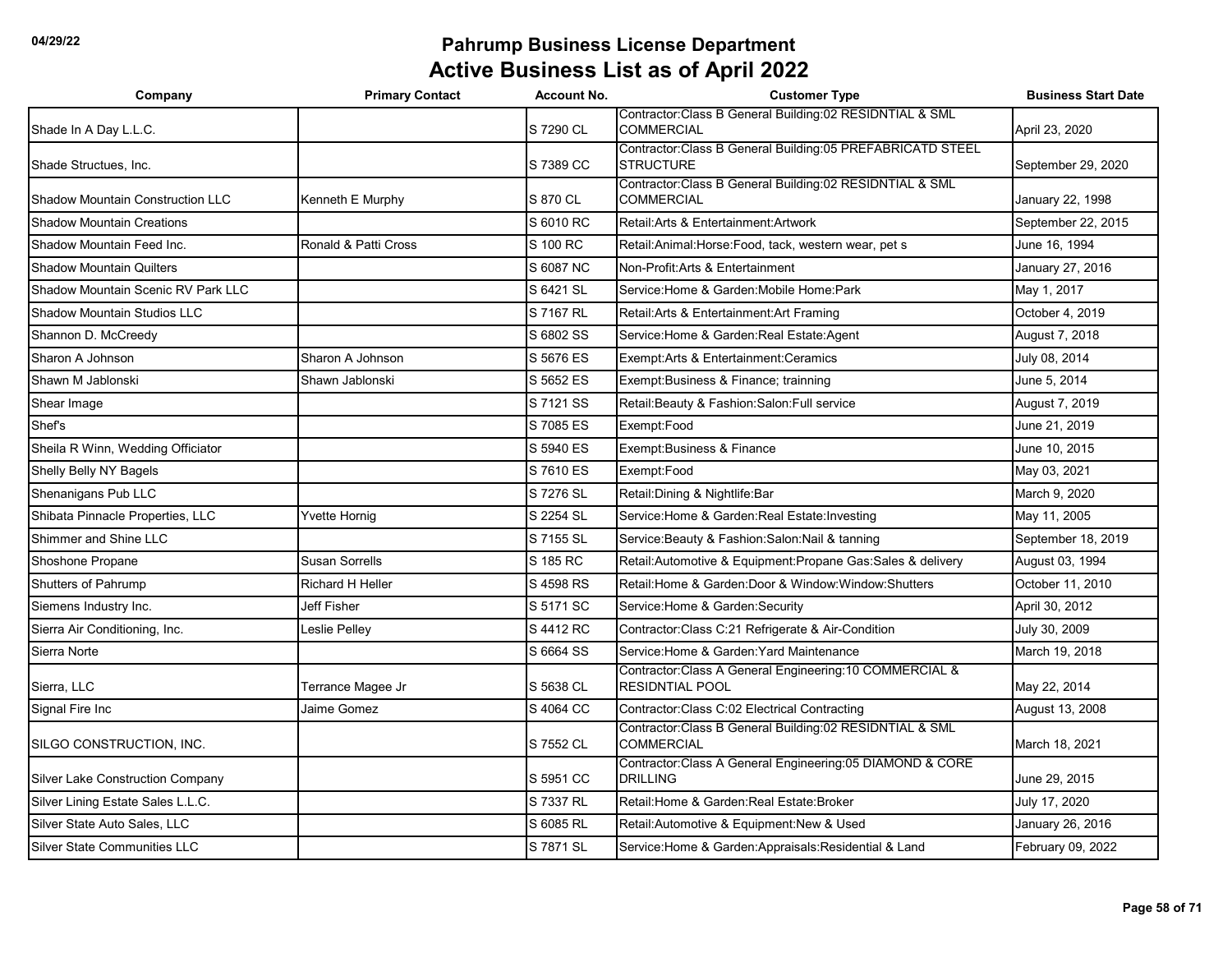| Company                                 | <b>Primary Contact</b> | <b>Account No.</b> | <b>Customer Type</b>                                                               | <b>Business Start Date</b> |
|-----------------------------------------|------------------------|--------------------|------------------------------------------------------------------------------------|----------------------------|
| Silver State Dental Lab LLC             |                        | S 7497 SL          | Service: Health & Medical: Dental: Denture: Repairs                                | January 5, 2021            |
| <b>Silver State Health Services</b>     |                        | S 7668 NC          | Non-Profit: Health & Medical: Wellness Service                                     | July 08, 2021              |
| Silver State Plumbing LLC               | Shane Thompson         | S 5143 SL          | Contractor: Class A General Engineering: 10 COMMERCIAL &<br><b>RESIDNTIAL POOL</b> | March 22, 2012             |
| Silver State Refrigeration & HVAC, LLC  | Michael Dimon          | S 3905 CL          | Contractor: Class C:21 Refrigerate & Air-Condition                                 | April 11, 2008             |
| <b>Silver State Shotcrete</b>           |                        | S 7851 CL          | Contractor: Class C:11 Sprayng Mxtrs Contain Cement                                | January 13, 2022           |
| Silverbrook Homes                       | James L Eyserback      | S 2502 CC          | Contractor:Class B General Building:02 RESIDNTIAL & SML<br><b>COMMERCIAL</b>       | September 29, 2005         |
| Silverline Home Remodeling, Inc.        |                        | S 7418 CC          | Contractor: Class C:02 Electrical Contracting: g PHOTOVOLTAICS                     | November 9, 2020           |
| Simple Plumbing                         |                        | S 6494 HS          | Handyman, small repair                                                             | August 7, 2017             |
| <b>Simplified Construction LLC</b>      |                        | S 7191 CL          | Contractor: Class B General Building                                               | November 7, 2019           |
| Simply Divine Hair & Nail Salon         |                        | S 6403 SP          | Service: Beauty & Fashion: Salon                                                   | April 3, 2017              |
| Single-Ply Systems, Inc.                |                        | S 7374 CC          | Contractor: Class C:15 Roofing & Siding: a ROOFING                                 | September 3, 2020          |
| Sirens                                  | Margery Hanson         | S 5277 SS          | Retail: Beauty & Fashion: Salon: Full service                                      | September 14, 2012         |
| Skipper's Service Co                    | Joseph De Guise        | S 5147 RS          | Retail: Gifts & Miscellaneous: Weapons: Firearms: Sales                            | March 29, 2012             |
| <b>Skyline Publishing</b>               | Rodney Lindsey         | S 5087 SC          | Service: Media: Advertising: Publishing                                            | January 30, 2012           |
| <b>Sleepy Paws</b>                      |                        | S 6493 NC          | Service: Animal: Boarding                                                          | August 7, 2017             |
| Smart Home Pros, Inc.                   | <b>Todd Pedersen</b>   | S 5135 RC          | Retail: Home & Garden: Door to Door                                                | March 14, 2012             |
| SmartStyle                              |                        | S 7501 SC          | Service: Beauty & Fashion: Salon: Hair                                             | January 11, 2021           |
| SME Cabinetry, INC.                     |                        | S 7811 RC          | Retail: Home & Garden: Cabinet: Retail Sales & Assembly                            | November 24, 2021          |
| SMI Imaging, LLC                        |                        | S 7375 SL          | Service: Health & Medical: Medical: Mobile Medical Services                        | September 3, 2020          |
| Smith Foods / Goods Service             |                        | S 7905 SS          | Service: Home & Garden: Grocery Delivery                                           | March 04, 2022             |
| Smith's Food & Drug #341                | Amanda Wamsley         | S 275 RCX          | Retail: Gifts & Miscellaneous: Grocery                                             | November 10, 1994          |
| Smithscapes                             |                        | S 7903 SS          | Service: Home & Garden: Landscape Maintenance                                      | March 04, 2022             |
| <b>Smittys Coins And Collectibles</b>   |                        | S 6959 RS          | Retail: Arts & Entertainment: Collectible: Coin                                    | February 14, 2019          |
| Smoke Shop Express                      | Avtar Sodhi            | S 5240 RC          | Retail:Smoke Shop                                                                  | August 01, 2012            |
| Smokebuddy                              |                        | S 7916 WC          | Wholesale: Home & Garden: Materials                                                | March 18, 2022             |
| SNAP Air Conditioning and Plumbing, LLC |                        | S 6824 CL          | Contractor: Class C:01 Plumbing & Heating Contractng                               | September 13, 2018         |
| Snowden Landscape, Inc                  |                        | S 7353 SC          | Contractor: Class C: 10 Landscape Contracting                                      | August 6, 2020             |
| Soap Dimensions LLC                     |                        | S 7364 RL          | Retail: Gifts & Miscellaneous: Handmade: Soaps                                     | August 19, 2020            |
| Soil-Tech Inc                           | Christina Murray       | S 5353 CC          | Service: Home & Garden                                                             | January 28, 2013           |
| Solarize GC, LLC                        |                        | S 7488 CL          | Retail: Home & Garden: Solar Screen: Sales & installation                          | 12/21/2020                 |
| Solcius LLC                             |                        | S 7112 CL          | Contractor: Class C:02 Electrical Contracting                                      | August 6, 2019             |
| Solid State Electric, LLC               |                        | S 6558 CL          | Contractor: Class C:02 Electrical Contracting                                      | October 26, 2017           |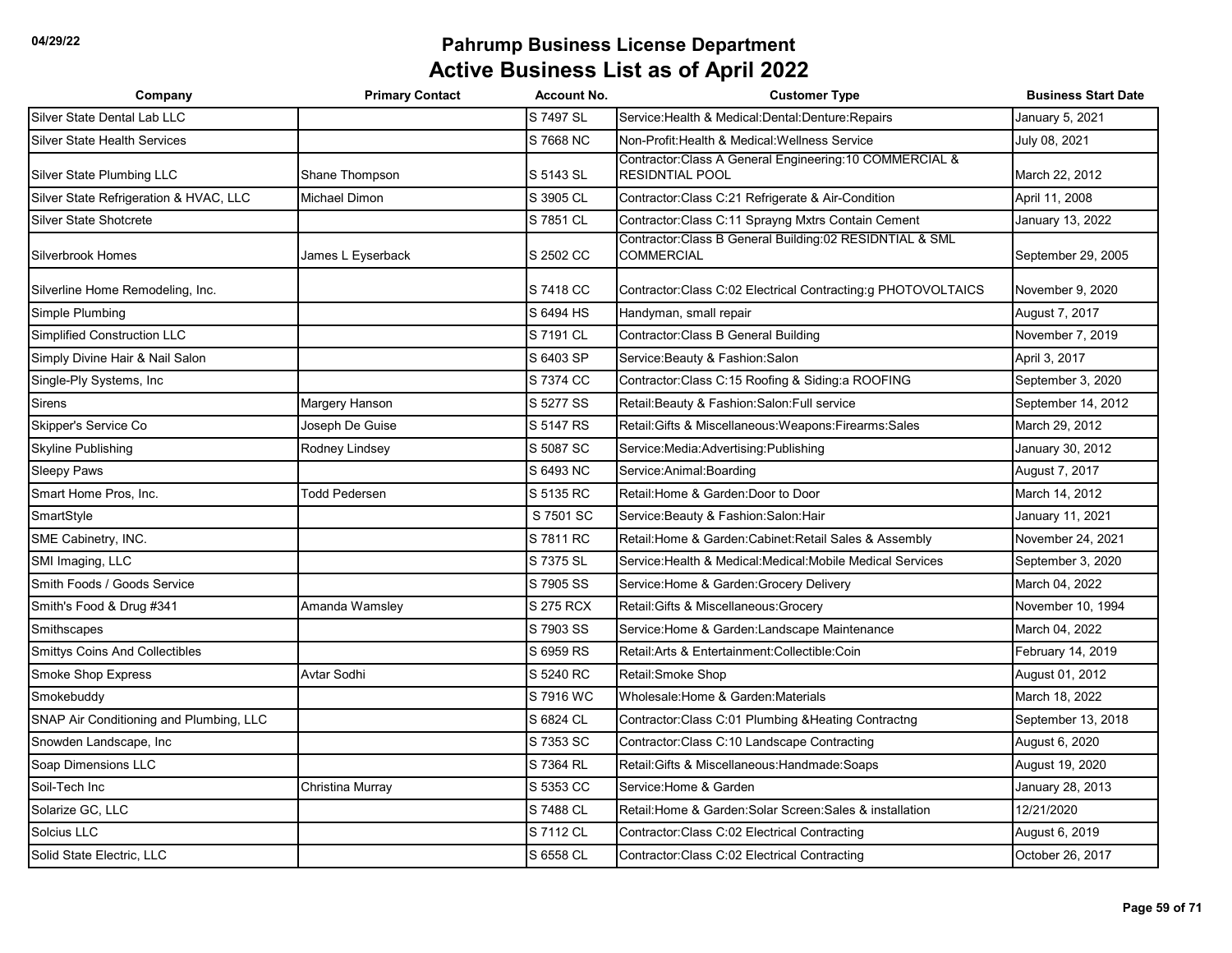| Company                                   | <b>Primary Contact</b>       | <b>Account No.</b> | <b>Customer Type</b>                                                           | <b>Business Start Date</b> |
|-------------------------------------------|------------------------------|--------------------|--------------------------------------------------------------------------------|----------------------------|
| SolPower                                  |                              | S 7831 CL          | Contractor: Class C:02 Electrical Contracting                                  | December 15, 2021          |
| SOL-UP                                    |                              | S 7406 CC          | Contractor:Class C:02 Electrical Contracting                                   | October 19, 2020           |
| Solution Electric Services LLC            |                              | S 7097 CL          | Contractor:Class C:02 Electrical Contracting                                   | July 12, 2019              |
| Solve It                                  |                              | S 7620 ES          | Exempt: Handyman                                                               | May 17, 2021               |
| Sonic Drive In                            | <b>B &amp; B Consultants</b> | S 1811 RC          | Retail: Dining & Nightlife: Fast Food                                          | July 26, 2004              |
| Sonitrol of Southern Nevada               | Joyce R Dawson               | S 871 RC           | Contractor:Class C:02 Electrical Contracting                                   | April 08, 2004             |
| Sonoma Thrift                             |                              | S 7774 NC          | Non-Profit: Thrift Store                                                       | October 13, 2021           |
| Southern Glazer's Wine and Spirits LLC    | lan Staller                  | S 190 WC           | Wholesale: Dining & Nightlife: Beverage: Liquor & Wine                         | September 19, 1994         |
| Southern Nevada Assets, LLC               | <b>Ted Miller</b>            | S 5153 SL          | Handyman                                                                       | April 16, 2012             |
| Southern Nevada Counseling LLC            |                              | S 7142 SL          | Service: Health & Medical: Mental Health Outpatient                            | September 10, 2019         |
| Southern Nevada Firearms, LLC.            |                              | S 6182 RL          | Retail: Computers & Electronics: Internet: Online                              | April 26, 2016             |
| Southern Nevada Pain Center               | Munhee Kim                   | S 4803 SL          | Service: Health & Medical: Clinic                                              | April 07, 2011             |
| Southside Mini Storage                    | Fred Dexter                  | S 1966 ES          | Service: Moving: Storage: Mini Storage                                         | October 26, 2004           |
| <b>Southwest Environmental Services</b>   | John Shea                    | S 4276 SC          | Service:Solid Waste Landfill                                                   | March 23, 2009             |
| Southwest Garage Cabinets, Inc.           | Douglas W Baird              | S 2910 CC          | Contractor: Class C:03 Carpentry, Maint & Minor Repr: b FINISH<br>CARPENTRY    | May 26, 2006               |
| Southwest Medical Associates, Inc.        | Michelle Campbell            | S 4515 SC          | Service: Health & Medical: Medical                                             | July 15, 2010              |
| Southwest Outdoorsman                     |                              | S 6702 RS          | Retail: Arts & Entertainment: Hobby: Outdoor Hunting & Supplies                | April 26, 2018             |
| <b>Spanish Interpretation Services</b>    | Nelson R Mackenna            | S 1006 SS          | Service: Business & Finance: Interpreter                                       | October 10, 2003           |
| Sparkle & Shine Cleaning LLC              |                              | S 7052 SL          | Service:Home & Garden:Cleaning:Janitorial                                      | May 9, 2019                |
| Special Olympics Northern California, Inc |                              | S 6031 EC          | <b>Exempt:Sporting Opportunities</b>                                           | October 26, 2015           |
| Spirit & Mind Behavioral Services LLC     |                              | S 7151 SL          | Service: Health & Medical: Behavioral Health Service                           | September 13, 2019         |
| Splash of Paint Farms                     | Stephen L Pastorelli         | S 145 SS           | Service: Animal: Horse: Shoeing & Training                                     | December 24, 1998          |
| Spring Mountain Advanced Driving School,  | Lito Felipe                  | S 1199 SL          | Service:Automotive & Equipment:Car:Driving School                              | June 29, 2004              |
| Spring Mountain Motorsports Ranch         | Gary Flory                   | S 1198 SL          | Service: Automotive & Equipment: Race Car: Track                               | June 29, 2004              |
| Squeaky Kleen Maid Service                | Donna Macintosh              | S 5865 SS          | Service:Home & Garden:Cleaning                                                 | March 09, 2015             |
| <b>SR Builders LLC</b>                    |                              | S 7359 CL          | Contractor: Class B General Building: 02 RESIDNTIAL & SML<br><b>COMMERCIAL</b> | August 12, 2020            |
| Stagecoach Inc.                           | Phillip G Jensen             | S 120 WC           | Wholesale:Arts & Entertainment:Rubber products                                 | June 28, 1994              |
| Stagestop Casino                          |                              | S 6772 SL          | Service: Dining & Nightlife                                                    | July 10, 2018              |
| Stanley Consultants, Inc.                 | Karen McDaniel               | S 4989 SC          | Service: Home & Garden: Civil Engineering: Consultants                         | October 11, 2011           |
| Stanley Convergent Security Solutions, In |                              | S 6774 SC          | Service:Consultant Security                                                    | July 10, 2018              |
| Star Nursery, Inc.                        | <b>KT Laura McAleer</b>      | S 278 RC           | Retail: Home & Garden: Nursery: Wholesale                                      | February 20, 2000          |
| Starbucks Coffee #56049                   |                              | S 6957 RC          | Retail: Dining & Nightlife: Beverage: Coffee: Gourmet                          | March 7, 2019              |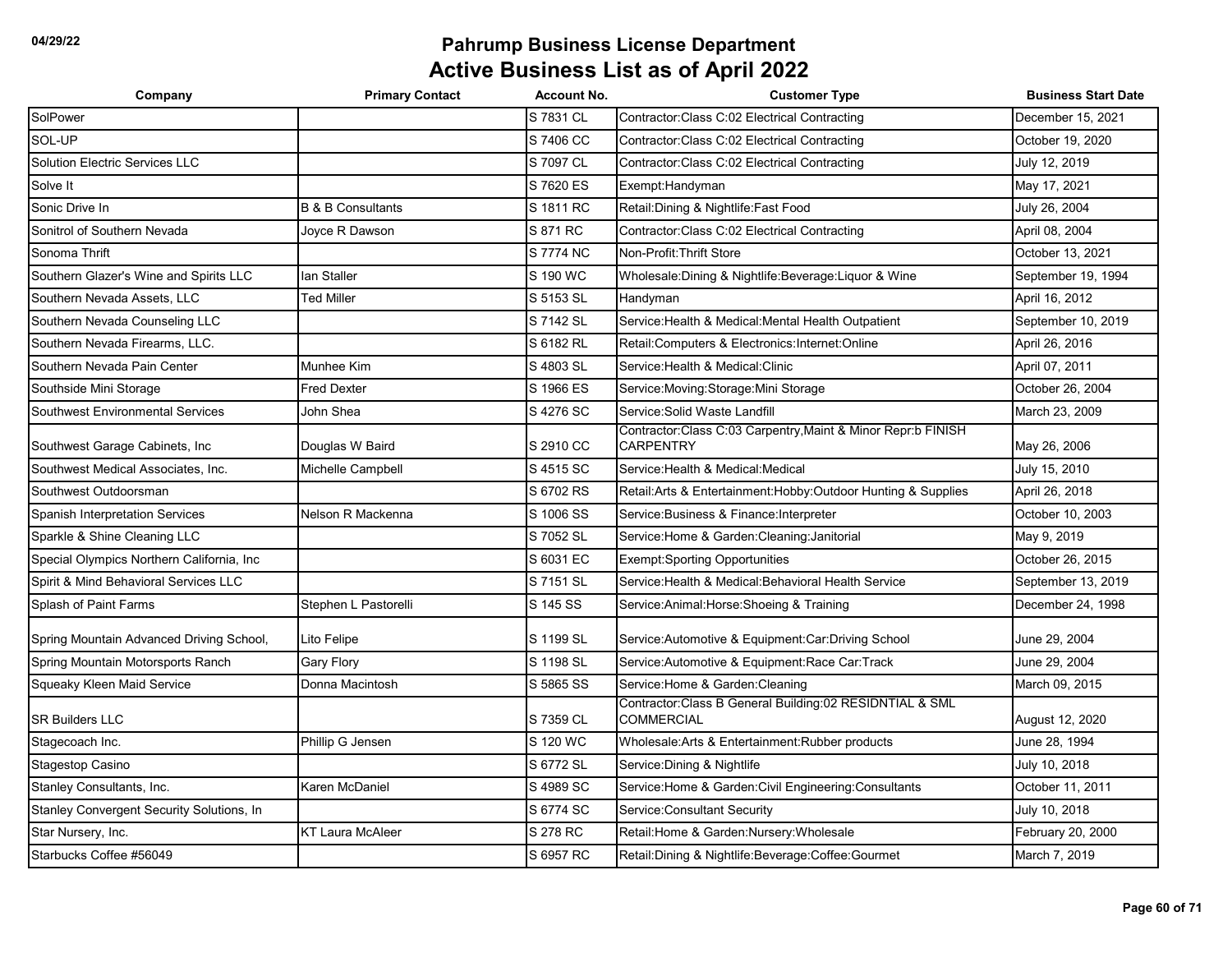| Company                               | <b>Primary Contact</b>    | <b>Account No.</b> | <b>Customer Type</b>                                                                    | <b>Business Start Date</b> |
|---------------------------------------|---------------------------|--------------------|-----------------------------------------------------------------------------------------|----------------------------|
| <b>Statewide Fire Protection</b>      | Donald Brown              | S 730 CC           | Retail: Home & Garden: Fire Extingisher: Sales & Service                                | June 12, 1996              |
| <b>Steam Tech Carpet Care</b>         | Ray Kelmis                | S 2030 SS          | Service: Home & Garden: Cleaning: Carpet: Upholstery                                    | December 15, 2004          |
| STEWART & SUNDELL CONCRETE, INC.      |                           | S 7513 CC          | Contractor: Class C:05 Concrete Contracting                                             | January 28, 2021           |
| Sticky Iggy's                         | Zachary Wagner            | S 5882 SL          | Retail: Dining & Nightlife: Fast Food: mobile                                           | March 26, 2015             |
| Stonewise                             |                           | S 6903 RL          | Retail: Dining & Nightlife: Winery                                                      | December 28, 2018          |
| <b>Stout Electric</b>                 |                           | S 7799 CC          | Contractor:Class C:02 Electrical Contracting                                            | November 12, 2021          |
| Straightline Solar Group LLC          |                           | S 7769 CL          | Contractor: Class C:02 Electrical Contracting                                           | October 11, 2021           |
| Strickland Construction Co., Inc.     | Debra L Strickland        | S 305 CC           | Contractor: Class C:23 Drill Wells & Install Pumps                                      | June 09, 1994              |
| Stripe-A-Lot                          | <b>Robert Hassler</b>     | S 2169 CL          | Contractor: Class A General Engineering: 08 SEALNG & STRIPNG<br><b>ASPHLTC SRFC</b>     | March 25, 2005             |
| Strong Source, LLC                    |                           | S 7790 CL          | Contractor: Class C:02 Electrical Contracting                                           | October 26, 2021           |
| <b>Structural Services</b>            | John Ulicki               | S 1954 SS          | Service: Business & Finance: Consulting: Management: Construction,<br>Structural inspec | October 20, 2004           |
| Studios By Joseph Photography         | Joe Cammorata             | C 1832 ES          | Service: Computers & Electronics: Support & Digital Media                               | August 16, 2004            |
| <b>Stuffed Memories</b>               |                           | S 6836 ES          | Exempt:Arts & Entertainment                                                             | October 10, 2018           |
| Sturgeon Electric Company, Inc        |                           | S 6244 CC          | Service: Business & Finance: Consulting: Election                                       | August 2, 2016             |
| Styled by Chanel LLC                  |                           | S 7398 SL          | Service:Home & Garden:Interior Decorating                                               | October 9, 2020            |
| Suburban Propane                      | Marty Huerta              | S 135 CC           | Retail: Automotive & Equipment: Propane Gas: Sales & delivery                           | June 30, 1994              |
| Subway #19620                         | David Bombara             | S 3144 RL          | Retail: Dining & Nightlife: Sub                                                         | November 20, 2006          |
| Subway #36204                         | David Bombara             | S 3143 RL          | Retail: Dining & Nightlife: Sub                                                         | November 20, 2006          |
| <b>Suddenlink Communications</b>      |                           | S 6056 RL          | Retail: Computers & Electronics: Internet                                               | December 09, 2015          |
| Summit Food Services, LLC             |                           | S 7203 RL          | Retail:Dining & Nightlife:Equipment Distributor                                         | 12/05/2019                 |
| Summit Psychotherapy                  |                           | S 6767 SL          | Service: Consultant                                                                     | July 9, 2018               |
| Summit Restoration, Inc.              |                           | S 7709 SC          | Contractor:Class C:31 Wrecking                                                          | August 13, 2021            |
| Summit Spirits & Wine                 |                           | S 7681 WL          | Wholesale: Dining & Nightlife: Beverage: Liquor & Wine                                  | July 22, 2021              |
| Sun Source Installations              |                           | S 7764 CC          | Contractor: Class C:02 Electrical Contracting                                           | October 11, 2021           |
| Sundance Ranch of Nevada, LLC         |                           | S 7479 SL          | Service:Animal:Horse:Ranch                                                              | December 01, 2020          |
| <b>Sunflower Fashions</b>             | Patricia Butler           | S 3117 RS          | Retail: Beauty & Fashion: Clothing                                                      | November 03, 2006          |
| Sunny Landscaping & Pavers Design LLC |                           | S 7408 CL          | Contractor: Class C:10 Landscape Contracting                                            | October 23, 2020           |
| Sunpro Solar                          |                           | S 7875 CL          | Contractor:Class C:02 Electrical Contracting                                            | February 09, 2022          |
| Sunrise Carpentry, Inc                | Richard D. Mc Pherson, II | S 2131 CC          | Contractor: Class C:03 Carpentry, Maint & Minor Repr                                    | March 03, 2005             |
| Sunseekers Mail Service               | Mary A Baker              | S 645 SS           | Retail: Community: Mail: forewarding and office supplies                                | January 31, 2003           |
| Sunset Mobile Home Park, LLC          | Curt Scheppmann           | S 4256 SL          | Service: Home & Garden: Mobile Home: Park                                               | September 16, 2009         |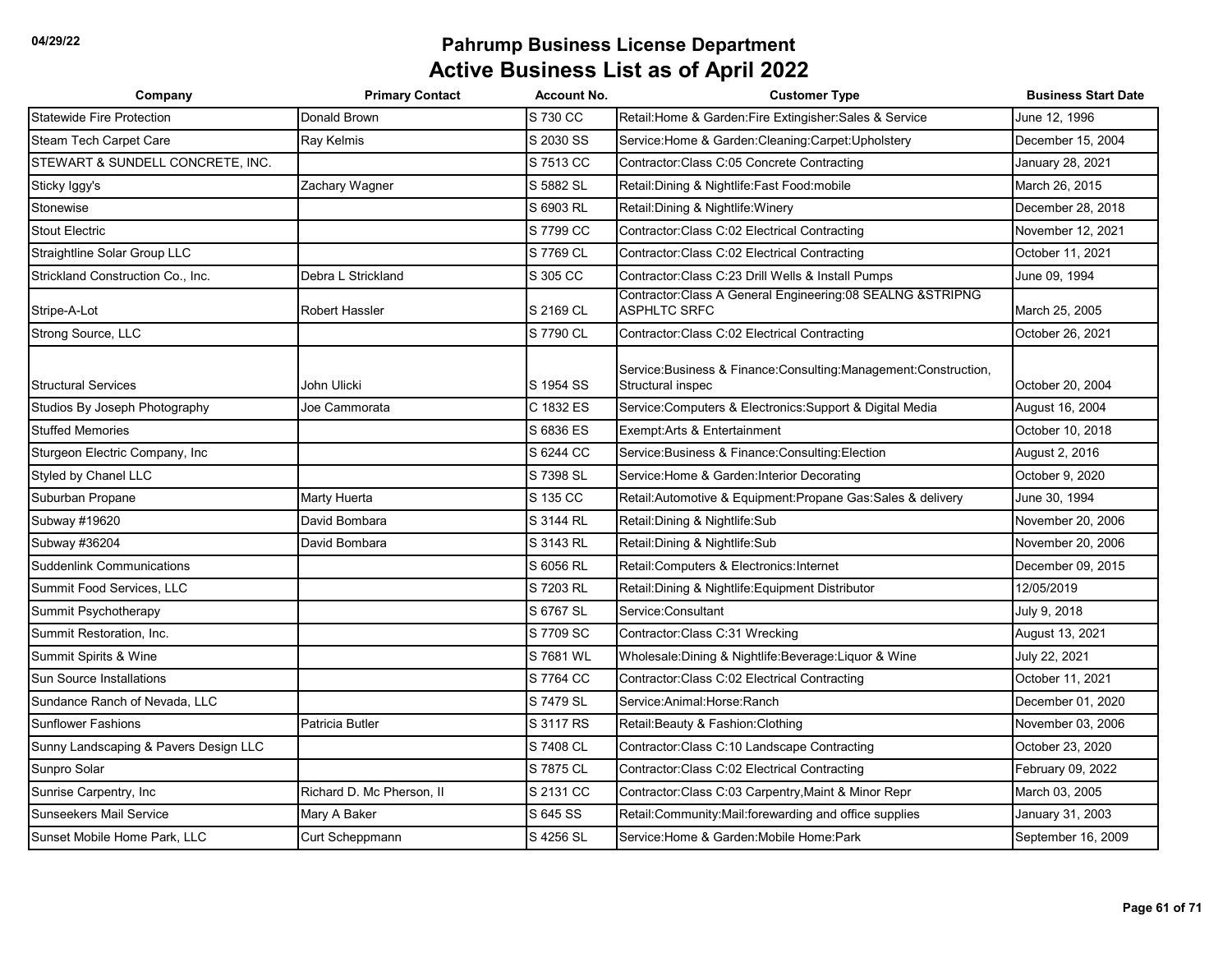| Company                               | <b>Primary Contact</b> | <b>Account No.</b> | <b>Customer Type</b>                                                           | <b>Business Start Date</b> |
|---------------------------------------|------------------------|--------------------|--------------------------------------------------------------------------------|----------------------------|
| Sunset Valley Pool Service LLC        | Marc Beauparlant       | S 5459 SL          | Retail:Sports:Pool:Supplies                                                    | September 13, 2013         |
| Sunshield Awning Co., Inc.            |                        | S 6498 CC          | Contractor:Class C:14 Steel Reinforcing & Erection:h AWNINGS &<br>LOUVRES      | August 10, 2017            |
| Sunstate Companies LLC                |                        | S 6484 CL          | Contractor: Class C:10 Landscape Contracting                                   | July 21, 2017              |
| Super Wash 2                          | Debbie Ahrens          | S 3140 RL          | Service: Automotive & Equipment: Car: Detailing: Wash                          | November 17, 2006          |
| Super Wash, Inc.                      | Jennifer R Black       | S 3062 CC          | Contractor: Class B General Building: 02 RESIDNTIAL & SML<br><b>COMMERCIAL</b> | September 13, 2006         |
| Super Wash/Body Basics, Inc.          | Debbie M Ahrens        | S 315 RC           | Service: Automotive & Equipment: Car: Detailing: Wash                          | March 29, 2000             |
| <b>Superior Refrigeration Service</b> |                        | S 7703 CC          | Contractor: Class C:21 Refrigerate & Air-Condition                             | August 13, 2021            |
| <b>Superior Storage</b>               | Kay Tricoli            | S 1942 SS          | Service: Moving: Storage                                                       | October 15, 2004           |
| SuperPawn                             | <b>Trudy Grube</b>     | S 1926 RC          | Retail: Business & Finance: Pawn: Used Items: Buy, Ioan, sell                  | October 15, 2004           |
| <b>Support Mechanical Services</b>    |                        | S 7966 CC          | Contractor: Class C:21 Refrigerate & Air-Condition                             | April 28, 2022             |
| <b>Swarts Pediatrics PLLC</b>         |                        | S 7719 SL          | Service: Health & Medical: Pediatric Physician                                 | August 26, 2021            |
| Sweet Cannabis                        |                        | S 6704 RC          | retail;Medical Marijuana Dispen                                                | May 9, 2018                |
| <b>Sweet Enterprises</b>              |                        | S 6698 RS          | Retail: Gifts & Miscellaneous                                                  | April 25, 2018             |
| <b>Swift Electrical Services Inc</b>  |                        | S 7243 CC          | Contractor: Class C:02 Electrical Contracting                                  | January 21, 2020           |
| Switch Business Solutions, LLC        |                        | S 6154 SL          | Service: Computers & Electronics: Communications                               | March 30, 2016             |
| Switch RIG, LLC                       |                        | S 6153 CL          | Contractor: Class C:02 Electrical Contracting                                  | March 30, 2016             |
| Switch, Ltd                           |                        | S 6149 SL          | Service:Computers & Electronics:broadband network design & cons                | March 25, 2016             |
| Symphony's Restaurant                 | Gretchen Loken         | S 2436 RC          | Retail: Dining & Nightlife                                                     | August 18, 2005            |
| Systems Waterproofing, Inc.           |                        | S 7927 CC          | Contractor: Class C:04 Painting & Decorating                                   | March 21, 2022             |
| T & G's Handyman                      |                        | T 7380 ES          | Exempt:Handyman                                                                | September 14, 2020         |
| T & M Group Realty                    |                        | T 6633 SS          | Service:Home & Garden:Real Estate                                              | February 14, 2018          |
| Table Trivia a dir of NV Adworks      | Greg Smith             | T 5160 ES          | Service: Media: Advertising                                                    | April 19, 2012             |
| <b>Taco Bell</b>                      |                        | T 6091 SL          | Service: Dining & Nightlife                                                    | January 28, 2016           |
| Tacos Fiesta                          |                        | T 7189 RS          | Retail: Dining & Nightlife: Mexican                                            | November 4, 2019           |
| Tahoe Hydroponics Company LLC         |                        | T 7130 SL          | Wholesale: Cultivation, Marijuana, Deliver                                     | August 21, 2019            |
| Tails of Nye County                   |                        | T 7021 NC          | Non-Profit:Animal                                                              | April 11, 2019             |
| Take Me To The Cleaners               |                        | T 6658 RL          | Retail: Arts & Entertainment: Hobby                                            | March 12, 2018             |
| Tali Arik MD PLLC                     |                        | T 7016 SL          | Service: Health & Medical: Medical: Cardiologist                               | April 5, 2019              |
| Tamale Place                          |                        | T 6921 RS          | Retail: Dining & Nightlife: Mexican                                            | January 16, 2019           |
| Tamalyn's Tai Chi                     |                        | T 5972 ES          | Exempt:Arts & Entertainment;Personal F                                         | July 29, 2015              |
| Tamara Trudeau                        | Tamara Trudeau         | T 1078 ES          | Exempt                                                                         | January 28, 2004           |
| Taney Engineering Inc                 | Robert Cunningham      | T 2723 SC          | Service: Home & Garden: Engineering                                            | February 15, 2006          |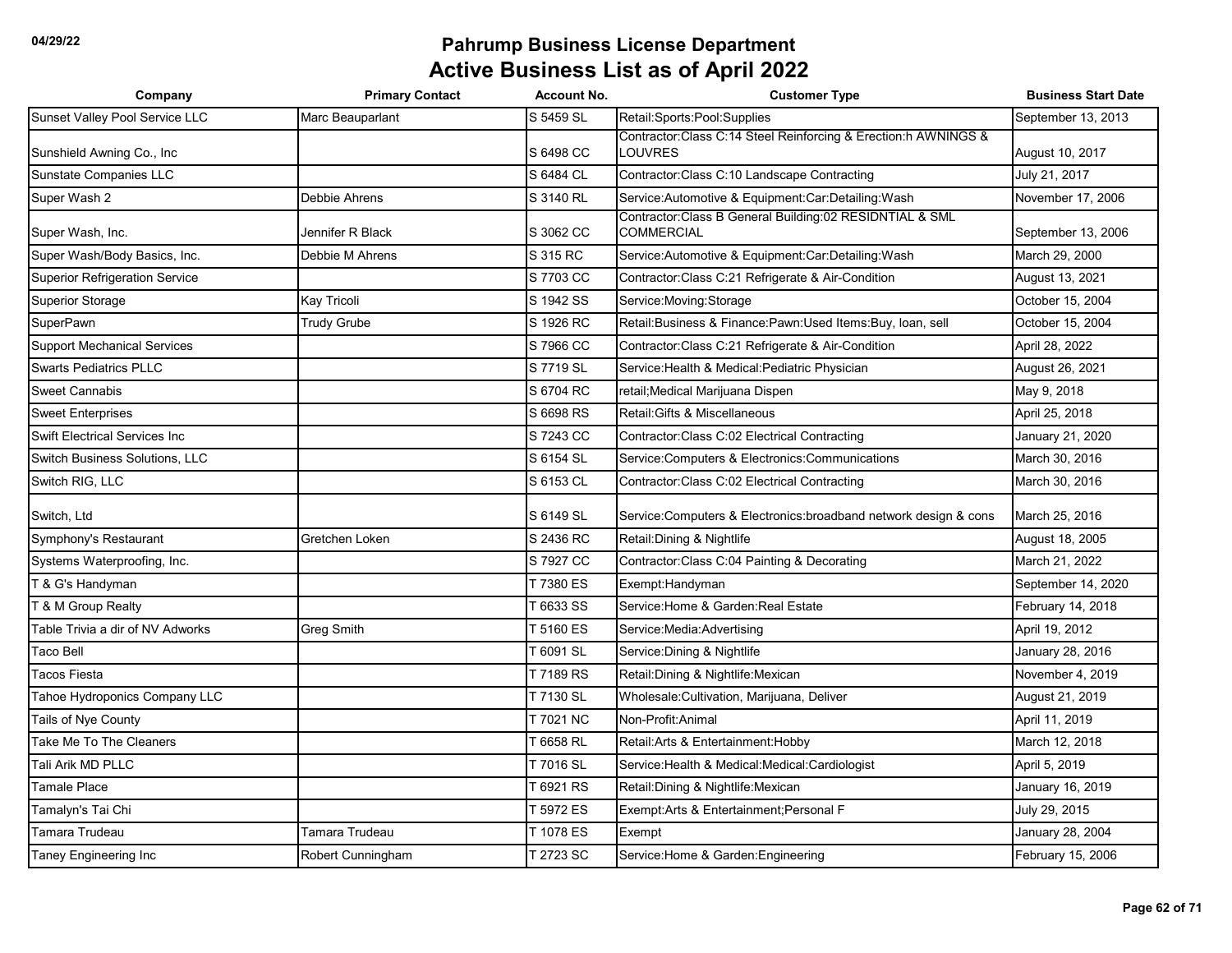| Company                                   | <b>Primary Contact</b> | <b>Account No.</b> | <b>Customer Type</b>                                                                    | <b>Business Start Date</b> |
|-------------------------------------------|------------------------|--------------------|-----------------------------------------------------------------------------------------|----------------------------|
| Tech Line Coatings Industries Inc         |                        | T 6799 SC          | Service: Automotive & Equipment: Car: Body: Paint                                       | August 3, 2018             |
| Techsico Inc                              |                        | T 7698 CC          | Contractor: Class A General Engineering: 25 Telecommunication<br>Towers                 | August 05, 2021            |
| Teledata Technologies                     |                        | T 5965 CC          | Contractor: Class C:02 Electrical Contracting                                           | July 16, 2015              |
| Teletechnologies L.L.C.                   |                        | T 7793 SL          | Service: Computers & Electronics: Consulting                                            | November 03, 2021          |
| Tell All Skincare                         |                        | D 7964 SL          | Service: Beauty & Fashion: Skin Care: Facials & Waxing                                  | April 28, 2022             |
| TELT Ventures, LLC.                       |                        | T 7206 SL          | Contractor: Class C:37 Solar Contracting                                                | December 6, 2019           |
| Teriyaki Ninja                            |                        | T 7813 RL          | Retail: Dining & Nightlife                                                              | December 01, 2021          |
| Terminix International Company, L.P.      | Jeffrey T Lawson       | T 062 SC           | Service: Animal: Pest Control                                                           | January 22, 2001           |
| Terra Contracting INC                     |                        | T 6792 CC          | Contractor: Class C:02 Electrical Contracting                                           | August 3, 2018             |
| Terri the Temporary LLC                   |                        | T 7129 SL          | Service: Business & Finance: Notary: Mobile                                             | August 21, 2019            |
| Terrible Herbst, Inc                      | <b>Bob Laszcik</b>     | T 5772 CC          | Contractor: Class A General Engineering                                                 | November 21, 2014          |
| Terrible's #211                           | Jennifer DeRosa        | T 121 RC           | Retail:Gifts & Miscellaneous:Convenience Store:Tobacco, wine, liquor September 08, 1998 |                            |
| Terrible's 143                            | Jerry Herbst           | T 5029 RL          | Service: Arts & Entertainment: Gaming: Slot Route Operator                              | November 23, 2011          |
| Terrible's 211                            | Jerry Herbst           | T 5030 RL          | Service: Arts & Entertainment: Gaming: Slot Route Operator                              | November 23, 2011          |
| Terrible's Country Store # 143            | Jennifer DeRosa        | T 190 RC           | Retail: Gifts & Miscellaneous: Convenience Store: Gas Station                           | August 08, 1994            |
| Terrible's Road House                     | <b>Timothy Herbst</b>  | T 5701 SL          | Service: Arts & Entertainment: Casino                                                   | August 12, 2014            |
| Tesla Energy Operations, Inc.             |                        | T 7897 CC          | Contractor: Class C:02 Electrical Contracting                                           | February 25, 2022          |
| Tex's Touch                               |                        | T 7106 HS          | Handyman                                                                                | July 25, 2019              |
| <b>TGCI Properties LLC</b>                |                        | T 7699 SL          | Service: Health & Medical: Physical Therapy                                             | August 12, 2021            |
| Thatsa Nicesa Handyman Service            |                        | T 7028 ES          | Exempt:Handyman                                                                         | April 17, 2019             |
| The Affordable Shed Company, Inc.         |                        | T 7825 SC          | Service: Moving: Storage: Shed                                                          | December 13, 2021          |
| The Bearded Lady                          |                        | T 7146 RL          | Retail: Dining & Nightlife: Bar                                                         | September 11, 2019         |
| The Bearded Pig Bar and Grill LLC         |                        | T 7528 RL          | Retail: Dining & Nightlife: Bar & Restaurant                                            | February 12, 2021          |
| THE BEAUTY BUS SALON2U                    |                        | T 7679 SL          | Service: Beauty & Fashion: Salon: Mobile Salon                                          | July 19, 2021              |
| The Blue Bee                              |                        | T 7073 RS          | Retail: Arts & Entertainment: Crafts                                                    | June 4, 2019               |
| The Bottled Water Company                 |                        | T 7705 ES          | Exempt: Home & Garden: Mobile Delivery Services                                         | August 13, 2021            |
| The Bounty Hunter                         | Daryl Keppner          | T 5331 SS          | Wholesale: Dining & Nightlife: Beverage: Liquor & Wine                                  | December 17, 2012          |
| The Boutique                              |                        | T 7694 RS          | Retail: Beauty & Fashion: Clothing: children's                                          | August 03, 2021            |
| The Bread Guy                             |                        | T 6067 EP          | Exempt: Home & Garden; Distribution                                                     | December 24, 2015          |
| The Butterfly Effect Nonprofit Organizati |                        | T 7648 NC          | Non-Profit:Community                                                                    | June 09, 2021              |
| The Company Car Collection LLC            |                        | T 7922 RL          | Retail: Automotive & Equipment: Auto: Broker: Sales                                     | March 18, 2022             |
| The Computer Tutor                        | Debra Lee Storts       | T 4599 SS          | Service: Computers & Electronics: Consulting                                            | October 12, 2010           |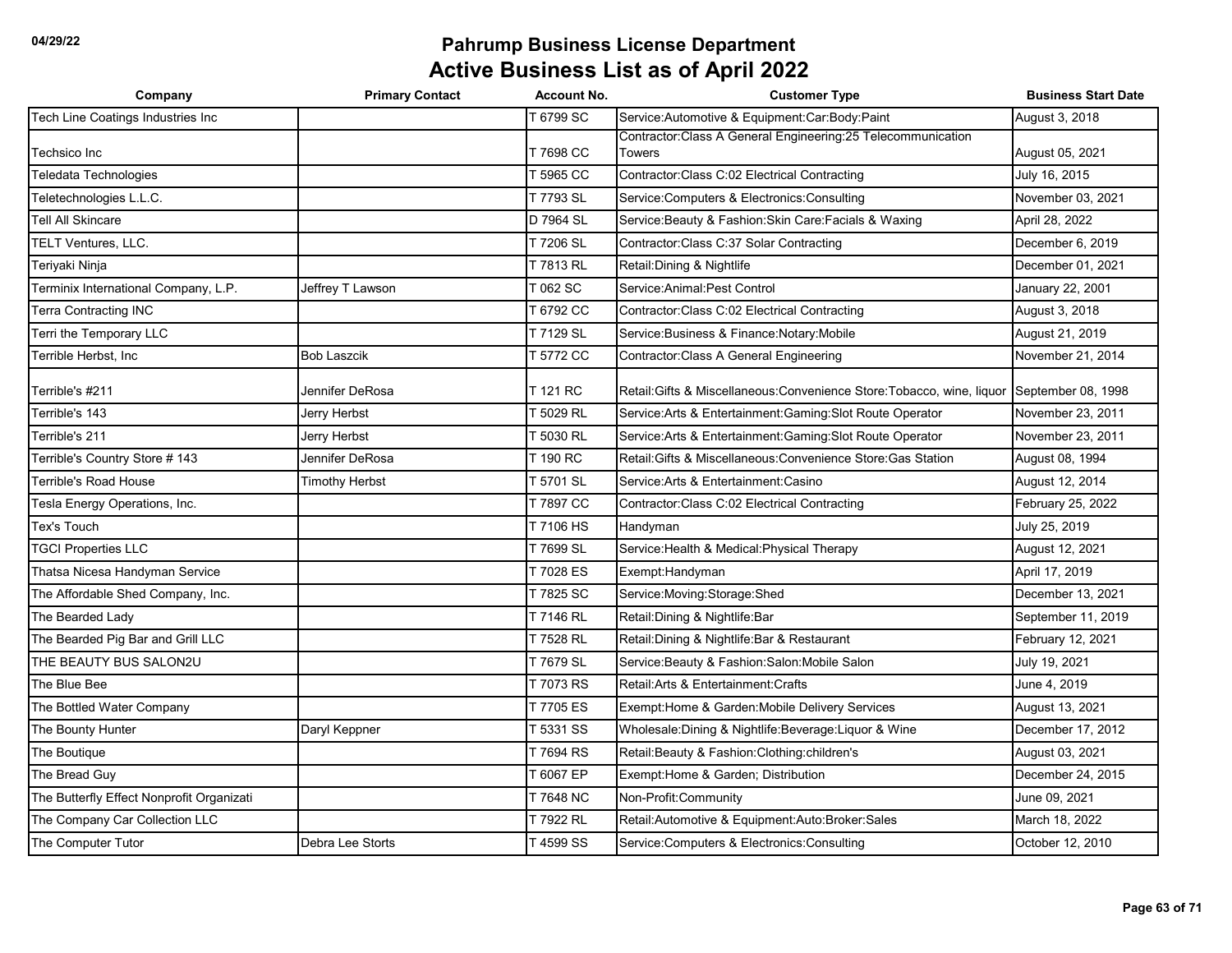| Company                              | <b>Primary Contact</b> | <b>Account No.</b> | <b>Customer Type</b>                                             | <b>Business Start Date</b> |
|--------------------------------------|------------------------|--------------------|------------------------------------------------------------------|----------------------------|
| The Davey Tree Expert Company        | Shelley Mowdy          | D 215 CC           | Contractor: Class C:10 Landscape Contracting                     | December 05, 1994          |
| The Fixologist                       |                        | T 7889 HL          | Handyman, small repair                                           | February 22, 2022          |
| The Grill Room                       |                        | T 7340 SC          | Retail: Dining & Nightlife: Bar & Restaurant                     | July 21, 2020              |
| The Grove                            |                        | T 6113 RL          | retail;Medical Marijuana Dispen                                  | February 23, 2016          |
| THE Hearing Center                   |                        | T 7579 SL          | Service: Health & Medical: Hearing Aids                          | April 12, 2021             |
| The Hideaway                         | <b>Darrell Strain</b>  | T 4162 RL          | Retail: Dining & Nightlife: Tavern                               | November 24, 2008          |
| The Home Depot #3301                 | <b>Renee Potier</b>    | H 580 SC           | Retail: Home & Garden: Home: Improvement Items                   | July 19, 1995              |
| The Home Depot #3322                 | <b>Renee Potier</b>    | T 4055 RCX         | Retail: Home & Garden: Building Materials                        | August 07, 2008            |
| The Home Depot #3322 (Trailer Sales) | Eric Enjoninger        | T 4345 RCX         | Retail: Automotive & Equipment: Trailer                          | May 21, 2009               |
| The Hubb Bar                         |                        | T 6688 RL          | Retail: Dining & Nightlife: Bar & Restaurant                     | April 17, 2018             |
| The Jobster                          |                        | T 6626 ES          | Exempt:Handyman                                                  | February 9, 2018           |
| The Kelly Group, Inc                 |                        | T 7230 RC          | Service: Computers & Electronics: Telemarketing Center           | December 31, 2019          |
| The Knot Spot                        |                        | T 7727 SL          | Service: Health & Medical: Massage: Therapist                    | August 31, 2021            |
| The Law Firm of Nathan L Gent PLLC   | Nathan Gent            | T 5767 SL          | Service: Business & Finance: Consulting: Law firms               | November 12, 2014          |
| The Little Beauty Shop, LLC          |                        | T 7807 SL          | Service: Beauty & Fashion: Salon                                 | November 15, 2021          |
| The Master At Arms, Inc              | Robert Brentlinger     | M 2535 RC          | Retail: Gifts & Miscellaneous: Weapons: Firearms: Sales & Repair | October 20, 2005           |
| The Mwamba Group, LLC                |                        | T 7587 SL          | Service: Home & Garden: Real Estate: Investing                   | April 14, 2021             |
| The Original Roofing Company, LLC    | Doreen Coddington      | T 4123 CL          | Contractor: Class C: 15 Roofing & Siding                         | October 23, 2008           |
| The Outpost                          |                        | T 6123 RS          | Retail: Arts & Entertainment: Hobby                              | February 26, 2016          |
| The Perfect Pet                      | Cheryl L Monteath      | P 396 SS           | Service: Animal: Boarding & Grooming                             | August 17, 1995            |
| The Phoenix                          |                        | T 7259 RL          | Retail: Dining & Nightlife: Bar & Restaurant                     | February 18, 2020          |
| The Quilted Dragon                   | Victoria Brazzle       | Q 907 RL           | Retail: Arts & Entertainment: Quilt: Supplies                    | June 14, 2004              |
| The Right Hand Man                   |                        | T 6426 HS          | Handyman                                                         | May 4, 2017                |
| The Skilled Locksmiths               |                        | T 7834 SL          | Service: Home & Garden: Locksmith: Mobile                        | December 16, 2021          |
| The Sleep Center of Nevada           |                        | T 7048 SL          | Service: Health & Medical: Overnight Sleep Studies               | May 6, 2019                |
| The Smoke N Head                     |                        | T 7070 RC          | Retail: Vapes and Medical Glass                                  | June 3, 2019               |
| The Sphinx                           |                        | T 7570 SS          | Service: Beauty & Fashion: Salon: Hair & Nail                    | March 31, 2021             |
| The Tax Lady, LLC                    |                        | T 7652 SL          | Service: Business & Finance: Bookkeeping: Income Tax Preparation | June 14, 2021              |
| The Tiberti Fence Company            |                        | T 6522 CL          | Contractor: Class C:25 Fence & Equipping Playground              | September 11, 2017         |
| The Tow Truck Company                |                        | T 7649 SC          | Service:Automotive & Equipment:Truck:Tow                         | June 09, 2021              |
| The Trim Shop                        | Laura Larsen           | T 5737 ES          | Exempt: Automotive & Equipment                                   | September 30, 2014         |
| The Tungland Corporation             |                        | T 7753 SC          | Service: Health & Medical: Behavioral Health Service             | October 08, 2021           |
| The UPS Store #4309                  |                        | T 7529 RC          | Retail: Community: Mail: Boxes, Packing, Shipping, Copie         | February 16, 2021          |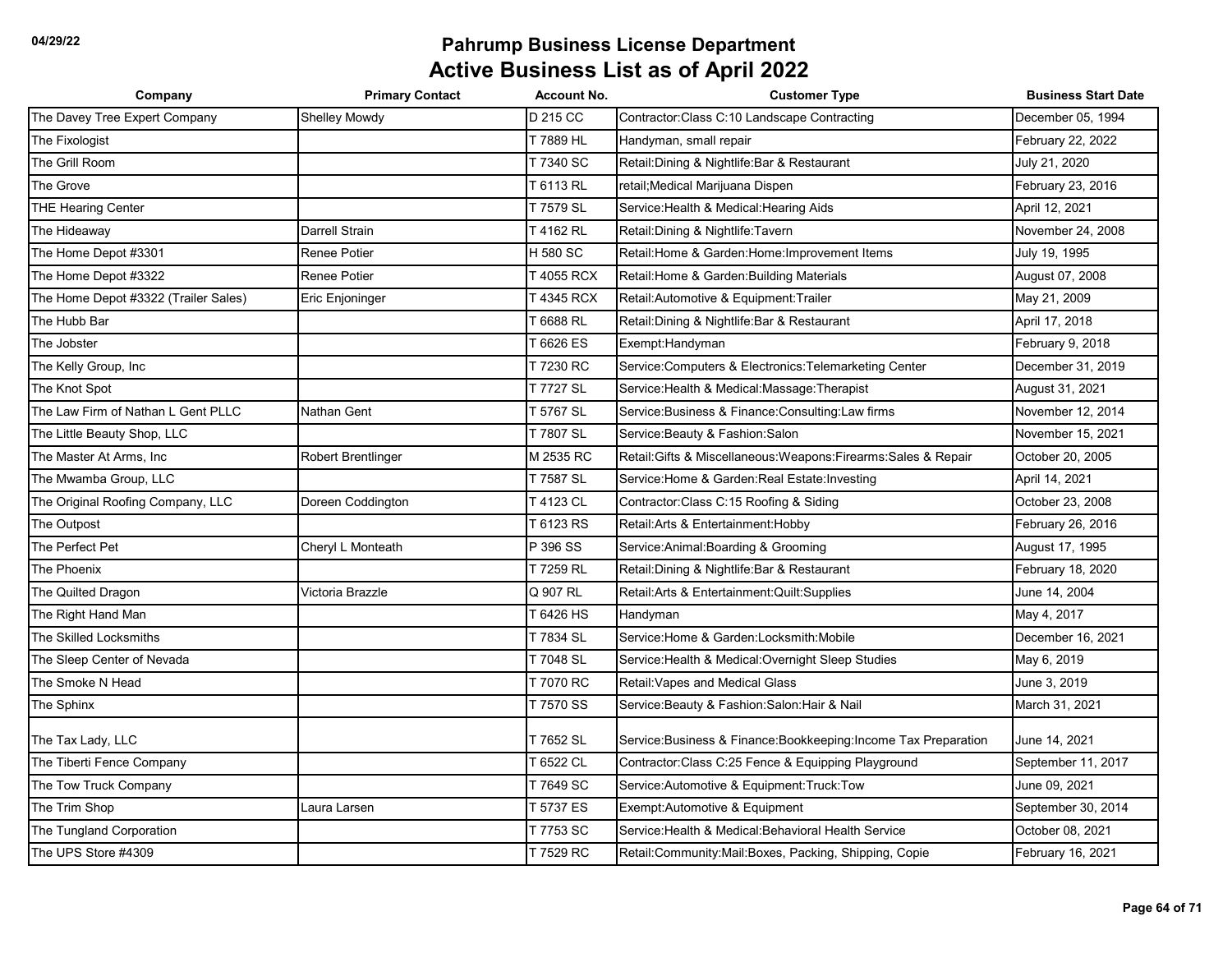| Company                              | <b>Primary Contact</b>  | <b>Account No.</b> | <b>Customer Type</b>                                                         | <b>Business Start Date</b> |
|--------------------------------------|-------------------------|--------------------|------------------------------------------------------------------------------|----------------------------|
| The Valley Health Home Care          |                         | T 6238 SL          | Service: Health & Medical: Care: Home                                        | July 29, 2016              |
| The Vee Squad Services LLC           |                         | T 7796 SL          | Service:Home & Garden:Cleaning                                               | November 04, 2021          |
| Theophilus Ministries #1             | Ron Dennis              | T 102 NC           | Non-Profit:Community:Church                                                  | July 01, 2004              |
| Therapy Blocks LLC                   |                         | T 7700 SL          | Service: Health & Medical: Physical Therapy                                  | August 12, 2021            |
| Therapy In The Desert                |                         | D 7786 SL          | Service: Health & Medical: Rehabilitative Mental Health                      | October 26, 2021           |
| Theresa M Sheets                     | <b>Theresa M Sheets</b> | T4387 SS           | Service: Business & Finance: Bookkeeping: Income Tax<br>Preparation: Mobile  | July 01, 2009              |
| This Girl Shines                     |                         | T 7563 SS          | Service: Home & Garden: Cleaning: Window                                     | March 24, 2021             |
| Thistle Construction, Inc            |                         | T 6811 CC          | Contractor:Class B General Building:02 RESIDNTIAL & SML<br><b>COMMERCIAL</b> | August 20, 2018            |
| Thompson Retail Mobile               |                         | T 6254 SS          | Service: Business & Finance                                                  | August 30, 2016            |
| <b>Thrifty Paws</b>                  |                         | T 6479 NC          | Non-Profit: Thrift Store                                                     | July 17, 2017              |
| ThriVe I.P.T.V. Fan Club             |                         | T 7018 NC          | Non-Profit:Community:Club                                                    | 05/20/2019                 |
| Ticor Title of Nevada Inc            |                         | T 7224 SC          | Service: Business & Finance: Title: Agency                                   | December 20, 2019          |
| <b>Tiger Communications, LLC</b>     | Sandra Dickens          | T 4062 CL          | Contractor: Class C:02 Electrical Contracting                                | August 12, 2008            |
| Tiles for Miles Sales Inc            |                         | T 6232 RC          | Retail: Home & Garden: Tile                                                  | July 20, 2016              |
| Tim Hafen Ranches Inc.               | Tim Hafen               | T 125 WC           | Service: Home & Garden: Farming                                              | August 08, 1994            |
| TIME TO BUY LAND LLC                 |                         | T 7627 SL          | Service: Home & Garden: Real Estate: Rental & Land Development               | May 19, 2021               |
| Tim's Handyman                       |                         | T 7207 HS          | Exempt:Handyman                                                              | December 10, 2019          |
| Tina Marie Animal Communicator       |                         | T 7919 ES          | Exempt: Animal                                                               | March 18, 2022             |
| Tina's Tamales Restaurant LLC        |                         | T 7830 RL          | Retail: Dining & Nightlife                                                   | December 13, 2021          |
| Tire Works Total Car Care            |                         | T 6684 SC          | Service: Automotive & Equipment                                              | April 11, 2018             |
| <b>Tisha's Treasures</b>             |                         | T 7606 ES          | Exempt:Arts & Entertainment:Woodworking & Crafts                             | April 29, 2021             |
| <b>Titan Roofing LLC</b>             | Peter J Cicchetti       | T 4725 SL          | Contractor: Class C:15 Roofing & Siding: a ROOFING                           | February 14, 2011          |
| Titan Solar Power NV INC             |                         | T 7526 CC          | Contractor: Class C:02 Electrical Contracting                                | February 11, 2021          |
| TM TORN LLC                          |                         | T 7857 SL          | Service: Automotive & Equipment: Motorcycle safety training                  | January 20, 2022           |
| TN Transportation                    |                         | T 7506 SL          | Service: Automotive & Equipment: Truck: Transport: Heavy Haul                | January 21, 2021           |
| TNL HandyMan, LLC                    | Tony Antho Clark        | T 5719 HL          | Handyman, small repair                                                       | September 05, 2014         |
| Tobacco & Liquor Express             |                         | T 7638 RL          | Retail: Gifts & Miscellaneous: Tobacco products & liquor                     | May 28, 2021               |
| <b>Todays Energy Store</b>           |                         | T 6572 CL          | Contractor: Class C:02 Electrical Contracting                                | November 16, 2017          |
| Today's Image Hair & Nail Studio LLC | Daniel Fortunato        | T 4996 SL          | Service: Beauty & Fashion: Salon: Hair & Nail                                | October 14, 2011           |
| Tom Christenson                      | Tom Christenson         | T 5753 ES          | Exempt: Arts & Entertainment                                                 | October 20, 2014           |
| Top Notch Carrier, LLC-1             |                         | T 6283 SL          | Service: Automotive & Equipment: Truck: Transport                            | October 11, 2016           |
| <b>Top Notch Distribution Center</b> |                         | T 7962 RL          | Retail: Gifts & Miscellaneous: General Merchandise                           | April 28, 2022             |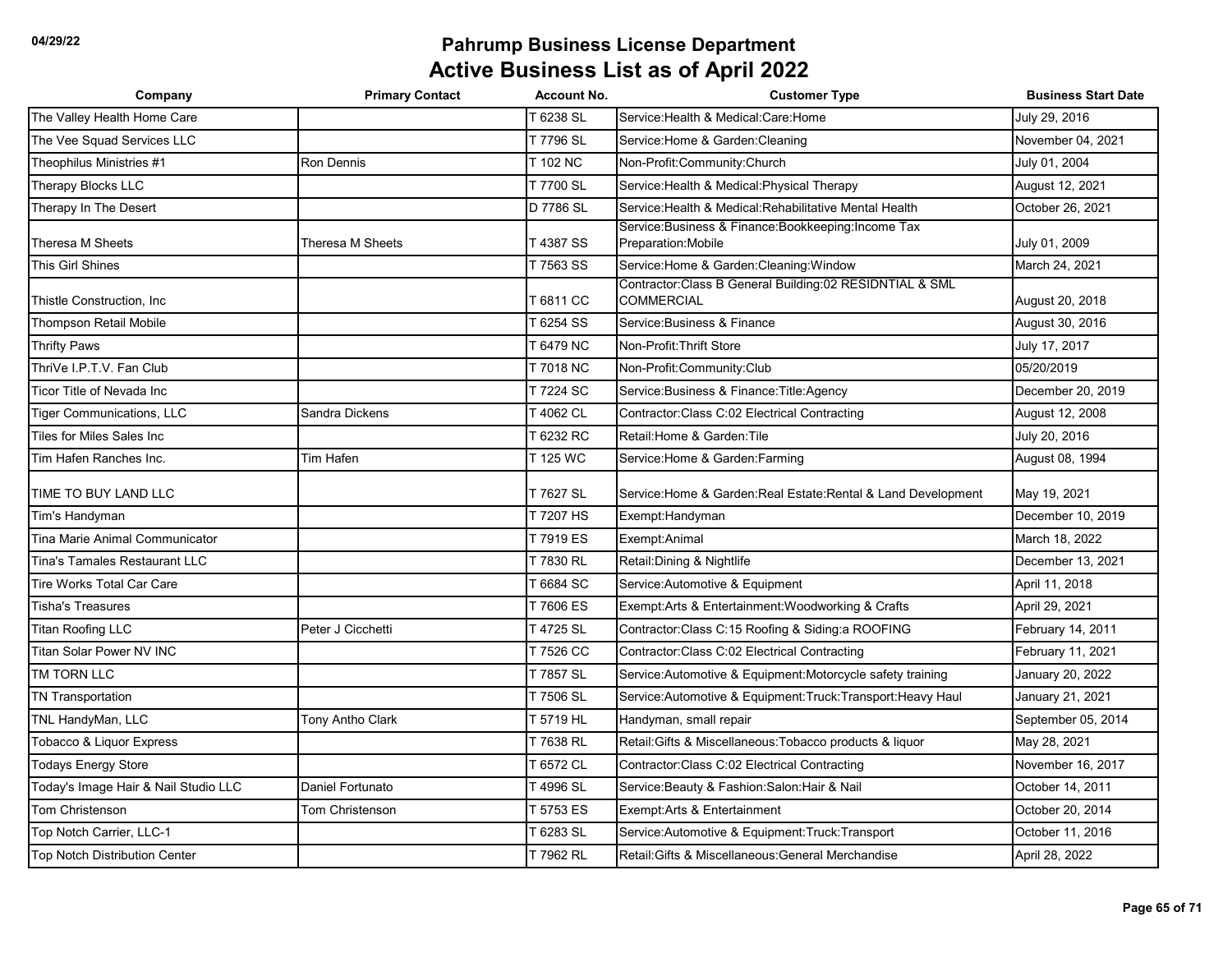| Company                              | <b>Primary Contact</b> | <b>Account No.</b> | <b>Customer Type</b>                                                                             | <b>Business Start Date</b> |
|--------------------------------------|------------------------|--------------------|--------------------------------------------------------------------------------------------------|----------------------------|
| Top Notch Plumbing Inc               |                        | T 6912 CC          | Contractor: Class C:01 Plumbing & Heating Contractng: d PLUMBING                                 | January 4, 2019            |
| Top Notch Repairs, LLC-1             |                        | T 6284 SL          | Service: Automotive & Equipment: Car: Repair                                                     | October 11, 2016           |
| Top Notch Wood Shop LLC              |                        | T 7963 RL          | Retail: Home & Garden: Cabinet: Retail Sales & Assembly                                          | April 28, 2022             |
| <b>Top Rank Builders</b>             |                        | T 6172 CC          | Contractor                                                                                       | April 13, 2016             |
| Top Ride Trucking LLC                |                        | T 7965 SL          | Service: Travel & Transportation                                                                 | April 28, 2022             |
| Top Shelf Tattoo Parlor              |                        | T 7214 SS          | Service: Beauty & Fashion: Tattoo                                                                | December 12, 2019          |
| Tortuga Carwash SL                   | Jose Manue Sanchez     | T 5002 SS          | Service: Automotive & Equipment: Car: Wash: Mobile                                               | October 24, 2011           |
| Total Bliss Body Care, Day Spa       | Normara                | T 1030 SL          | Service: Health & Medical: Massage: Therapist                                                    | November 05, 2003          |
| Total Western, Inc                   |                        | T 7114 CC          | Contractor: Class A General Engineering                                                          | August 6, 2019             |
| Tough Boy RV Park Inc                | Alexander Delgado      | T 1173 SC          | Service: Travel & Transportation: RV: Park                                                       | June 08, 2004              |
| <b>TR Realty</b>                     |                        | T 7486 SL          | Service: Home & Garden: Real Estate                                                              | 12/20/2020                 |
| <b>TRA Contracting LLC</b>           |                        | T 7868 CL          | Contractor: Class B General Building: 02 RESIDNTIAL & SML<br><b>COMMERCIAL</b>                   | January 31, 2022           |
| Tracey R. Fidler                     | <b>Tracey Fidler</b>   | T 2618 SS          | Service: Business & Finance: Bookkeeping: Invoicing                                              | December 20, 2005          |
| Tractor Supply Company 2200          |                        | T 6562 RC          | Retail: Farm Supply                                                                              | November 2, 2017           |
| Trained-Rite Personal Defense        |                        | T 7298 SS          | Service: Consultant Security                                                                     | May 4, 2020                |
| trainmyk9.org                        |                        | T 6227 ES          | Service: Animal: Dog: Training                                                                   | July 12, 2016              |
| Transcore ITS LLC                    | Sean Karpel            | T 5105 CL          | Contractor: Class A General Engineering                                                          | February 10, 2012          |
| <b>TRANSPRIDE Transportation LLC</b> |                        | T 7500 SL          | Service: Automotive & Equipment: Truck: Transport: Heavy Haul                                    | January 11, 2021           |
| TRC Engineers, Inc.                  | Martin H Dodd          | T 3476 SC          | Service: Home & Garden: Civil Engineering: Surveying                                             | July 05, 2007              |
| Trico Builders, LLC                  | <b>Brian Floyd</b>     | T 5558 CL          | Contractor                                                                                       | February 06, 2014          |
| Trini's Sewing + Alterations         |                        | T 5994 ES          | Exempt: Arts & Entertainment                                                                     | September 08, 2015         |
| Trinity Land Surveying Inc.          |                        | T 7559 SC          | Service: Home & Garden: Civil Engineering: Land Surveying                                        | March 23, 2021             |
| Trish Rippie Realty, Inc.            | Patricia Rippie        | T 1162 SC          | Retail: Home & Garden: Real Estate                                                               | May 17, 2004               |
| <b>Triton Pools LLC</b>              |                        | T 7845 CL          | Contractor: Class A General Engineering: 10 COMMERCIAL &<br>RESIDNTIAL POOL: a RESIDENTIAL POOLS | December 30, 2021          |
| Truenet Communications Corp.         |                        | T 7765 CC          | Contractor: Class A General Engineering                                                          | October 11, 2021           |
| TSI Sales & Installation LLC         | Tyler Bayne            | T 5090 RL          | Contractor: Class C:41 Fire Protection Contracting                                               | January 31, 2012           |
| <b>Tuff Shed Inc</b>                 | Maegan Johnson         | T 282 CC           | Contractor: Class B General Building: 02 RESIDNTIAL & SML<br><b>COMMERCIAL</b>                   | March 29, 2004             |
| <b>Tumbleweed Tavern</b>             |                        | T 6293 RL          | Retail: Gifts & Miscellaneous: Convenience Store: Gas Station                                    | October 13, 2016           |
| <b>Tundra Construction LLC</b>       |                        | T 7094 CL          | Contractor:Class B General Building:02 RESIDNTIAL & SML<br><b>COMMERCIAL</b>                     | July 9, 2019               |
| Turnbow Sign & Arts, Inc.            |                        | T 7549 SC          | Contractor: Class C:06 Erecting Signs                                                            | March 17, 2021             |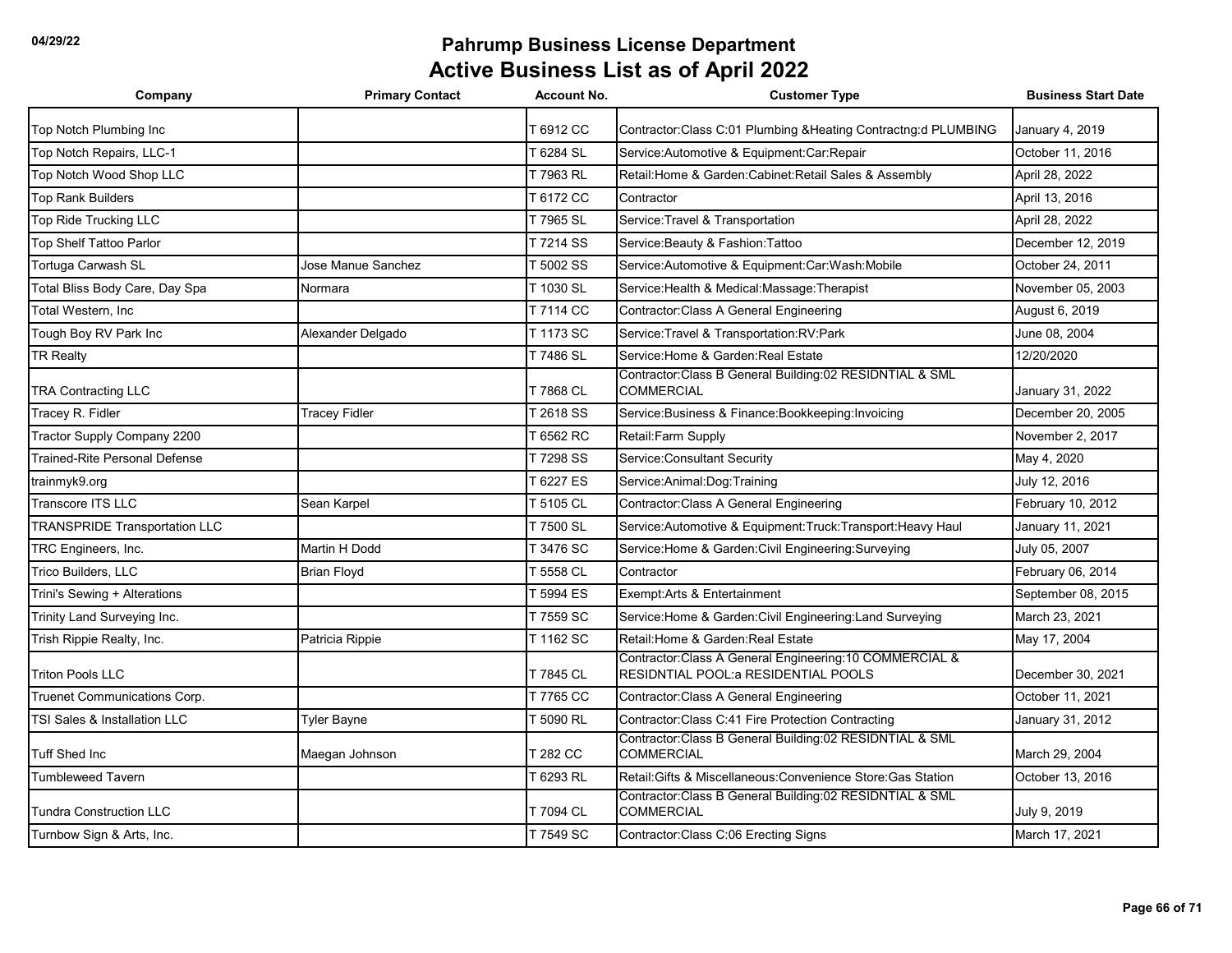| Company                                   | <b>Primary Contact</b> | <b>Account No.</b> | <b>Customer Type</b>                                                           | <b>Business Start Date</b> |
|-------------------------------------------|------------------------|--------------------|--------------------------------------------------------------------------------|----------------------------|
| Two Broke Girls Cleaning                  |                        | T 7158 ES          | Service: Home & Garden: Cleaning: Residential & Commercial                     | September 24, 2019         |
| Two Brothers Junk LLC                     | Oscar Gonzalez         | T 5173 RL          | Retail:Automotive & Equipment:Salvage & scrap processing:Salvage<br>& Towing   | May 1, 2012                |
| Two Brothers Lawn Care                    |                        | T 7794 HS          | Handyman                                                                       | November 03, 2021          |
| U R First, LLC                            |                        | U 6590 SL          | Service: Health & Medical: Care: Home                                          | December 18, 2017          |
| U S Bank                                  | <b>Bill Reid</b>       | U 4213 SC          | Service:Business & Finance:Bank:Branch                                         | January 23, 2009           |
| Ultimate Discount Health                  |                        | U 5959 RC          | Retail: Health & Medical: Food & Vitamins                                      | July 08, 2015              |
| Ultra Heating & Cooling & Refrigeration   |                        | U 6982 CL          | Contractor: Class C:21 Refrigerate & Air-Condition                             | March 14, 2019             |
| Unifirst Corporation                      | Kevin O'Connor         | U 5305 SC          | Service: Beauty & Fashion: Laundry Service                                     | October 29, 2012           |
| Unique Signs USA                          | David Monk             | U 3271 CC          | Contractor: Class C:06 Erecting Signs                                          | November 5, 2007           |
| Unitech Electronics Inc                   | Delvis Valle           | U 5878 CL          | Contractor: Class A General Engineering                                        | March 24, 2015             |
| United Pacific Construction               |                        | U 7376 CC          | Contractor: Class B General Building: 02 RESIDNTIAL & SML<br><b>COMMERCIAL</b> | September 9, 2020          |
| United Parcel Service, Inc.               | <b>Brenda Fountain</b> | <b>U 845 SC</b>    | Service: Travel & Transportation: Package Delivery                             | February 18, 1998          |
| United Restoration LLC                    |                        | U 7729 CL          | Contractor: Class C:03 Carpentry, Maint & Minor Repr                           | August 31, 2021            |
| United SS Fabricators, Inc.               |                        | U 7882 CC          | Contractor: Class C:21 Refrigerate & Air-Condition                             | February 17, 2022          |
| United Systems Fire ND Security, LLC      |                        | U 6035 CL          | Contractor:Class C:02 Electrical Contracting:c FIRE DETECTION                  | November 05, 2015          |
| Universal Solar Direct                    |                        | U 7397 CL          | Contractor: Class C:02 Electrical Contracting                                  | October 8, 2020            |
| Unwind Massage Studio                     |                        | U 6139 SS          | Service: Health & Medical: Massage                                             | March 16, 2016             |
| UPC Gate Service-Death Valley             | Pamela K Pitts         | U 4392 SC          | Service:Federal:Contractor Courier                                             | July 10, 2009              |
| Urban Development & Construction LLC      |                        | U 7384 CL          | Contractor: Class B General Building: 02 RESIDNTIAL & SML<br><b>COMMERCIAL</b> | September 22, 2020         |
| Uretek USA. Inc.                          |                        | U 7863 CC          | Contractor:Class A General Engineering:09 PIERS & FOUNDATIONS January 21, 2022 |                            |
| USA Air Conditioning Inc                  |                        | U 7733 CC          | Contractor: Class C:21 Refrigerate & Air-Condition                             | September 01, 2021         |
| USA Towing, Inc.                          |                        | U 7221 SC          | Service: Automotive & Equipment: Truck: Tow                                    | December 18, 2019          |
| USI Insurance Services LLC                | Eric Springall         | O 4484 SC          | Service: Business & Finance: Insurance: Agency                                 | June 01, 2010              |
| <b>Usquare Games</b>                      |                        | U 6722 RS          | Retail: Arts & Entertainment: Design                                           | May 22, 2018               |
| UTE, Inc.                                 | Sheri Misquez-Lee      | U 3119 CC          | Contractor: Class B General Building                                           | November 06, 2006          |
| U-Will-B-Happy Cleaning Serv & Lawn Maint | Maria Payan            | <b>U 242 ES</b>    | Exempt;handyman                                                                | July 10, 2003              |
| V.N. Senior Care Inc. at Winery Road      | Chris Mirando          | V 4281 SC          | Service: Health & Medical: Care: Facility: Adult                               | March 25, 2009             |
| Valley Electric Association, Inc          | <b>Mindy Morrow</b>    | V 120 NC           | Non-Profit:Community:Electric Co-op                                            | June 29, 1994              |
| Vance Plumbing                            | Rodger V Peterson      | V 5354 CS          | Contractor: Class C:01 Plumbing & Heating Contractng                           | April 3, 2013              |
| Vandalshields                             |                        | V 7761 WS          | Wholesale: Home & Garden: Lighting Fixtures                                    | October 08, 2021           |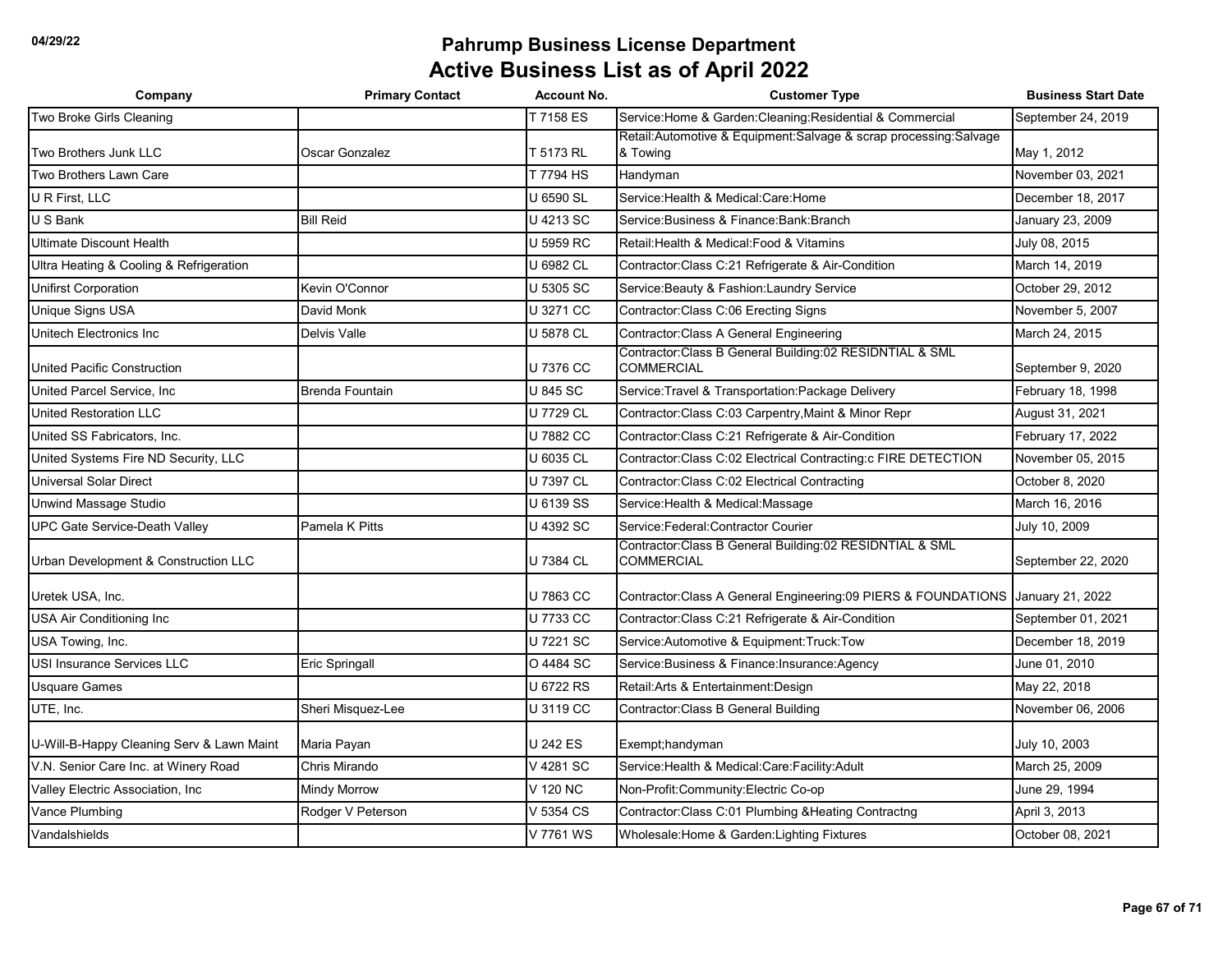| Company                                  | <b>Primary Contact</b> | <b>Account No.</b> | <b>Customer Type</b>                                                                      | <b>Business Start Date</b> |
|------------------------------------------|------------------------|--------------------|-------------------------------------------------------------------------------------------|----------------------------|
| VC Computer Repair & Service             |                        | V 6404 ES          | Exempt:Computers & Electronics                                                            | April 3, 2017              |
| VEA, Inc. dba, SolPower                  |                        | V 7414 SC          | service;Solar                                                                             | November 4, 2020           |
| Vegas Auto Ventures LLC                  |                        | V 7213 SL          | Retail: Automotive & Equipment: Auto: Broker                                              | December 13, 2019          |
| Vegas Balloon Rides (2015) LLC           |                        | V 6877 SL          | Service: Arts & Entertainment: Hot Air Balloon Rides                                      | November 30, 2018          |
| Vegas Casino Art                         | <b>Richard Allard</b>  | V 913 RS           | Retail: Arts & Entertainment: Collectible: Casino & Special art framing                   | June 28, 2004              |
| Vegas Pro Electric LLC                   |                        | V 7496 CL          | Contractor: Class C:02 Electrical Contracting                                             | January 4, 2021            |
| Vegas Solar                              |                        | S 6924 CL          | Contractor:Class C:02 Electrical Contracting:g PHOTOVOLTAICS                              | January 23, 2019           |
| Vegas Valley Fire Protection             |                        | V 6430 CC          | Contractor: Class C:41 Fire Protection Contracting: a AUTOMATIC<br><b>FIRE SPRINKLERS</b> | May 10, 2017               |
| <b>Vegas Valley Growers</b>              |                        | V 6202 WL          | Retail: Arts & Entertainment: Misc                                                        | May 17, 2016               |
| <b>VERCO CUSTOM HOMES</b>                |                        | V 7706 CP          | Contractor: Class B General Building: 02 RESIDNTIAL & SML<br><b>COMMERCIAL</b>            | August 13, 2021            |
| Vibrant Kisses by VK                     |                        | V 7256 RS          | Retail: Beauty & Fashion: Beauty Supply                                                   | February 13, 2020          |
| Vida Nueva Iglesia Cristiana Pentecostes |                        | V 5954 SS          | Service:Community;church                                                                  | June 30, 2015              |
| Vince Neil's Tatuado Wildside            |                        | V 5979 RL          | Retail: Dining & Nightlife: Bar & Restaurant                                              | August 11, 2015            |
| Vinco Inc                                |                        | V 6433 CC          | Contractor: Class C:02 Electrical Contracting                                             | May 16, 2017               |
| VinoJazz Foundation                      |                        | V 7394 NC          | Non-Profit: Arts & Entertainment: Event Promoter                                          | October 2, 2020            |
| Vintage Pools                            |                        | V 6502 CC          | Contractor: Class A General Engineering: 10 COMMERCIAL &<br><b>RESIDNTIAL POOL</b>        | August 14, 2017            |
| VIP Mini Storage and Uhaul               |                        | V 6692 SC          | Service: Moving: Storage: Mini Storage                                                    | April 19, 2018             |
| Vision Drywall & Paint, LLC              |                        | V 6629 CL          | Contractor: Class C:04 Painting & Decorating                                              | February 12, 2018          |
| Vision Flooring Inc.                     |                        | V 7712 CC          | Contractor: Class C: 16 Finishing Floors                                                  | August 13, 2021            |
| Vision Sign Inc.                         | Jeff Quintana          | V 430 CC           | Contractor: Class C:06 Erecting Signs                                                     | March 11, 1997             |
| Vivint Solar Developer, LLC              |                        | V 6850 CL          | Contractor:Class C:02 Electrical Contracting                                              | October 25, 2018           |
| Vivint, Inc. (Sales)                     | Company Licensing      | V 4774 RC          | Retail: Home & Garden: Security: Alarm: Sales & Service                                   | March 21, 2011             |
| VN Senior Care of the Vineyards          | Rod Little             | V 2478 SC          | Service: Health & Medical: Care: Facility                                                 | September 14, 2005         |
| Volta Systems Group LLC                  |                        | V 7328 CL          | Contractor: Class C:02 Electrical Contracting                                             | July 2, 2020               |
| Vortex Industries, Inc.                  | Usha Kulkarni          | V 3719 CC          | Contractor: Class C:03 Carpentry, Maint & Minor Repr                                      | November 05, 2007          |
| Vortex Performance Fuel Systems          | Allen Ruell            | V 584 RS           | Retail: Automotive & Equipment: Parts: Fuel System                                        | February 10, 2003          |
| <b>VW Agency LLC</b>                     | Kathy Weill            | V 4771 SL          | Service: Business & Finance: Insurance: Agency                                            | March 18, 2011             |
| W. Partners LLC                          |                        | W 7232 RL          | Retail:Home & Garden:Manufacture:Home:Sales                                               | January 3, 2020            |
| W.A.L.S World                            |                        | W 7770 SS          | Service: Dining & Nightlife: Dance: Studio                                                | October 12, 2021           |
| W.J. Borghoff, INC.                      |                        | W 7634 CC          | Contractor: Class C:01 Plumbing & Heating Contractng                                      | May 26, 2021               |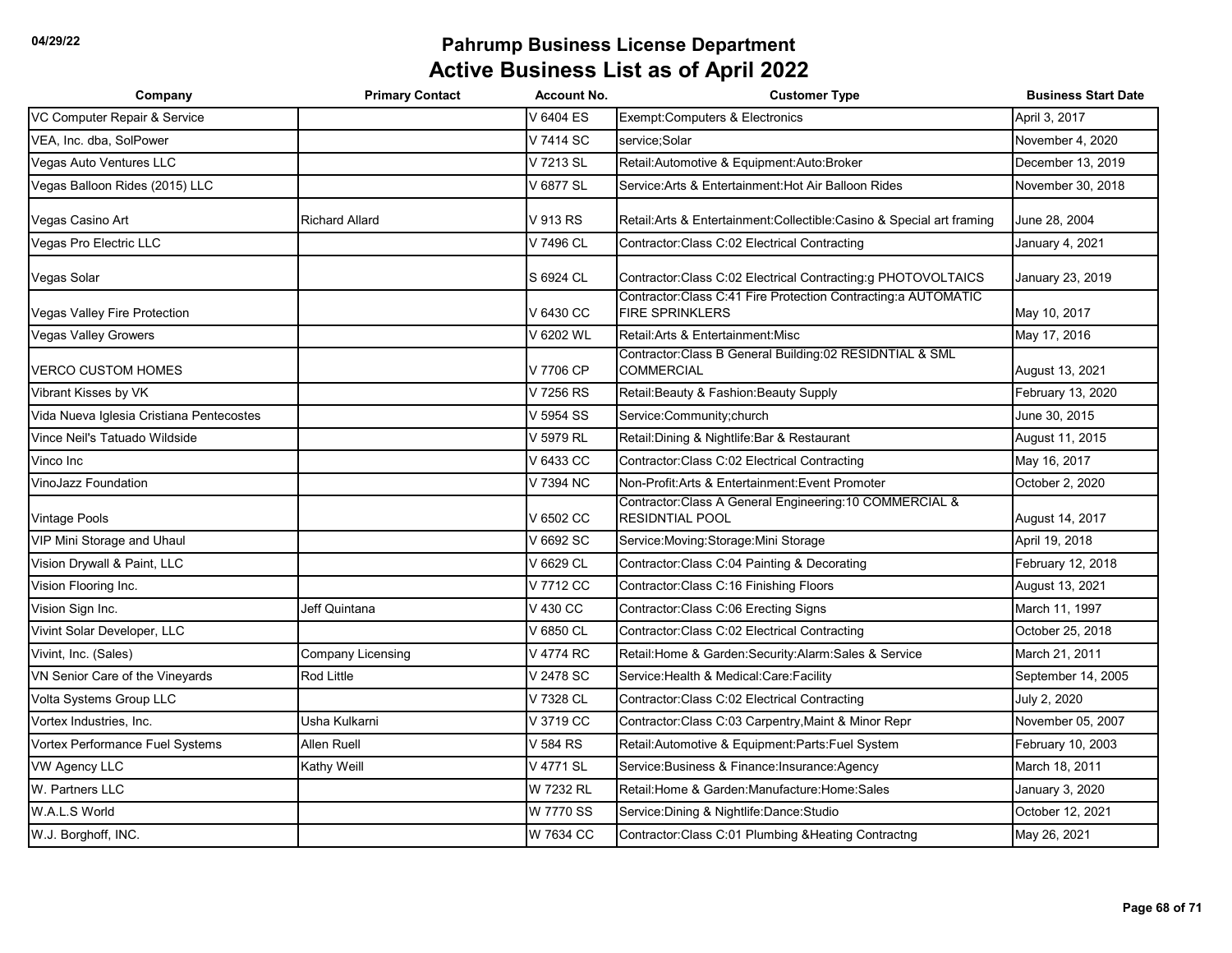| Company                                   | <b>Primary Contact</b> | <b>Account No.</b> | <b>Customer Type</b>                                                                | <b>Business Start Date</b> |
|-------------------------------------------|------------------------|--------------------|-------------------------------------------------------------------------------------|----------------------------|
| Wagner's Wholesale Electrical World       |                        | W 7822 WL          | Wholesale:Computers & Electronics:Internet                                          | December 08, 2021          |
| <b>Wales Construction</b>                 |                        | W 7874 CC          | Contractor: Class B General Building: 02 RESIDNTIAL & SML<br><b>COMMERCIAL</b>      | February 09, 2022          |
| Walgreens 05646                           | <b>Rick Ramirez</b>    | W 324 RC           | Retail: Health & Medical: Drug Store                                                | May 01, 2000               |
| <b>Wallin Construction</b>                |                        | W 6976 CL          | Contractor:Class B General Building:02 RESIDNTIAL & SML<br><b>COMMERCIAL</b>        | March 7, 2019              |
| Walmart #5101                             | Cassie Perkins         | W 3040 RCX         | Retail: Gifts & Miscellaneous: General Merchandise                                  | August 29, 2006            |
| Water Rock Farming LLC                    |                        | W 7288 SL          | Service: Home & Garden: Farming                                                     | April 6, 2020              |
| <b>Water Rock Station</b>                 | Ray J Baskiewicz       | W 490 SS           | Retail: Dining & Nightlife: BBQ                                                     | July 01, 1994              |
| Water Rockin' Shave Ice & Tasty Beverages |                        | W 7325 SS          | Retail:Dining & Nightlife:Ice:Shaved:Mobile                                         | July 1, 2020               |
| Water Wise Plumbing                       |                        | W 7911 CC          | Contractor: Class C:01 Plumbing & Heating Contractng: d PLUMBING                    | March 14, 2022             |
| <b>Watermill Express LLC</b>              |                        | W 7008 WL          | Wholesale: Dining & Nightlife: Beverage: Water & Ice Vending                        | April 2, 2019              |
| WaterRock Environmental, Inc.             | Thomas Vehe            | W 3774 SC          | Service: Community: Water and Wastewater Systems                                    | December 28, 2007          |
| Wax That Azz Detailing LLC                |                        | W 7388 SL          | Service: Automotive & Equipment: Car: Detailing: Mobile                             | September 23, 2020         |
| <b>Waxie Sanitary Supply</b>              | <b>Robert Smith</b>    | W 4966 WC          | Wholesale: Home & Garden: Janitorial Supply Delivery                                | September 13, 2011         |
| Wayno's Sharpening Service                | Wayne Mapes            | W 423 RS           | Retail: Home & Garden: Tools & Equipment: Sharpening &<br><b>Replacement Blades</b> | May 01, 1999               |
| We Take Freight, LLC                      |                        | W 7478 SL          | Retail: Automotive & Equipment: Equipment: Hauling                                  | 11/27/20                   |
| WebArc Technologies, LLC                  |                        | W 7509 SL          | Service:Computers & Electronics:Internet:Website:Website Marketing<br>& Development | January 22, 2021           |
| Wecom Inc                                 |                        | W 6492 CC          | Contractor: Class A General Engineering                                             | August 7, 2017             |
| WeldFab                                   | <b>Edward W Arthur</b> | W 302 RS           | Retail: Automotive & Equipment: Steel: Welding & Steel Sales                        | March 28, 1997             |
| <b>Wellness Orchards of Nevada LLC</b>    |                        | W 6414 WL          | Wholesale: Cultivation, Marijuana                                                   | April 13, 2017             |
| Wellness Wagon NV                         |                        | <b>W7413SL</b>     | Service: Beauty & Fashion: Salon: Mobile Salon                                      | November 4, 2020           |
| Wells Fargo Bank, N.A.                    | Fabrizio Galli         | W 2787 SC          | Service: Business & Finance: Bank: Branch                                           | March 13, 2006             |
| We're Dunn Bookkeeping LLC                |                        | W 7383 SL          | Service: Business & Finance: Bookkeeping                                            | September 17, 2020         |
| West Edna Associates, LTD                 | Dennis F Nelson        | W 5175 CC          | Wholesale:Automotive & Equipment:Electrical Distributor                             | May 2, 2012                |
| West Gate R. V. Park                      | Alex Darquea           | W 1128 SS          | Service: Home & Garden: Mobile Home: Park: RV                                       | April 01, 2004             |
| West Star Ranch Inc.                      | <b>Terry Dougherty</b> | W 2114 NC          | Non-Profit: Animal: Rescue & Thrift Store                                           | February 17, 2005          |
| WestCare Nevada, Inc.                     | Kevin Morss            | W 2353 NC          | Non-Profit:Community:Rehab                                                          | June 30, 2005              |
| Westcom, Inc.                             | Donald J Matt          | W 4726 RC          | Contractor:Class C:02 Electrical Contracting:d LOW VOLTAGE<br><b>SYSTEMS</b>        | February 14, 2011          |
| <b>Western Automotive Cores</b>           |                        | W 7282 WS          | Wholesale: Automotive & Equipment                                                   | March 13, 2020             |
| Western Commercial Services, LLC          |                        | W 7910 CL          | Contractor: Class C:21 Refrigerate & Air-Condition                                  | March 14, 2022             |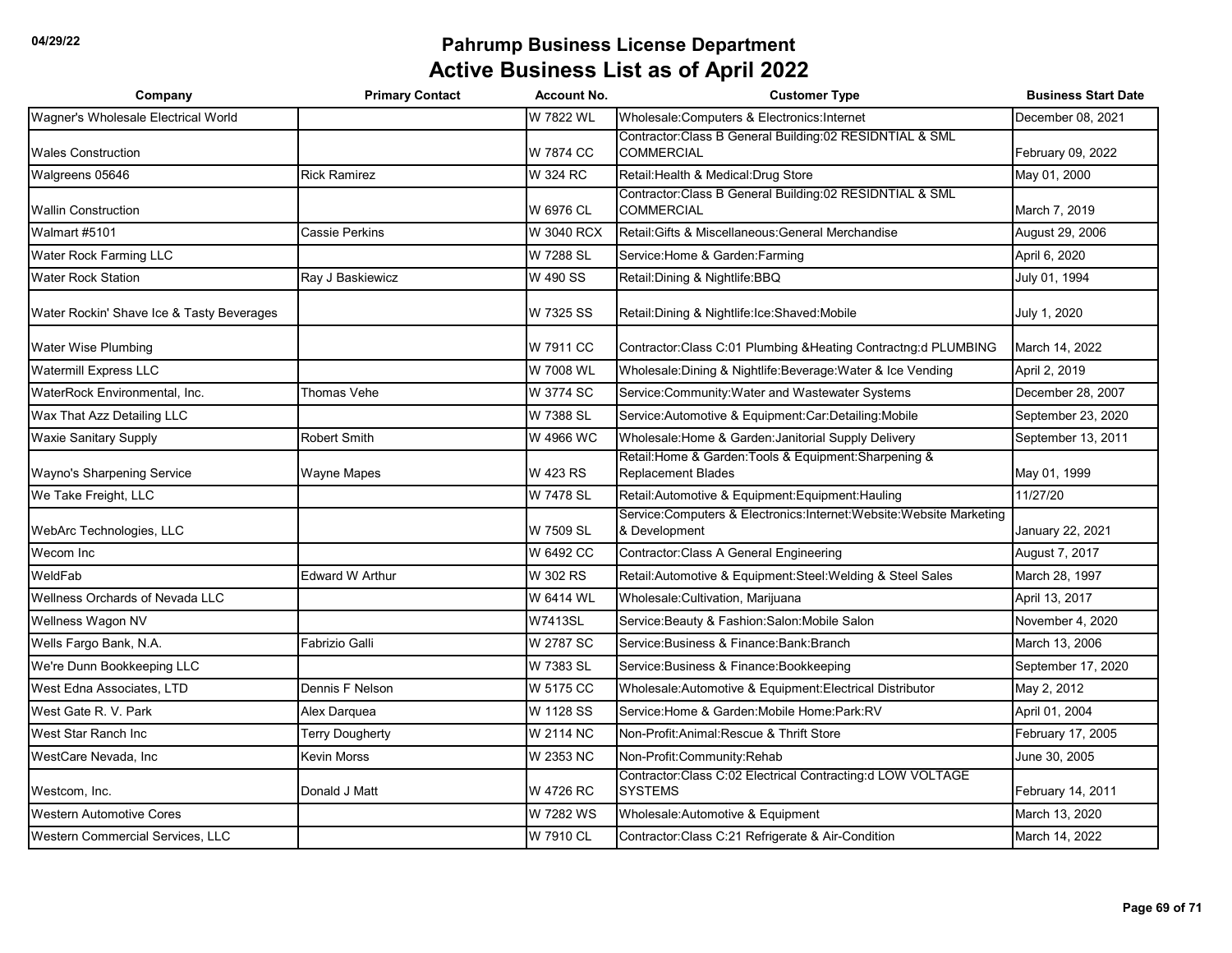| Company                                   | <b>Primary Contact</b>  | <b>Account No.</b> | <b>Customer Type</b>                                                                          | <b>Business Start Date</b> |
|-------------------------------------------|-------------------------|--------------------|-----------------------------------------------------------------------------------------------|----------------------------|
| Western Fire Prevention & Air Filter Serv | Robin Mellor            | W 4087 CC          | Contractor: Class C:41 Fire Protection Contracting: b FIXED FIRE<br><b>EXTINGUISHING SYST</b> | September 12, 2008         |
| <b>Western Tax Service</b>                | Carmen F Andy           | W 1047 SC          | Service: Business & Finance: Bookkeeping                                                      | December 04, 2003          |
| Western Trades Construction, Inc.         |                         | W 7426 CC          | Contractor: Class A General Engineering                                                       | 11/20/2020                 |
| Westpoint Development Group, Inc.         |                         | W 6743 CC          | Contractor:Class B General Building:02 RESIDNTIAL & SML<br><b>COMMERCIAL</b>                  | June 14, 2018              |
| Wheeler's Electric, INC.                  |                         | W 7630 CC          | Contractor: Class C:02 Electrical Contracting                                                 | May 21, 2021               |
| White Glove Ranch, LLC                    |                         | W 7689 SL          | Service: Animal: Horse: Equine                                                                | August 02, 2021            |
| <b>White Raven Press</b>                  | John Salacan            | W 4084 RS          | Retail: Arts & Entertainment: Design: Desktop Publishing Books                                | September 03, 2008         |
| Who's Dunes Lounge & Restaurant           | Jean Hendrix            | W 538 RP           | Retail: Dining & Nightlife: Steakhouse, Bar, Lounge, Saloon                                   | October 19, 2000           |
| Widespread Property Inspections           |                         | W 6355 SL          | Service: Home & Garden: Inspection                                                            | February 6, 2017           |
| Wife And The Hammer, LLC                  |                         | W 6487 HL          | Handyman, small repair                                                                        | July 24, 2017              |
| Wild West RV LLC                          |                         | W 7662 RL          | Retail:Automotive & Equipment:RV:Parts:Parts & Service                                        | June 28, 2021              |
| Wilhelmina Moses                          | <b>Wilhelmina Moses</b> | W 5566 ES          | Exempt: Arts & Entertainment                                                                  | February 14, 2014          |
| William Charles, Inc.                     |                         | W 7575 CC          | Contractor: Class A General Engineering                                                       | April 02, 2021             |
| William F Kollhopp                        |                         | W 7605 ES          | Exempt:Handyman                                                                               | April 29, 2021             |
| William Henderson                         |                         | W 6852 ES          | Service: Travel & Transportation: Travel: Agency                                              | October 29, 2018           |
| William Hill Race & Sports Book           | Lori Ware               | W 4092 RLX         | Service: Arts & Entertainment: Gaming: Race Book & Sports Pool                                | September 18, 2008         |
| William Hill Race & Sports Book           | Andrea Dennis           | W 394 SCX          | Service: Arts & Entertainment: Gaming: Race Book & Sports Pool                                | July 16, 2001              |
| William Hill Sports Book                  | Lori Ware               | W 4093 RLX         | Service: Arts & Entertainment: Gaming: Race Book & Sports Pool                                | September 18, 2008         |
| William Lyon Homes, Inc.                  | Denise Meeker           | W 3614 CC          | <b>Contractor: Class B General Building</b>                                                   | October 31, 2007           |
| Wilson's Locksmithing                     | Troye E Wilson          | W 4517 SS          | Service: Home & Garden: Locksmith: Mobile                                                     | July 19, 2010              |
| Wimpy's LLC                               | John Denton             | W 1192 SL          | Service: Moving: Storage                                                                      | June 25, 2004              |
| Winery Super-Mart Enterprises             | Gordon H Kwan           | W 460 RC           | Retail:Gifts & Miscellaneous:Convenience Store:Tobacco, wine, liquor June 27, 1996            |                            |
| Winklers A to Z                           |                         | W 7533 HS          | Handyman, small repair                                                                        | February 22, 2021          |
| Wiremen Electrical LLC                    |                         | W 6863 CL          | Contractor: Class C:02 Electrical Contracting                                                 | November 13, 2018          |
| Wishing Wells Photography                 |                         | <b>B 6358 ES</b>   | Retail: Arts & Entertainment: Photo                                                           | February 8, 2017           |
| Within Arms Reach Community Services, LLC |                         | W 7481 SL          | Service: Health & Medical: Counseling Services-Education                                      | December 08, 2020          |
| <b>Woodward PLLC</b>                      |                         | W 7936 SL          | Service: Health & Medical: Healthcare                                                         | March 28, 2022             |
| World Class Facility Services LLC         |                         | W 7053 SL          | Service: Home & Garden: Cleaning: Residential & Commercial                                    | May 9, 2019                |
| World Rug Outlet, LLC                     |                         | W 7567 RL          | Retail: Home & Garden: Home Decoration: Rug Sales                                             | March 31, 2021             |
| Wulf Ink LLC                              |                         | W 7670 SL          | Service: Beauty & Fashion: Permanent Make-Up                                                  | July 09, 2021              |
| <b>WULFCO</b>                             | Ray Wulfenstein         | W 383 CS           | Service: Media: Advertising: Billboard                                                        | January 22, 2000           |